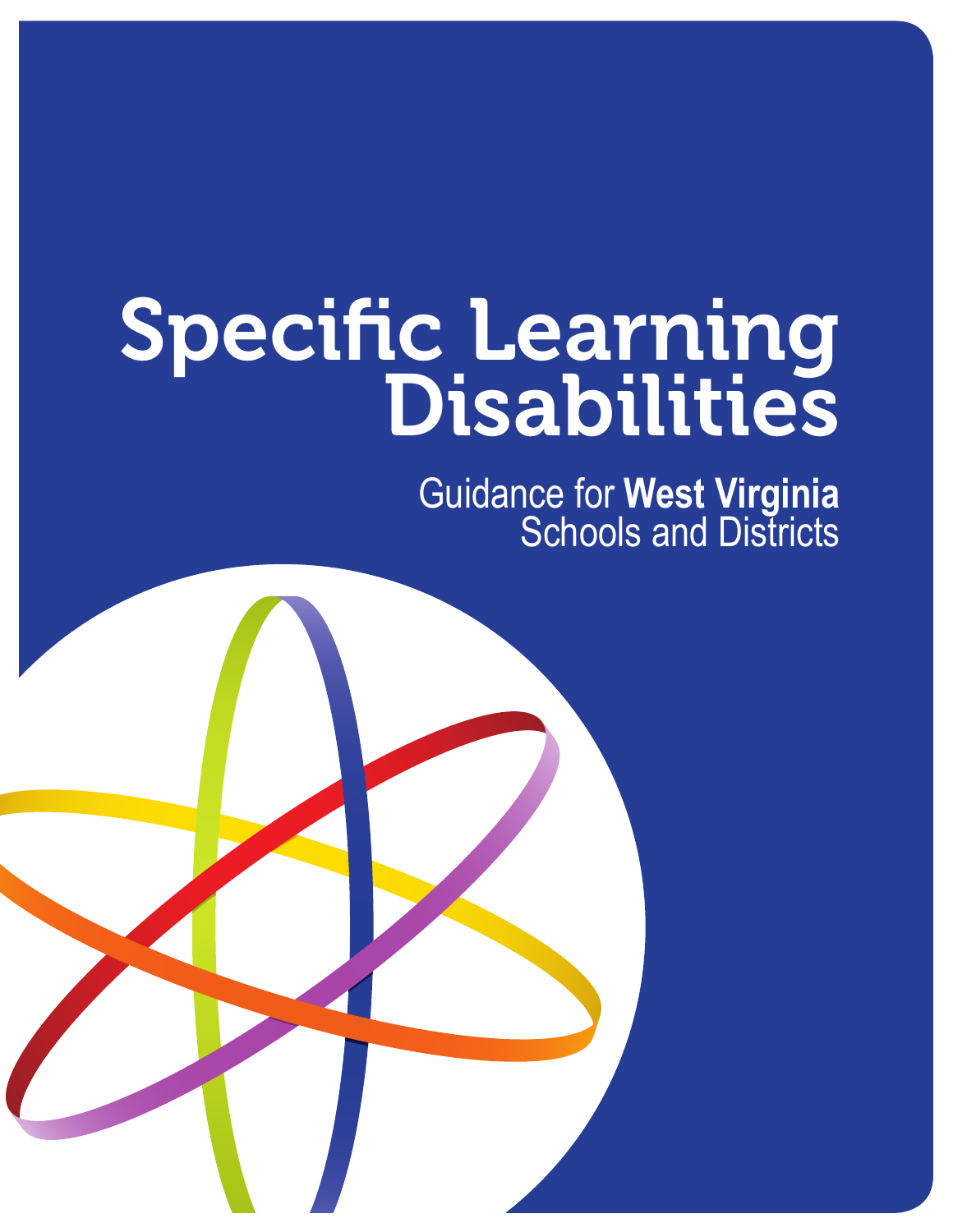

WEST VIRGINIA BOARD OF EDUCATION 2015-2016

Michael I. Green, President Lloyd G. Jackson II, Vice President Tina H. Combs, Secretary

Thomas W. Campbell, Member Beverly E. Kingery, Member L. Wade Linger, Jr., Member Gayle C. Manchin, Member William M. White, Member James S. Wilson, Member

Paul L. Hill, Ex Officio **Chancellor** West Virginia Higher Education Policy Commission

Sarah A. Tucker, Ex Officio Interim Chancellor West Virginia Community and Technical College Education

> Michael J. Martirano, Ex Officio State Superintendent of Schools West Virginia Department of Education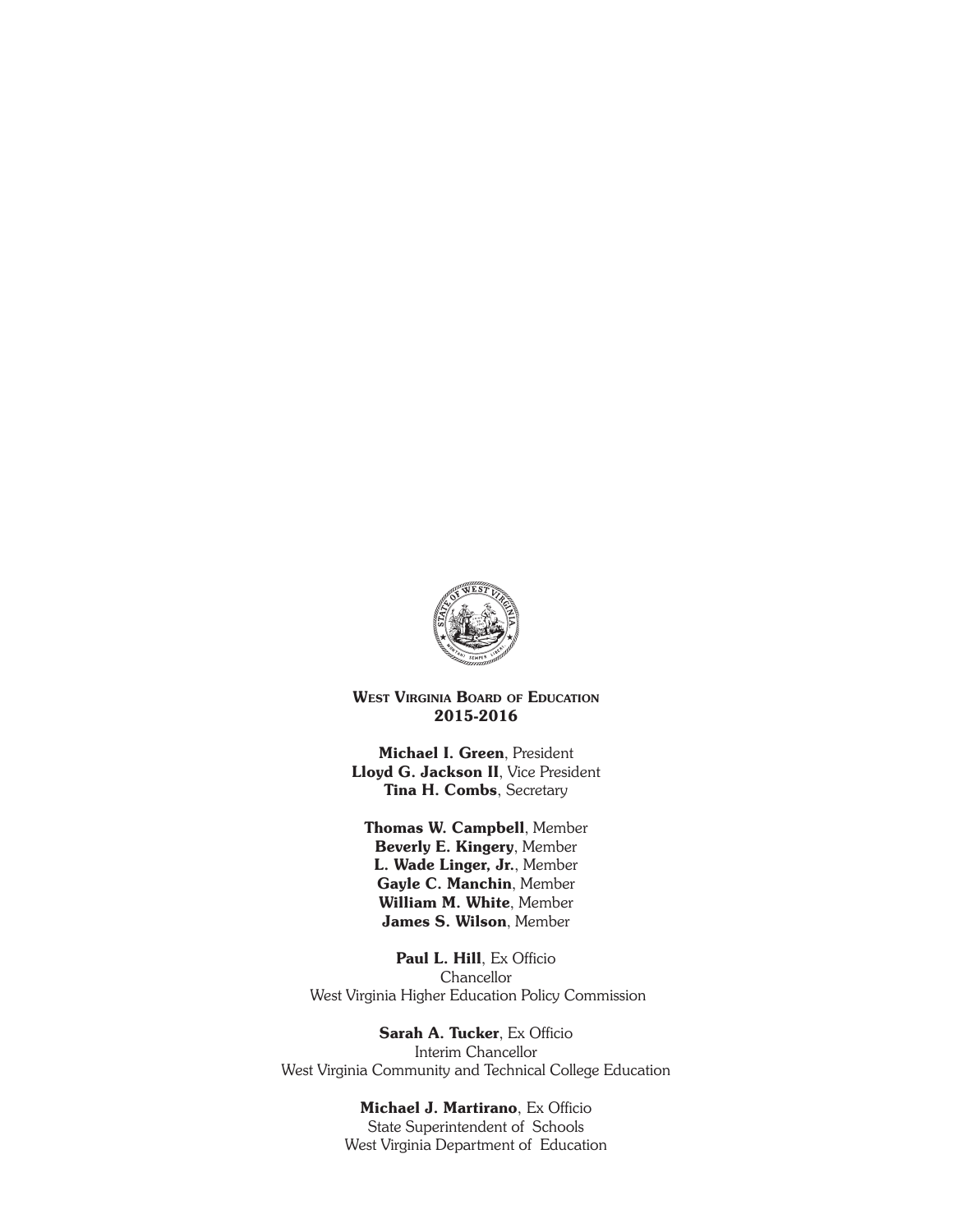# Specific Learning Disabilities

Guidance for **West Virginia** Schools and Districts



Superintendent Michael J. Martirano, Ed.D.

Some information in this document was adapted from Support for Personalized Learning Guidance for West Virginia Schools and Districts (2013); West Virginia Guidelines for Identifying Students with Specific Learning Disabilities (March 2009); Guidelines for Identifying Students with Specific Learning Disabilities (Colorado 2008); Specific Learning Disability Identification: A Guide for Teams to Determine SLD Eligibility (Thompson School District 2009).

### Notes:

This guidance document is available at http://wvde.state.wv.us/spl and http://wvde.state.wv.us/osp.

This guidance document incorporates and replaces the Department's technical assistance manuals, *Specific Learning Disabilities Guidance for West Virginia Schools and Districts* 2013 and *West Virginia Guidelines for Identifying Students with Specific Learning Disabilities* 2009.

Additional guidance on eligibility for specific learning disabilities may be found in Policy 2419: *Regulations for the Education of Students with Exceptionalities* September 2014.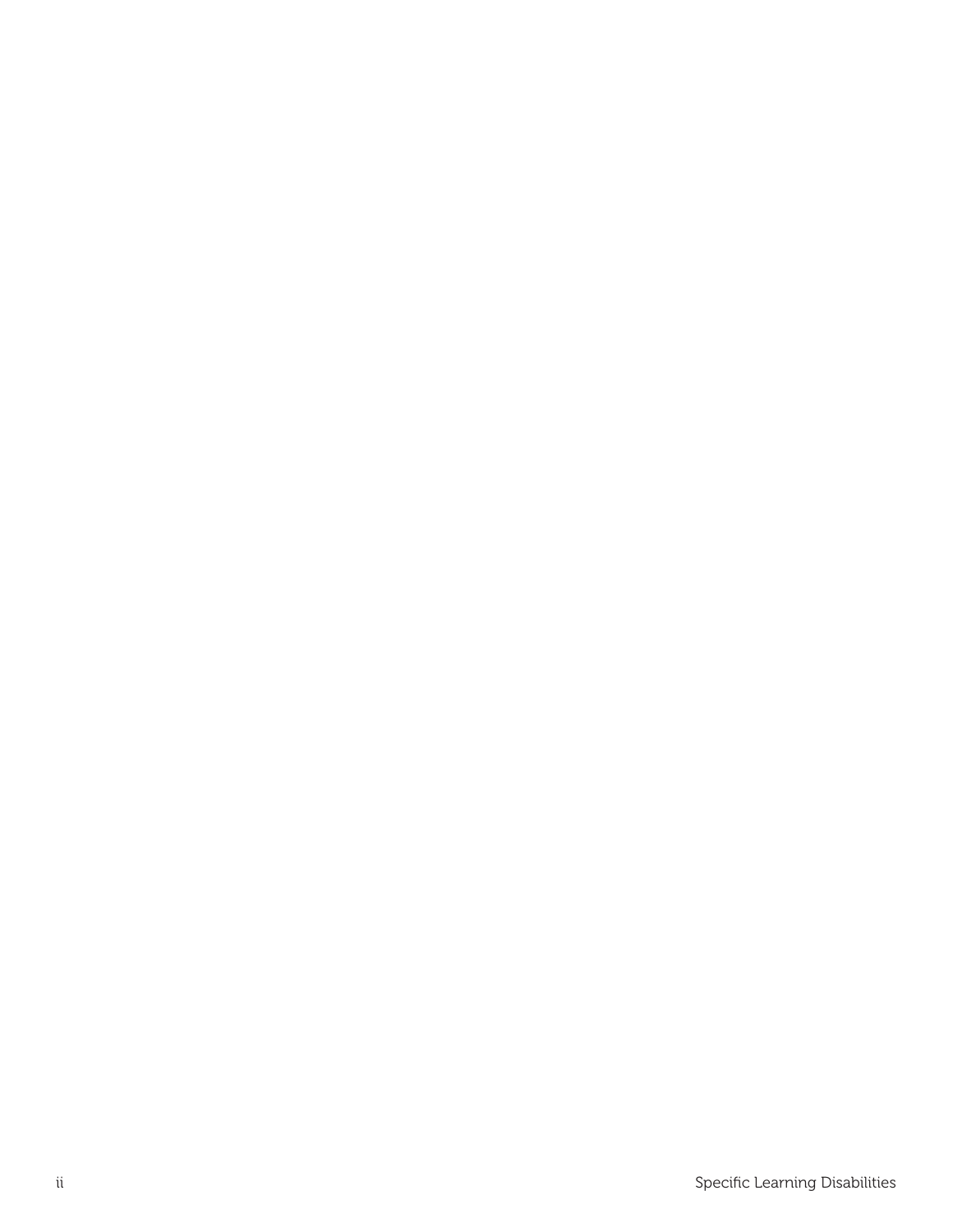# **Table of Contents**

| А. |                                                                                                                 |  |
|----|-----------------------------------------------------------------------------------------------------------------|--|
| В. |                                                                                                                 |  |
| C. |                                                                                                                 |  |
| D. |                                                                                                                 |  |
| Ε. |                                                                                                                 |  |
| F. |                                                                                                                 |  |
| G. |                                                                                                                 |  |
| Η. |                                                                                                                 |  |
| Ι. |                                                                                                                 |  |
| J. | Process for Confirming/Substantiating a Specific Learning Disability Using an Integrated SPL and PSW Approach86 |  |
| Κ. |                                                                                                                 |  |
| L. |                                                                                                                 |  |
| M. |                                                                                                                 |  |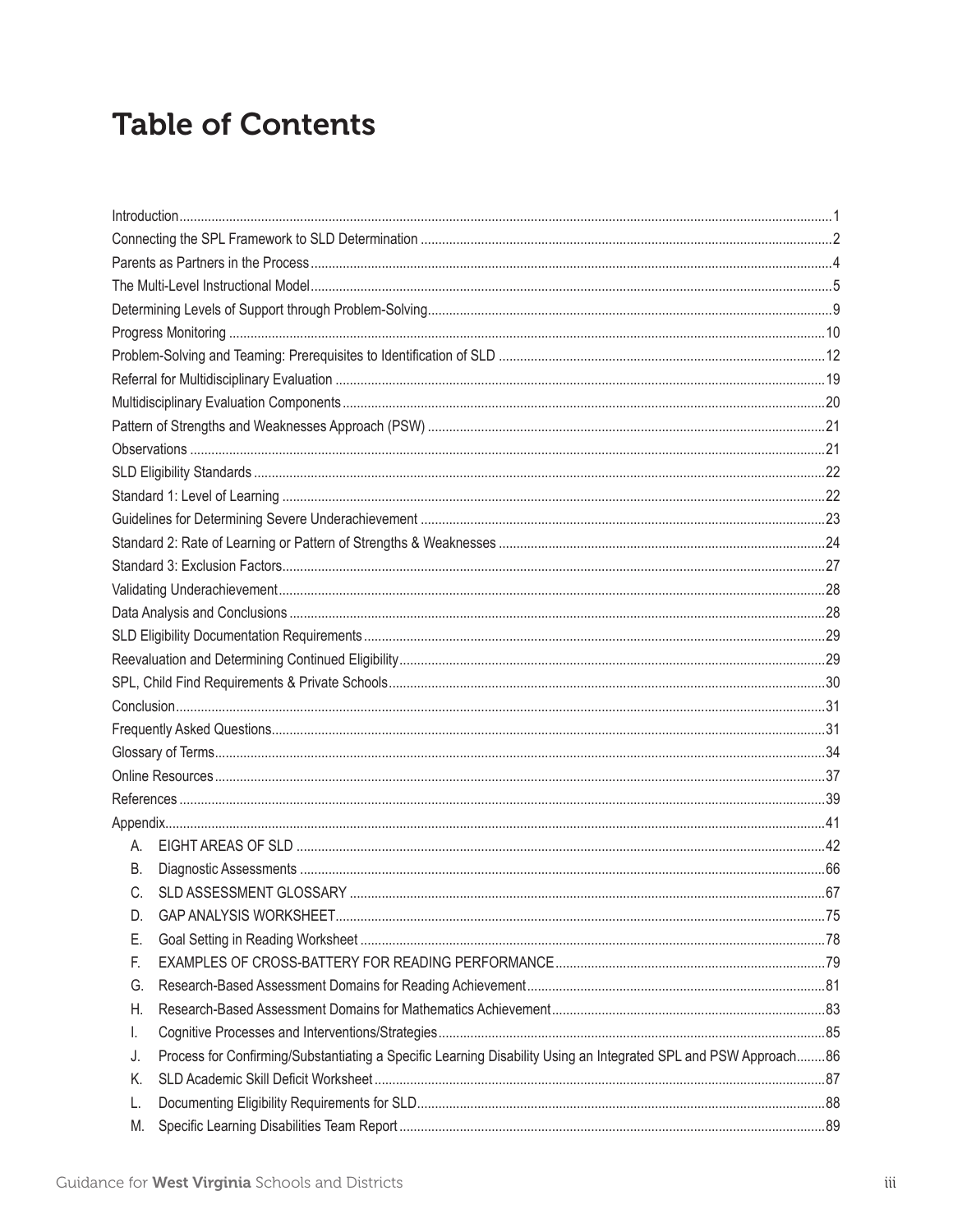## Guidance for West Virginia Schools and Districts

### Guidelines Work Group (2009)

Conrae Lucas-Adkins, Ed.S., Psy.D.- School Psychologist, Lincoln County Schools Marianne Annie- Principal, Kanawha County Schools Jim Brown- Superintendent, McDowell County Schools Brenda Clark- SPL Specialist, RESA 5 Vic Fisher, Ed.D.- Special Education Director, Harrison County Schools Angela Madia- Special Education Coordinator, Harrison County Schools Ed Morgret, Ed.D.- School Psychologist, Retired Linda Palenchar- Special Education Director, Fayette County Schools Hope Reagan- School Psychologist, Berkeley County Schools Kerynn Sovic- Principal, Jackson County Schools Bonnie Vickers- School Psychologist, Retired Susanne Vila- School Psychologist, Wetzel County Schools Beverly Winter- School Psychologist, Raleigh County Schools

### Guidelines Work Group (2011-2012)

Conrae Lucas-Adkins, Ed.S., Psy.D.- School Psychologist, Lincoln County Schools Lynn Allen- School Psychologist, Marshall County Schools Susan Beck- Coordinator, WVDE Office of Special Programs Sandra Boggs- Special Education Director, Kanawha County Schools Gia Deasy- Special Education Director, Marion County Schools Victor Fisher, Ed.D.- Special Education Director, Harrison County Schools Lisa Gainer- School Psychologist, Monongalia County Schools Cindy Corley-Hicks- Special Education Director, Raleigh County Schools Lesa Hines- Special Education Director, RESA 7 Pat Homberg- Executive Director, WVDE Office of Special Programs Lois Ingles- Special Education Coordinator, Wood County Schools Rosemary Jenkins- AFT Representative Fred Krieg Ph.D.- Professor of School Psychology, Marshall University Graduate College Angela Madia- Special Education Coordinator, Harrison County Schools Anita Maxwell- WVEA Representative Jim Mullins Ed.D.- Lead School Psychologist, Kanawha County Schools Stephanie Oberly- School Psychologist, Monongalia County Schools Ellen Oderman- Coordinator, WVDE Office of Special Programs Allen Sexton- Coordinator, WVDE Office of Special Programs Crystal Smithson- School Psychologist, Upshur County Schools Sandra Stroebel Ph.D.- Professor of School Psychology, Marshall University Graduate College Susanne Vila- School Psychologist, Wetzel County Schools Beverly Winter- Lead School Psychologist, Raleigh County Schools

> West Virginia Department of Education Office of Special Programs April 2012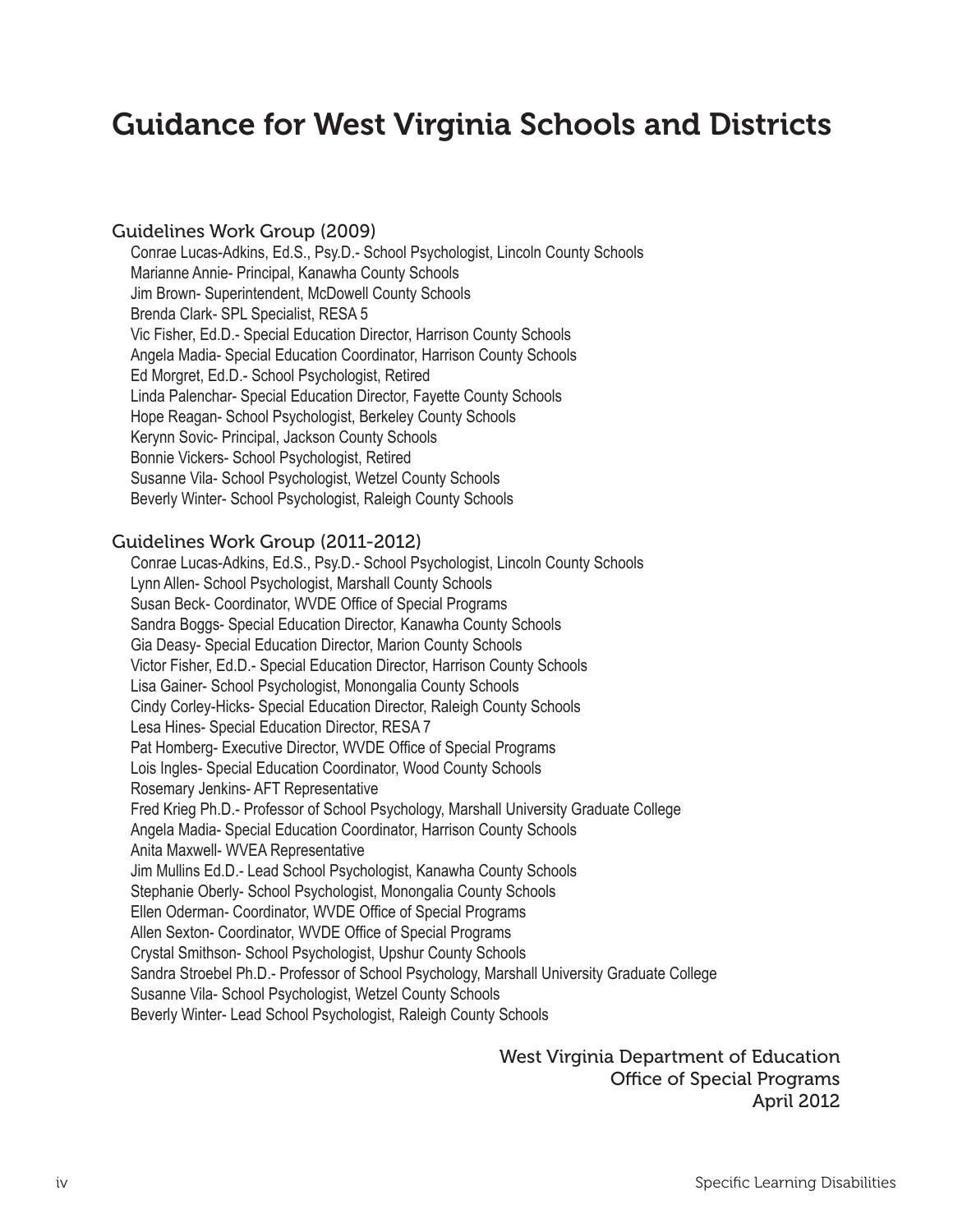# Introduction

In 2004, the Individuals with Disabilities Education Improvement Act (IDEA 2004) permitted the use of a process for identification of students with specific learning disabilities (SLD) that is based on the child's response to scientific, research-based intervention (§300.307(a)(2)). This reauthorization of IDEA also permitted, but did not require, the use of what has come to be known as the third method approach (300.309(a)(2)(ii). This approach involves consideration of a pattern of strengths or weaknesses, or both, relative to intellectual development and achievement if the evaluation group considers such information relevant to the identification of SLD.

In 2007 the West Virginia Board of Education approved a revision to Policy 2419: *Regulations for the Education of Students with Exceptionalities* that phased out the use of the severe discrepancy model and required the use of Response to Intervention (RTI) documentation as one component of eligibility decision-making while also recognizing the contribution that an evaluation of a student's cognitive processing to determine strengths and weaknesses could be very valuable. In 2011, Support for Personalized Learning (SPL) was adopted as a framework for providing personalized learning to all students. The West Virginia SPL framework is a state-wide initiative that suggests flexible use of resources to provide relevant academic, social/emotional and/or behavioral support to enhance learning for all students. SPL is characterized by a seamless system of high-quality instructional practices allowing all students to sustain significant progress, whether they are considered at-risk, exceeding grade-level expectations or at any point along the continuum. The IDEA encourages utilizing RTI as one means of identifying students for special education services. RTI has been a part of WV schools since 2005 and it is included in the overall approach to SPL. However, the intent of SPL is much more pervasive than eligibility alone. SPL utilizes instructional approaches such as universal screening and on-going data analysis to inform instruction, facilitate flexible use of building personnel, and encourage collaborative problem-solving to enhance the performance of ALL students. The flexibility of the framework allows schools to customize their implementation of SPL. Data collection indicates the most successful sites use common SPL components in a systematic way.

### **Utilizing SPL in West Virginia to identify Specific Learning Disabilities (SLD)**

One of the ways SPL supports student learning is by addressing the prevention of academic, social/emotional and behavioral difficulties through the establishment of a multi-level instruction framework. High-quality practices supported by the multi-level SPL framework include

- accommodating the needs of all students resulting in improved support for struggling and high-achieving students;
- a means for appropriately identifying and selecting students for continued services through an Individualized Education Program (IEP) based on their demonstrated response to TARGETED and INTENSIVE instruction;
- universal screening for all students in core academic areas;
- multi-levels that provide increasing support for students who struggle;
- systematic data collection, analysis and decision-making;
- progressively intense monitoring of student achievement;
- collaboration and problem-solving;
- professional development for teachers and administrators in all components of the framework.

SPL is **one component** of the identification of SLD. A SLD determination is based on both educational need and a student's low response to high-quality general education instruction. A body of evidence demonstrating academic skill deficiencies and insufficient progress when provided TARGETED and INTENSIVE instruction is required in documenting eligibility as a student with a SLD. It is critical that teachers, administrators and evaluators understand that low achievement alone does not constitute a student with a learning disability. It is only after a student is provided appropriate supplemental TARGETED and INTENSIVE instruction over a sufficient period of time that the conclusion of a SLD may be made. **The delivery of sufficient and appropriate multi-level instruction includes**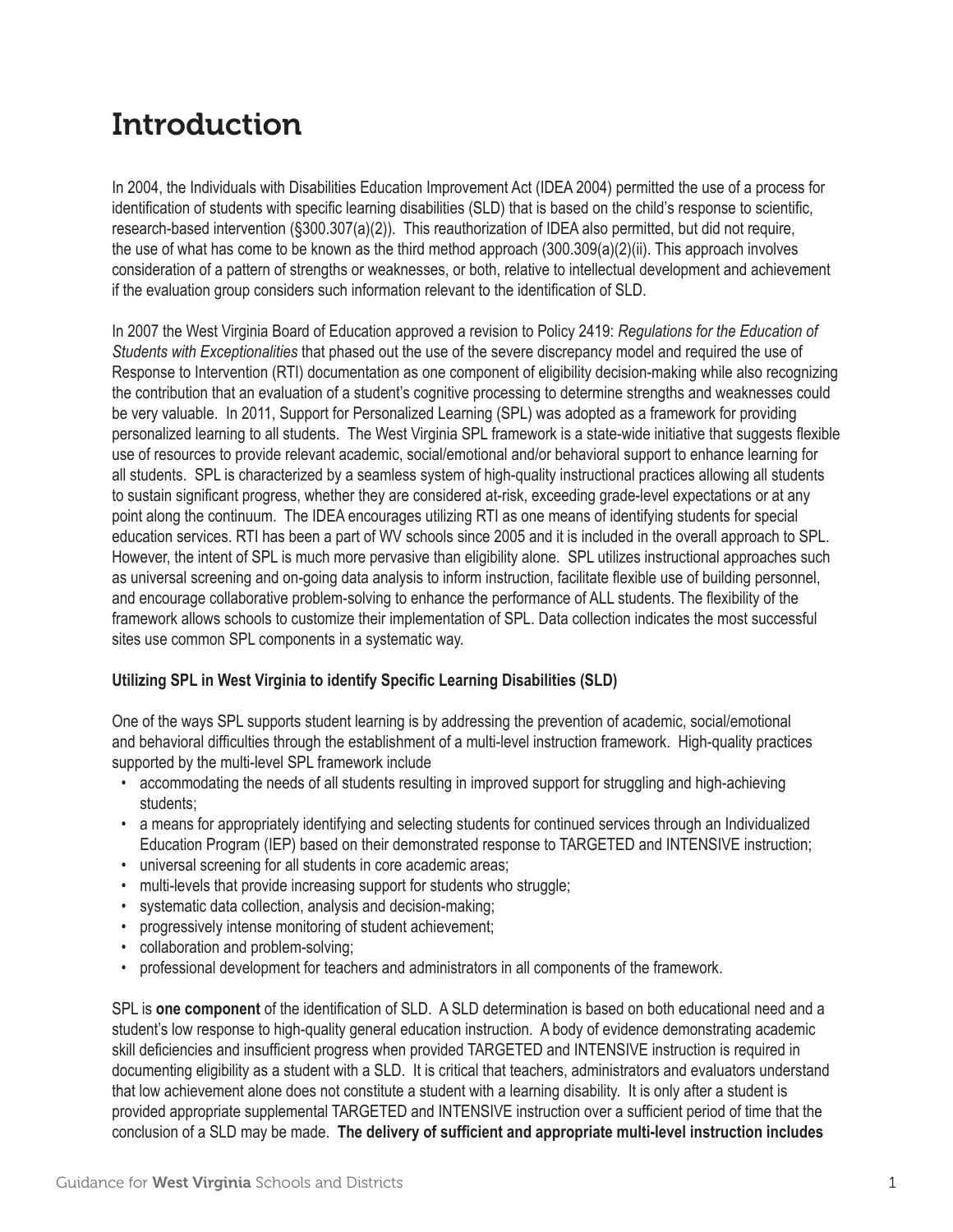**the provision of supports at CORE, TARGETED and INTENSIVE levels**. Instruction at these increasingly more intense levels ensures that each student is provided an adequate opportunity to learn prior to a SLD determination.

# Connecting the SPL Framework to SLD **Determination**

SPL provides a framework for working with struggling learners and allows general education teachers to organize and deliver instruction to support students who struggle in reading, writing and mathematics. SPL supports and extends earlier models of RTI while also focusing on early intervention in the area of behavior. The benefit of SPL is to provide early intervention and to reduce the number of students referred for special education services; ultimately distinguishing between poorly performing students with disabilities and students performing poorly due to inadequate instruction.

The SPL process may be used to identify *specific* and effective instructional strategies that result in higher student achievement. Many students who struggle to master grade-level content often benefit from instruction that is skill specific and supplemental to the instruction provided within the general curriculum. Given supplemental instruction, progress can be accelerated by adequate time, the use of effective materials and robust instruction. Consequently, many students no longer require additional instruction. However, for a small number of students, low levels of response to instruction might initiate a referral for special education.

Implementation of the SPL framework is a process for verifying students have had access to high-quality instruction prior to pursuing eligibility. Labeling a child is never a benign action. Eligibility decisions hold life-changing implications for students and should be made with thorough attention to all aspects of the process. The performance of students with disabilities is considerably different from their same-grade peers on core academic skills such as English/language arts or mathematics.

Historically, defining SLD and determining their presence has been difficult and complex due to attempts to define what it is not rather than what it is. Moreover, the definition remained relatively unchanged since its inception in the early 1960s. IDEA and Policy 2419 define a SLD as:

*…a disorder in one or more of the basic psychological processes involved in understanding or in using*  language, spoken or written, that may manifest itself in the imperfect ability to listen, think, speak, read, *write, spell, or to do mathematical calculation, including conditions such as perceptual disabilities, brain injury, minimal brain dysfunction, dyslexia, and developmental aphasia.* 

Effective September 2014, Policy 2419 further defined SLD by adding two statements taken from the Diagnostic and Statistical Manual of Mental Disorders Fifth Edition (DSM-5) as specified in §18-20-10:

- 1. Dyslexia is an alternative term used to refer to a pattern of learning difficulties characterized by problems with accurate or fluent word recognition, poor decoding and poor spelling abilities.
- 2. Dyscalculia is an alternative term used to refer to a pattern of learning difficulties characterized by problems with numerical information, learning arithmetic facts and performing accurate or fluent calculations.

The identification of SLD requires a comprehensive and strategic investigation of factors that might account for a student's underachievement. A learning disability does not include learning problems that are primarily a result of visual, hearing or motor disabilities, intellectual disability or emotional/behavioral disorders. Similarly, a learning disability must not be identified when environmental, cultural or economic disadvantage is a primary contributing factor to low academic performance. If any of these areas are suspected to be the primary cause of a student's underachievement, the Student Assistance Team (SAT) should be convened to review data and make recommendations for appropriate instruction within the context of general education.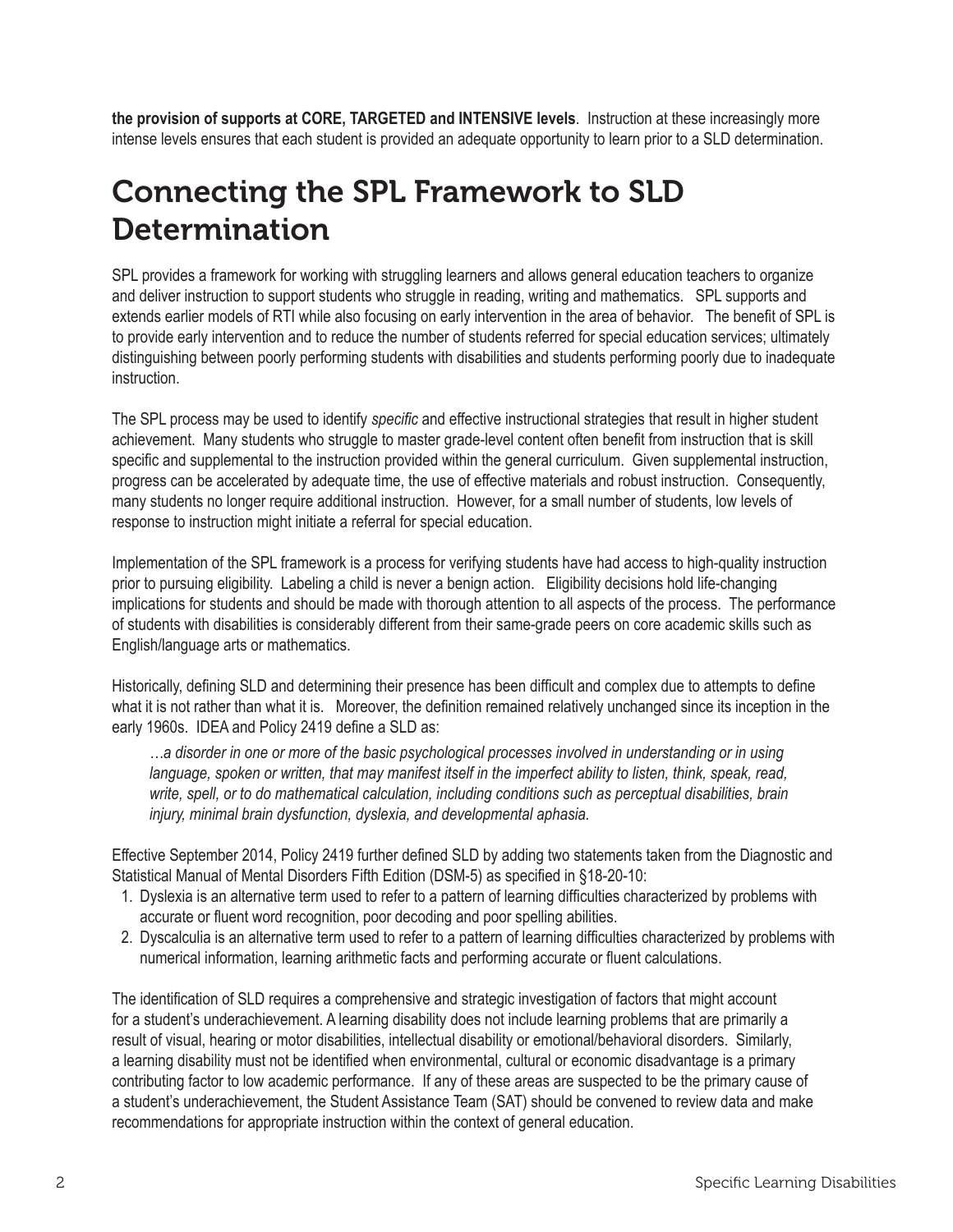Traditionally, SLD has been defined and identified as "unexpected underachievement" as measured by a discrepancy between cognitive ability and achievement. The method of measuring such discrepancies has proven problematic and ineffective (Fletcher, Lyon, Fuchs, & Barnes, 2007). Fuchs, Fuchs, & Speece (2002) note that research documents similar learning profiles (i.e., severe underachievement) in children with and without IQ-achievement discrepancies. Moreover, the "wait-to-fail" method, as it is often characterized in the literature, is no longer an acceptable option for identifying SLD.



Today, it is important to think about a student with a SLD as demonstrating a substantially lower learning rate manifested by unresponsiveness to instruction and intervention (Fuchs, Fuchs, & Speece, 2002). This constitutes a shift in thinking and requires school personnel to reassess their attitudes and beliefs about students who experience persistent academic difficulties.

The student with a SLD may be characterized as a learner with extreme low achievement and limited positive response to appropriate instruction (Shinn, 2007; Fletcher, 2008). Students are eligible for special education and related services when it is determined that they differ substantially from their peers on both of these dimensions. That is, they demonstrate low academic performance and inadequate growth (Fuchs, Fuchs, & Speece, 2002). While SPL uses a variety of terms to describe a student's underachievement (e.g., significant, substantial, severe), the premise is that the achievement of these students is markedly different from peers, is significantly below grade-level expectations and interferes with progress in the general curriculum unless special education services are provided.

An integrated approach to SLD determination, a combination of SPL/RTI and the Pattern of Strengths and Weaknesses (PSW) model, may be advantageous because it hypothesizes a link between the observed low academic performance/ inadequate growth and the responsible cognitive processing weaknesses. In an integrated or hybrid approach to SLD determination it is important to first document the provision of relevant scientifically-based core curricula and high-quality instruction. The description of the learner's response to this learning environment is then paired with assessment and used to help determine why the student was not responsive to this instruction.

When PSW is included as part of the comprehensive SLD evaluation the cognitive process (es) that are interfering with a student's ability to perform academically may be identified. This identification is important because it may establish links between specific cognitive processes and academic areas of concern. These links have the potential to subsequently guide supplemental instruction and/or specially designed instruction. Although the processing deficits may or may not be remediable, their identification could lead to more effective instructional and compensatory strategies for those students who have not responded adequately to INTENSIVE levels of instruction within the SPL approach. It is hoped that an integrated approach may ensure that when greater intensity of instruction is not successful eligible students will receive individualized instruction based on their unique patterns of both academic and cognitive processing strengths and weaknesses. Appendix A comprehensively defines the eight areas of SLD and provides resources for each area.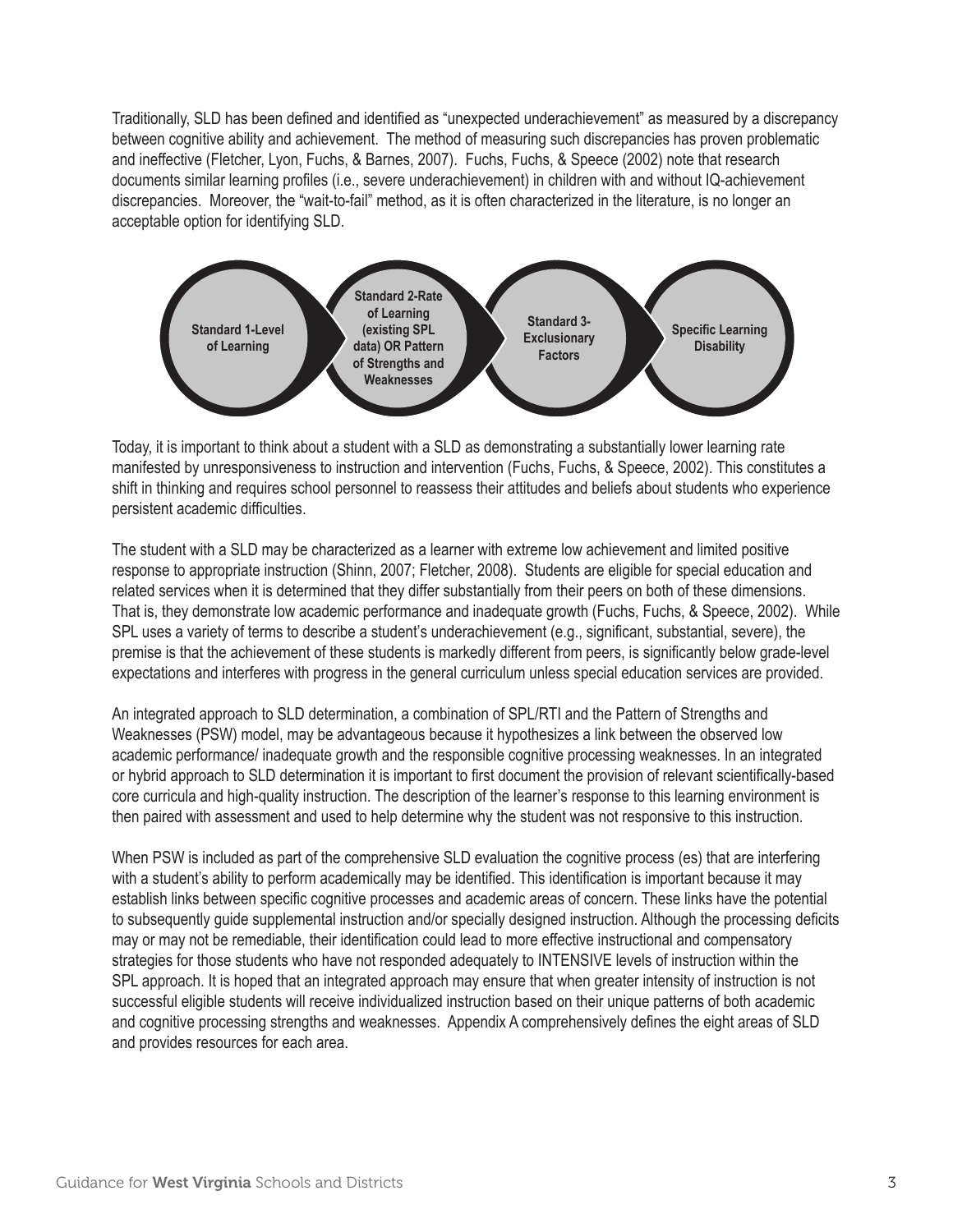Emphasis on eligibility decision-making moves from quantifying the discrepancy between IQ and achievement to analyzing whether or not a student is responding adequately to supplemental instruction matched to specific needs and perhaps developing a rationale for those students whose learning difficulties persist. SPL assumes a broader view of learning disabilities based on on-going assessment and analyses of students' responses over time to TARGETED and INTENSIVE instruction. Instructional implications of assessment, particularly progress monitoring results, are critical and play an essential role in making the eligibility decision.

Eligibility Committees must draw upon information from a variety of assessment tools and strategies and as specified in §18-20-10 ensure all students receive necessary and appropriate screenings and early assessments for specific learning disabilities. The Eligibility Committee may not rely on any single procedure for determining eligibility for special education and related services.

# Parents as Partners in the Process

When parents and schools work collaboratively, student outcomes improve. The SPL framework provides an opportunity for parents and teachers to work collaboratively toward ensuring student success. SPL has initiated a significant change in the way instruction and supports are delivered. Universal screening, progress monitoring and grouping students for specific instruction are important instructional processes that parents must understand. Particularly when a child begins to struggle, schools should inform parents of the support options available within the SPL framework. When parents are fully informed they can engage in problem-solving with teachers and also support and encourage their child's academic progress at home.

For the small number of students whose response to appropriate instruction may be described as "low" or "minimal," teachers and parents may begin to suspect a SLD. Policy 2419 includes the following parental notification requirements in relation to the SPL process. The district must document that the student's parents were notified about the following:

- 1. The state's policies regarding the amount and nature of student performance data that would be collected and the general education services that would be provided
- 2. Strategies for increasing the student's rate of learning
- 3. Information and education to parents regarding specific learning disabilities including dyslexia and dyscalculia and the services available to students as specified in §18-20-10
- 4. The parents' right to request an evaluation at any time

The state's policies regarding the amount and nature of student performance data requirement may be met through the dissemination of *"A Parent's Guide to Support for Personalized Learning (SPL)"* which is available at http:// wvde.state.wv.us/spl/familycommunity.html. The brochure provides an overview of the SPL process and the multilevel instructional model and gives parents an explanation of the relationship between SPL and special education. It also informs parents of their right to request an evaluation for special education at any time. It is recommended that all parents receive a copy of the brochure at the beginning of each school year. It is particularly important that parents be involved in the decision-making processes related to providing TARGETED and INTENSIVE instruction. When parents know the type and format of instruction, they are better prepared to support their child's learning needs at home.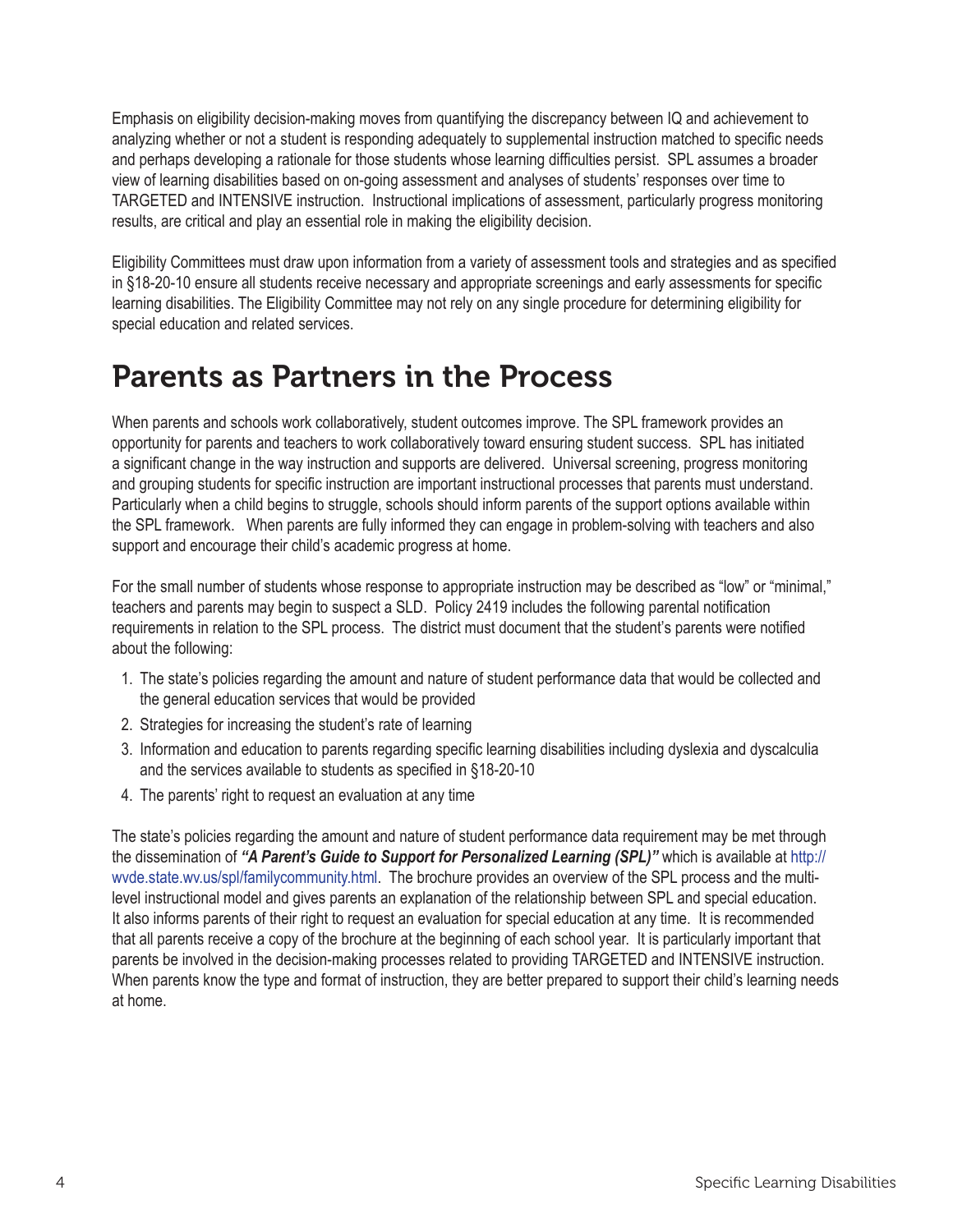# The Multi-Level Instructional Model

The multi-level instructional model provides a framework for the delivery of increasingly more intense academic support. The model is preventative in nature and assumes that most children's academic difficulties can be addressed with additional instructional supports provided within the context of general education.



### **CORE**

High-quality CORE instruction is the foundation of SPL. It is characterized by high expectations for all students and takes place in an academic environment that is safe, challenging, engaging and allows students to take academic risks without fear of failure. All students need access to high-quality CORE instruction. Quality instruction at the CORE level requires a focus of personnel and resources as indicated by students' needs. Due to the fluctuating nature of needs across and within districts, schools and classrooms, it is essential that the individuals who are most aware of the needs participate in decisions made to allocate personnel and material resources. SPL affirms the premise that high-quality CORE instruction averts the need for unnecessary intervention and supports, and meets the needs of at least 80% of the students. Quality instruction at the CORE level incorporates relevant formative assessment, differentiation and scaffolding as basic practices in all lessons, and provides significant opportunities for authentic application of content and skills in and across all disciplines. It requires responsive teaching, teacher modeling, guided instruction, productive group work and independent learning. Content goals in the CORE come directly from the West Virginia Content Standards and Objectives.

Assessment is an important component of CORE instruction, as well. A variety of assessments are used to guide instruction. SPL supports the need for all schools to have a process for reviewing all students' progress through district-level and building-level screening. The WV SPL framework suggests some type of universal screening for all students at the beginning of the school year to determine each student's current level of performance. Screening measures are diverse, brief, can be informal and provide an initial indication of which students are entering the school year at-risk for academic difficulties. Valid and reliable screenings can help teachers differentiate their instruction based on what students already know and can do. Teachers, administrators and building teams reviewing screening and progress monitoring data utilize a systematic process of discussing data so that effective adjustments to instruction can be made.

Careful consideration should be given to determining the root cause(s) of a student's deficit and designing instruction to align with the type of need. There are many assessments and diagnostic tools available and of value, but classroom formative assessment processes allow teachers to adjust classroom instruction by scaffolding immediately to meet students' needs. The relevancy of the data used to guide instruction and scaffolding is a key consideration. Formative assessment strategies such as observations, checklists, rubrics, student work samples and student selfassessments furnish the teacher with valuable information and data, resulting in improved educational experiences for the student. SPL supports the use of performance tasks within instruction and as a means of demonstrating mastery of concepts and skills.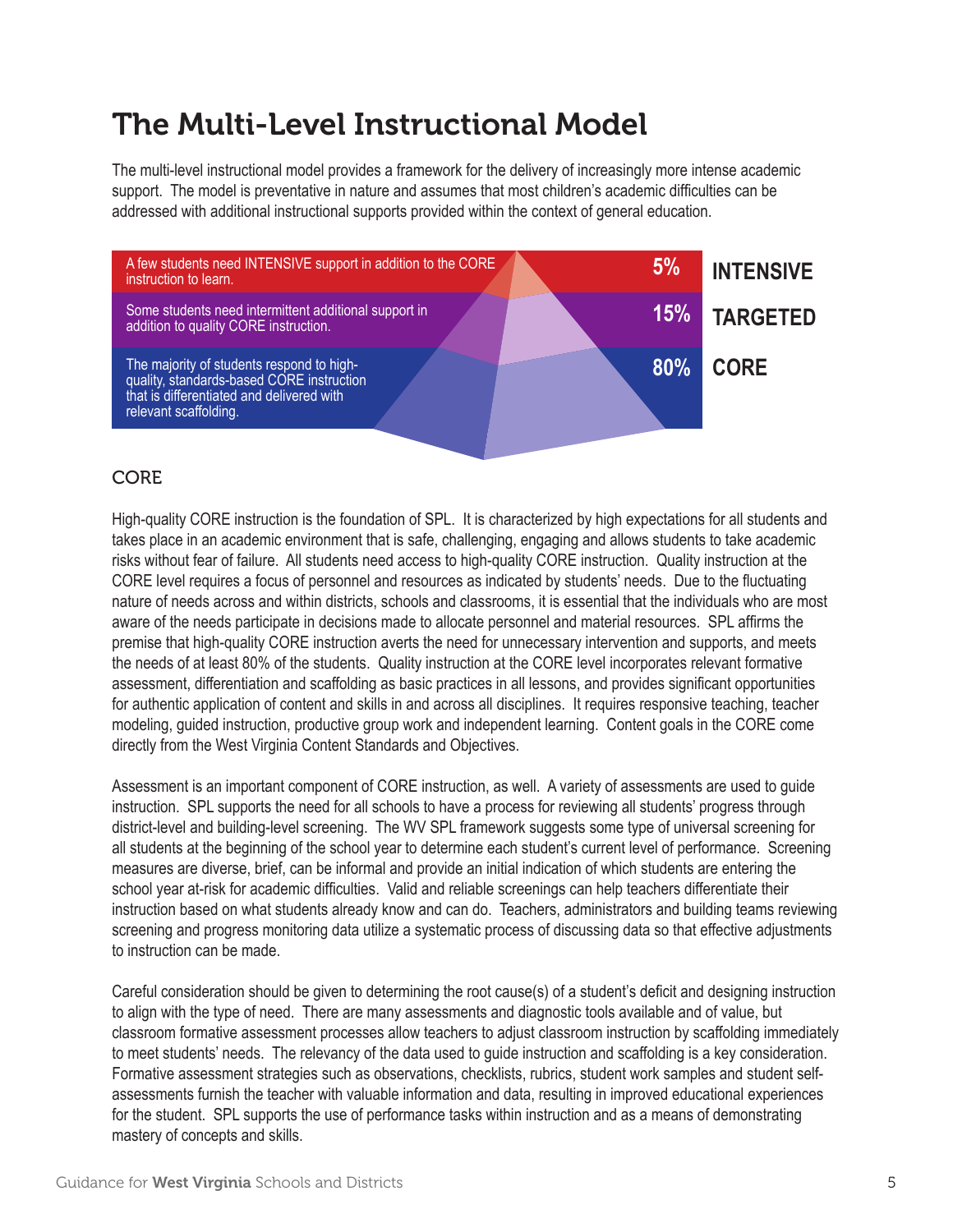During CORE instruction, the level of performance (i.e., average score) and rate of progress of the entire class should first be evaluated to determine whether the curriculum and instructional practices are effective. If not, changes in class-wide instruction should be undertaken. Assuming that the level of performance and rate of growth of the entire class are adequate, the performance of students whose scores are discrepant from expected levels should be examined to determine whether strategic monitoring is desirable or whether TARGETED instruction should be initiated. TARGETED instruction is recommended for students whose universal screening, interim assessments, and/ or formative/classroom assessments scores fall at or below the 8th percentile, while strategic monitoring (using the same measures) is recommended for students whose scores on universal screening measures fall at the "borderline" level (i.e., 10th-25th percentile).

On-going progress monitoring can reveal whether individual students are displaying adequate rates of growth; if growth rates are inadequate, TARGETED instruction should be initiated. Without effective instruction, discrepant growth rates will continue, resulting in the ever-increasing gap between typical and struggling learners known as "Matthew Effect."

### **TARGETED**

TARGETED instruction and more intense scaffolding are triggered when a student's progress in the general classroom environment, despite strong commitment and high-quality instruction at the CORE level, slows to below State-approved grade-level standards. It differs from quality CORE instruction because of increased scaffolding, time, assessment and expertise. In the TARGETED level, students receive instruction on the currently-adopted content standards and objectives. As with CORE instruction, all TARGETED lessons incorporate the principles of differentiated instruction. TARGETED instruction typically occurs within the general classroom environment. SPL supports the assumption that TARGETED instruction and scaffolding occurs using relevant content, including science, mathematics, English Language Arts (ELA), social studies and electives, including Career and Technical Education (CTE) and arts courses. SPL supports the occurrence of TARGETED instruction before, during and after school and the need for ongoing consideration of how resources are used to support extended school day and year. It is not considered appropriate for supplemental instruction to take place during lunch, recess, extracurricular activities or replace other courses such as art, music, science, social studies or any other curricular offerings. Collaboration is a key component to making TARGETED instruction effective and meaningful.

For TARGETED instruction, the teacher creates flexible small groups of similarly-skilled/needs-alike students, allowing the teacher to give increased attention to each student, and to provide feedback and scaffolding within the context of collaborative peer learning experiences. Technology is embedded in teaching and learning, but is not used to replace the teacher or authentic, relevant instruction. TARGETED instruction supplements CORE instruction and usually occurs three to five times per week for 15 to 30 minutes (over a minimum of nine weeks). Those qualified to teach at the TARGETED level include classroom teachers, interventionists, instructional coaches, Title I teachers, reading specialists, related service providers and other qualified content area professionals.

During the active phase of a lesson, the teacher provides TARGETED instruction by working with guided groups in a variety of ways. TARGETED instruction might mean simply meeting with the group for additional time during rotation. In small group guided instruction, content, process and/or product are differentiated to meet the learning goals of the students. In designing TARGETED support, it is also important that careful consideration be given to determine if a student "can't do" or "won't do," since the instruction is very different. Students who do not respond to TARGETED instruction in the CORE classroom are assessed more frequently in order to gauge the effectiveness of instruction and to inform adjustment of the instruction provided.

TARGETED instruction may include accommodations. These accommodations would not be expected to affect what students learn, only how they learn it. TARGETED instruction uses formative assessment processes for continuous feedback between student and teacher, peer interaction to scaffold student understanding, explicit instruction that emphasizes skill building and contextualized instruction that emphasizes application of skills. Teachers differentiate,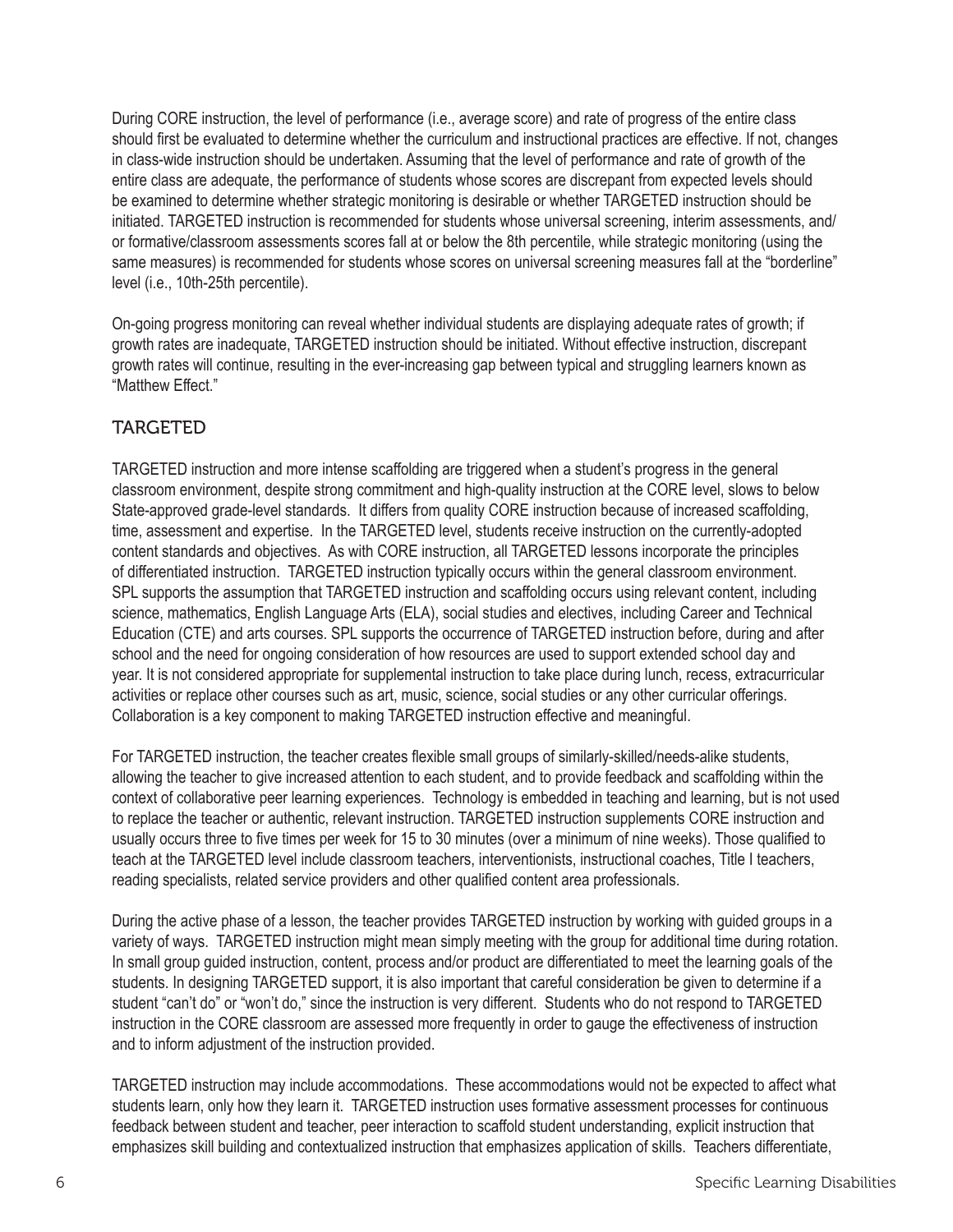scaffold and use multi-modal strategies to engage students during TARGETED instruction. This is not the place for worksheet or textbook driven, "drill and kill" instruction.

Assessment at the TARGETED level is more focused. It is based on specific students' needs, and results of the assessment and collaborative decisions about the most appropriate instruction. Once TARGETED instruction is in place, student response to instruction is monitored on a regular basis (i.e. every two to three weeks). If needs are difficult to identify, a diagnostic assessment (whether formal or informal) may be necessary to determine the focus of the instruction. Appendix B and C provides a list of diagnostic assessments grouped according to skill deficit. When selecting assessments at the TARGETED level, the focus is on identifying the specific understandings and/or skills needing support and on discerning the most effective means for meeting a student's needs. Discussions about student progress at the TARGETED level may or may not take place formally in problem-solving team meetings, based on a student's progress. Informal consideration and reflection occur as an ongoing process.

Teachers document TARGETED instruction matched to specific student needs as part of the process of determining what is most effective. A process called Gap Analysis can be used to determine if or how a student is responding to TARGETED instruction. Gap Analysis will also determine how intense the instruction should be. Appendix D provides a Gap Analysis Worksheet that has two steps that will help determine if there is a significant gap between a student's current performance and the expected performance and the number of weeks needed to meet the student's goal. TARGETED instruction continues until student needs can be met exclusively by CORE instruction or a team decision is made to move to INTENSIVE level support. Therefore, the duration of TARGETED instruction will vary. Insufficient progress despite sustained, relevant, high-quality instruction may warrant the initiation of INTENSIVE level support. Decisions to increase the level of support are made through data-driven dialogue conducted by the problem-solving team. Data derived from a single assessment is not considered adequate evidence for recommending INTENSIVE level support. The assessment system should be balanced by type and needs to vary from student to student.

### INTENSIVE

INTENSIVE support is triggered when a student's progress in the general educational environment, despite rich and meaningful instruction at the CORE and TARGETED levels, slows to below State-approved, grade-level standards. INTENSIVE support is distinguished from TARGETED support by intensification of scaffolding, time, expertise and assessment. Additionally, INTENSIVE instruction is typically provided to smaller groups of similarly-skilled and needs-alike students or one-to-one. INTENSIVE instruction usually occurs three to five times per week for 30 to 60 minutes (over a minimum of nine weeks) and is more likely to occur outside the general classroom than the TARGETED level of support. Like TARGETED level support, INTENSIVE support incorporates the currently-adopted content standards and objectives and utilizes the principles of scaffolding, accelerating, enriching and differentiating to provide instruction that is relevant and engaging to the student and is meaningfully aligned to what is happening in the general education environment. Collaboration continues to be a key component to making this level of support effective and meaningful. SPL endorses four factors as significantly contributing to highly effective INTENSIVE support as follows: 1) the teacher plays a critical role in assessment and instruction; 2) the teacher uses a different method of delivery than the student has previously received; 3) the instruction is engaging and developmentally appropriate; 4) the instruction includes significant opportunities for authentic, integrated reading, writing, language, speaking, listening and problem-solving. SPL does not promote isolated skill drill requiring students to independently make connections and generalizations to the CORE content. INTENSIVE support is most effective when provided by expert teachers including, but not necessarily limited to, interventionists, special educators, instructional coaches, Title 1 teachers and specialists.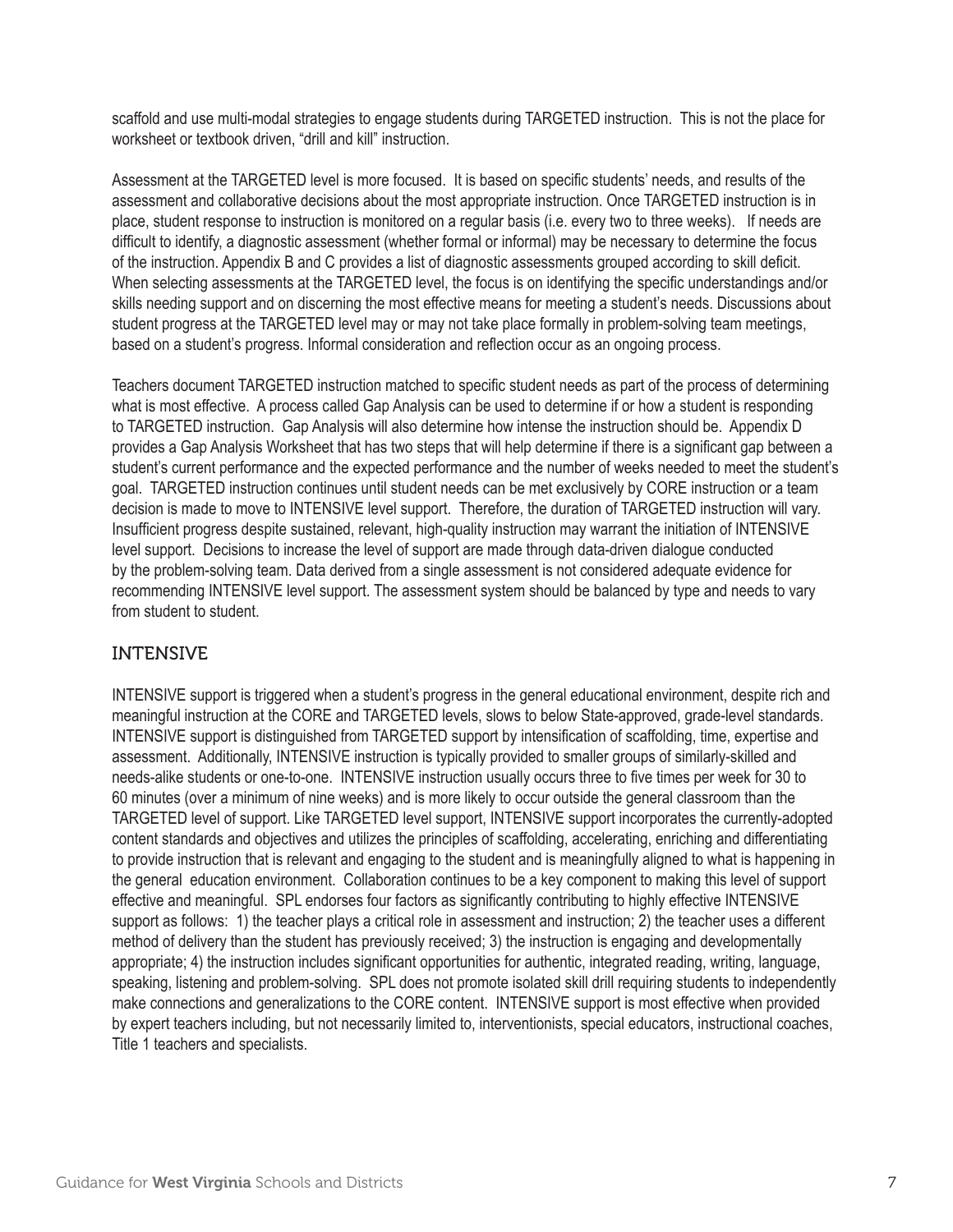Because of the urgency at this level, the response to INTENSIVE level support is formally monitored every one to two weeks and continually monitored using formative assessment processes. Assessment provides information on how to meet the student's instructional and/or behavioral needs and assists the teacher in developing meaningful feedback for students. A variety of reliable assessments are available to monitor student needs. More formal diagnostic assessments may be given to get a comprehensive look at the student's strengths and areas of need. (Appendix B, C, F, G, H and I)

If a student is unable to progress to the TARGETED or CORE level after reasonable duration of high-quality support at the INTENSIVE level, decisions driven by useful and relevant assessment data are reviewed and discussed by the school team. Recommendations and/or referrals are made after careful consideration of a collection of relevant data collected over time. Like assessment at the TARGETED level, the assessment system used at the INTENSIVE level is relevant, balanced and may vary from student to student.

If a special education evaluation is being considered for the student, it is advisable for the teacher to meet with the school psychologist prior to beginning the process to identify necessary documentation and/or data to be collected during INTENSIVE support/instruction. The table below has suggested guidelines for the SPL framework.

| <b>Variables</b>                                           | <b>Targeted Instruction</b>                                                                   | <b>Intensive Instruction</b>    |  |
|------------------------------------------------------------|-----------------------------------------------------------------------------------------------|---------------------------------|--|
| <b>Time Per Session</b>                                    | 15-30 minutes                                                                                 | 30-60 minutes                   |  |
|                                                            | Time will vary based on student<br>needs                                                      |                                 |  |
| Length of Session                                          | Suggested minimum 9 weeks prior<br>to moving to Intensive                                     | Suggested minimum 9 week period |  |
|                                                            | Continues only until specific skill,<br>concept, behavior is in place (usually<br>short-term) |                                 |  |
| <b>Number of Sessions</b>                                  | 3-5 per week                                                                                  | 3-5 per week                    |  |
| <b>Frequency of Progress Monitoring</b><br>Every 2-3 weeks |                                                                                               | Every 1-2 weeks                 |  |

### **Table: Suggested SPL Guidelines**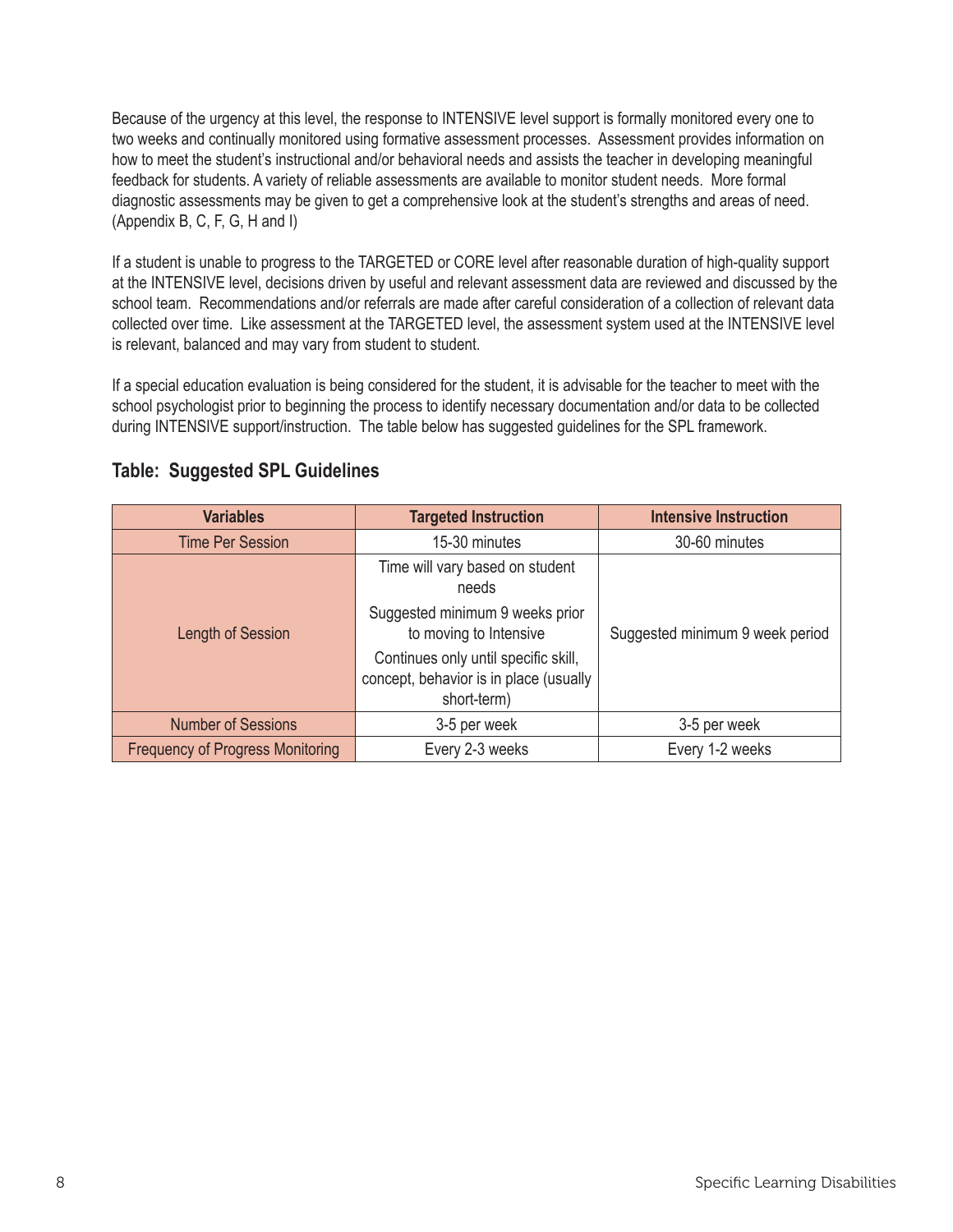# Determining Levels of Support through Problem-Solving

The school must establish a process for examining screening data, analyzing causes for limited response to CORE instruction, developing instruction to increase student achievement and ensuring all students are learning. The process of decision-making is the same regardless of examining groups of students or an individual student. The more efficient use of time and resources is found when the process is utilized to benefit groups of students. The SPL team members will have various roles in this process. It is a continuous cycle of examining data and modifying and adjusting for student needs. This collaborative learning cycle results in curriculum decisions, scheduling of instruction, student grouping and allocation of resources. Five steps in the process have been identified. The steps are as follows:



### **1. Identify and Define Needs**

The student's academic or behavioral need is explained in objective, measurable terms. Both the student and the learning environments are analyzed through data collection (e.g., screening, classroom walk-throughs, observations). The match or mismatch between the learner and his or her learning environment is described.

### **2. Analyze the Problem**

The goal of problem analysis is to determine why this problem is occurring. Additional data are collected on the specific academic and/or behavioral need noted in the problem description. Data must be collected over a period of time and must be representative of the student's typical academic performance and/or behavior in the learning environment. Data collection procedures must be reliable, designed for individual student assessment and allow for repeated measurement of the same skills or behavior over time. The data must be used to analyze the problem and explore specific evidence-based instruction to address the need.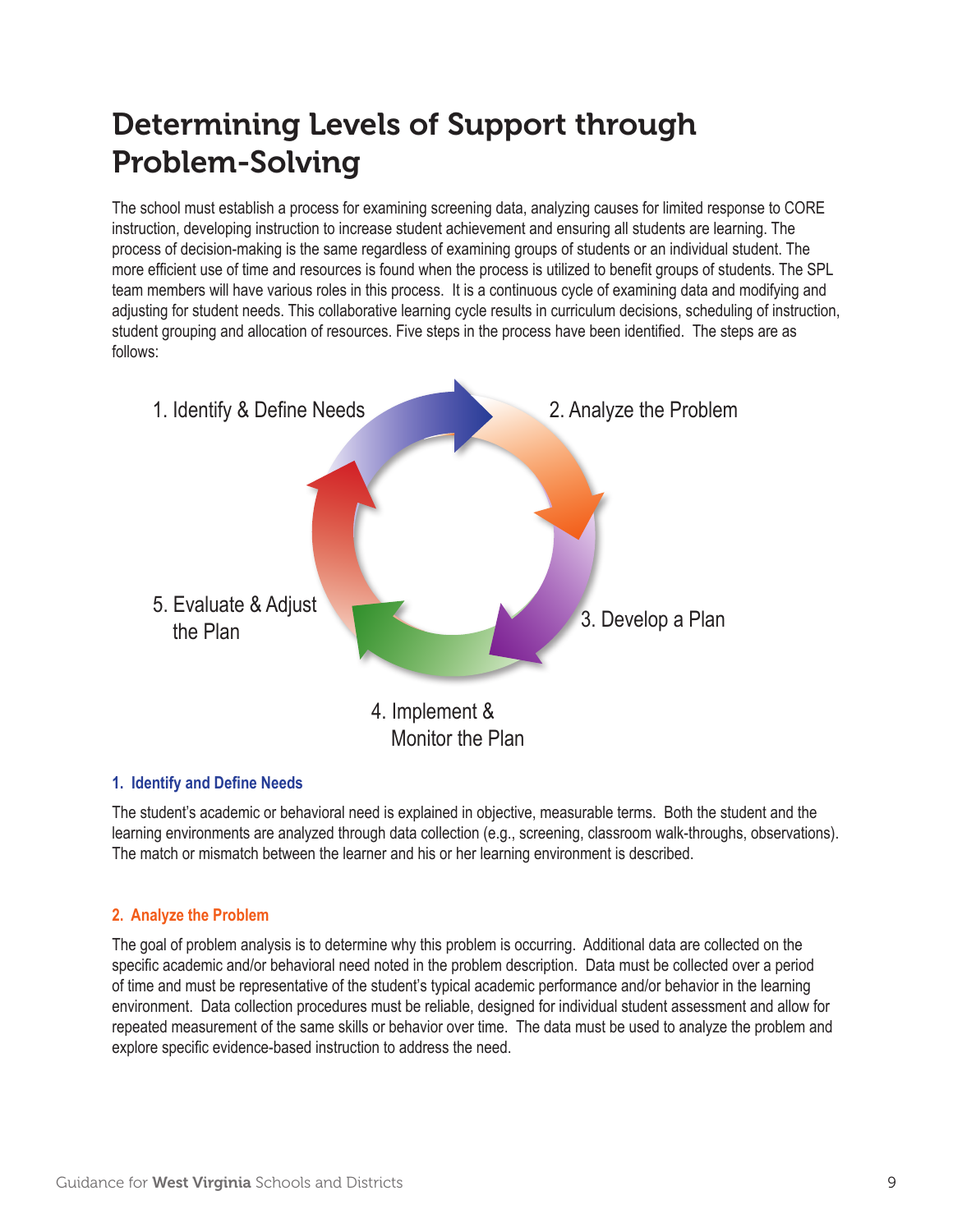### **3. Develop a Plan**

An individual student instructional plan must be designed by using the data collected over time. The instructional goal(s) for the plan must be established and describe the instruction to be provided. A progress monitoring plan should be included with persons responsible for implementation and projected timelines.

### **4. Implement and Monitor the Plan**

The plan is monitored for the integrity of implementation. Progress monitoring refers to a systematic, frequent collection of individual performance data. The measures are repeated over time and charted for documentation purposes.

### **5. Evaluate and Adjust the Plan**

Evaluate the effectiveness of the instruction provided by comparing the student's initial level of performance to performance results achieved as a result of implementing the instructional plan. If the instruction is not producing the desired results, adjust the instructional plan based on the data.

# Progress Monitoring

Progress monitoring plays a critical role in a SPL approach and SLD Identification. Progress monitoring serves as a tool for accurately and efficiently determining the benefit of instruction. Progress monitoring is a scientifically based practice used to assess students' academic performance and evaluate the effectiveness of instruction (National Center on Student Progress Monitoring, 2009). Student progress in academic areas such as reading, writing and mathematics can be measured with both commercial progress monitoring tools as well as curriculumbased measurement (CBM) procedures. Progress monitoring provides dynamic assessment information to help teachers make instructional decisions. Frequently collected data provides on-going guidance to teachers regarding the effectiveness of instruction and whether changes to instruction are needed. In other words, if differentiated and scaffolded instruction is not improving the student's progress, changes should be made. While progress monitoring data are collected prior to and during the referral and evaluation process (every two to three weeks in TARGETED and every one to two weeks in INTENSIVE), it is important that school personnel involved at various decision-making levels (i.e., IT, SAT, MDET, EC) understand the purpose and utility of progress monitoring procedures.

A consistent monitoring plan is essential to determine effectiveness of instructional programs. Movement of a student within the instructional levels is determined by the data collected through progress monitoring. Progress monitoring is the way in which a team can gather the data used to make decisions during the problem-solving process. Progress monitoring varies depending on the level of intensity. For students at the CORE level, progress monitoring is provided to all students using on-going universal screening and assessments aligned with instruction. Students who are receiving more intensive instruction in TARGETED and INTENSIVE levels are provided more focused progress monitoring. Tools that are flexible, efficient, accessible and informative are a priority. Progress monitoring assessments function within SPL as a gauge of student performance and bring forward the need for conversation about instruction for groups of students or for individuals. Assessments in this category most typically target evidence of progress relative to specific, high-priority skills and processes. Data in this category could come from Acuity testlets or probes, DIBELS Next, West Virginia Writes, as well as other assessments. Progress monitoring assessment results can be used to adjust scaffolding, instructional pacing and presentation, as well as contribute to a collection of data used to make decisions about most appropriate instruction and placement for individual students.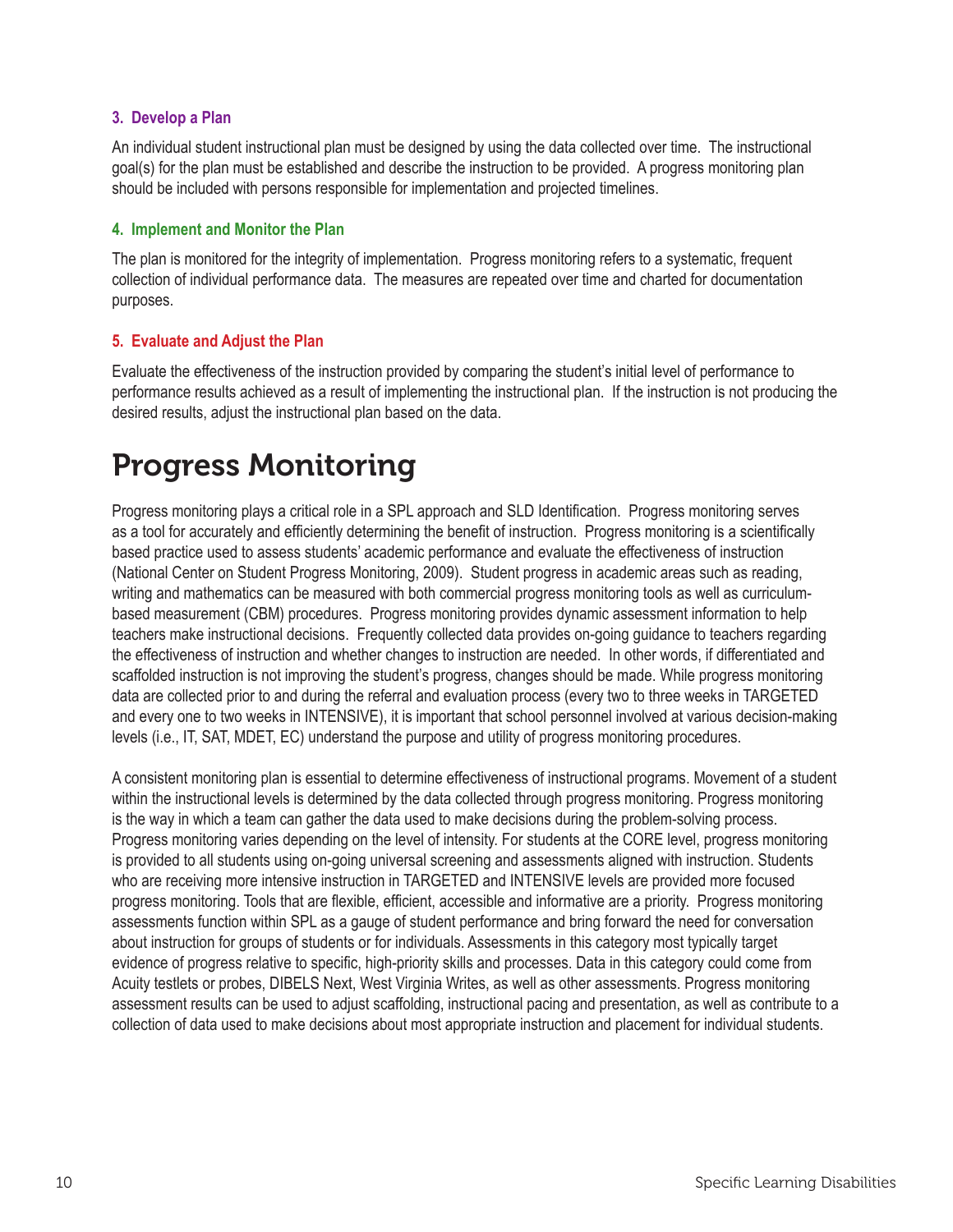Progress monitoring is based on the following tenets:

- 1. The general education classroom is meeting the needs of students as evidenced by acceptable academic growth for most students
- 2. Important differences exist between a student targeted for instruction and his/her peers
- 3. Inadequate growth occurs for some targeted students even when general education instruction is adjusted
- 4. Improved growth can occur for students identified for special education services (Fuchs, Fuchs, & Speece, 2002)

The most important goals of progress monitoring are: 1) determining if students are making progress toward specific skills, processes or understandings; and, 2) informing school-wide action plans. When instruction is implemented and students' scores increase, students are profiting from the instruction. When students' scores are flat, indicating no or little improvement, the first decision must be to change the instruction as the current instruction is not beneficial. Progress monitoring data provides valuable information about students' improvement as a result of a particular instructional method or program and measures instructional change and student growth.

An important aspect of progress monitoring is the establishment of measurable goals. Systematically sampling the various skills that comprise the curriculum at a particular grade level characterize the student's overall competence related to the State-approved, grade-level standards within an academic area. By graphing a student's scores and drawing a line to connect the scores, this trend line is used to illustrate the rate at which the student is making progress toward mastering grade-level curriculum. Scores are used to analyze student performance in relation to State-approved, grade-level standards. The student's average increase per week (i.e., rate of improvement or slope) is calculated to quantify his/her rate of learning on a particular skill. On the basis of slope, decisions are made about the adequacy of progress. Goal setting, then, plays a critical role in the problem-solving process.

### **Goal Setting**

- 1. Collect three or four baseline data points (on consecutive days or in one day, depending on the student's attention).
- 2. Write a modest, reasonable or ambitious goal based on the student's learning characteristics. Goals are written in measurable terms such as:

### **In 24 weeks (end-of-year goal written after the first 12 weeks of school), Andrew will read aloud 100 words in 1 minute.**

- 3. After setting the student's goal, administer timed reading assessments every two to three weeks or more often if warranted.
- 4. After 3-4 weeks of intervention, analyze the student's graph to determine the student's progress. Two options must be addressed:
	- a. If the trend of performance is below the projected rate of progress (i.e., the goal line), adjust the instruction in an effort to cause a change.
	- b. If the trend of performance is above the projected rate of progress, raise the goal.

Appendix E provides additional information on goal setting in the area of reading.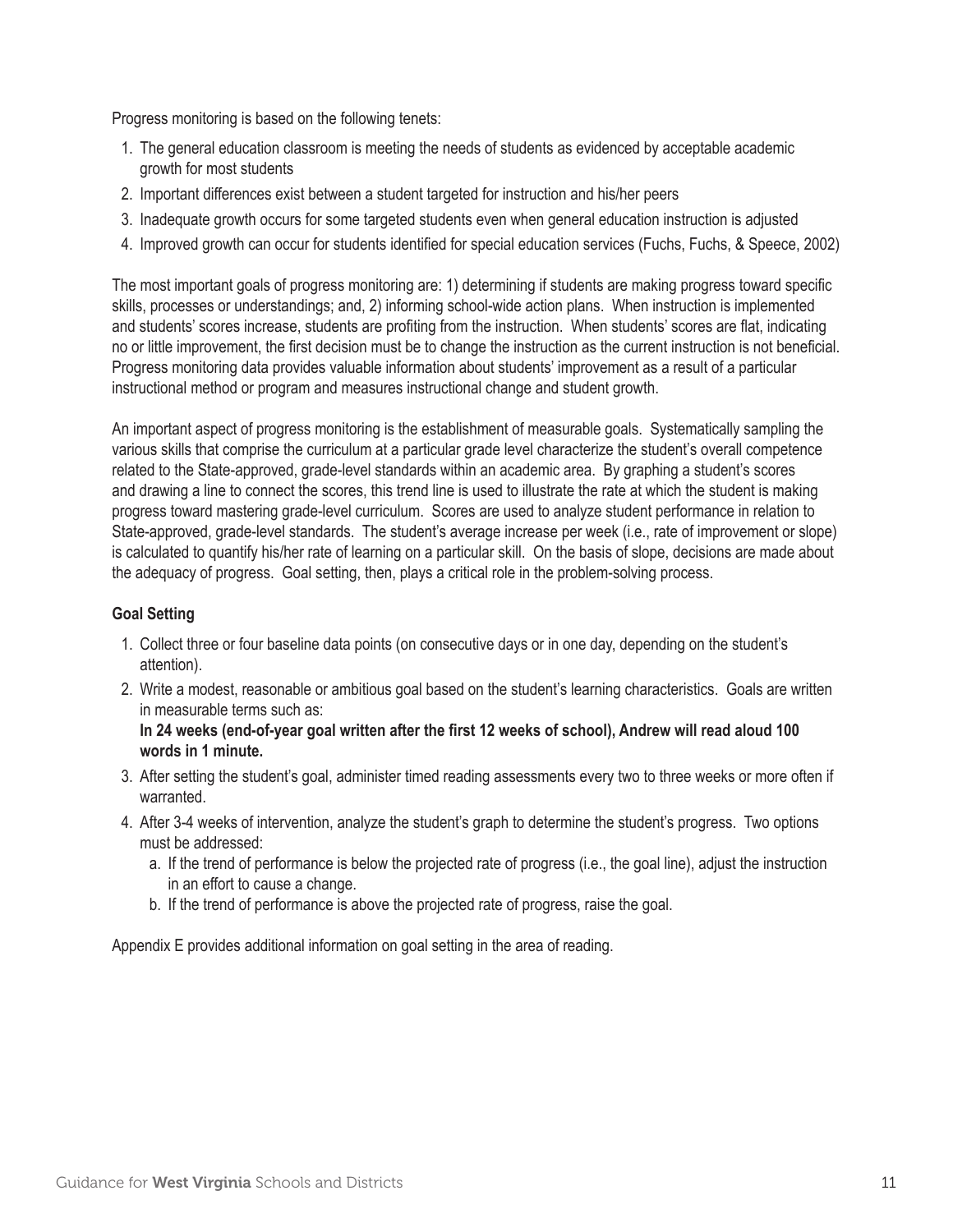The use of charting rules allows teachers to problem solve and determine more effective instruction throughout the course of the nine-week instructional period. It is not appropriate to assume that even strong instruction will be effective for all students, and this individualized approach to examining the data will assist teachers and teams in making beneficial instructional decisions for each student who struggles.

For a step-by-step guide on using CBM procedures, see *"Advanced Applications of CBM in Reading (K-6): Instructional Decision-Making Strategies Manual"* by Pamela Stecker and Erica Lembke at http://www. studentprogress.org/weblibrary.asp#cbm\_class. Comprehensive information on progress monitoring is collected and disseminated by the National Center on Student Progress Monitoring at http://www.studentprogress.org/. Included on the web site are presentations, procedures manuals, information briefs and training modules.

An important responsibility of the Instruction Team (IT) is to review the results of universal screening/interim data (e.g., DIBELS Next, Acuity, AIMSweb, STAR) administered at a particular grade-level and/or content level. ITs should meet after each universal screening or Interim administration to determine which students require additional support. Once these students are identified and assigned to instructional groups that address specific needs, progress monitoring data should be reviewed every two to three weeks.

For example, when DIBELS Next data are used, the team reviews the percentage of students at each instructional recommendation: benchmark, strategic or intensive. The team uses the data to set measurable goals to achieve by the next interim assessment. After reviewing the students' current performance and setting goals for the next interim assessment, the team brainstorms whole-class instructional strategies and/or research-based materials that could be used to improve individual student performance in the general education classroom.

# Problem-Solving and Teaming: Prerequisites to Identification of SLD

Decisions at all levels of the SPL process are fundamentally dependent on school collaborative problem-solving teams. Both informal and formal collaborative structures for decision-making are in place in West Virginia and include: School Leadership Teams, Grade-Level Teams, Content Area Teams, Instruction Teams (IT), Student Assistance Teams (SAT), Multidisciplinary Evaluation Teams (MDET), Eligibility Committees (EC) and Individualized Education Program (IEP) Teams. Each of these formats provides a framework and process for discussing students' educational concerns and ultimately informs the SPL process for determining SLD.

West Virginia Board of Education Policy 2510, *Assuring Quality of Education: Regulations for Education Programs*, sets forth requirements at each programmatic level to address the needs of struggling students.

- In Grades K-5 schools must provide strategies for early detection and intervention to correct student deficiencies in reading, language arts and mathematics.
- At the middle school level, an intervention component ensures mastery of the rigorous content standards and objectives at each grade-level.
- High school students who do not demonstrate mastery of the content standards and objectives shall be provided extra help and extra time through intervention strategies.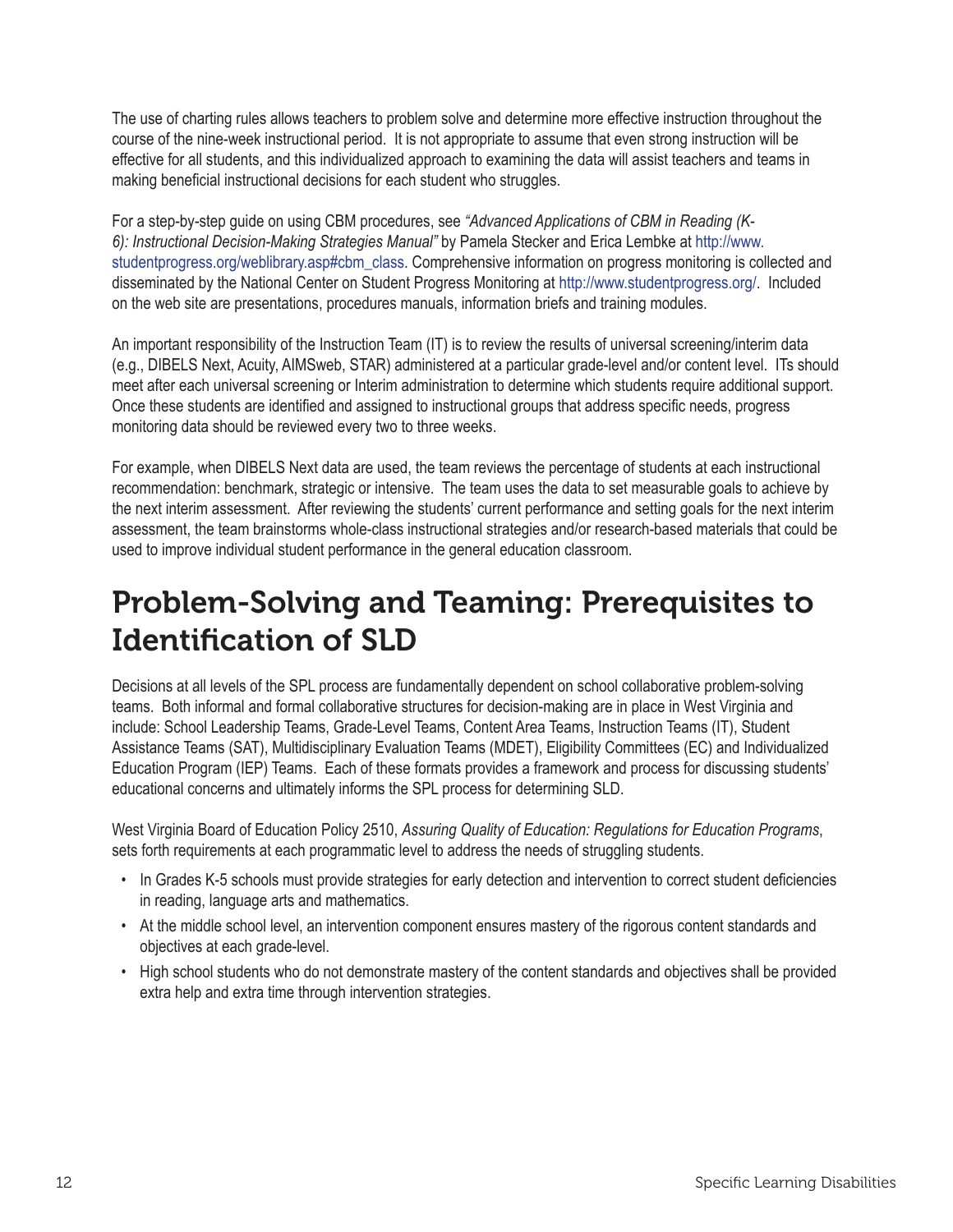Several types of teams are found at schools that have direct involvement with the SPL process. Regardless of the names of these teams, it is their function and membership that make them unique. In small schools, the teams may be combined or have shared membership. Since SPL is a dynamic process in which procedures change, the members of a team may also change. Decisions about how teams are configured are made at the local level based on the current needs of the students in the school. However, each team meets regularly and for a sufficient amount of time to conduct the business of the team. In addition to a written schedule of meeting times and locations, agendas and minutes are maintained in a file by a person and in a place designated by the team. Core members consistently attend meetings and avoid interruptions.

### The following is a list and brief description of the types of teams that may exist in a building:

### **School Leadership Team**

The leadership team has a global view. They see and understand how purposes and processes interface and manifest across state, district, school and classroom levels. They make school-wide decisions and create consistency with regard to curriculum, assessment, testing administration and needed staff development. This team establishes the collaborative culture and models trust and positive response to change.

### **Grade-Level Team**

Teachers meeting within their grade-level team collaborate to provide the highest quality, most relevant instruction possible, with a clear focus on student needs and standards being addressed. These teams should identify areas of need across their classes based on ongoing data and set goals before they plan for the design and monitoring of instruction across the levels of support. As a horizontal team, they will have focused discussion on best practices and data interpretation that affects the students at their grade-level as well as a clear understanding of how grade-level results contribute to the school goals and actions.

### **Content Area Team**

Functioning in much the same way as a grade-level team, these team members support each other with regard to the subject matter they teach. These teams are most often in place at middle and high school levels. It is important they include special educators and counselors who may have in-depth knowledge of students' needs. Teachers within subject areas mentor new teachers and guide them in aligning curriculum content with State standards, prioritizing and customizing instruction to meet students' needs.

### **Instruction Team**

This team may have members who also have a role in other school collaborative teams. Its membership is varied and broad, including a core membership of teachers and professional staff with roles and expertise to provide critical input into the process. The focus of this team is the daily work of student achievement and outcomes, rather than special education eligibility. Members monitor the process of leveled instruction and review data to make collaborative decisions including referral to the multidisciplinary team. They have assigned roles that may vary throughout the year. Team meetings include additional participants who have pertinent information about the topic, small group need or individual student being discussed. This team can include a parent, speech-language pathologist, gifted teacher, English Language Learner (ELL) teacher or Title I teacher. The team maintains an atmosphere in which a grade-level team or referring teacher feels welcomed and supported. (See WVBE Policy 2510)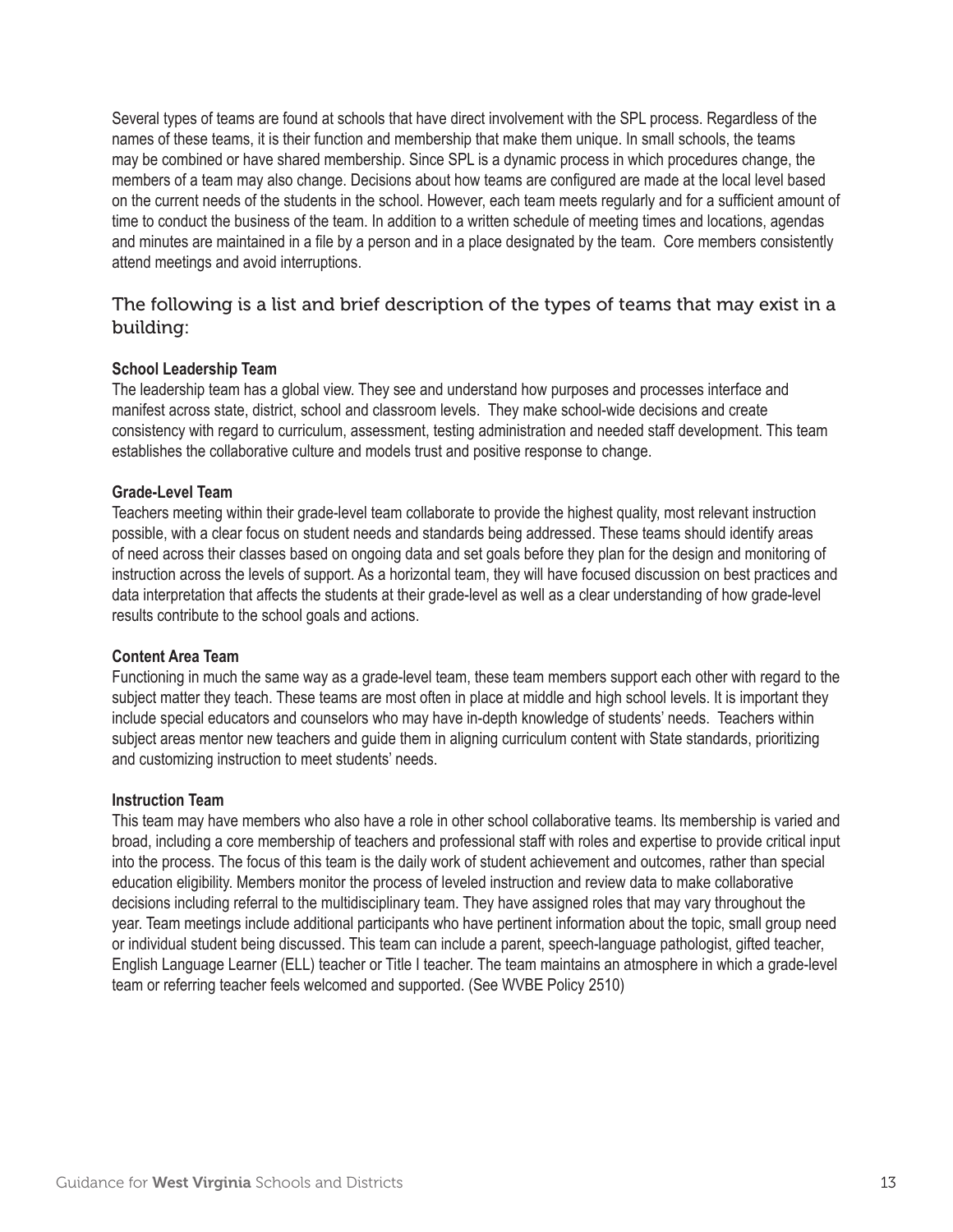### **Student Assistance Team**

According to WV Policy 2510, *Assuring the Quality of Education: Regulations for Education Programs*, each public school must establish a SAT. The SAT is required to

- receive training in referral procedures for multidisciplinary evaluations, alternative education placements, disciplinary procedures and other school processes as appropriate for ensuring student progress and maintenance of a safe school environment;
- collect and maintain data on the activities of the team, including dates of meetings and the results of its recommendations;
- conduct the problem-solving process that includes designing and monitoring implementation of interventions and/or reviewing interventions designed by other school teams;
- receive and process written referrals from outside sources suspecting a student may need special education, including referrals and requests for initial evaluations made by parents;
- consider referrals for multidisciplinary evaluation.

A parent or any other interested person or agency may refer a student who is suspected of needing special education and related services. Referrals received from an outside source are forwarded to the SAT at the student's school for consideration.

The district must review and process these written referrals in accordance with the SAT process described in Chapter 2, Section 3.B. of Policy 2419: *Regulations for the Education of Students with Exceptionalities*. For preschool age children or home-schooled students, the referral is received and processed directly by the special education director or designee. The special education director or designee must process referrals for private school students as well. Each district is responsible for locating, identifying and evaluating all students suspected of needing special education services who are enrolled by their parents in private schools, including religious, elementary and secondary schools located in the school district.

### **Multidisciplinary Evaluation Team**

This team is a group of qualified personnel representing a variety of disciplines which determines the areas to be evaluated and conducts the multidisciplinary evaluation. The team's primary focus is to confirm that comprehensive procedures are used to determine whether a student is exceptional and the nature and extent of the special education and related services that the student needs. These procedures are used selectively with individual students and do not include basic tests administered to or procedures used with all students in a school, grade or class. The SAT can serve as the multidisciplinary evaluation team if membership meets the requirements. (See WVBE Policy 2419)

### **Eligibility Committee**

The EC consists of members selected in consideration of the presented evaluation information and shall consist of the parent and/or adult student and qualified professionals as follows:

- District administrator of special education, principal or designee
- Members of the multidisciplinary evaluation team
- General and/or special educator
- Additional individuals with specific expertise related to the student and the area(s) of concern
- For initial ECs, the referring teacher
- For students suspected of having a SLD, the student's general education teacher and at least one person qualified to conduct individual diagnostic examinations of students such as a school psychologist, speech language pathologist (SLP) or remedial reading teacher (See WVBE Policy 2419)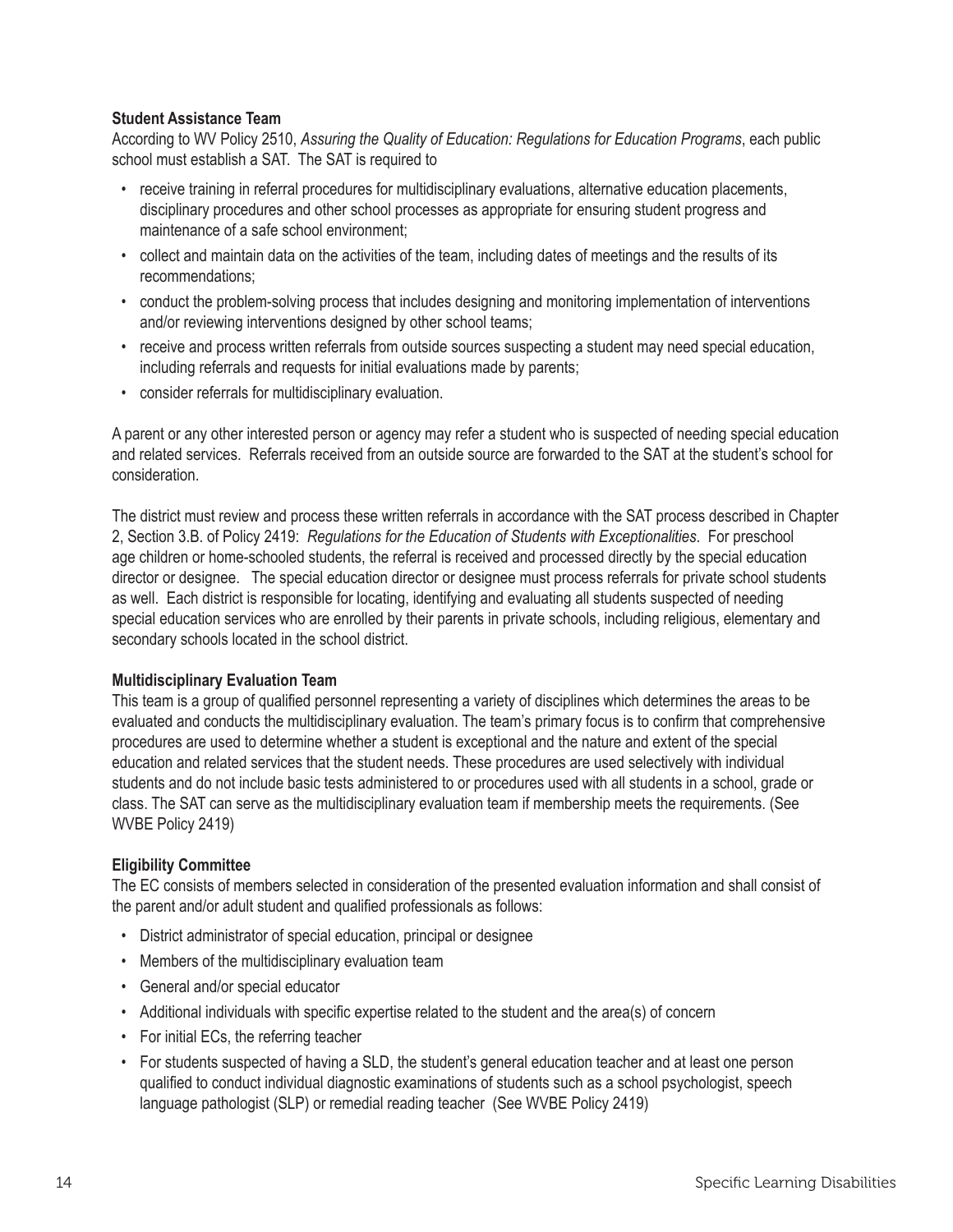The EC will review data and information from a variety of sources, including, as appropriate, but not limited to, formative assessments, aptitude and achievement tests, parent/adult student input, teacher observations, health, social or cultural background, adaptive behavior and functional assessments. Documentation from these sources must be available and carefully considered. The EC will consider these evaluation or reevaluation findings and determine whether the student meets or continues to meet eligibility criteria. Upon completing the review of the student's multidisciplinary evaluation or reevaluation, the EC must prepare an Eligibility Committee Report and provide a copy of the report to the parent/adult student. Copies of the evaluation reports and documentation of eligibility determination must be provided at no cost to the parent/adult student. The Eligibility Committee Report includes

- signatures with dates and positions of all eligibility committee members;
- all data on the student as required in the State Eligibility Criteria for the area of suspected exceptionality;
- the specific exceptionality determined for state and federal reporting purposes;
- information about how the student's exceptionality affects his or her educational performance;
- the committee's decision regarding whether the student needs special education services;
- recommendations for those students deemed ineligible for special education to be considered by the SAT or the IT;
- the date of the eligibility determination.

The Eligibility Committee Report and Eligibility Determination Checklist will provide details of how the student meets eligibility requirements even if no new assessments were conducted. The report must address each required eligibility component and include results of previous assessments if they are being used to determine eligibility. If the EC is considering a SLD, the committee must also complete a SLD Team Report. (Appendix M)

### **Individualized Education Program Team**

The IEP Team is made up of the following required members:

- Parent(s)
- One or more general education teacher(s)
- Not less than one special education teacher of the student or, when appropriate, special education service provider (e.g., speech/language pathologist)
- A representative of the district
- An individual who can interpret the instructional implications of evaluation results (e.g., special education specialist, audiologist, special educator, speech/language pathologist, related service provider or school psychologist)
- Others with knowledge or expertise regarding the child (at parent or district discretion)
- Student (when appropriate)
- An agency representative (with parent or adult student consent) when appropriate
- Part C service coordinator (for a child previously served under West Virginia Birth to Three, at the request of the parent)
- A representative of the private school or facility (for a student being considered for or currently in a private school placement made by the IEP Team)

A member of the IEP Team is not required to attend an IEP meeting, in whole or in part, if the parent of a student with a disability and the district agree, in writing, that the attendance of the member is not necessary because the member's area of the curriculum or related services is not being modified or discussed in the meeting.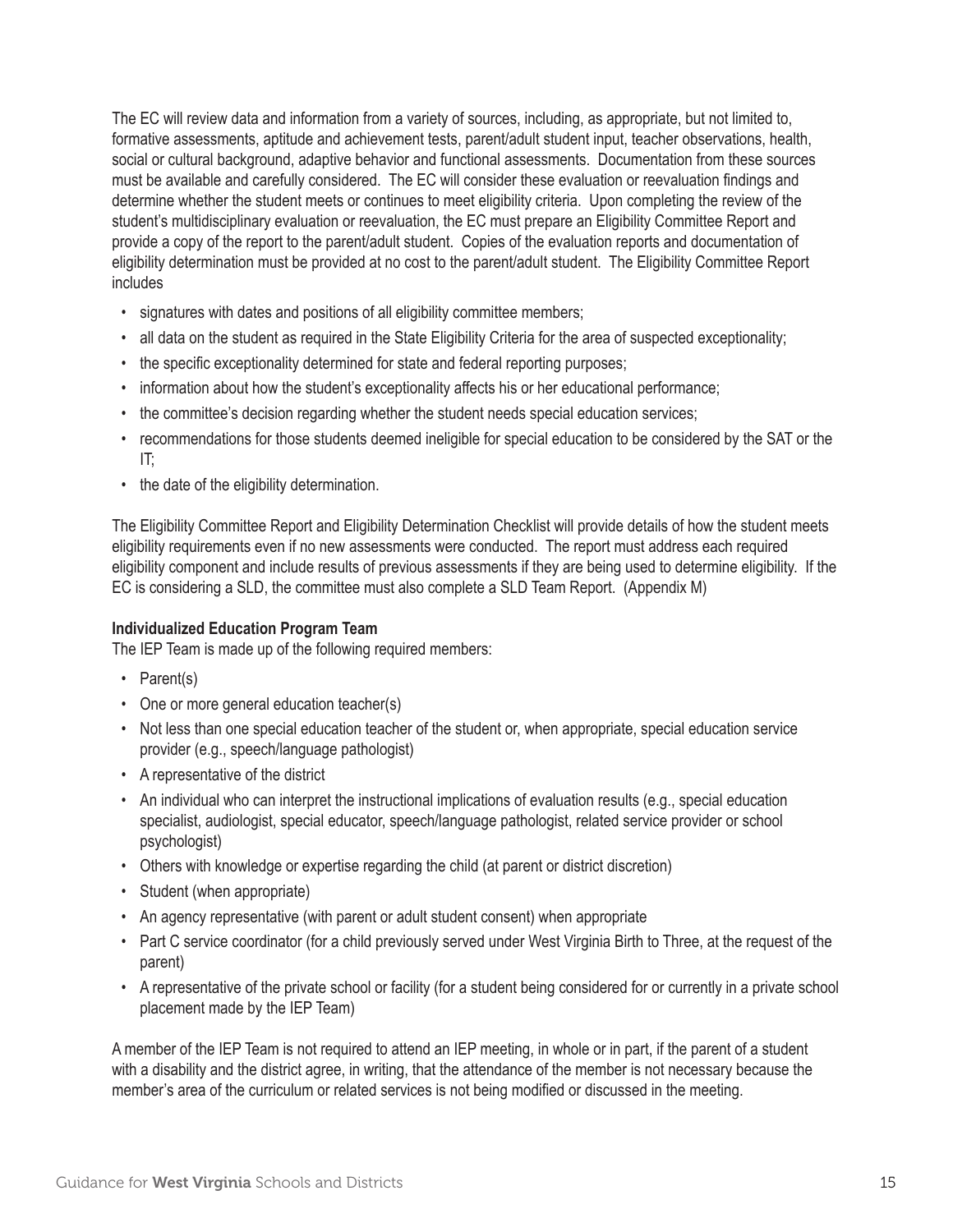Members of the IEP Team may be excused from an IEP meeting, in whole or in part, when the meeting involves a modification to or discussion of the member's area of the curriculum or related services, if the parent or adult student and district consent to this in writing. The member must submit, in writing to the parent and the IEP Team, input into the development of the IEP prior to the meeting.

School personnel must contact the parent to discuss excusal(s), obtain parent consent, and provide an In-Lieu-of IEP Team Attendance Report form to the identified team member(s). Excused team members must submit the In-Lieu of IEP Team Attendance Report form to parents and the IEP Team chair between receipt of parent consent for the excusal and the IEP Team meeting. Guidelines for developing IEPs can be found in WVBE Policy 2419, Chapter 5. The table presented below describes the different school collaborative problem-solving teams and their responsibilities.

| <b>Types of Teams</b>                                 | <b>Suggested Membership</b>                                                                                                                                                        | <b>Responsibilities</b>                                                                                                                                                                                                                                                                                                                                                                                                                                                                                                                                                                                                                                                                                                                                                                                                                                                                                                                                                                                 |  |
|-------------------------------------------------------|------------------------------------------------------------------------------------------------------------------------------------------------------------------------------------|---------------------------------------------------------------------------------------------------------------------------------------------------------------------------------------------------------------------------------------------------------------------------------------------------------------------------------------------------------------------------------------------------------------------------------------------------------------------------------------------------------------------------------------------------------------------------------------------------------------------------------------------------------------------------------------------------------------------------------------------------------------------------------------------------------------------------------------------------------------------------------------------------------------------------------------------------------------------------------------------------------|--|
| <b>School Leadership Team</b>                         | Principal<br>Grade-level facilitator<br>Specialist leader<br><b>Instructional Coach</b><br>Counselor<br>Content area facilitator                                                   | Articulate school goals and keep the school on course<br>Determine staff development needs and resources<br>$\bullet$<br>Decide on appropriate instructional and testing materials<br>$\bullet$<br>Monitor best practice implementation review school/grade data<br>Define multi-level development and implementation<br>$\bullet$<br>Communicate within and among teams<br>$\bullet$                                                                                                                                                                                                                                                                                                                                                                                                                                                                                                                                                                                                                   |  |
| <b>Grade-Level Team/Collaborative</b><br><b>Team</b>  | Grade-level teachers<br><b>Instructional Coach</b><br>Specialist reps (SLP, ESL, Title I, Special<br>Ed, Gifted) as necessary<br><b>Instructional Aides</b>                        | Plan lessons<br>$\bullet$<br>Collect and analyze data<br>$\bullet$<br>Share resources and instructional methodologies<br>$\bullet$<br>Decide and plan how to differentiate instruction<br>Define multi-level development and implementation in the grade<br>$\bullet$                                                                                                                                                                                                                                                                                                                                                                                                                                                                                                                                                                                                                                                                                                                                   |  |
| <b>Content Area Team/Collaborative</b><br><b>Team</b> | Subject area teachers (i.e., math, English/<br>language arts, science)<br>Instructional Coach<br>Special educator<br>Counselor<br>Administrator                                    | Implement a decision-making process<br>$\bullet$<br>Communicate within and among teams<br>$\bullet$<br>Ensure consistency of effective instructional practices and share<br>$\bullet$<br>resources and instructional methodologies<br>Provide assistance/support to other teachers<br>Analyze student data<br>$\bullet$<br>Develop standard instruction protocols that support the needs of<br>all students<br>Conduct individual student problem-solving<br>Provide coaching, resource materials, mentoring to staff<br>$\bullet$<br>Assign and monitor team roles and responsibilities<br>$\bullet$<br>Interact with parents and community resources<br>Train new teachers in the SPL process<br>$\bullet$                                                                                                                                                                                                                                                                                            |  |
| <b>Instruction Team/Collaborative</b><br><b>Team</b>  | Principal<br><b>Instructional Coach</b><br>Grade-level facilitator (s)<br>Specialist reps (SLP, ESL, Title I, Special<br>Ed. Gifted)<br>Counselor<br>School Psychologist<br>Parent |                                                                                                                                                                                                                                                                                                                                                                                                                                                                                                                                                                                                                                                                                                                                                                                                                                                                                                                                                                                                         |  |
| <b>Student Assistance Team</b>                        | Principal<br>School Psychologist<br>Grade-level teacher(s)<br>Special educator<br>Speech-Language Pathologist<br>Parent                                                            | Receive training in referral procedures for multidisciplinary<br>evaluations, alternative education placements, disciplinary<br>procedures and other school processes as appropriate for ensuring<br>student progress and maintenance of a safe school environment<br>Collect and maintain data on the activities of the team, including<br>dates of meetings and the results of its recommendations<br>Conduct the problem-solving process that includes designing<br>$\bullet$<br>and monitoring implementation of interventions and/or reviewing<br>interventions designed by other school teams<br>Receive and process written referrals from outside sources<br>suspecting a student may need special education, including<br>referrals and requests for initial evaluations made by parents<br>Initiate initial evaluation for special education and related<br>$\bullet$<br>services for students, when warranted based on the outcome of<br>interventions<br>Communicate within and among teams |  |

### **Table: Examples of School Collaborative Problem-Solving Teams**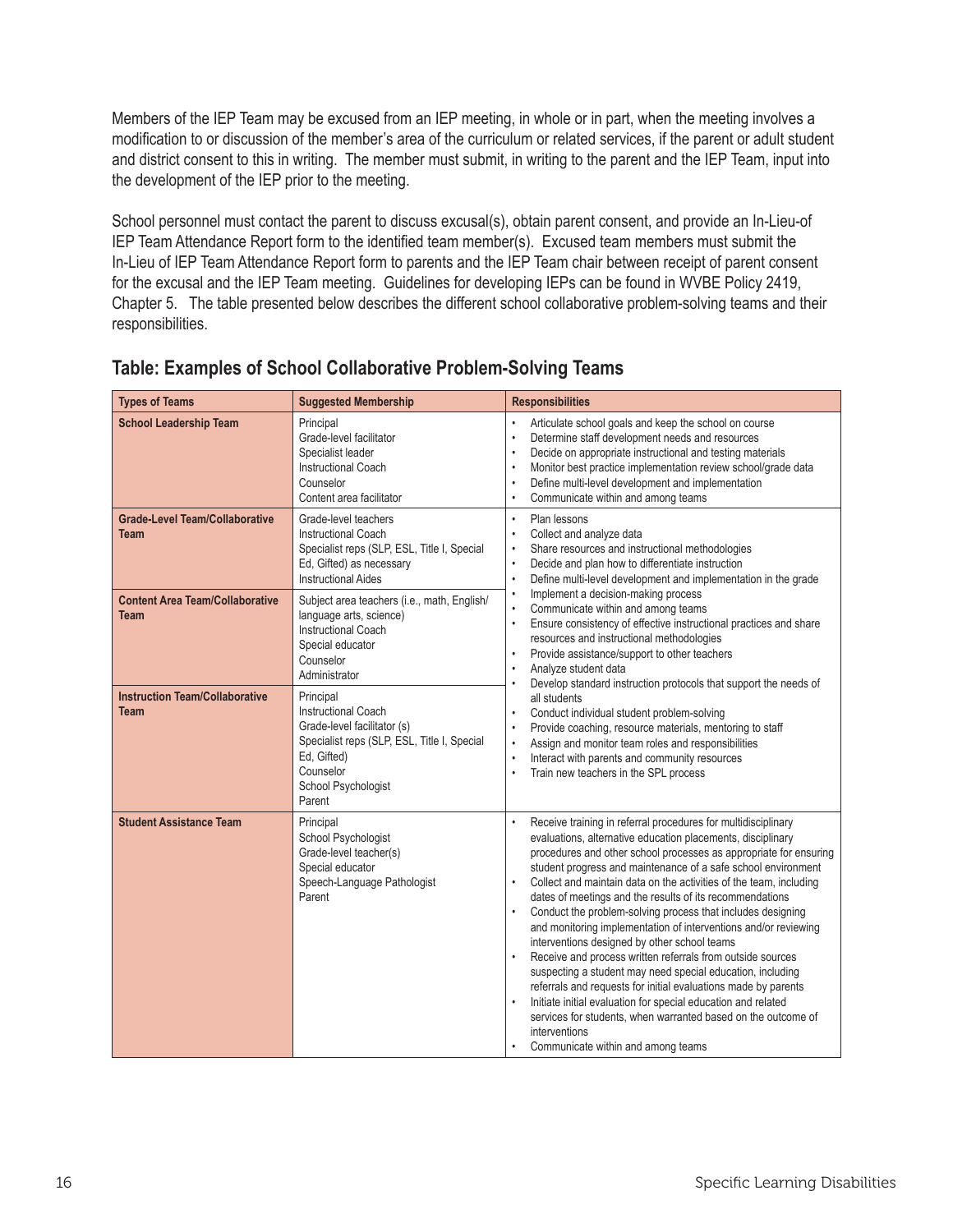| <b>Types of Teams</b>                                 | <b>Suggested Membership</b>                                                                                                                                                                                                              | <b>Responsibilities</b>                                                                                                                                                                                                                                                                                                                                                   |
|-------------------------------------------------------|------------------------------------------------------------------------------------------------------------------------------------------------------------------------------------------------------------------------------------------|---------------------------------------------------------------------------------------------------------------------------------------------------------------------------------------------------------------------------------------------------------------------------------------------------------------------------------------------------------------------------|
| <b>Multidisciplinary Evaluation Team</b>              | Principal<br>School Psychologist<br>Special educator(s)<br>Speech-Language Pathologist<br>Grade-level/Content teacher<br>Occupational /Physical therapist<br>Parent                                                                      | Review and consider requests for special education evaluation<br>٠<br>Evaluate student eligibility for special education<br>Ensure adherence to state policies, federal guidelines and<br>documentation<br>Interact with community resources<br>Communicate within and among teams<br>$\bullet$<br>Provide Prior Written Notice (PWN)                                     |
| <b>Eligibility Committee</b>                          | Principal<br>School Psychologist<br>Grade-level teacher(s)<br>Special education teacher<br>Specialists reps (SLP, ESL, Title I,<br>Gifted, OT, PT)<br>Parent                                                                             | Complete the Eligibility Committee Report which will provide details<br>of how the student meets eligibility requirements<br>Address each required eligibility component (assessments,<br>documentation and observations)<br><b>Complete Eligibility Checklist</b><br>Complete a SLD Team Report (when considering SLD eligibility)<br>Provide Prior Written Notice (PWN) |
| <b>Individualized Education Program</b><br>(IEP) Team | Principal<br>Special Education Director or (designee)<br>Grade-level teacher(s)<br>Special education teacher<br>Specialists reps (SLP, ESL, Title I,<br>Gifted, OT, PT)<br>School Psychologist<br>Agency (permission required)<br>Parent | Develop Individualized Education Program (IEP) according to<br>Policy 2419: Regulations for the Education of Students with<br>Exceptionalities<br>Provide Prior Written Notice (PWN)                                                                                                                                                                                      |

### **Identifying Students for TARGETED Instruction**

Prevention and early intervention of academic difficulties is a basic principle of the SPL framework, and TARGETED instruction is a general education effort that addresses the needs of struggling learners. Accordingly, some students will be identified for TARGETED instruction as soon as beginning of the school year screening/interim data are analyzed. Formative/classroom assessments can also identify students who need TARGETED instruction. Considerations for provision of TARGETED instruction include

- the student's screening/assessment results;
- the level of intensity of instruction needed to address skill gaps and bring the student to grade-level mastery;
- prior early intervention efforts, particularly for an older student or a student who is new to the district or school;
- the level of support being provided at the end of a given school year (e.g., a student who completes nine weeks of TARGETED instruction at the end of first grade may need a second round of nine weeks of TARGETED instruction beginning the first day of second grade).

The IT identifies which students need TARGETED instruction based on universal screening/interim scores, formative/ classroom data, progress monitoring data and any other available types of assessments. For each of the identified students, the team sets a measurable goal in terms of specific scores for the next formative assessment. Students are grouped for instruction by similar needs, and the team identifies the strategies that will be used, the frequency and duration of differentiated and scaffolded instruction and how the students' progress will be monitored.

In the area of reading, research recommends an additional 30 minutes of explicit instruction per day for the early elementary grades in addition to the required CORE reading block at K-2 or CORE block at 3-4 (Vaughn & Roberts, 2007). This specialized instruction is given in a small group. Research in elementary mathematics supports shorter times and larger groups such as 15-20 minute intervention blocks provided three times per week (Bryant, Bryant, Gersten, Scammacca & Chavez, 2008). Research recommendations are important considerations, but the best way to determine the sufficiency of instruction is in its results. Several variables affect instructional effectiveness: explicitness, duration, frequency and teacher efficacy. Each of these variables should be considered when determining whether instruction should remain the same, or be adjusted.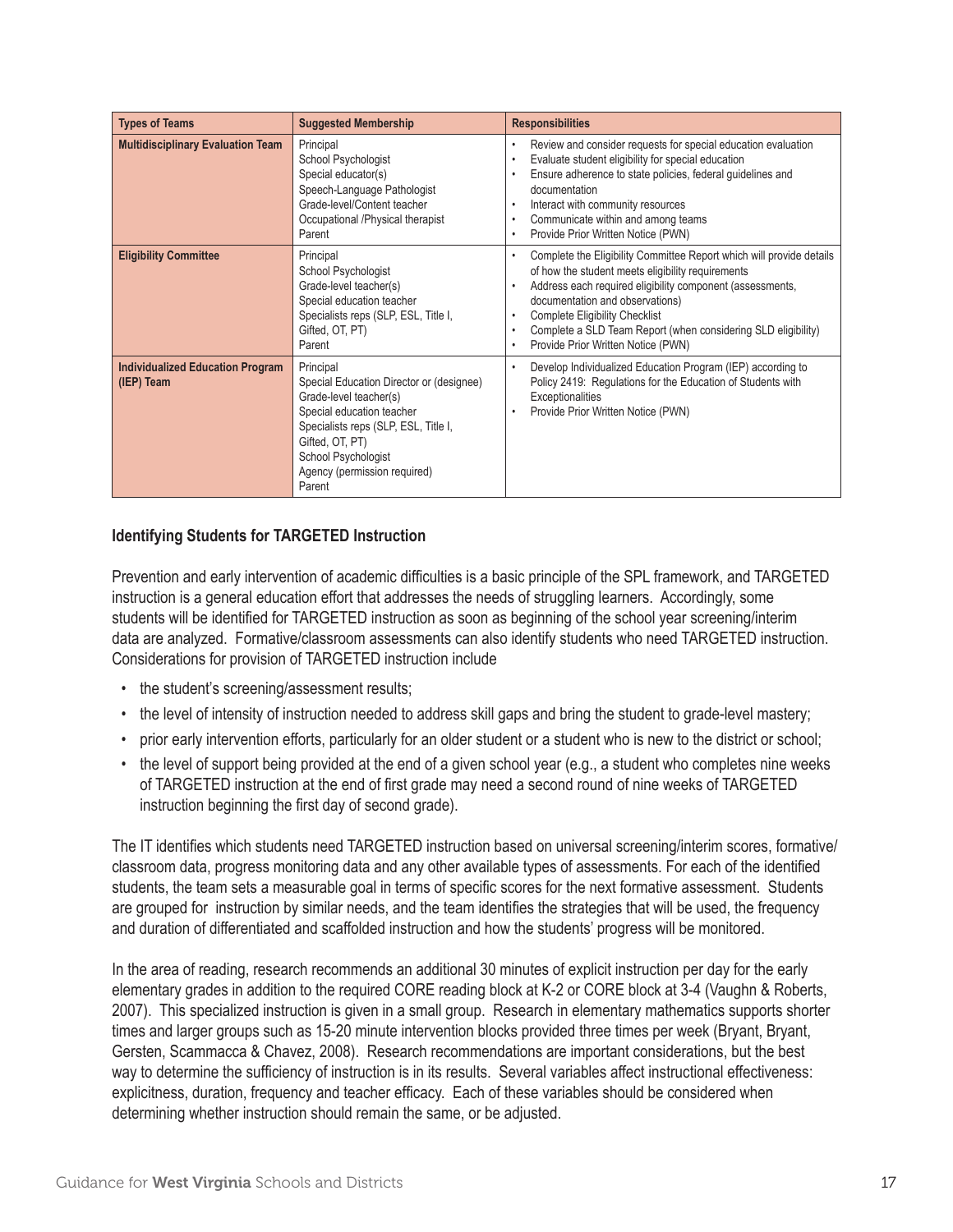After a student has been provided nine weeks of TARGETED instruction, the IT may decide to do **one or more** of the following:

- 1. Discontinue TARGETED instruction because goals have been achieved
- 2. Continue with another nine weeks of TARGETED instruction because reasonable progress has been made, but the student has not yet met his/her goals
- 3. Make appropriate adjustments and modifications to TARGETED instruction for an additional nine weeks for students who are not showing reasonable progress
- 4. Move the student to INTENSIVE instruction for a nine week period of time.
- 5. Recommend the student to the SAT for broader problem-solving

**It is important that problem-solving efforts continue throughout the duration of TARGETED instruction.** Careful and continuous attention to progress monitoring data is critical and will help teachers determine the adequacy of instruction, make modifications and manage student movement between and within levels. IT meetings provide a forum for teachers' discussions and the creation of educational solutions for individual students.

### **Identifying Students for INTENSIVE Instruction**

After a student has been provided differentiated and scaffolded instruction for a minimum of one nine week period at TARGETED, a decision to further increase the level of intensity of the instruction is appropriate for some students. This decision is made on a case-by-case basis and is guided by the student's documented response to TARGETED instruction. At this point, the IT may consider referring the student to the SAT for further problem-solving that includes the parent and a broader group of educational professionals (e.g., school psychologist, speech/language pathologist, school counselor, nurse, special education teacher).

INTENSIVE instruction is for students whose response to a well-designed and appropriately delivered TARGETED instruction is minimal or low. Its characteristics include smaller grouping formats than TARGETED and 30-60 minutes of supplemental instruction three to five sessions per week (which may be segmented into two 30-minute sessions) beyond CORE instruction. Students are selected for INTENSIVE instruction based on the following criteria:

- 1. Student has participated in a minimum of one nine-week period of TARGETED instruction that was provided in accordance with recommended frequency and duration
- 2. Student's progress monitoring data indicate persistent low response to TARGETED instruction
- 3. Student's needs are such that a replacement program may be needed to address pervasive and significantly below grade-level skill gaps

Not all students who require the supports of INTENSIVE instruction are referred, evaluated and determined eligible for special education. INTENSIVE instruction may substantially improve academic difficulties for some students and assist in moving them closer to grade-level expectations. The student's rate of progress and level of learning within the context of the reading or mathematics program are essential considerations in determining the effectiveness and sufficiency of INTENSIVE instruction. The student should be provided sufficient time in INTENSIVE instruction to have an opportunity to demonstrate progress. A minimum of six data points over at least nine weeks of instruction represents one round of INTENSIVE instruction and is considered a reasonable amount of time to determine how the student is responding.

In contrast, for a small number of students, INTENSIVE instruction and specially designed instruction will need to be provided over a period of years or perhaps throughout their schooling. These students constitute the group of children with SLD and are entitled to the special education services and protections of IDEA. In such cases INTENSIVE instruction is considered long-term and necessitates a comprehensive evaluation. SATs have two choices regarding the provision of INTENSIVE instruction: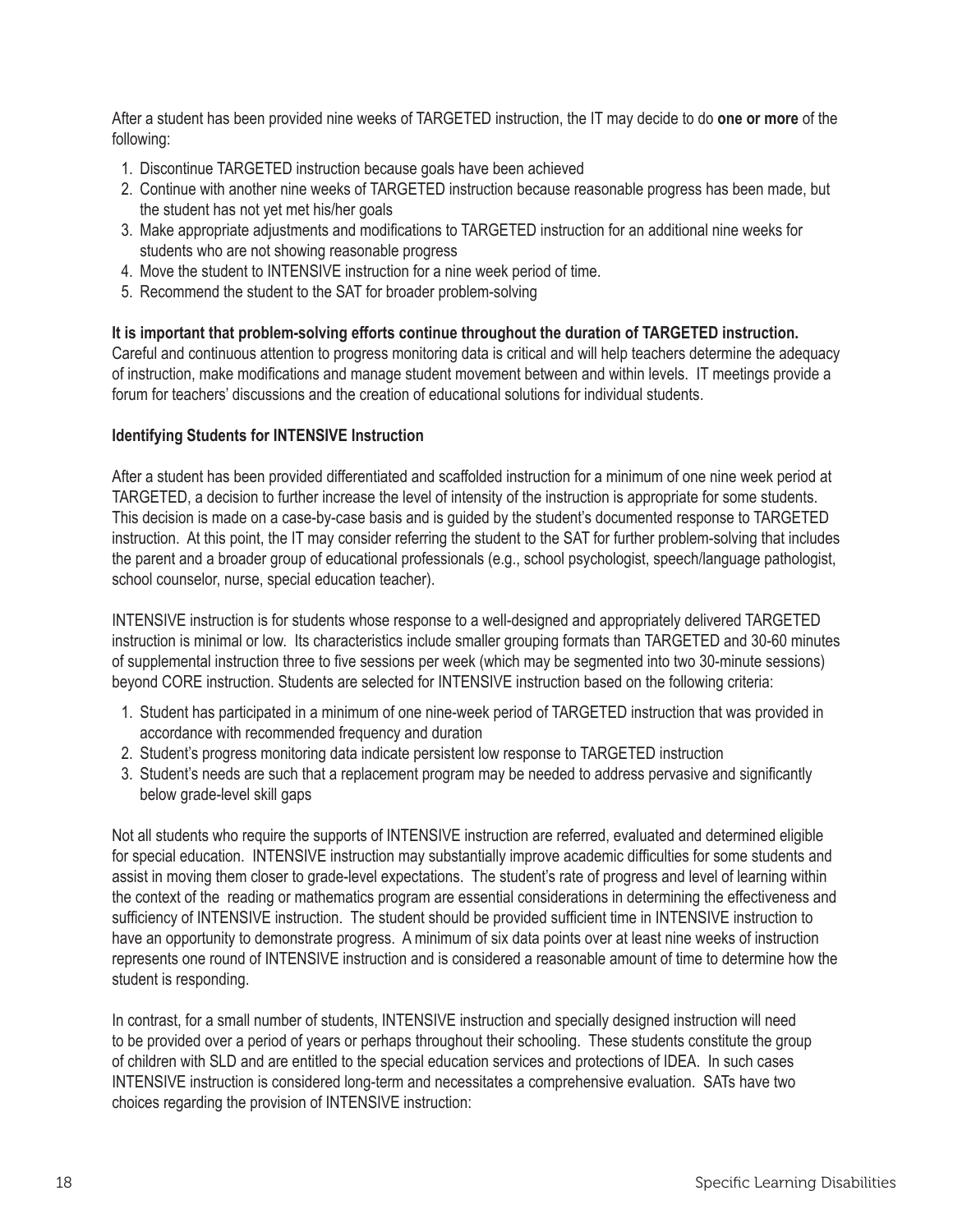- 1. Implement INTENSIVE instruction and collect data on the student's response to the instruction. Convene the SAT periodically to discuss the student's progress and determine whether the student should be referred for an evaluation
- 2. For the student suspected of having a SLD, make the request to evaluate following the provision of a minimum nine weeks of TARGETED instruction and simultaneously implement INTENSIVE instruction. Data will be collected on the student's response to the instruction and used to assist the EC in making a SLD determination. In this case, INTENSIVE instruction is implemented **concurrent with** the 80-day timeline for evaluation and eligibility determination

The decision-making process for determining when or if to evaluate a student for a SLD is a multifaceted one that requires collaboration and problem-solving. School personnel can be confident when instruction was carefully planned, implemented with integrity and monitored frequently.

# Referral for Multidisciplinary Evaluation

The SPL process, when firmly established as a framework for providing quality instruction, yields important information for decision-making. Only after a student has been provided an opportunity to learn with the additional supports afforded within the multi-level model should referral and eligibility for special education and related services be considered.

In making the decision to evaluate, the SAT must carefully examine and discuss progress monitoring data collected during the provision of TARGETED and INTENSIVE instruction. Some students may receive the supports of INTENSIVE instruction without the special education evaluation and eligibility processes. Examples include, but are not limited to, students who missed important early reading instruction due to high levels of mobility between schools or pervasive attendance problems, students for whom English is a second language(ELL) or those who were not provided opportunities for multi-level instruction in the course of their education. Students who do not demonstrate adequate progress with INTENSIVE instruction matched to individual needs and implemented for a sufficient period of time should be referred for a multidisciplinary evaluation.

Before a referral for a multidisciplinary evaluation to determine eligibility is initiated, the SAT must be confident that instruction was provided as intended for the appropriate duration and with sufficient intensity. Strategies for monitoring the delivery of instruction include, but are not limited to

- reviewing written documentation of TARGETED and INTENSIVE instruction (e.g., progress monitoring data, instructional plans);
- collaborating with the student's teachers, technical assistance specialists and IT;
- observing the delivery of the instruction (e.g., Principal Walk-Through data, Classroom-Level Practice Profile completed by principal and teacher).

Once the SAT has determined that, even after the provisions of multi-level instruction, the student may be a student with a SLD, the referral for a multidisciplinary evaluation is initiated. Again, the existing data that constitutes the SPL process must be validated by the SAT.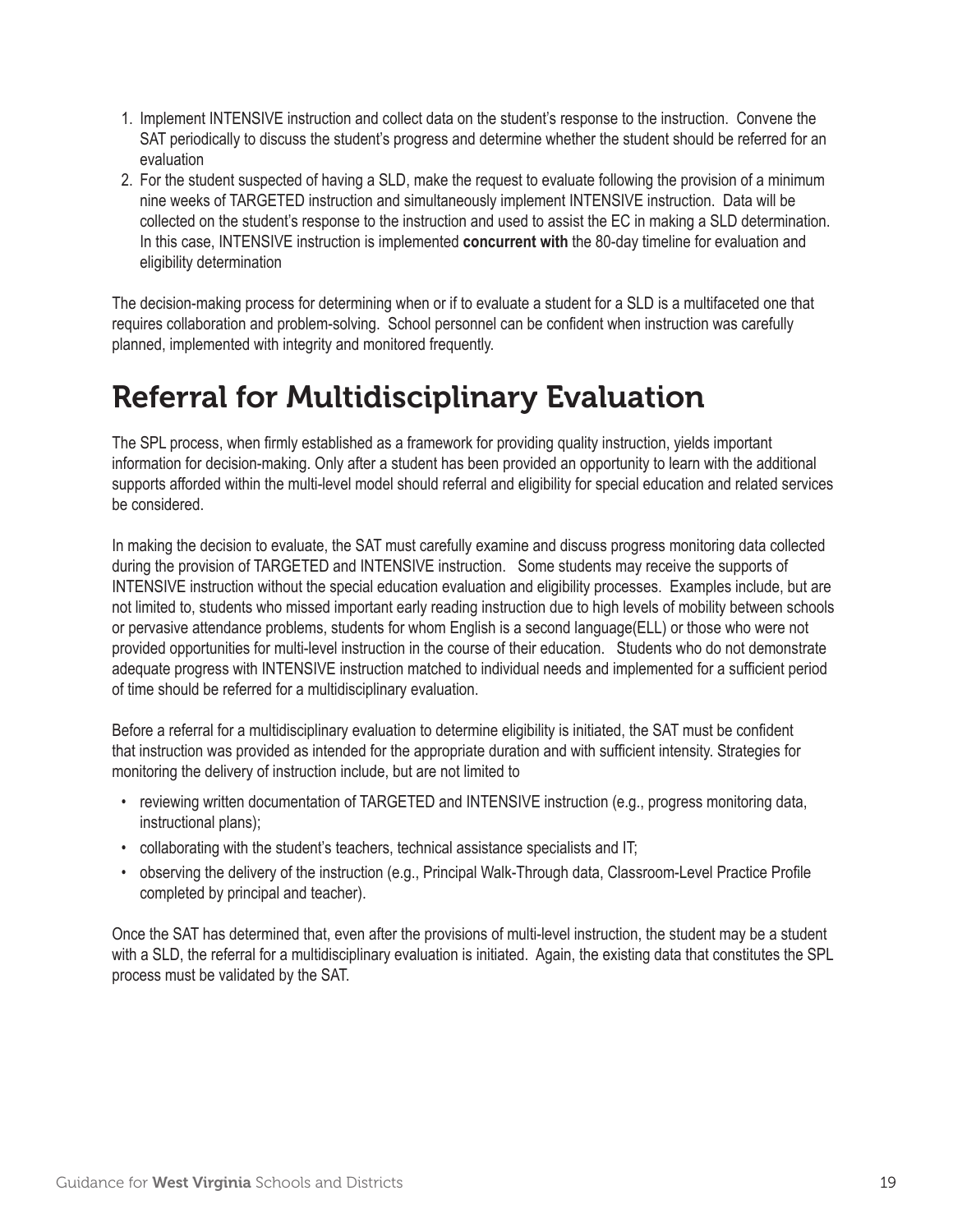# Multidisciplinary Evaluation Components

The focus of a multidisciplinary evaluation changes with SPL. It necessitates high levels of collaboration, communication and purposeful planning. Existing data collected over the course of multi-level instruction is the starting point for selecting the additional information sources needed to determine a SLD. The purpose of evaluations, then, is to help the team identify not only why a student is struggling, but also how teachers can design appropriate and individualized specially designed instruction. Parents and all school personnel with knowledge of a student are asked to contribute to the process of planning an evaluation that will provide specific direction for instruction.

Policy 2419 requires that for an initial evaluation, the student is evaluated in all areas related to the suspected exceptionality. Each student referred is entitled to a full and individual evaluation that is collaboratively planned and sufficiently comprehensive to identify all of the student's special education and related service needs.

While the SPL process replaces the IQ-achievement discrepancy model, it **neither replaces nor circumvents** the need for a comprehensive evaluation of a student suspected to have a SLD. A variety of assessment data must be used within the context of SPL. While the evaluation of a student relies heavily on existing data collected through the SPL process (i.e., screening and assessment results, multiple data points over time, student's response to TARGETED and INTENSIVE instruction, teacher and parent observations, diagnostic assessments, and state summative assessments), formal standardized assessments assist in making the SLD determination.

The Multidisciplinary Evaluation Team (MDET) begins its evaluation planning process by analyzing the existing data provided by the SAT. The MDET members select evaluation components that will provide additional data sources for determining the nature and extent of the student's learning difficulties and ultimately inform classroom instruction.

In conducting an evaluation, schools are encouraged to select assessment procedures to link eligibility determination to instruction. A complementary relationship between the SPL process and psychoeducational testing can exist in evaluating for potential learning disabilities. For example, relevant to reading difficulties, the individual evaluation process should explicitly target areas (i.e., phonological awareness, phonics, fluency, vocabulary, comprehension) and provide direction for meaningful instruction. Formative/classroom assessments and progress monitoring data might indicate pervasive difficulties in phonemic awareness and phonics. Therefore, formal achievement testing might include specific subtests that address phonological processing, phonological memory and rapid naming speed.

Likewise, for a student struggling with acquisition of math computation and reasoning skills, diagnostic assessments matched to specific skill areas would be appropriate (e.g., sequential processing, working memory, perceptual reasoning). Assessments that focus on *specific features of a student's academic difficulty* are more useful than measures that address global academic areas. Likewise, for the student who exhibits weaknesses in areas such as memory, attention, or processing speed, the evaluation battery may include cognitive assessments that target those specific domains. Finally, since learning disabilities are language-based, a comprehensive assessment of a student's language should be considered in the evaluation process. Many aspects of speech and language assessment can inform the eligibility decision and provide critical information for classroom instruction.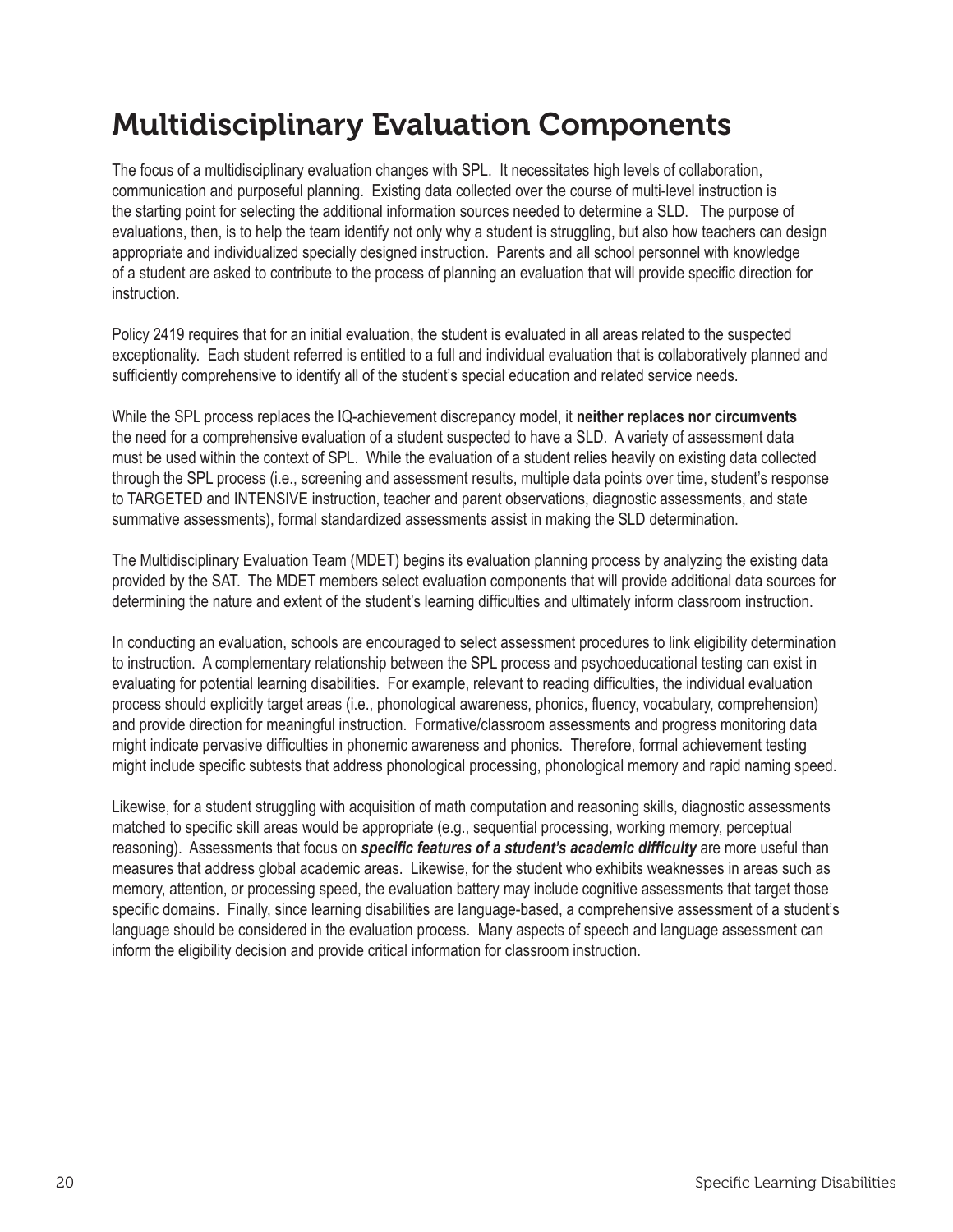# Pattern of Strengths and Weaknesses Approach (PSW)

To increase the diagnostic utility of the multidisciplinary evaluation and provide guidance for instructional strategies assessment results need to be able to advance an understanding of how the student's academic and cognitive domains interact. This method of evaluation, as it relates to eligibility determination, is described within IDEA as "the use of other alternative research-based procedures for determining whether a child has a specific learning disability." This method has been known as "the third approach" and may be more commonly referred to as the Pattern of Strengths and Weaknesses approach (PSW). It has also been described as a Processing Deficit approach and Cross-Battery approach. Rudebusch & Wiechmann (2008) define cross battery assessment (XBA) as a systematic process of selecting subtests that target specific cognitive domains.

These approaches attempt to operationalize the definition of specific learning disability included in IDEA:

"Specific learning disability means a disorder in one or more of the basic psychological processes involved in understanding or in using language, spoken or written, that may manifest itself in the imperfect ability to listen, think, speak, read, write, spell, or to do mathematical calculations, including conditions such as perceptual disabilities, brain injury, minimal brain dysfunction, dyslexia, and developmental aphasia."

The PSW approach includes assessment of a wide range of broad and narrow cognitive processes that identify processing strengths and weaknesses. Interpretation of the assessment occurs at the cluster rather than subtest level. Confidence intervals are used for all clusters, thereby reducing measurement error effects. Evaluation results improve understanding of meaningful connections between cognitive and academic domains and provide practical information to teachers and parents.

Results and interpretations of subtests inform and guide instructional approaches and strategies. A PSW approach assists in providing the multiple measures needed to arrive at a conclusion that either confirms or rejects the hypothesis that a student has a SLD. A student with a SLD would be expected to demonstrate average or above performance in some academic and cognitive processing tasks with weaknesses in others. It would also be expected that the area of cognitive processing weakness be related to the area of academic weakness. Appendix J illustrates the decision-making process teams would proceed through when integrating SPL and PSW.

Appendix F includes three examples of cross-battery assessments designed to investigate a potential reading disability (Feifer, 2008; Evans, Floyd, McGrew, & Leforgee, 2001; Mann, 2003). An example of the cognitive domains associated with mathematics performance with suggested instruments for assessing those domains is also found in Appendix H. These examples are based on the research that supports specific cognitive domains related to reading and mathematics performance. The lists are not exclusive and professional judgment and expertise should guide the selection of the particular assessments needed by an individual student. Appendix I demonstrates how cognitive processes may be linked to instructional strategies.

# **Observations**

The student suspected of having a SLD must be observed in the learning environment, including the general education classroom setting, to document the student's academic performance and behavior in the areas of difficulty (IDEA 2004). Classroom observations assist the evaluator in gathering data to document the provision of appropriate classroom instruction.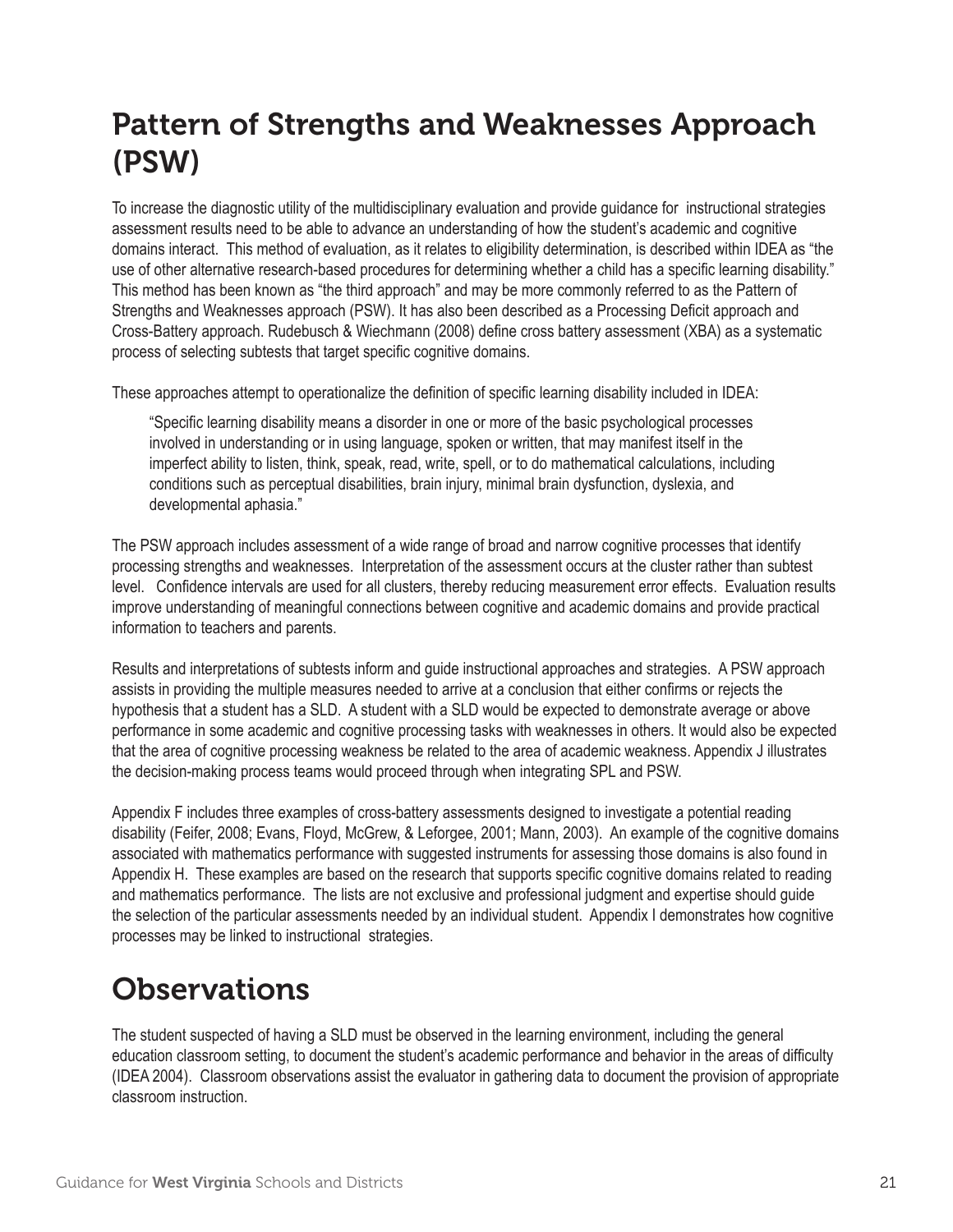The MDET has two options to consider relevant to the observation. First, the group may decide to use information from observations done before the student was referred for an evaluation. Alternately, the team may determine that at least one member of the evaluation team conducts an observation after the student has been referred for evaluation and parental consent is obtained

# SLD Eligibility Standards

Once the evaluation process is completed, the EC convenes to determine whether or not a student meets state criteria for special education services. Policy 2419 frames the SLD eligibility standards as:

- Level of learning
- Rate of learning or Pattern of Strengths and Weaknesses
- Exclusion factors

The EC must use these standards in making the eligibility decision. Each standard is discussed at the meeting and corresponding documentation is reviewed and validated. In accordance with the following criteria, when considering data pertaining to the student's response to high- quality instruction, the SAT or MDET (as per individual district procedures) must ensure that prior to the referral for evaluation for special education

- high-quality instruction was selected and implemented;
- instruction was implemented as intended with appropriate research-recommended frequency and duration.

# Standard 1: Level of Learning

The first element in identifying a student with a SLD addresses the student's mastery of grade-level content in one or more of the following areas:

- 1. Oral expression
- 2. Listening comprehension
- 3. Written expression
- 4. Basic reading skills
- 5. Reading fluency skills (area added in 2004 revisions to IDEA)
- 6. Reading comprehension
- 7. Mathematics calculation
- 8. Mathematics problem-solving

When making an eligibility decision, the EC considers whether the student demonstrates significant and persistent low academic achievement even after obtaining evidence of research-based CORE classroom instruction and TARGETED and INTENSIVE instruction. Guidelines for consideration in making the determination of significant or severe underachievement follow. These criteria are based on current research and are used to assist ECs in determining Standard 1, Level of Learning.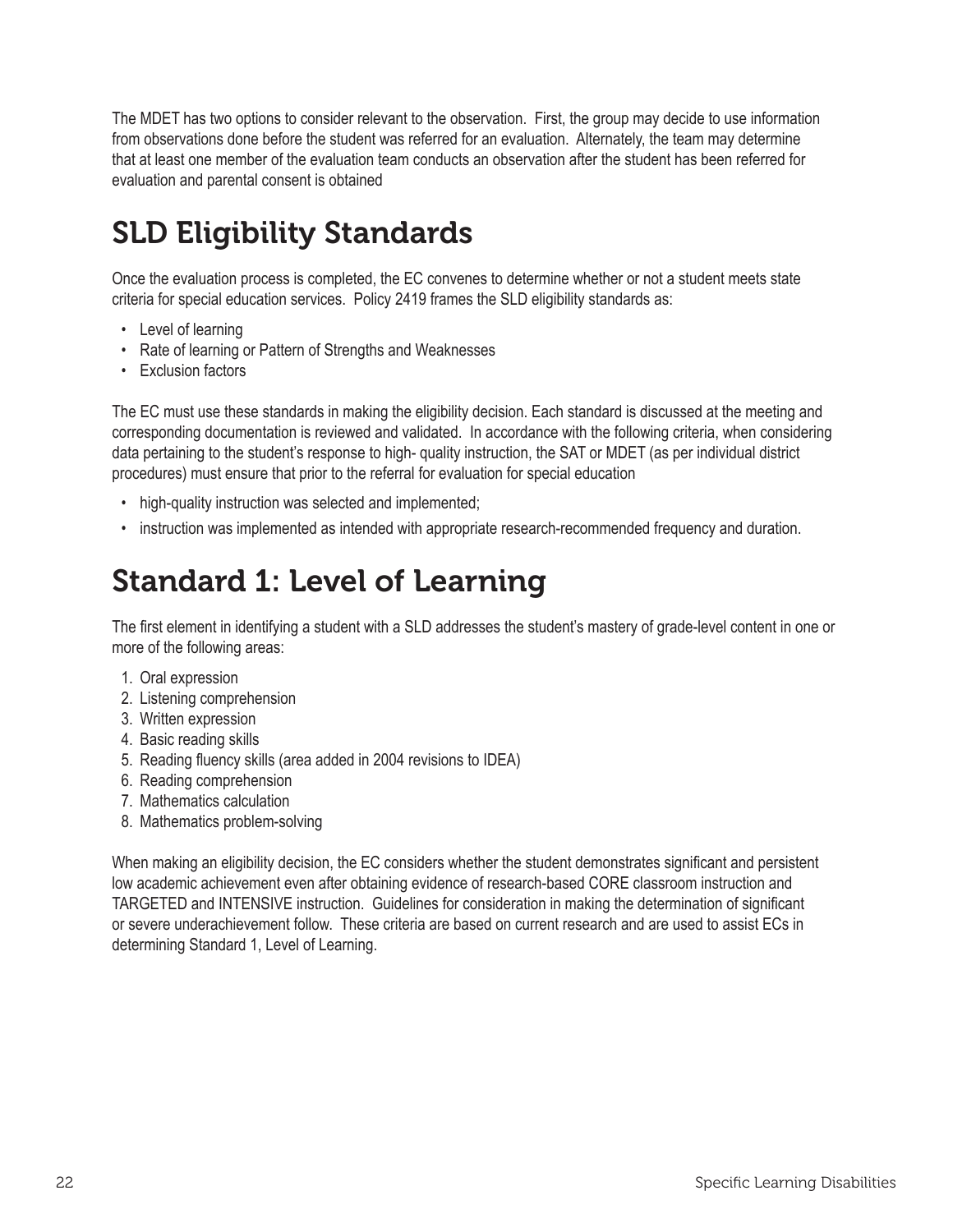# Guidelines for Determining Severe Underachievement

In verifying Standard 1: Level of Learning, the following guidelines are used to assist ECs in determining what constitutes "severe underachievement". This information is considered a decision-making strategy and does not represent fixed rules used to deny an eligibility decision. Instead, it should be used to triangulate all available data and help the EC make a logical conclusion regarding the student's level of learning.

- 1. Screening and assessment results that include a minimum of three data points that reflect at least nine weeks of TARGETED instruction and at least six data points that reflect at least nine weeks of INTENSIVE instruction that are at or below the 8th percentile are considered significant. The eighth percentile is considered a cutoff point and is not used as an absolute score. It is suggested that professional judgement be used when using these results.
- 2. An individually administered norm-referenced achievement test score at or below the 8th percentile is considered significant. Confidence levels for each test administered should be considered. The EC may consider the results of standardized achievement tests such as the Woodcock Johnson IV – Tests of Achievement (WJ IV ACH), the Wechsler Individual Achievement Test (WIAT III), the Kaufman Test of Educational Achievement, Second Edition (KTEA-II) or any other standardized measures.
- 3. Student performance relative to State-approved, grade-level standards is an essential component of determining the existence of severe underachievement. West Virginia Next Generation Content Standards and Objectives (NxG CSOs) are the student's curriculum goals and the criterion by which performance is measured. In determining that a student is significantly below grade-level expectations, the student's teacher, IT and SAT must carefully review relevant CSOs and document student performance over time and as measured repeatedly. A checklist substantiated with both formal and informal assessment data will provide valuable information regarding the student's classroom performance in noted areas of difficulty.

It is recommended when a student demonstrates low response to high-quality instruction, mastery of applicable CSOs is documented through a grade-level CSOs checklist or other formats as per district procedures. CSOs are available in electronic format on the West Virginia Teach 21 website at http://wveis.k12.wv.us/Teach21/public/ng\_cso/ NG CSO.cfm. Local schools and districts are encouraged to develop consistent, systematic tools for the collection of this information.

WV NxG CSOs also include Performance Descriptors that assist teachers in characterizing student performance and qualifying mastery. Performance Descriptors describe in narrative format how students demonstrate achievement of the content standards. Five performance descriptors are described as: distinguished, above mastery, mastery, partial mastery and novice. Performance Descriptors serve two functions. Instructionally, they give teachers more information about the depth of knowledge and skills students need to acquire. Performance descriptors are also used to categorize and explain student performance on statewide assessment instruments. Teachers should, therefore, note applicable Performance Descriptors when discussing the student's status in relation to Stateapproved, grade-level CSOs.

The determination of severe underachievement (how low a student actually is) is complex and requires the use of multiple data sources and sound professional judgment. By considering the aforementioned data sources in relation to the determination of Level of Learning, the EC makes a confident, informed decision.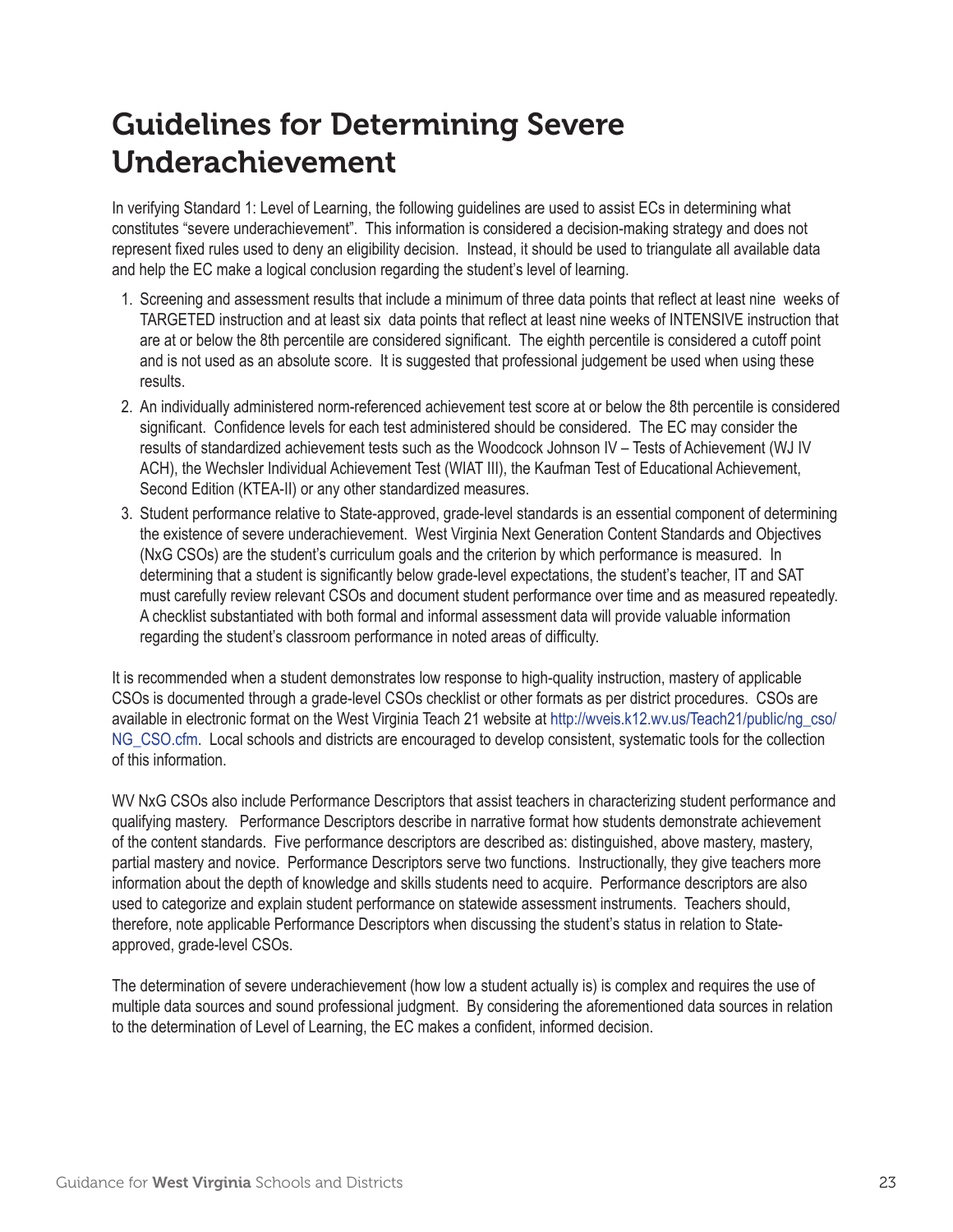# Standard 2: Rate of Learning or Pattern of Strengths and Weaknesses

The second element in identifying a student with a specific learning disability may be met by determining insufficient rate of learning or a pattern of strengths and weaknesses in cognitive and academic abilities. A student's academic progress is a critical aspect of determining his/her need for special education services and is fundamental to the decision-making process pertaining to determining Standard 2, Rate of Learning. The student's attained rate of improvement is compared to the typical rate of improvement in a given content area. It is through regular assessment of an instruction and its effect on the student's achievement that student response is determined. Progress monitoring data provide measurable evidence of changes in the student's achievement that are attributable to a particular instructional approach.

Standard 2, Rate of Learning, is met when the student's attained rate of improvement is substantially below gradelevel peers' typical rate of improvement and, based on progress monitoring data and Gap Analysis, reasonable or targeted rate of improvement cannot be projected even when the student is provided supplemental instruction of reasonable intensity and duration. This rate of learning or growth is determined by comparing the rate of improvement (slope) of the student's data points with the rate of improvement (slope) of the typical student or the expected learning rate, the aim line. Interim rate of improvement and progress monitoring rate of improvement can both be calculated for a student. Interim rate of improvement is a student's rate of improvement across interim assessments (fall, winter to spring). Progress monitoring rate of improvement is a systematic way of calculating whether a student is indeed making the progress that they appear to be making rather than making an educated guess. The objective is to accelerate students who lag behind.

The key terms are the same for both interim and progress monitoring rate of improvement. The key terms are:

- **Typical Rate of Improvement** the rate of improvement or the rate of change of a typical student at the same grade-level between the beginning of the year interim assessment and at the end of the year interim assessment. A typical rate of improvement will show that a student is on-level at the beginning, middle and end of the school year. The rate of change is considered the typical rate of improvement.
- **Targeted Rate of Improvement** the rate of improvement that a targeted student would need to make by the end of the school year in comparison to a typical student. A student's targeted rate of improvement is the rate they need to move at in order to catch up to the typical student. The targeted student will have to move at a faster rate in order to be equal to the typical rate of improvement.
- **Attained Rate of Improvement** the actual rate of improvement the student ends up achieving as a function of their particular progress across the year.

Example using DIBELS grade 2 Words Correct per Minute: 44 words correct per minute (wcpm) at the beginning of the school year; 90 words correct per minute (wcpm) by the end of the school year.

Typical rate of improvement is calculated by subtracting the beginning of the year expected score from the end of year expected score divided by the total weeks in a school year (36 weeks).

• 90-44/36= 1.3 wcpm/ per week

Targeted rate of improvement is calculated by subtracting the targeted student's beginning of the year score from the end of the year expected score divided by the total weeks in a school year (36 weeks).

• 90-20/36= 1.9 wcpm/ per week

Attained rate of improvement is calculated by subtracting the beginning of the year score from the end of the year attained score divided by the total weeks in a school year (36 weeks).

• 50-20/36=0.8 wcpm/ per week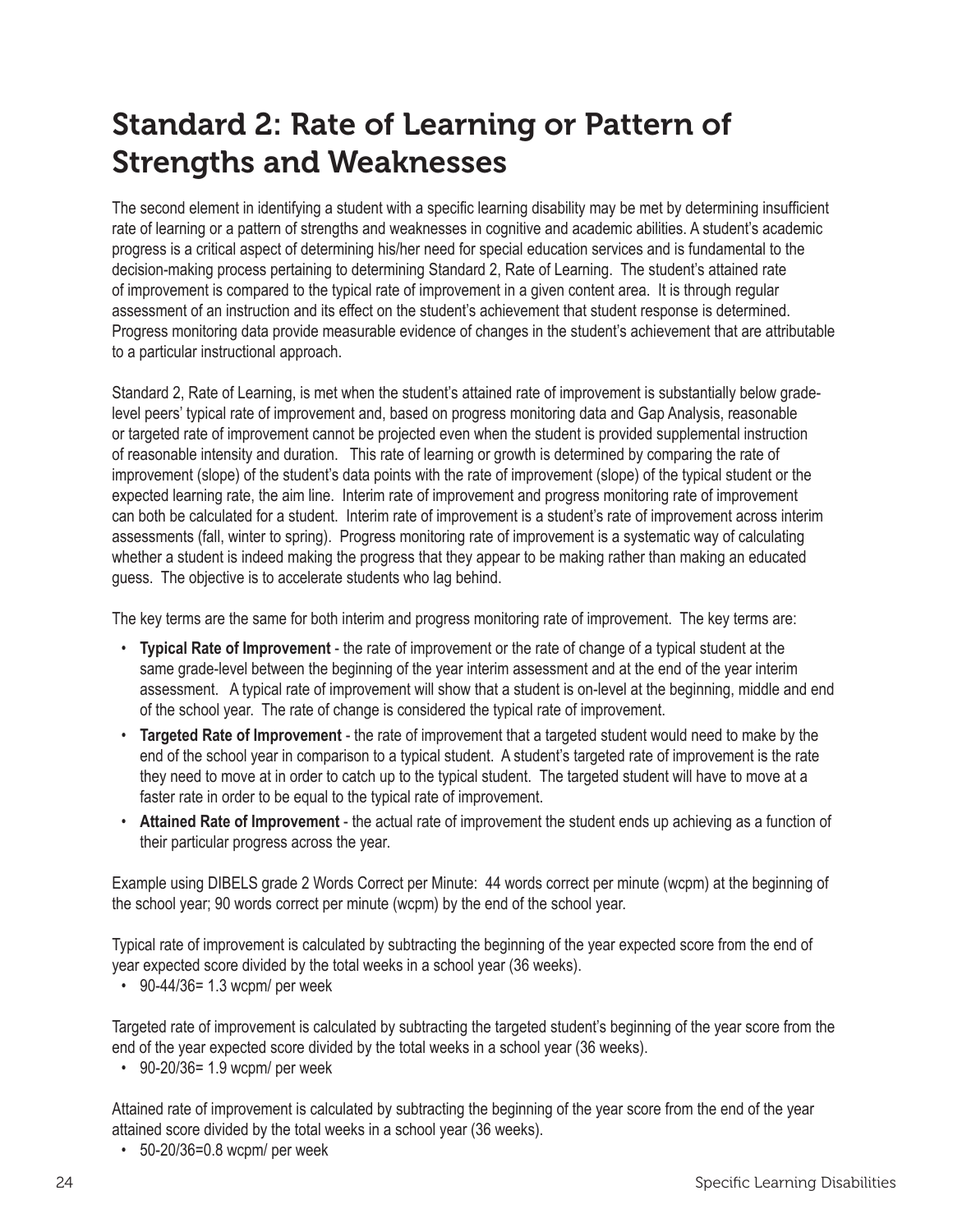There are three ways to calculate the attained rate of improvement for progress monitoring listed below:

- 1. **Two-point rate of improvement** subtract the starting score from the ending score and divide by the number of weeks that the progress monitoring was collected. The IRIS Center provides a slope calculator for assistance in the calculation of rate of improvement (slope). http://iris.peabody.vanderbilt.edu (click on resources then assessment (includes progress monitoring), next modules (8), then Perspectives and Resources-scroll to the bottom to find the Slope Calculator). Directions for use of the calculator are also available.
- 2. **Modified two-point rate of improvement**-subtract the median score of the first three data points from the median score of the last three data points and divide by the number of weeks that the progress monitoring was collected.
- 3. **Ordinary Least Squares (OLS)** see http://sites.google.com/site/rateofimprovement/ created by Caitlin Flinn, Andrew McCrae, and Mathew Ferchalk for an in-depth description of the OLS calculation.

A disadvantage to the two-point rate of improvement calculation is if you have an outlier score at the end of the data point or at the start. This may look very different from the actual progress the student may be making. When this occurs, the modified two-point rate of improvement will give a better depiction of the actual progress being made or lack of.

The modified two-point rate of improvement calculation uses the median (middle) score of the first 3 data points and the median score of the last 3 data points in the series. By using the median score instead of the mean of the three scores, it takes care of an outlier score that is not really an accurate depiction of how the student is performing. A disadvantage to using the modified two-point rate of improvement is that it does not take into account the entire set of progress monitoring data. This calculation uses only six data points.

When making a high stakes decision that is diagnostic in nature, a more precise method may be needed. The Ordinary Least Squares (OLS) method for calculating rate of improvement is more complicated; however, it is considered to be the most precise way of performing this calculation. The OLS calculation of attained rate of improvement uses essentially a linear regression. The linear regression is a mathematical process that establishes a straight line that cuts through a series of data points. This is called a linear trend in the data. This approach takes into account all the data points in the series. Due to the complexity of the OLS calculation, it is best to use software that is capable of performing this calculation. This method is not something that one does by hand on a calculator. Some commercial software such as AIMSweb and DIBELS use OLS method for calculating rate of improvement, although it does not give the actual numerical value that represents the rate of improvement. This can be done by Microsoft Excel; however, a moderate level of expertise in excel is needed in order to do this. The OLS calculation of attained rate of improvement requires a spreadsheet that has to be set up for this type of calculation.

It is important to recognize that different methodologies give different results. Choosing the appropriate methodology for each student can make a great difference with interpreting outcomes.

Once the rate of improvement has been calculated and the IT has begun to look at how "slow" and "low" a student is, the problem-solving team can conduct a process known as gap analysis. This will help determine how low and how far from the expected score a student's score falls at the point of referral and how slow the student's progress is compared to their peers at the point of referral. Gap analysis is a mathematical way of calculating how low and how slow a student's progress is now being depicted. By dividing the expected level of performance by the attained rate of performance, an empirical value is obtained. A gap of more than 2.0 is often considered significant. Appendix D provides a gap analysis worksheet and models to provide guidance.

The following conditions will help determine if Standard 2 (Rate of Learning) is met by looking at graphs pertaining to rate of improvement. As noted above, gap analysis will calculate the difference between the expected performance and actual performance of a student being referred for SLD eligibility. If the gap is more than 2.0, it is often considered significant.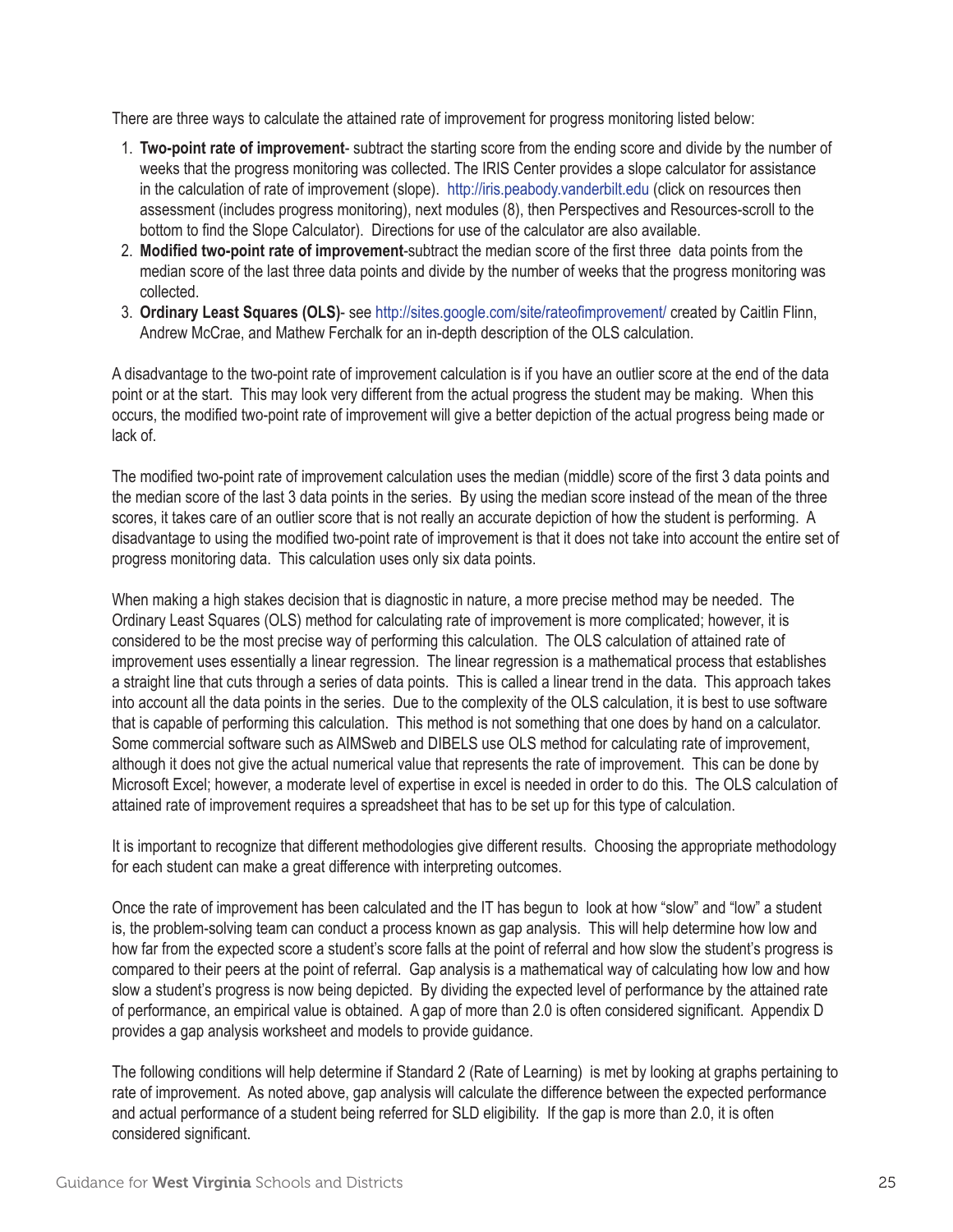a. If the line of the attained rate of improvement (slope) of a student's data points is less than or equal to the typical rate of improvement (slope) for a student at the same grade-level, this may suggest that the student's rate of learning or growth is substantially deficient; or



Blue line=Typical Rate of Improvement Red line= Student's Attained Rate of Improvement

b. If the student's attained rate of improvement (slope) line is greater than the typical rate of improvement (slope) for a student at the same grade-level, but a convergence would not occur within a reasonable and foreseeable time period as a result of the student's low level of learning and slow progress would indicate the student's rate of learning or growth is substantially deficient; or



Blue line=Typical Rate of Improvement Red line= Student's Attained Rate of Improvement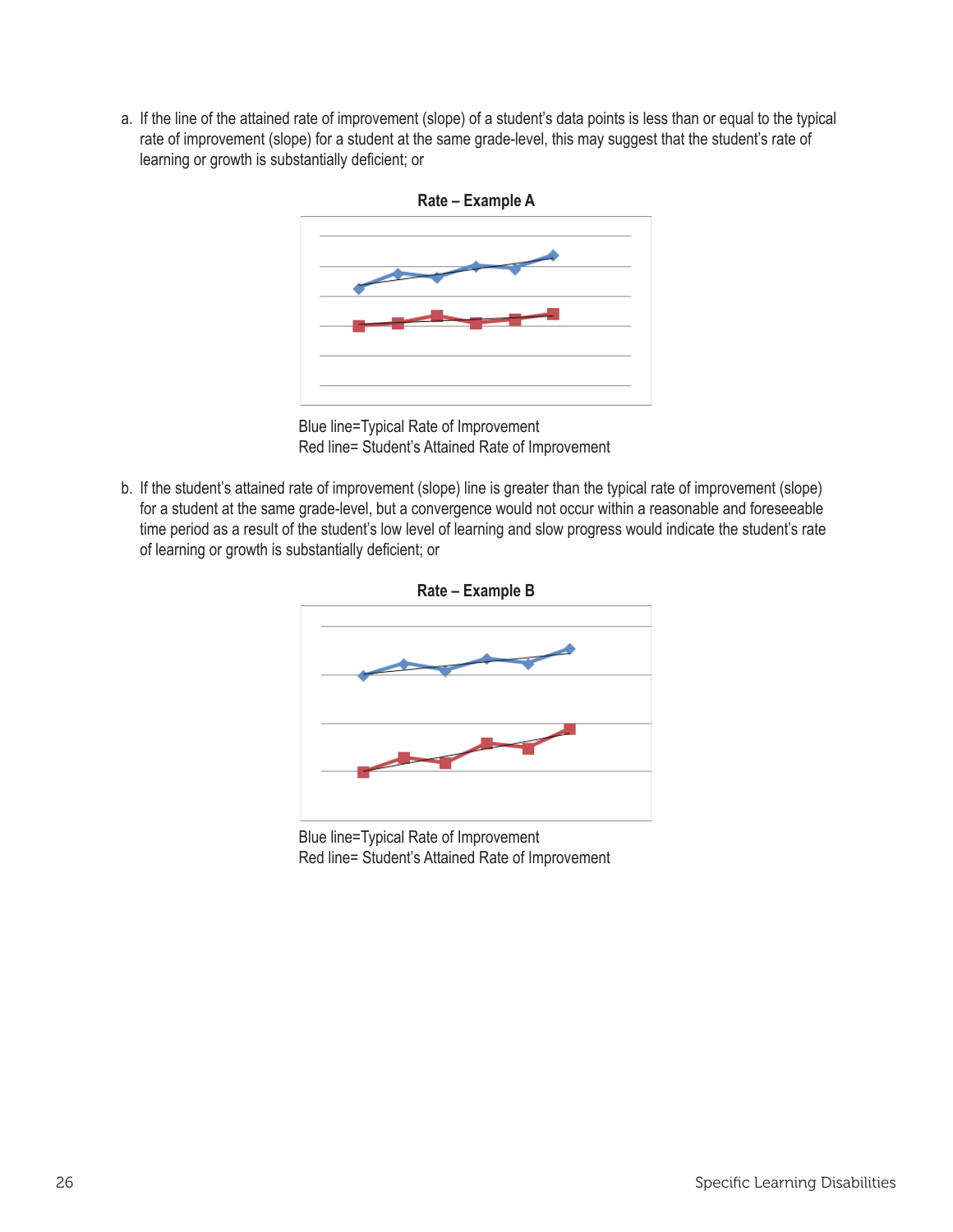c. If the attained rate of improvement (slope) of the targeted student is less than or equal to half the typical rate of improvement (slope) of a student at the same grade-level, the aim line, it may be considered substantially below grade-level peers and the standard may be considered to have been met.







# Pattern of Strengths and Weaknesses

In addition to not achieving adequately on age or State-approved grade-level achievement standards a specific learning disability may be confirmed if the student exhibits a pattern of strengths and weaknesses in performance, achievement, or both, relative to age, State-approved grade-level standards, or intellectual development, that is determined by the EC to be relevant to the identification of a SLD, using appropriate assessments. A description of common assessments used can be found in Appendix F, G and H.

A PSW approach assists in providing the multiple measures needed to arrive at a conclusion that either confirms or rejects the hypothesis that a student has a SLD. A student with a SLD would be expected to demonstrate average or above performance in some academic and cognitive processing tasks with weaknesses in others. It would also be expected that the area of cognitive processing weakness be related to the area of academic weakness. Appendix J illustrates the decision-making process teams would proceed through when integrating SPL and PSW.

# Standard 3: Exclusion Factors

The third standard by which the EC determines the presence of a specific learning disability is the assurance that the student's underachievement is not primarily the result of any of the following:

- A visual, hearing or motor disability
- Intellectual disability
- Behavioral/emotional disorder
- Cultural factors
- Environmental or economic disadvantage
- Limited English proficiency

If the results of the multidisciplinary evaluation indicate that one of the aforementioned conditions explains the student's underachievement a SLD should not be considered.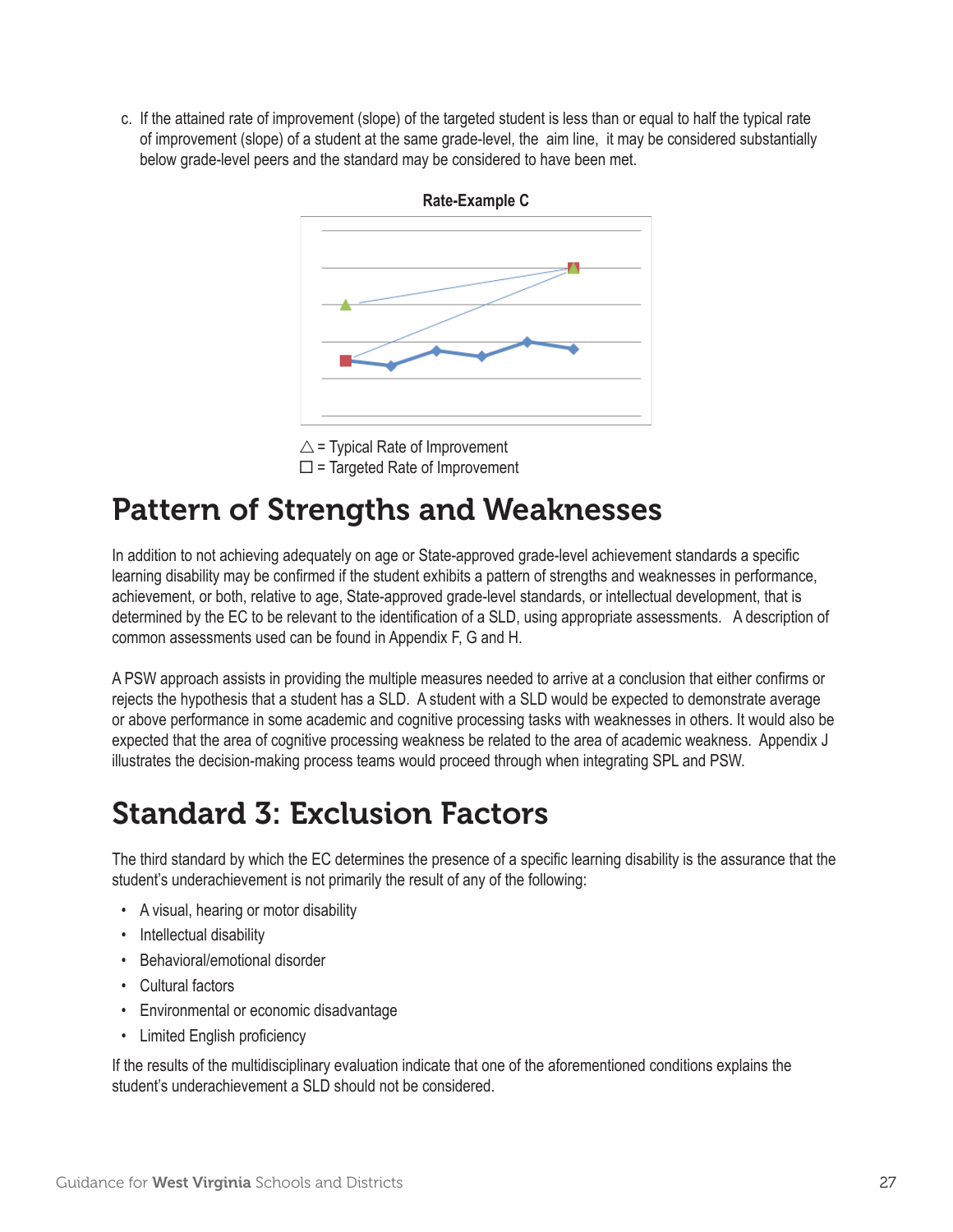# Validating Underachievement

Finally, in making the SLD decision the EC must ensure that the student's documented underachievement is not due to lack of appropriate instruction. IDEA is very clear on this criterion and specifically refers to the academic content areas of reading, written expression and mathematics. In determining whether a student was provided appropriate instruction, schools should consider

- the student's primary language;
- limited English proficiency;
- environmental and cultural factors;
- excessive absences;
- interruptions in schooling that might affect progress in the curriculum.

Students who demonstrate reasonable progress in TARGETED and INTENSIVE instruction should not be determined eligible under the SLD category even though they may have academic weaknesses.

Documentation is required to demonstrate that **prior to referral and evaluation** the student was provided appropriate instruction in the general education classroom, including data-based documentation of repeated assessment of achievement at reasonable intervals, which is shared with parents.

The team needs to consider the instruction the student has been receiving, the skills and knowledge of the person delivering the instruction and the student's access to the instruction. High-quality instruction must be ensured and the team must also consider variables that might affect the student's access to instruction such as poor attendance and high levels of mobility that interrupt schooling.

Schools must validate and document the student's underachievement after the provision of appropriate multi-level instruction. Appendix K provides a sample form to document instruction and assessment. Districts, schools or staff may choose to develop their own forms to document instruction and assessment. Moreover, districts are encouraged to develop other formats and procedures to assist in validating and documenting the "lack of appropriate instruction" component of the SLD eligibility determination.

# Data Analysis and Conclusions

The eligibility determination for SLD relies on the use of multiple data sources that have been collected over time. The EC organizes and discusses the results of each assessment, parent and teacher information and any other documentation relevant to making the eligibility decision. Each school district will determine local procedures regarding topics such as how documentation that supports EC decisions is organized, stored or located.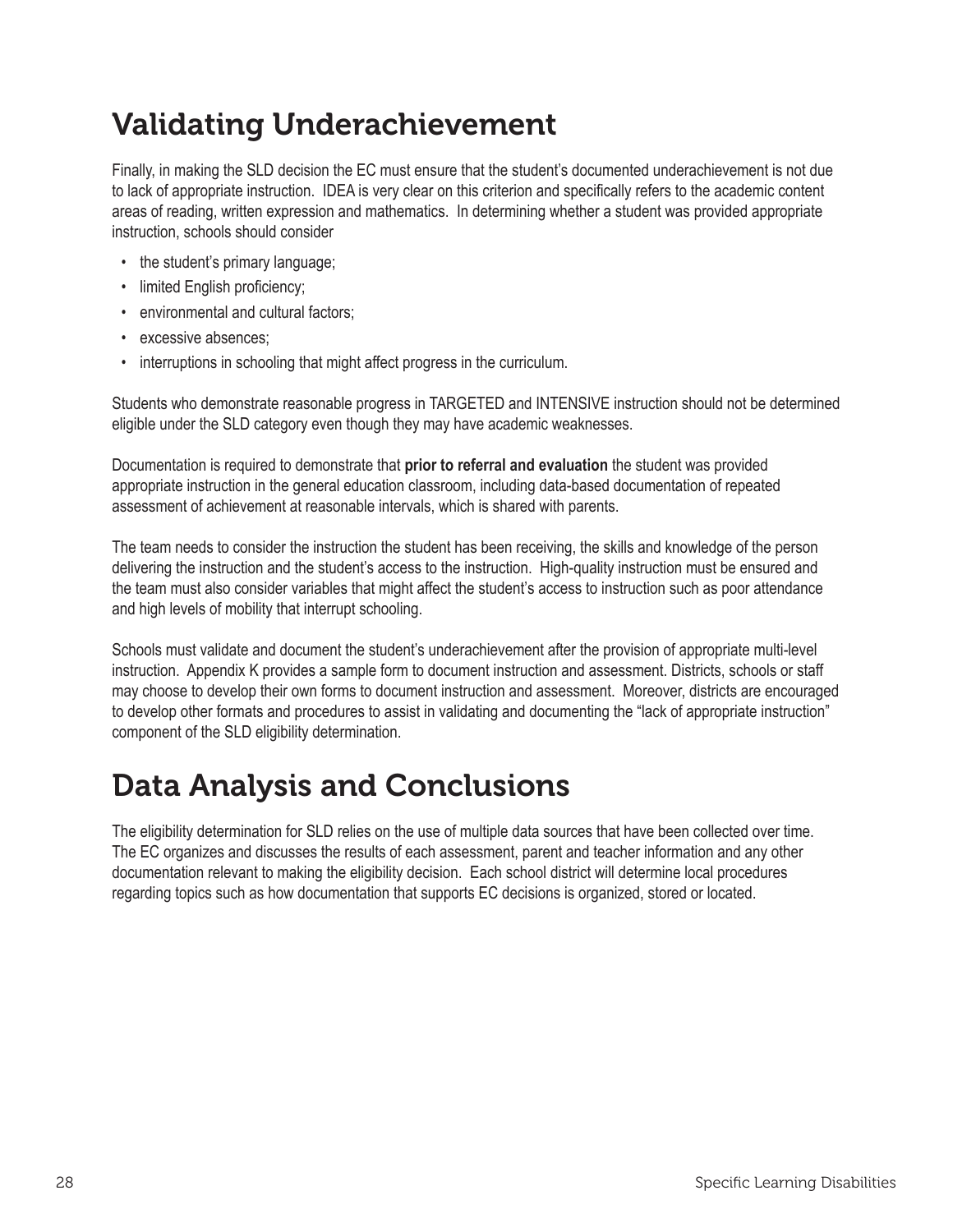# SLD Eligibility Documentation Requirements

Policy 2419 specifies the SLD eligibility documentation requirements. Much of the information reviewed by the EC is gathered and recorded throughout the course of a student's instruction. Documentation requirements include, but are not limited to

- a chronology of the student's educational history;
- screening/interim, progress monitoring, and formative/classroom assessment data;
- specific documentation of the nature and intensity of general classroom instruction;
- comprehensive documentation of the nature, frequency and duration of multi-level instruction results;
- additional achievement/performance data;
- formal evaluation reports.

Documentation for SPL may be collected using a district created format or by using the WVEIS WOW Interventions Tab. Appendix K provides an example of an SLD Academic Skill Deficit Worksheet that may be used for data collection.

The EC also must document its conclusions on the **SLD Team Report** (Appendix M). The report must be dated, and evaluation team members must certify in writing whether the report reflects each team member's conclusion. If the report does not reflect an individual team member's conclusions, the team member must submit a separate statement presenting the member's conclusions. An electronic version of the SLD Team Report is available on the Office of Special Programs website at http://wvde.state.wv.us/specialeducationcompliance/resources.html.

# Reevaluation and Determining Continued Eligibility

At least every three years, an eligible student is reevaluated to determine if he/she continues to be a student with a disability who is in need of special services. Policy 2419 requires the district to conduct, as appropriate, an individual multidisciplinary evaluation to determine the student's continuing educational needs. As part of the reevaluation, the IEP Team and other qualified professionals must review existing evaluation data on the student, including

- the current IEP and the student's progress toward meeting annual goals;
- the current grade-level interim assessment results;
- ongoing formative/classroom assessments and progress monitoring of skills and instruction as indicated on the IEP;
- evaluations and information provided by the student's parent;
- summative assessment data;
- assessments completed in preparation for adult services (when indicated by age of student);
- parent information;
- classroom observations.

In determining that a student continues to have a SLD, the IEP team will determine which if any additional evaluations should be conducted (including individual assessments for a student approaching exit), as well as the student's level and rate of learning.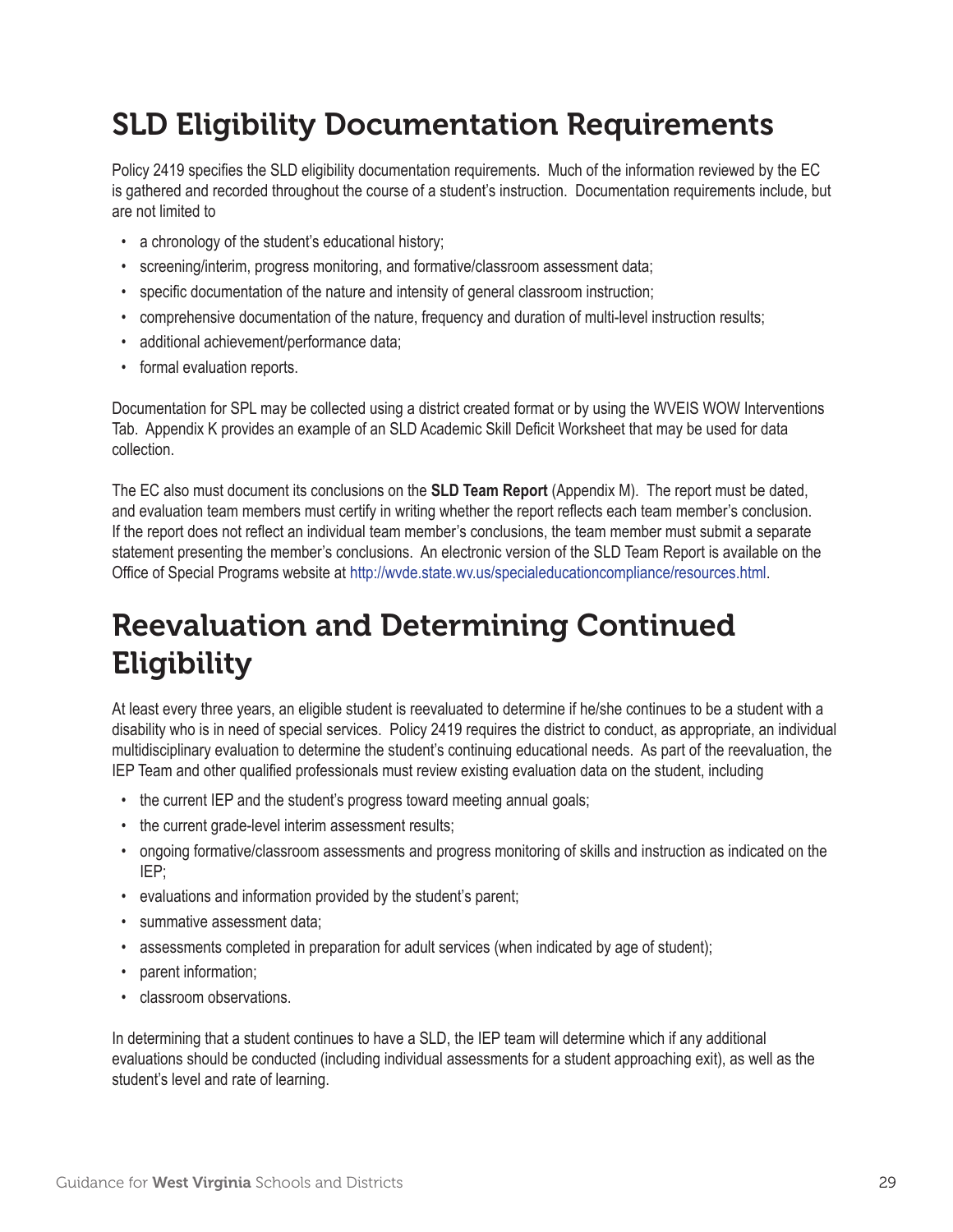In making a decision to continue the eligibility of a student with a SLD, teams should consider the increased levels and rates of learning that are the positive results of special education supports. Likewise, the EC should thoroughly discuss the potential negative effects on student achievement that would occur from the removal of special education supports. The EC determines for a reevaluation that a student **continues to need specially designed instruction** afforded through special education services. It is imperative that assessment data related to the specific content of the student's IEP are collected and used to monitor student progress, make instructional adjustments and potentially validate the need for continued special education services. Thus, progress monitoring data collected on IEP goals address an important decision-making point not only for the development of yearly IEP goals but also for the determination of continued eligibility.

In consideration of West Virginia's adoption of the SPL framework for identifying SLD, ECs must use a student's current interim assessments, formative/classroom assessments, progress monitoring data, performance relevant to grade-level standards, information obtained from formal evaluations (if conducted) and continued need for special education services in making the reevaluation eligibility decision.

# SPL, Child Find Requirements & Private Schools

Policy 2419, Chapter 8, requires school districts to establish and implement on-going Child Find systems to locate, identify and evaluate students with disabilities who reside in the district. This includes students who have been placed by a parent in a private school (including a religious school) located in the district regardless of the student's residency. A district's Child Find process must ensure the equitable participation of parentally-placed private school students with disabilities, including comparable timelines for the evaluation process.

The use of the SPL process as a component of the evaluation of a student suspected of having a SLD is relevant to parentally-placed private school students. In making a SLD eligibility determination for these students the same evaluation components and eligibility procedures apply.

Specific to validating underachievement, Policy 2419 states that the EC must consider the following factors:

- 1. Data demonstrating prior to or as part of the referral process, the student was provided appropriate instruction in general education settings
- 2. Data-based documentation of repeated assessments of achievement at reasonable intervals, reflecting formal assessment of student progress during instruction, which was provided to the student's parents (i.e., screenings/ interim assessments and progress monitoring data)

While a private school is not required to implement the state-required SPL framework, the requirements for a SLD determination must still be met. There is, however, an option to collect the necessary documentation of repeated assessments of achievement at reasonable intervals as part of the referral process. In such cases, the evaluation team, which includes the parent, private school representatives and district personnel, develop a data collection plan as part of the multidisciplinary evaluation. Every effort should be made to inform the parent and private school personnel of the need to address the student's academic difficulties through the provision of supplemental instruction and use of frequent progress monitoring. If this data and information cannot be made available, the MDET can determine to conduct a comprehensive evaluation, using cross-battery assessments to determine if there is a pattern(s) of strengths and weaknesses. The EC may use this alternate method for determining SLD eligibility. The EC will review all data and pertinent information when making an eligibility decision.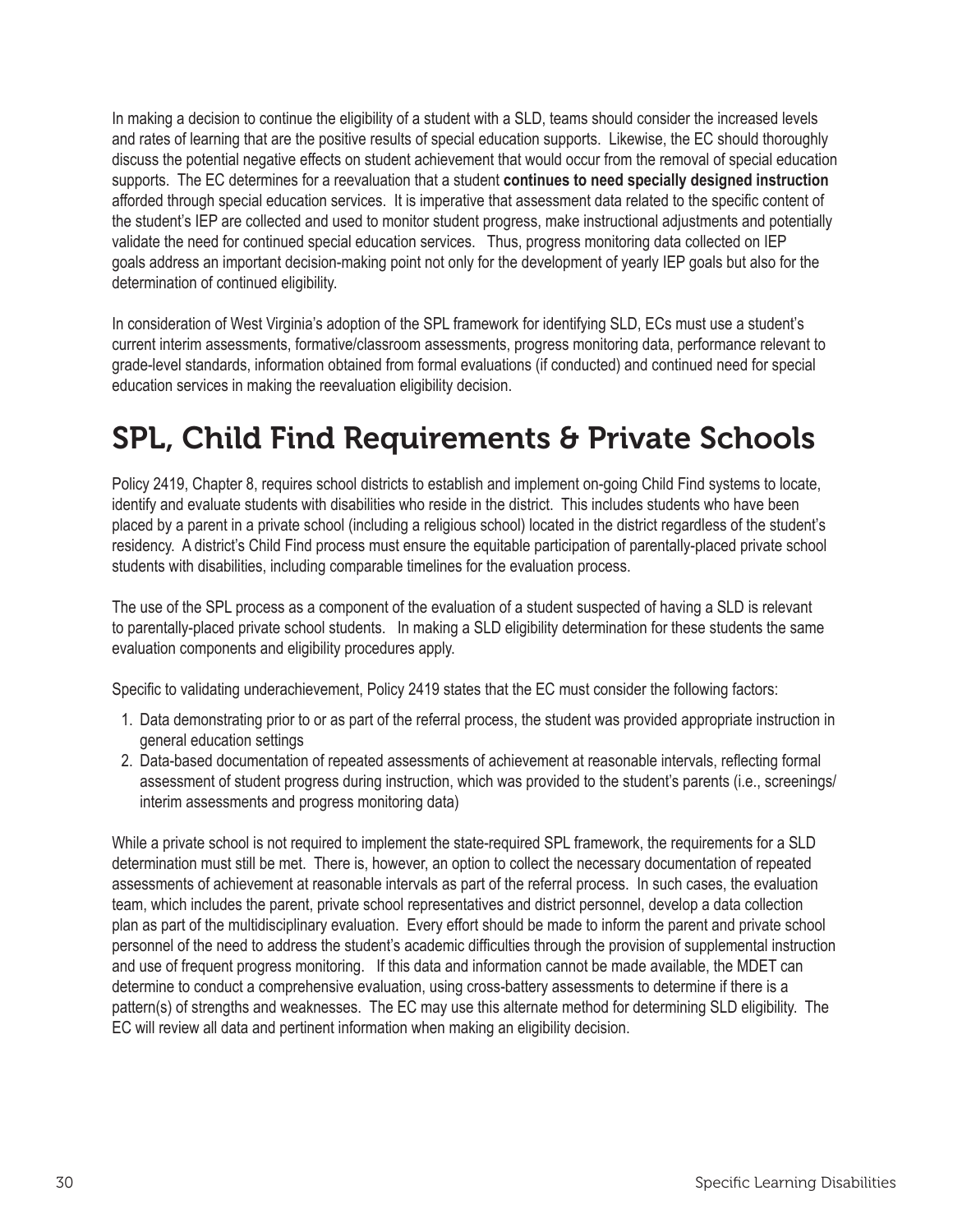## Conclusion

Identifying a SLD is a complex task and requires personalized, student-centered problem-solving. It is predicated on a belief that scaffolded, differentiated, high-quality general education instruction can be effective for most children and that only a few students demonstrate the severe and persistent underachievement associated with a SLD. The SPL framework provides important instructional support systems for all students and offers a logical alternative to the traditional IQ-achievement discrepancy model for identifying SLD. An alternate method for identifying students as SLD, known as the PSW approach, was adopted in the revisions to Policy 2419 effective July 2012. Revisions to Policy 2419 effective September 2014 allowed for two options to consider for SLD eligibility under Standard 2 requirements. Insufficient rate of learing or a pattern of strengths and weaknesses in cognitive and academic abilities may be used to identify a student with SLD. By using a hybrid approach of SPL and PSW in determining SLD eligibility, ECs will feel confident in determining eligibility and will be able to provide valuable recommendations for instruction.

## Frequently Asked Questions

#### **1. What documentation is needed for the SPL process?**

Graphs and charts that indicate the level and rate of a student's progress when provided interventions are essential. These data must evidence appropriate frequency and duration of leveled instruction. Schools should have a data collection system that includes repeated assessment data collected over a period of time; intervention strategies used; and specific student outcomes. Districts may choose to utilize the WVEIS WOW Interventions Tab to document a student's participation in SPL.

**2. Should a student receive TARGETED and INTENSIVE instruction before a special education referral is initiated by the SAT?**

Yes. While a special education evaluation may be initiated at any time during the SPL process, appropriate general education instruction includes supporting the student at each of the three levels. It is only after a student who is suspected of having a specific learning disability has been provided this opportunity to learn that a special education referral should be initiated.

**3. Must a student receive TARGETED and INTENSIVE instruction before a special education evaluation is initiated at the written request of the parent or guardian?**

No. A parent may request an evaluation at any time. If the MDET determines that an evaluation is not needed at the time of the request, Prior Written Notice must be given as to why an evaluation is not needed. If the MDET determines to evaluate the student, documentation of instruction can be collected while performing a comprehensive evaluation and used in making the determination of a Specific Learning Disability. Although very little data may be available relating to the SPL process, the MDET should consider a comprehensive evaluation including standardized achievement and intelligence tests, parent interview(s), student observations, state assessment records as well as documentation of the parent/ guardian rational for suspecting a disability. Once gathered this information should be forwarded to the EC.

- For the EC to determine a disability is present, they will likely need to rule out an intellectual disability. To rule *out an intellectual disability the MDET must have sought parent consent to administer a comprehensive battery of assessments including adaptive rating scales.*
- If no intellectual or other disabilities are determined, via the comprehensive assessment results, the EC may attempt to confirm the presence of a learning disability by determining whether a student exhibits a pattern of strengths and *weaknesses by examining specific areas of cognitive processing and linking them to areas of achievement. Strengths*  and weaknesses may help to confirm the presence of a learning disability if a student exhibits a pattern in performance, *achievement, or both relative to age, grade-level standards, or function.*
- If a pattern of performance cannot be established, the EC may elect to refer the student back to the SAT for additional *instruction.*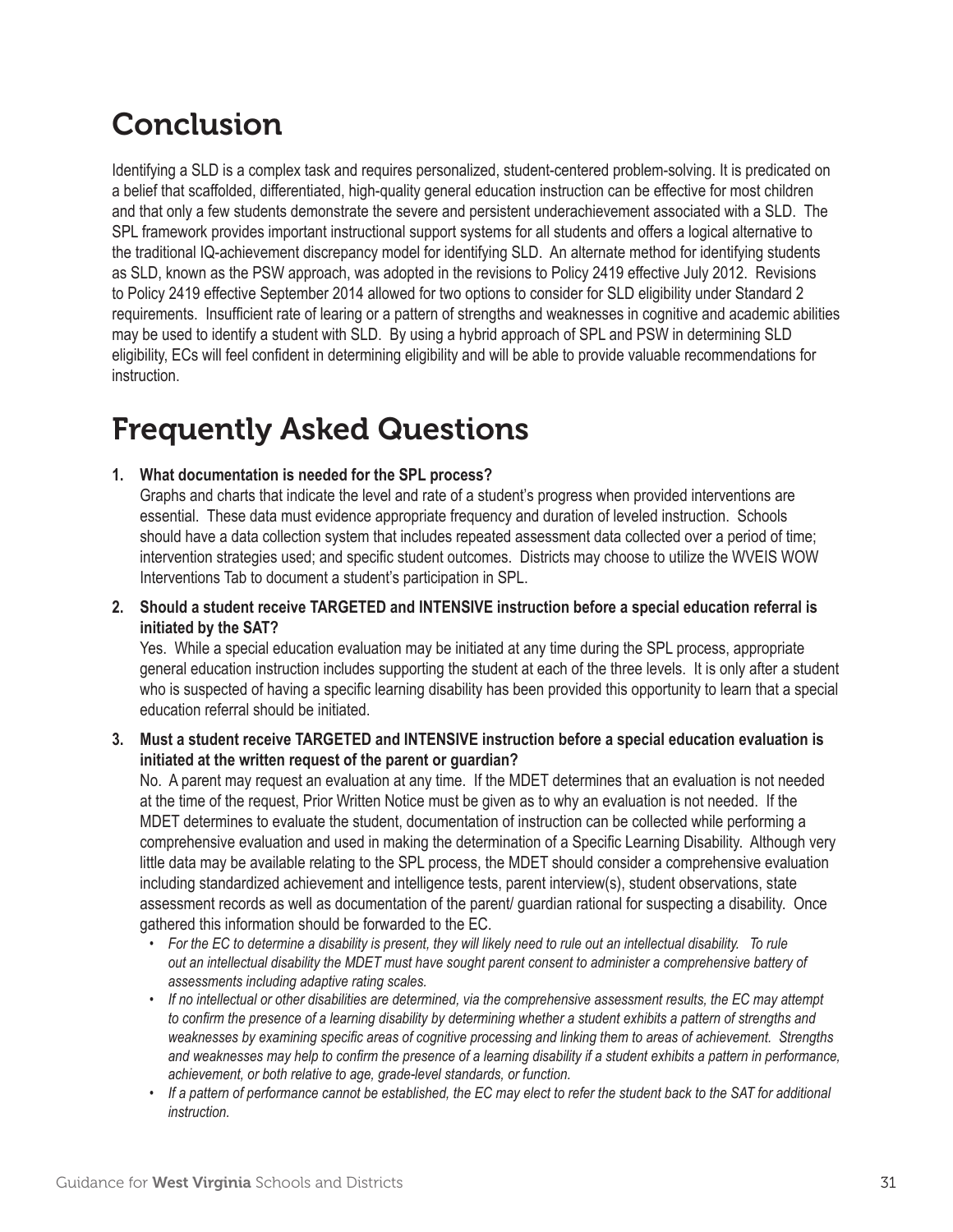#### **4. How are parents involved in the SPL process?**

Parent involvement is critical and should be embraced throughout the process. Parents are informed of the SPL framework, are advised when their child's screening results indicate academic difficulty and receive progress monitoring data each time it is analyzed. They are part of the problem-solving process when a child requires TARGETED or INTENSIVE instruction. The state's policies regarding the amount and nature of student performance data requirement may be met through the dissemination of *"A Parent's Guide to Support for Personalized Learning (SPL)"* which is available at http://wvde.state.wv.us/spl/familycommunity.html.

#### **5. What if all components of the SPL process are not completed or implemented inappropriately prior to a referral for special education?**

The components (i.e., level of learning, rate of learning, exclusion factors and validation of appropriate instruction) must be supported by data. Therefore, a referral should not be initiated until sufficient time and resources are applied to determine the student's response to multi-level instruction; however, if the MDET feels a comprehensive evaluation is warranted a referral may be expedited. The Student Assistance Team (SAT) is charged with thoroughly reviewing the student's case and making the appropriate recommendations. Actions include: 1) requesting more progress monitoring data, 2) requiring the provision of more intense or different instruction, 3) proceeding with a request for a multidisciplinary evaluation or 4) any other reasonable request of teachers and providers of customized instruction that will result in sufficient evidence that the SPL process was fully implemented.

#### **6. What if a parent requests a multidisciplinary evaluation before general education interventions have been fully implemented?**

The SPL process must be explained to parents. Policy 2419 states a parent has the right to request an evaluation at any time throughout the SPL process. Nothing in Policy 2419 precludes the completion or denial of a parent request for an individual evaluation. Each case should be reviewed carefully before an evaluation request is considered. In the event the school or district feels an evaluation is not appropriate, the parent must be provided prior written notice of that decision in accordance with Policy 2419, Chapter 10, Procedural Safeguards, Section 3. Policy 2419 allows for an EC to determine if there are a pattern of strengths and weaknesses in an area of cognitive ability and achievement. This would require a comprehensive assessment, and possibly a cross-battery assessment to determine if there is an area of cognitive ability that is weak in comparison to their overall cognitive ability and an area of weakness in achievement that is affected by the cognitive deficit. If a pattern of strength(s) and weakness(s) can be determined then a student can be made eligible for a specific learning disability.

#### **7. If a student does not meet grade-level standards, must he/she be provided TARGETED instruction if the teacher knows the skills have been mastered?**

The decision of whether or not to provide TARGETED instruction should be discussed thoroughly by the IT. Grade-level data is one data source to be analyzed. Teacher observation, classroom performance and student performance on a variety of assessments must be used to determine the effectiveness of an instruction. Should the IT decide the student is not in need of additional support in reading, mathematics or written language it would be prudent to occasionally progress monitor to confirm that the student is progressing as expected.

#### **8. If a student shows progress after 4-6 weeks, does he/she have to remain in TARGETED for the full 9 weeks?**

Criteria for exiting a student from supplemental instruction must be considered carefully and the decision should be made on a case-by-case basis by the instruction team. The team must thoroughly analyze the student's rapid response to instruction. Generally, it would be advantageous to continue to support the student to ensure against regression and maintain the child's progress through the end of the instructional round.

Teachers should keep in mind that as the school year progresses, skill difficulty increases as does the expected goal. Ultimately, students must be able to maintain and advance their skills in the core program over time, so be sure that the skills are firmly in place before exiting the student from TARGETED.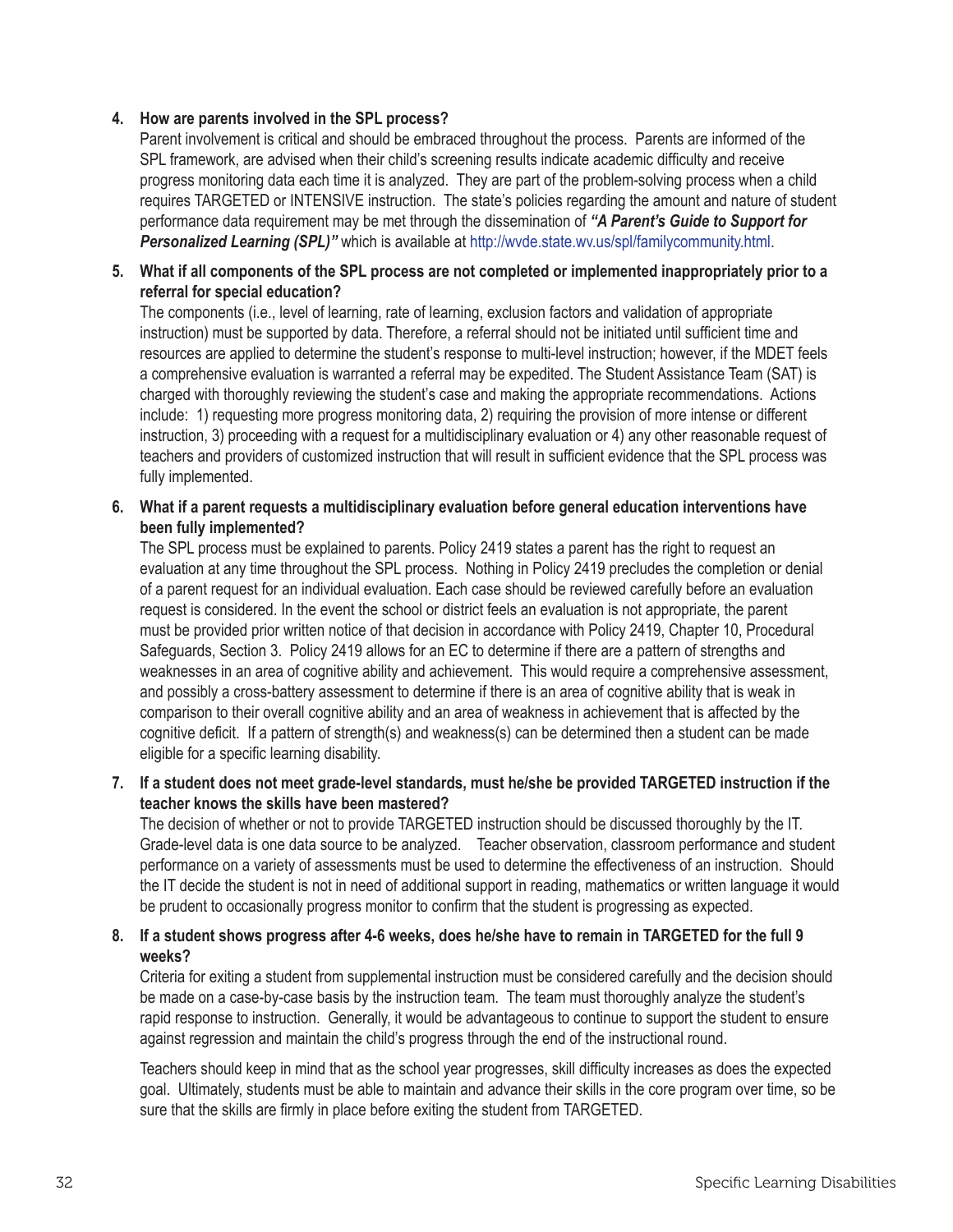#### **9. Does the SAT need to convene on all students who go to and/or exit TARGETED?**

No. Policy 2510, *Assuring Quality of Education: Regulations for Education Programs*, Section 8.9, outlines the responsibilities of the Student Assistance Team (SAT) which provides a formalized process for the review of student needs and complements the work of instruction and intervention teams. Section 8.9.2 states that the SAT reviews individual student needs that have **persisted despite being addressed** by instruction teams, or acts in lieu of an instruction team, and considers referrals for multidisciplinary evaluation.

#### **10. What is the difference between the IT and the SAT?**

An instruction team uses a problem-solving model to make instructional adjustments based on student performance data. This team, comprised primarily of same grade- level teachers and providers of customized instruction, collaborates to determine the most effective strategies, grouping patterns, instructional materials and other components of differentiated instruction.

The SAT reviews documentation collected by the IT and considers Diagnostic Assessments and additional screeners that may further the problem-solving approach. The SAT may involve additional team members with expertise that may provide insight as to why a student may not be responding to instruction. The SAT may determine that a student is in need of a comprehensive evaluation and refer the student to the Multidisciplinary Evaluation Team (MDET). The MDET may consist of the same team members as the SAT. They review current data, information and determine additional evaluations needed to determine if a student has a specific learning disability.

#### **11. What are intervention options after the Intensive Phonological Awareness Program (IPAP) has been completed?**

Determining appropriate intervention strategies for students should be based on the individual needs of the students. Data generated from progress monitoring, observations and other measures must be examined to select an appropriate course of intervention for each child. Clearly, the students that were selected to participate in the IPAP exhibited deficiencies in phonemic awareness and their progress in the program should have been closely monitored. If the data indicate additional intervention is required, several factors must be considered:

- Did the child receive the IPAP in Kindergarten or First Grade? Repeating the intervention may be appropriate, especially if the child participated in the program in the spring as a kindergarten student and can repeat the intervention *in the fall as a first grader.*
- *• Was the program implemented with integrity? This is a scripted program but requires training for the interventionist in understanding the sound structure of language, phonemic awareness and alphabetic principle.*
- *• Did the student or interventionist have excessive absences that prevented completion of the 12 week program?*
- *• Did the student receive the general education classroom component?*
- *• Possible change in support after completion of the IPAP:* 
	- *• Repeat the intervention for 5 days /week*
	- *• Expand the 30 minute time allotment*
	- *• Reduce the number of students in the group (from 6 to 3).*

#### **12. If considering a pattern of strengths and weaknesses in determining eligibility for SLD, do we have to discuss or review the SPL data and instruction?**

No. When using PSW to meet Standard 2 requirements for eligibilty, the results of these assessments are used for Standard 2 criteria. SPL data and assessments should have been reviewed and discussed at the MDET. However, if the EC feels the need to review SPL data and information, they may do so. You should always review and discuss all pertinent information and evaluations relating to a child's disability or suspected disability. You may only have a limited amount of SPL documentation at the time of the referral; however, you need to continue to collect that documentation while the student is being evaluated.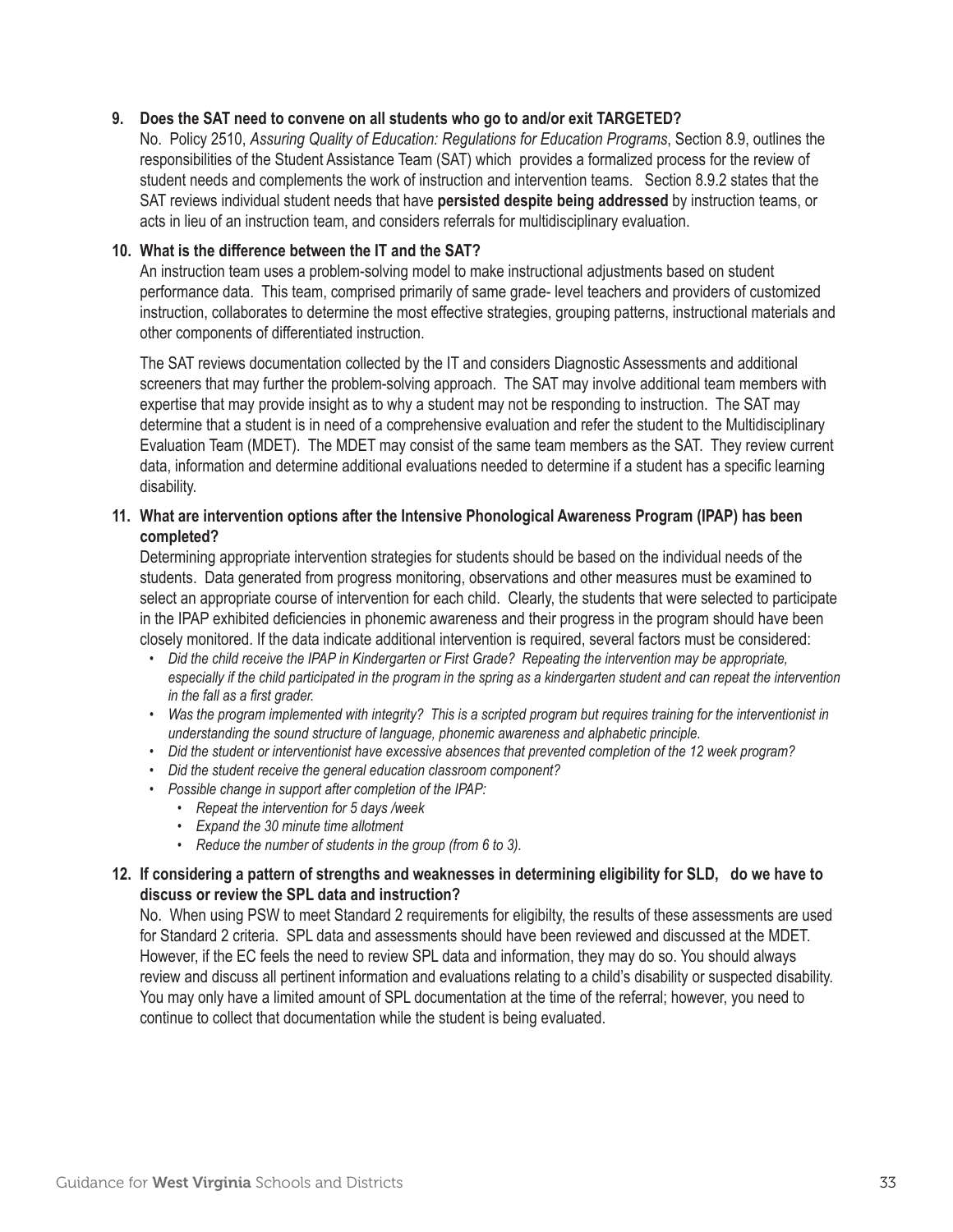#### **13. Can SPL documentation alone be used to make a student eligible under SLD?**

No. SPL documentation does not take the place of a comprehensive evaluation. SPL documentation is one component to a comprehensive evaluation. Comprehensive evaluations may look different depending on a student's needs. The requirement of an observation, teacher evaluation and parent input is also very important in making an eligibility decision. In many cases, the best approach to SLD eligibility is using a hybrid approach (SPL documentation and determining a pattern(s) of strengths and weaknesses). This hybrid approach strengthens the accuracy of the eligibility decision and helps determine what may be the best approach to learning for an individual student.

#### **14. When should diagnostic assessments be used?**

Diagnostic assessments can be used throughout the SPL process. A diagnostic assessment will help determine specific skills deficits and will give valuable information in determining how to program for an individual student. Parent permission has to be obtained prior to giving a diagnostic assessment.

### Glossary of Terms

**Accommodations**: Considerations that are given so that a student may access the general education curriculum. Accommodations do not change the content and are not considered interventions.

**Aim-line**: The straight line connecting a student's baseline level of performance with his or her long-range goal. The slope of the aim-line shows the expected rate of improvement if the student is going to meet the long-range goal.

**Baseline data**: Data that is collected before an intervention or program change begins.

**Convergent sources of data**: Several sources of data (e.g., progress monitoring results, classroom performance, observations, standardized assessments, parent information) that validate a hypothesis.

**CORE Level Instruction**: CORE instruction is provided to all students in the classroom. These interventions are preventive and proactive; implementation is school-wide or by whole classrooms; often connected to CORE instruction. (e.g. Guided Reading). These may be research-based, but are not necessarily prescriptive. Differentiated instruction is provided in CORE instruction.

**Criterion-Referenced Assessment**: Represents an approach to assessment designed to provide a measure of performance that allows for inferences to be made in terms of a clearly-defined domain of learning tasks.

**Cross-Battery Assessment**: A systematic process of selecting subtests that target specific cognitive domains. The cross-battery approach includes assessment of a wide range of broad and narrow cognitive processes that identify processing strengths and weaknesses.

**Curriculum**: The content standards, objectives and performance descriptors for all required and elective content areas and 21st century learning skills and technology tools at each programmatic level.

**Diagnostic Assessment**: Testing conducted to determine specific skill deficits. Diagnostic assessments go beyond screening information and help teachers pinpoint specific academic areas that need to be addressed through intervention.

**Differentiated Instruction**: Differentiated instruction is a teacher's response to learners' needs including respectful tasks, flexible grouping and ongoing assessment. Teachers can differentiate content, process or product based on students' readiness, interests and learning profiles. A process of designing lesson plans that meets the needs of the range of learners; such planning includes learning objectives, grouping practices, teaching methods, varied assignments and varied materials chosen based on student skill levels and learning preferences. Differentiated Instruction focuses on instructional strategies, instructional groupings and use of an array of materials.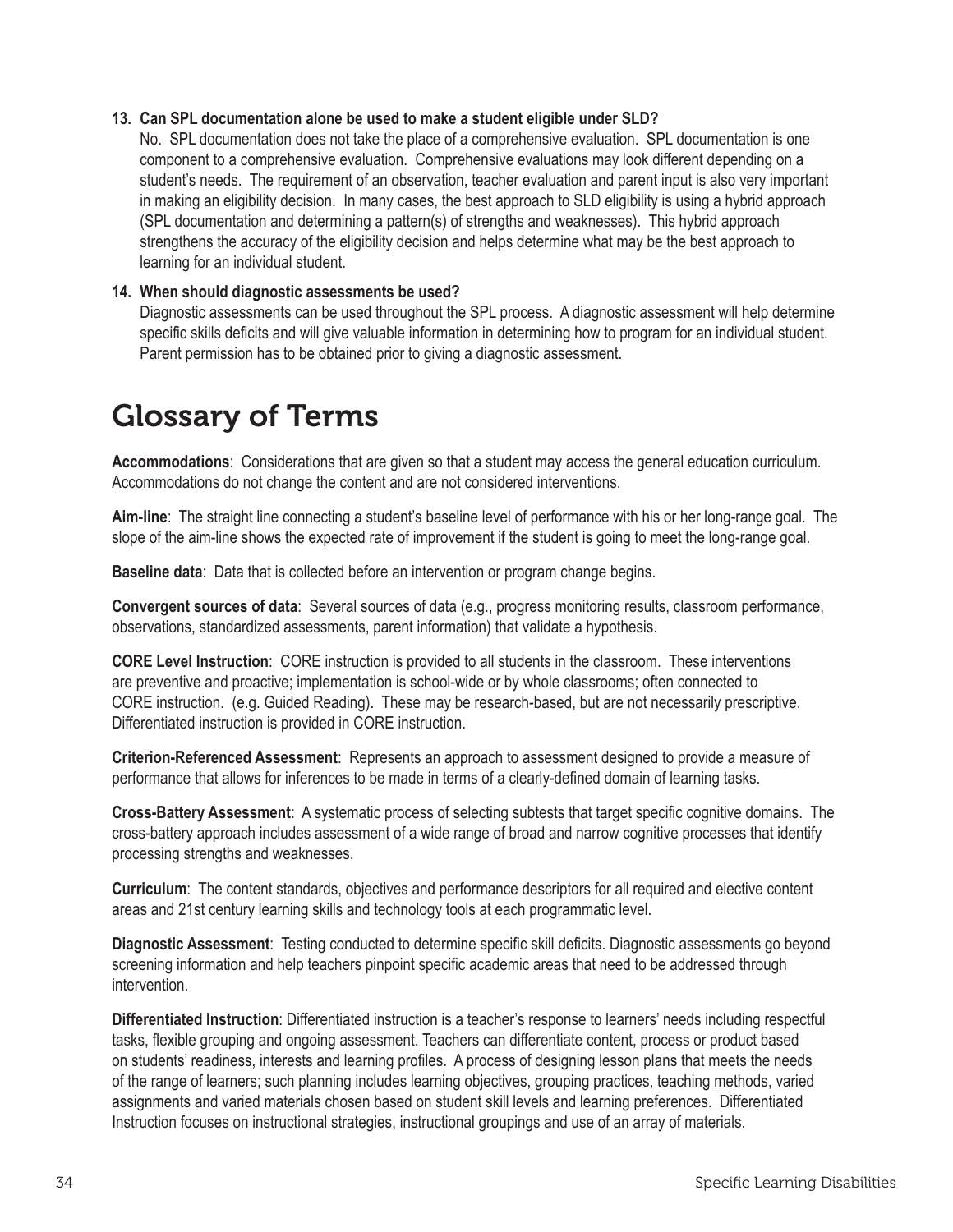**Evidenced-based Instruction**: An evidenced-based instructional practice is one found to be reliable, trustworthy and valid based on evidence to suggest that when it is used with a particular group of children, the children can be expected to make adequate gains in achievement.

**Exclusion Factors**: Any one or a combination of conditions that exclude a student from being determined eligible as a student with a specific learning disability (i.e., a visual, hearing, or motor disability; mental impairment; behavioral/ emotional disorder; cultural factors; environmental or economic disadvantage; or limited English proficiency).

**Explicit Instruction**: Systematic instructional approach that includes a set of delivery and design procedures derived from effective schools research merged with behavior analysis; essential components of well-designed explicit instruction include visible delivery features of group instruction with a high level of teacher and student interactions and the less observable, instructional design principles and assumptions that make up the content and strategies to be taught.

**Formative Assessment**: A process used by teachers and students during instruction that provides feedback to adjust ongoing teaching and learning to improve students' achievement of intended instructional outcomes (CCSSO, FAST, SCASS, 2007).

**Four-Point-Rule**: A decision-making strategy characterized by determining that when four data points (scores) fall below the goal line, a teaching change is required. When four data points lie above the goal line, the goal should be raised.

**Gap Analysis**: Gap Analysis is a method for measuring the difference between the student's current level of performance and benchmark expectations.

**INTENSIVE Instruction**: Academic and/or behavioral support characterized by increased length, frequency and duration of implementation for students who struggle significantly. This support relates directly to an area of need; is supplemental to and is different from CORE and TARGETED instruction; is usually implemented individually or in very small group settings; may be individualized.

**Intervention**: The systematic and explicit instruction provided to accelerate growth in an area of identified need. Interventions are provided by both special and general educators, and are based on training, not titles. This instruction is designed to improve performance relative to specific, measurable goals. Interventions are based on valid information about current performance, realistic implementation and include ongoing student progress monitoring.

**Level of Learning**: Student's performance in grade-level learning experiences, including appropriate targeted instruction and based on grade-level West Virginia Content Standards and Objectives (CSOs)

**Multiple Sources of Data**: No single procedure or data source may be used as the sole criterion for determining eligibility. Information from a variety of sources such as intervention results, observations, formal assessments, interviews and other collection methods must be considered.

**Problem-Solving Process**: Assumes that no type of instruction will be effective for all students; generally has five stages (problem identification, problem analysis, plan development, plan implementation and plan evaluation); is sensitive to individual student differences; depends on the integrity of implementing levels of INTENSIVE instruction.

**Progress Monitoring**: Progress monitoring is the on-going process that involves collecting and analyzing data to determine student progress towards specific skills or general outcomes. Progress monitoring generates useful data for making instructional decisions based on the review and analysis of student data. Monitoring student progress, through collection and analysis of data, is an effective way to determine if the instruction being delivered is meeting the needs of the student.

**Rate of Learning**: A student's progress toward grade-level achievement goals. Rate of learning is determined by reviewing assessment data as plotted on graphs.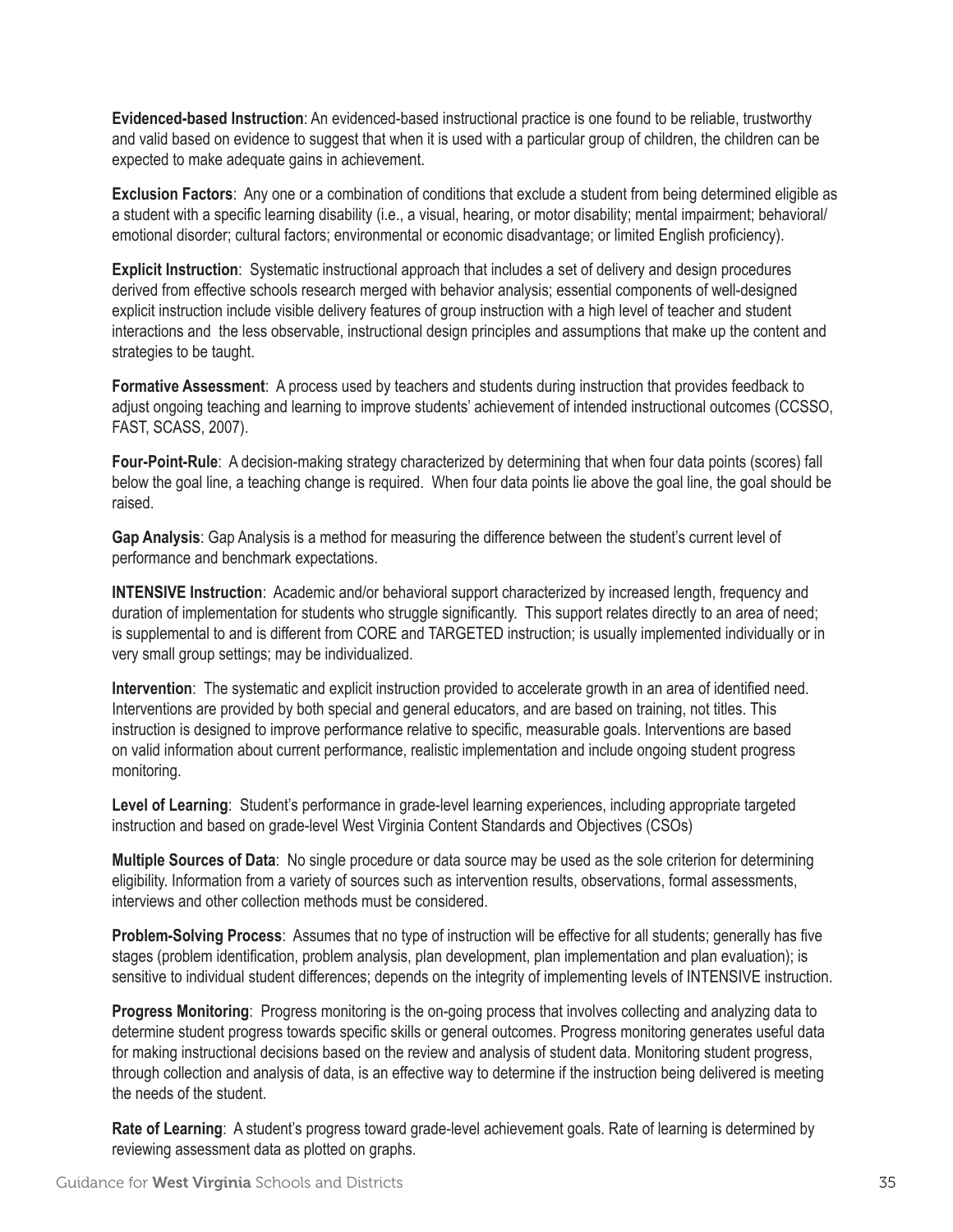**Research-Based Instructional Practices**: A research-based instructional practice is one found to be reliable, trustworthy, and valid based on evidence to suggest that when the practice is used with a particular group of children, the children can be expected to make adequate gains in achievement. On-going documentation and analysis of student outcomes helps to define effective practice. In the absence of evidence, the instruction must be considered "best practice" based on available research and professional literature.

**Response to Intervention (RTI) Also Response to Instruction/ Responsiveness to Intervention**: A practice of providing high-quality instruction matched to student need, monitoring progress frequently to make changes in instruction or goals and applying child response data to important educational decisions. SPL incorporates and builds on processes formerly implemented in WV as RTI.

**Scaffolding**: An instructional technique, in which the teacher breaks a complex task into smaller tasks, models the desired learning strategy or task, provides support as students learn to do the task and then gradually shifts responsibility to the students. In this manner, a teacher enables students to accomplish as much of a task as possible without adult assistance.

**Screening**: Screening is the first level of assessment. School-wide screening and classroom-based screening can assist teachers in getting an initial sense of student performance relative to critical skills and behaviors and can used to inform decisions about grouping.

**Severe Underachievement**: Achievement that is significantly below grade-level expectations, persists in spite of the provision of research-based intervention and constitutes skill gaps in need of specially designed instruction provided through special education services.

Slope (Rate of Improvement): Term used to describe the steepness, incline, gradient or grade of a straight line between two points. Comparing the slope of a student's data points assists in determining rate of learning.

**Specific Learning Disability**: A disorder in one or more of the basic psychological processes involved in understanding or in using language, spoken or written, that may manifest itself in the imperfect ability to listen, think, speak, read, write, spell, or to do mathematical calculation, including conditions such as perceptual disabilities, brain injury, minimal brain dysfunction, dyslexia and developmental aphasia.

**Support for Personalized Learning**: SPL is a framework that promotes a well-integrated system connecting general, scaffolded and special education in providing high quality, standards-based instruction and intervention that is matched to students' academic, social/emotional and behavioral needs.

**TARGETED Instruction**: Support that relates directly to an area of need; is supplementary to CORE instruction; is often implemented in small group settings; may be individualized.

**Trend Line**: A diagonal line drawn between two or more data points on a graph.

**Tukey Method**: A data analysis procedure that involves the drawing of a trend line of student progress and making a comparison to the goal. Seven to eight data points are graphed and compared the student's goal line. If the trend is not as steep as the goal line, a teaching change is made. If the trend is steeper than the goal line, the goal is raised.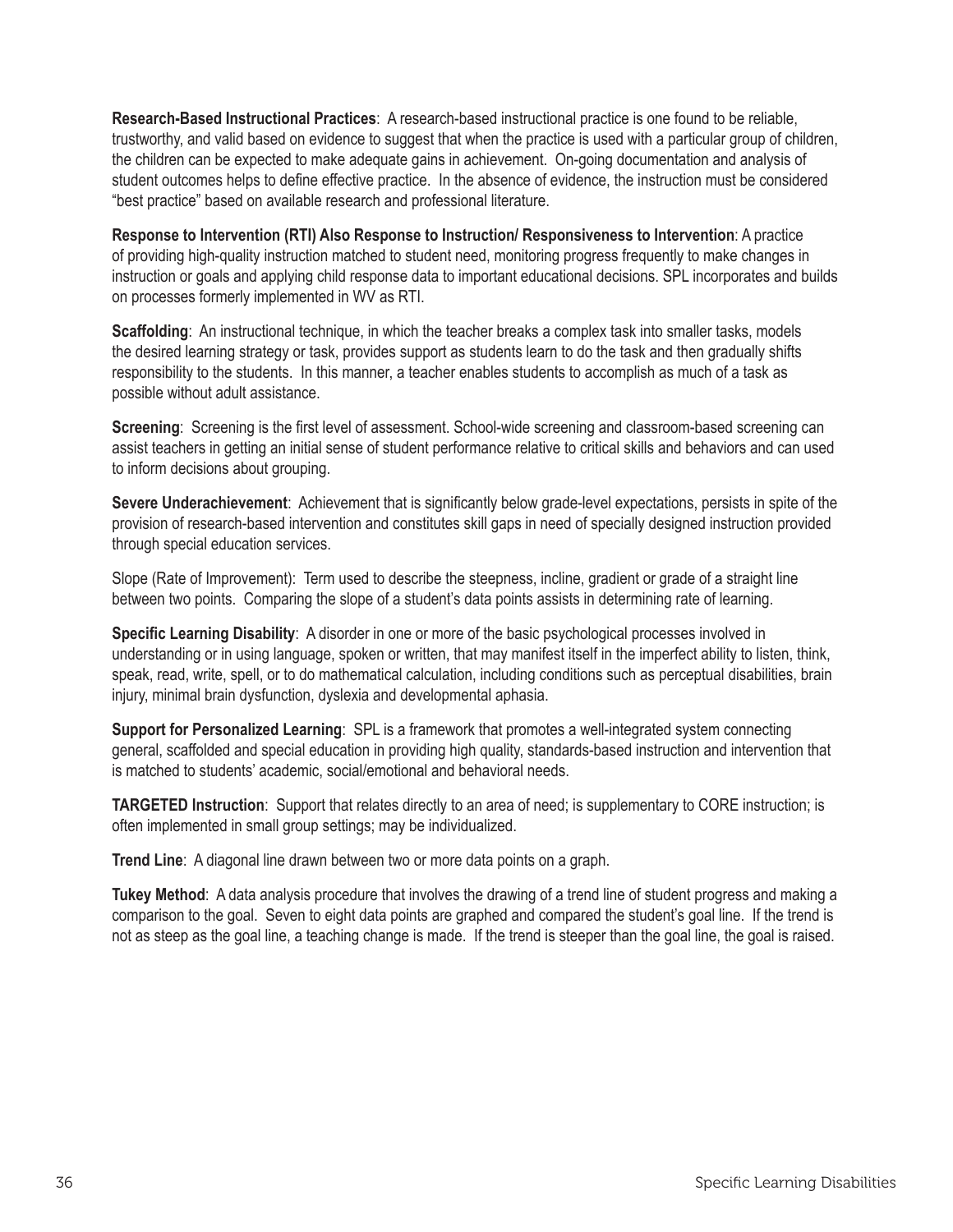### Online Resources

#### **Assessment**

- National Center on Student Progress Monitoring http://www.studentprogress.org/
- AIMSweb Home http://www.aimsweb.com/
- Official DIBELS Next Homepage http://dibels.uoregon.edu/
- Intervention Central http://interventioncentral.org
- Cross Battery Assessment http://www.crossbattery.com/ (SWEP) conference February 2012 http://facpub.stjohns.edu/~flanagad/cross- battery/downloads/SWEP%202012%20Feb%209.pdf
- CCSSO FAST SCASS http://ccsso.org/Resources/Programs/Formative\_Assessment\_for\_Students\_and\_Teachers\_ (FAST).html

#### **Instruction and Intervention**

- WV Teach 21 http://wvde.state.wv.us/teach21/
- Adolescent Literacy in the 21st Century (WVDE Teach 21 Resource) http://wvde.state.wv.us/instruction/aim\_literacy.html
- Big Ideas in Beginning Reading http://reading.uoregon.edu/
- The Florida Center for Reading Research http://www.fcrr.org/
- Vaughn Gross Center for Reading Language Arts (University of Texas at Austin) http://www.fcrr.org/
- Free Reading http://free-reading.net/index.php?title=Main\_Page
- International Reading Association (IRA) http://www.reading.org/resources/issues/focus\_rti.html
- The Iris Center http://iris.peabody.vanderbilt.edu/
- Intervention Central http://www.interventioncentral.org/
- RTI Wire http://www.jimwrightonline.com/php/rti/rti\_wire.php
- American Speech-Language-Hearing Association http://www.asha.org/members/slp/schools/prof-consult/RtoI.htm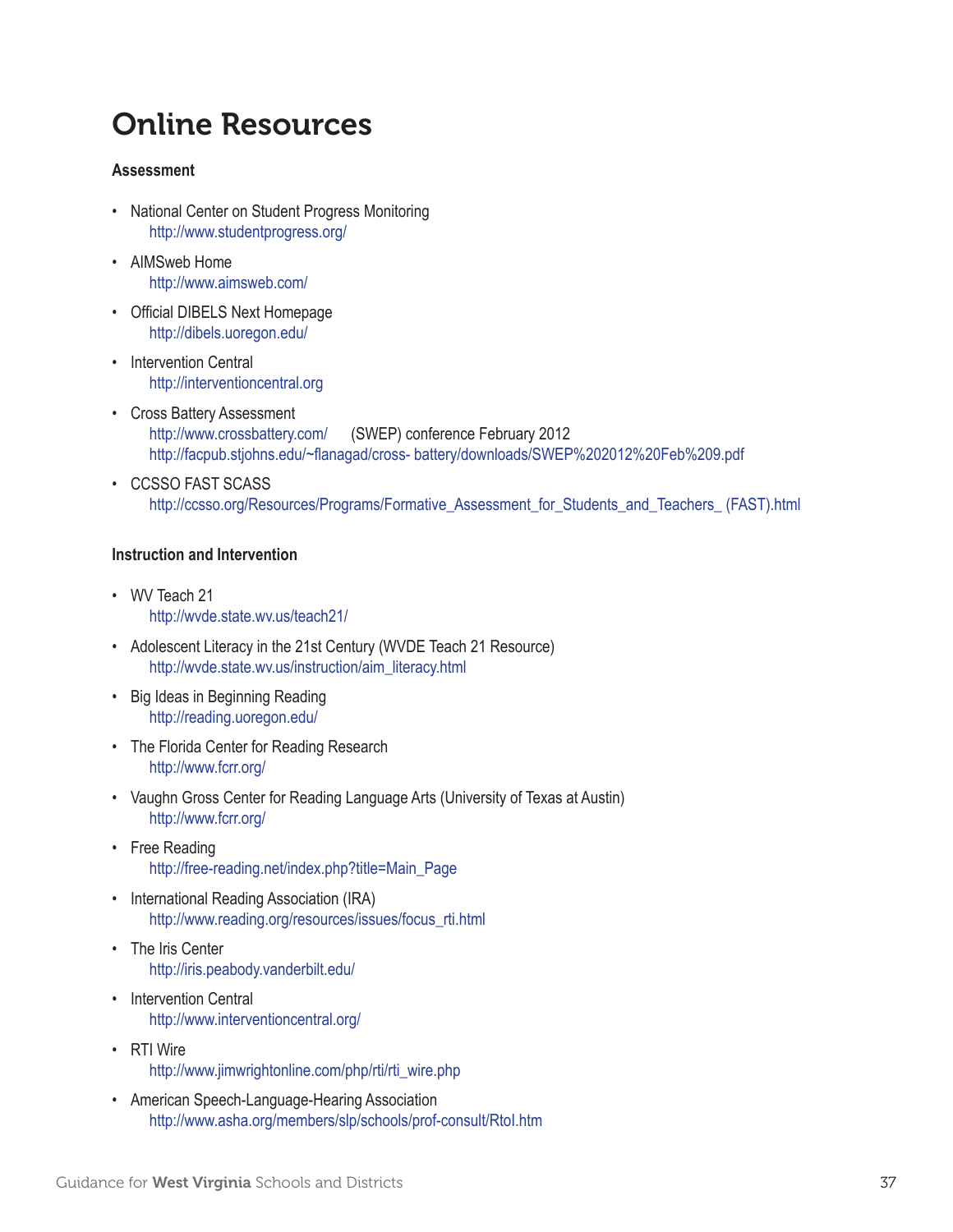- National Council of Teachers of Mathematics http://www.nctm.org/
- Screening for Mathematics Difficulties in K-3 Students (PDF) http://centeroninstruction.org/files/COI%20Math%20Screening.pdf
- Intervention Central http://www.interventioncentral.org/
- Access Center http://www.k8accesscenter.org/training\_resources/math.asp
- What Works Clearinghouse http://ies.ed.gov/ncee/wwc/

#### **Parent Involvement**

- NASP Resources http://www.nasponline.org/resources/factsheets/rtiprimer.aspx
- National Center on Learning Disabilities http://www.nrcld.org/rti\_practices/parent.html
- RTI Action Network http://www.rtinetwork.org/Connect/Discussion/Secondary/39-Parent-Involvement
- Pacer Center http://www.pacer.org/
- Creating IDEAL Lives http://www.ideallives.com/
- Inclusive Communities http://www.pbs.org/parents/inclusivecommunities/about.html
- Parent Involvement Tool Kit http://www.k12.hi.us/~konawahs/parent\_involvement\_tool\_kit.htm
- Parent Pals.com http://parentpals.com/gossamer/pages/
- The Parent Institute http://www.par-inst.com/educator/

#### **SPL, Learning Disabilities and Special Education**

- National Center on Response to Intervention http://www.rti4success.org/
- RTI Action Network http://www.rtinetwork.org/
- National Research Center on Learning Disabilities http://www.nrcld.org/
- National Association for State Directors of Special Education http://www.nasdse.org/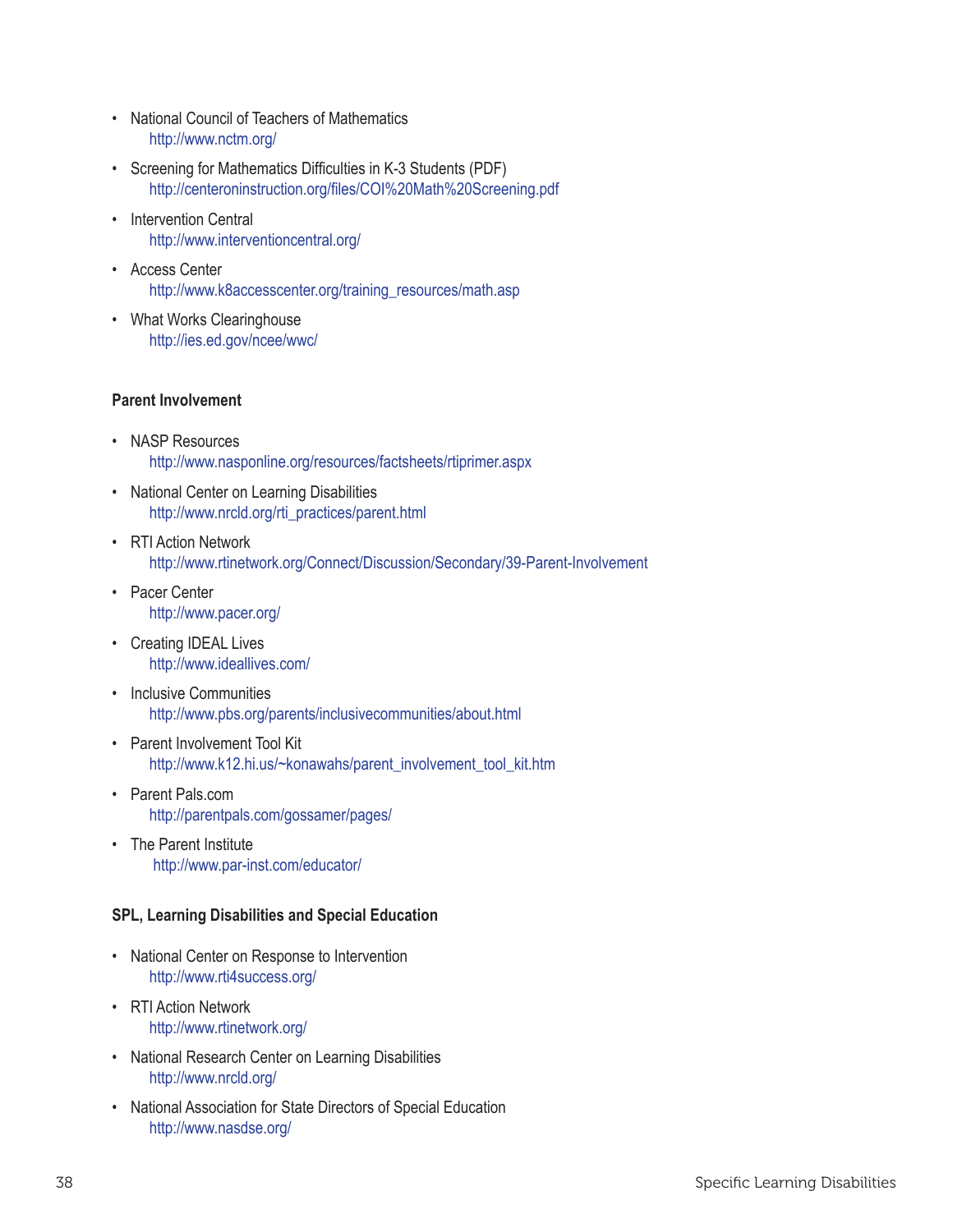- National Center for Learning Disabilities http://www.ncld.org/content/view/1002/389/
- Building the Legacy: IDEA 2004 http://idea.ed.gov/explore/view/p/,root,dynamic,QaCorner,8,
- National Association of School Psychologists http://nasp.org

### References

- Bryant, D. P., Bryant, B. R., Gersten, R., Scammacca, N., I Chavez, M. M. (2008). Mathematics intervention for the first- and second-grade students with mathematics difficulties: The effects of level 2 intervention delivered as booster lessons. Remedial and Special Education, 29, 20-32.
- Burns, M. (2009). Arithmetic intervention. Retrieved March 15, 2009 from http://teacher.scholastic.com/products/ dothemath/is.htm
- Denton, C. A., Flether, J. M., Anthony, J. L., & Francis, D. J. (2006). An evaluation of INTENSIVE instruction for students with persistent learning difficulties. Journal of Learning Disabilities, 39(5), 447-466.
- Feifer, S. G. & Della Toffalo, D. A. (2007). Integrating RTI with cognitive neuropsychology: A scientific approach to reading. Middletown, MD: School Neuropsych Press.
- Feifer, S. G., De Fina, P. A., & D (2000). The neuropsychology of reading disorders: Diagnosis and intervention workbook. Middletown, MD: School Neuropsych Press, Inc.
- Fletcher, J. M. (2008). Identifying learning disabilities in the context of response to intervention: A hybrid model. Retrieved October 9, 2008 from http://www.rtinetwork.org/Learn/LD/ar/HybridModel
- Fletcher, J.M. , Lyon, G. R., Fuchs, L.S., & Barnes, M.A. (2007). Learning disabilities: From identification to intervention. New York: Guilford Press.
- Fuchs, L.S., Fuchs, D., & Speece, D.L. (2002). Treatment validity as a unifying construct for identifying learning disabilities. Learning Disability Quarterly, 25, 33-45.
- Fuchs, L.S., Fuchs, D., & Vaughn, S. (2008). Response to intervention: A framework for reading educators. Newark, DE: International Reading Association, Inc.
- Fuchs, L. S., Seethaler, P. M., Fuchs, D. & Hamlett, C. L. (2008). Using curriculum-based measurement to identify the 2% population. Journal of Disability Policy Studies, 19(1), 153-161.
- Hall, S. L. (2006). I've DIBEL'd, now what? Longmont, CO: Sopris West Educational Services: Longmont, CO.
- Kovaleski, J. F. (2009). Determining eligibility for special education using RTI. Presentation for the 2009 National Association of School Psychologist Convention, Boston, MA.
- Lemons, C, Saenz, L, & Stecker, P.M. (2007). Retrieved January 23, 2009 from http://www.studentprogress.org/ weblibrary.asp#data
- Marston, D. (2003). Comments on three papers addressing the question: How many tiers are needed within RTI to achieve acceptable prevention outcomes and to achieve acceptable patters of LD identification? Paper presented at the National Research Center on Learning Disabilities Responsiveness-to-Intervention Symposium, Kansas City, MO.
- Pierangelo, R. & Giuliani, G. (2008). A step by step guide for educators: Frequently asked questions about response to intervention. Thousand Oaks, CA: Corwin Press.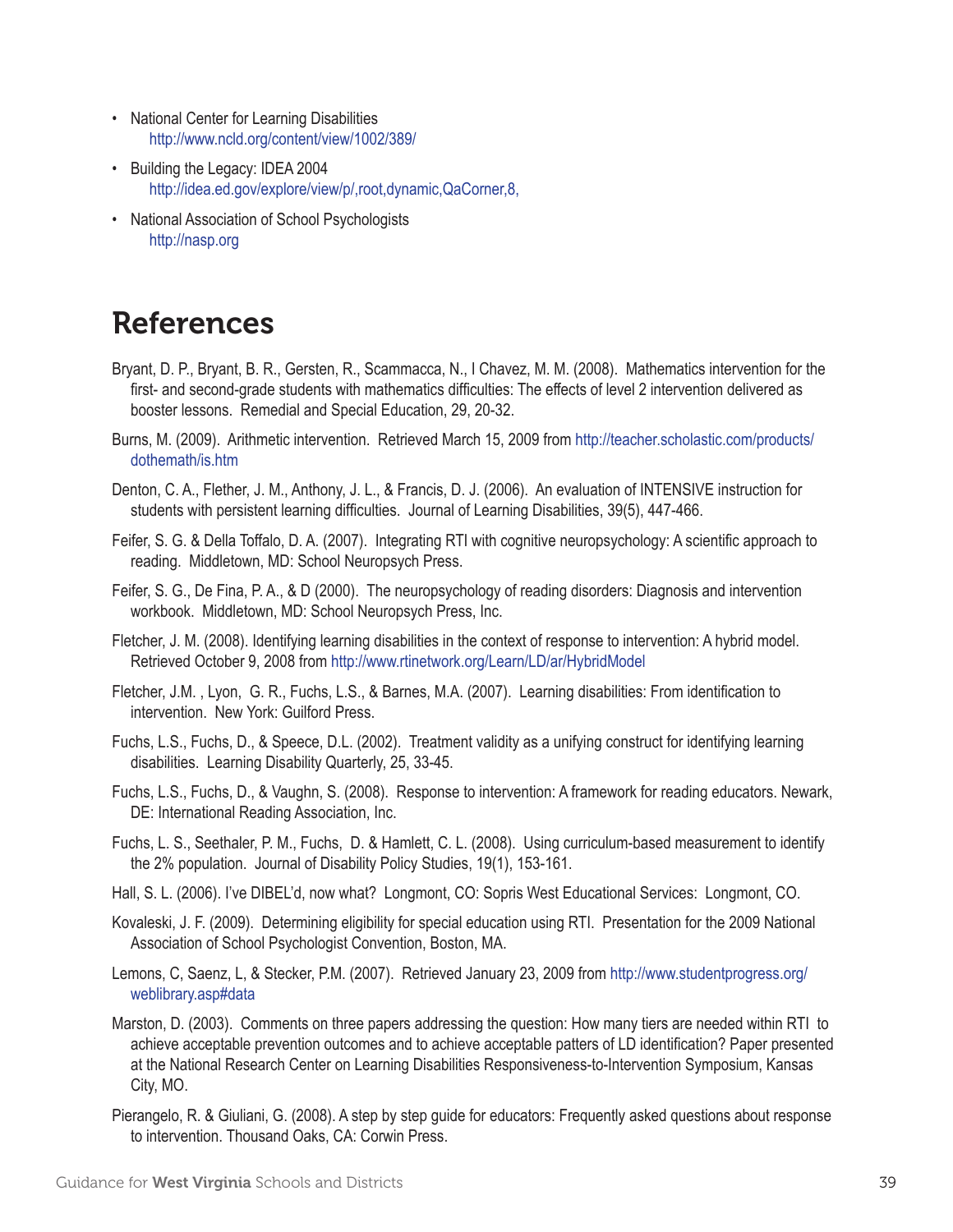- Rudebusch, J. & Wiechmann, J. (2008). Beginner's guide to cross-battery assessment. Texas Speech and Hearing Association Conference, San Antonia, TX.
- Shinn, M. R. (2007). Identifying students at risk, monitoring performance, and determining eligibility within response to intervention: Research on educational need and benefit from academic intervention. School Psychology Review, 36, 601-617.
- Stecker, P. M. & Hintze, J. M. (2006). Data-Based Instructional Decision Making. Retrieved January 23, 2009 from http://www.studentprogress.org/weblibrary.asp#data
- Stiggins, R. J., Arter, J. A., Chappuis, J. & Chappuis, S. (2006). Classroom assessment for student learning: Doing it right – using it well. Oregon: Educational Testing Service (ETS).
- Vaughn, S. (2003). How many tiers are needed for response to intervention to achieve acceptable prevention outcomes? Paper presented at the National Research Center on Learning Disabilities Responsiveness-to-Intervention Symposium, Kansas City, MO.
- Vaughn, S. & Roberts, G. (2007). Secondary interventions in reading: Providing additional instruction for students at risk. Teaching Exceptional Children, 39, 40-46.
- Willis, J. O., & Dumont, R. (2006). And never the twain shall meet: Can response to intervention and cognitive assessment be reconciled? Psychology in Schools, 43, 901-908.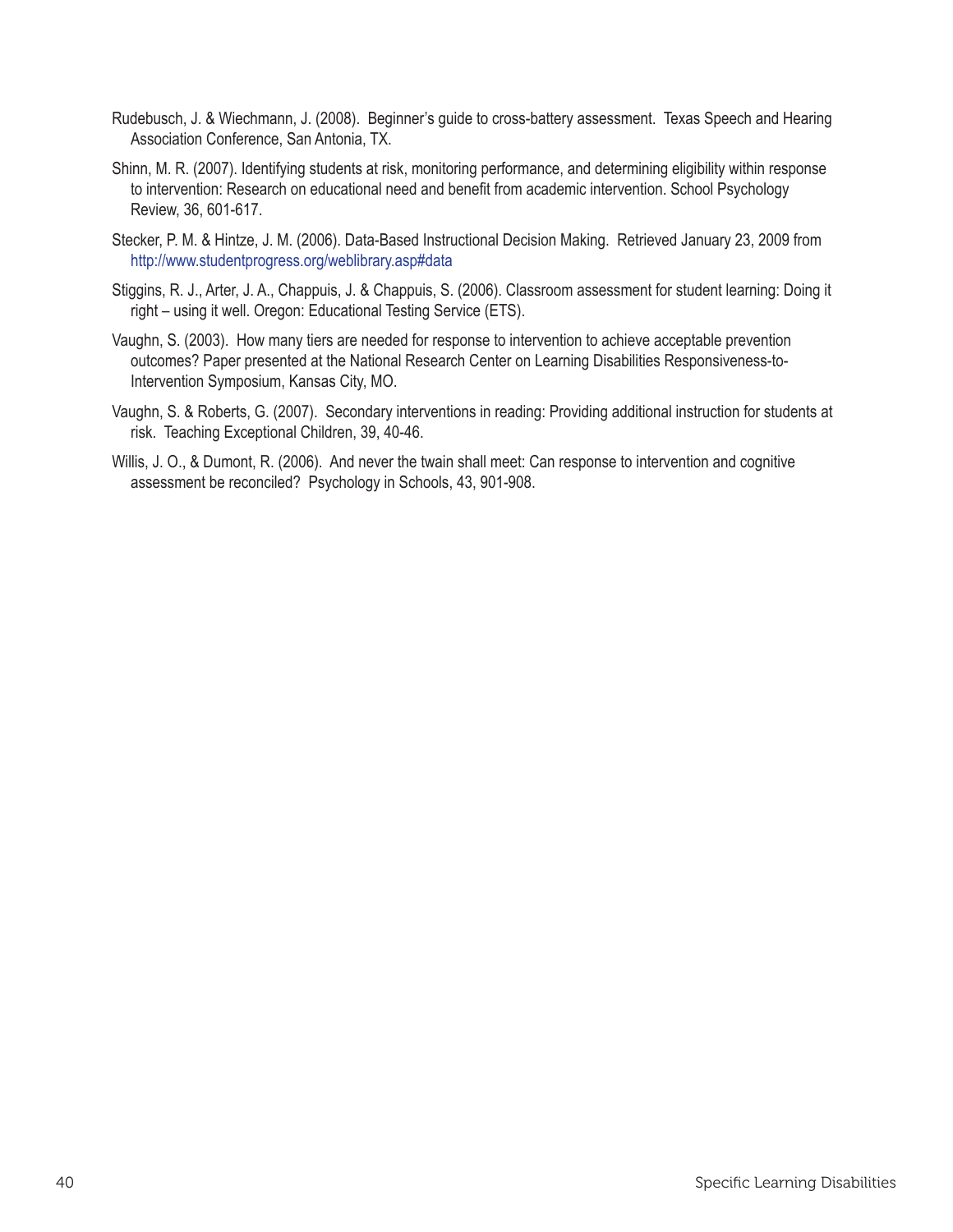# Appendix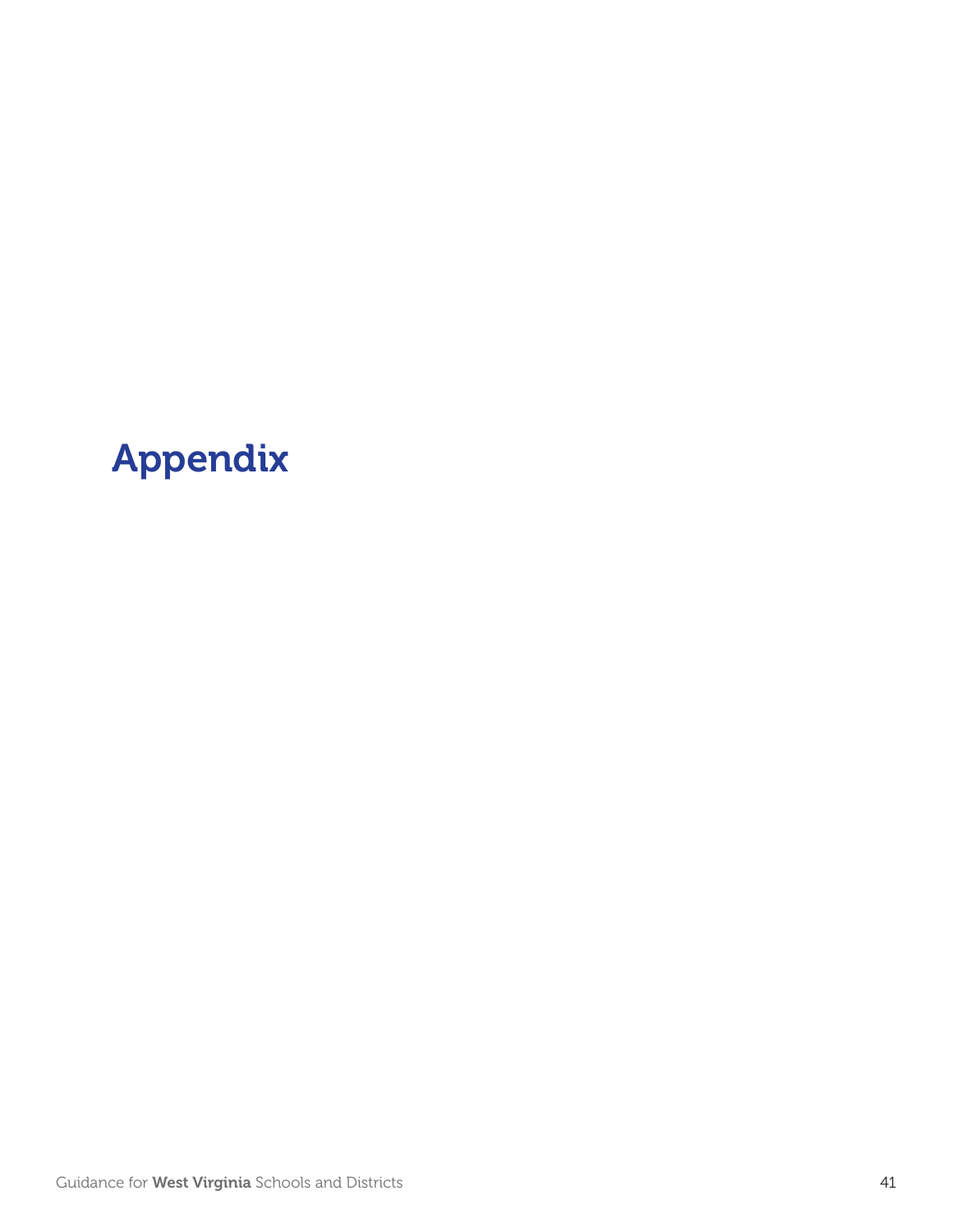## EIGHT AREAS OF SLD – APPENDIX A

This section provides descriptions of the eight areas in which specific learning disabilities are identified in both federal and state law/rules/regulations. The goal of these summaries is to provide a common language and conceptual base for addressing the different types of learning disabilities. Educators, in partnership with parents, can effectively screen, assess, intervene and progress monitor in each of the specific disability areas determined to be of concern.

#### **The information provided is derived from reputable sources, but is not intended to be comprehensive.**

- 1. ORAL EXPRESSION ; AND
- 2. LISTENING COMPREHENSION

#### **Definition and Implications (Oral Expression)**

Oral expression pertains to the use of words and includes the ability to formulate and produce words and sentences with appropriate vocabulary, grammar and application of conversational rules.

A child's oral expression skills are essential to their learning and academic success. Oral expression problems in students may result in literacy problems (ASHA, 1980). Furthermore, these children may not perform at grade level because of their struggle with reading, difficulty understanding and expressing language, and the fact that they may misunderstand social cues. Oral expression is about the student's ability to express ideas, explain thinking (critical in math), retell stories, and contrast and compare concepts or ideas.

#### **Characteristics (Oral Expression)**

The following may be exhibited by those children who demonstrate oral expression difficulties:

- Difficulty with the grammatical processes of inflection, marking categories like person, tense, and case (e.g., the –s in *jumps* marks the third-person singular in the present tense), and derivation, the formation of new words from existing words (e.g. *acceptable* from *accept*)
- Learning vocabulary
- Difficulty formulating complete, semantically and grammatically correct sentences either spoken or written
- Difficulty explaining word associations, antonyms/synonyms
- Difficulty with retelling, making inferences, and predictions

#### **Definition and Implications (Listening Comprehension)**

Listening comprehension refers to the understanding of the implications and explicit meanings of words and sentences of spoken language. Listening comprehension often co-exists with difficulties in written language and in the auditory processing of oral information. Children with problems processing and interpreting spoken sentences frequently can experience difficulties in mastering syntactic structures both receptively as well as expressively. Although some children appear to perceive and interpret the words used in spoken sentences, they may not be able to grasp the interrelationship among the words in the sentences. Difficulties with listening comprehension should not be mistaken for difficulties or deficits in Central Auditory Processing.

#### **Characteristics (Listening Comprehension)**

Children experiencing listening comprehension difficulties may exhibit the following:

- Difficulty with following directions for seatwork and projects
- Difficulty remembering homework assignments
- Difficulty with understanding oral narratives and text
- Difficulty answering questions about the content of the information given
- Difficulty with critical thinking to arrive at logical answers
- Difficulty with word associations, antonyms/synonyms, categorizing and classifying
- Difficulty with note-taking or dictation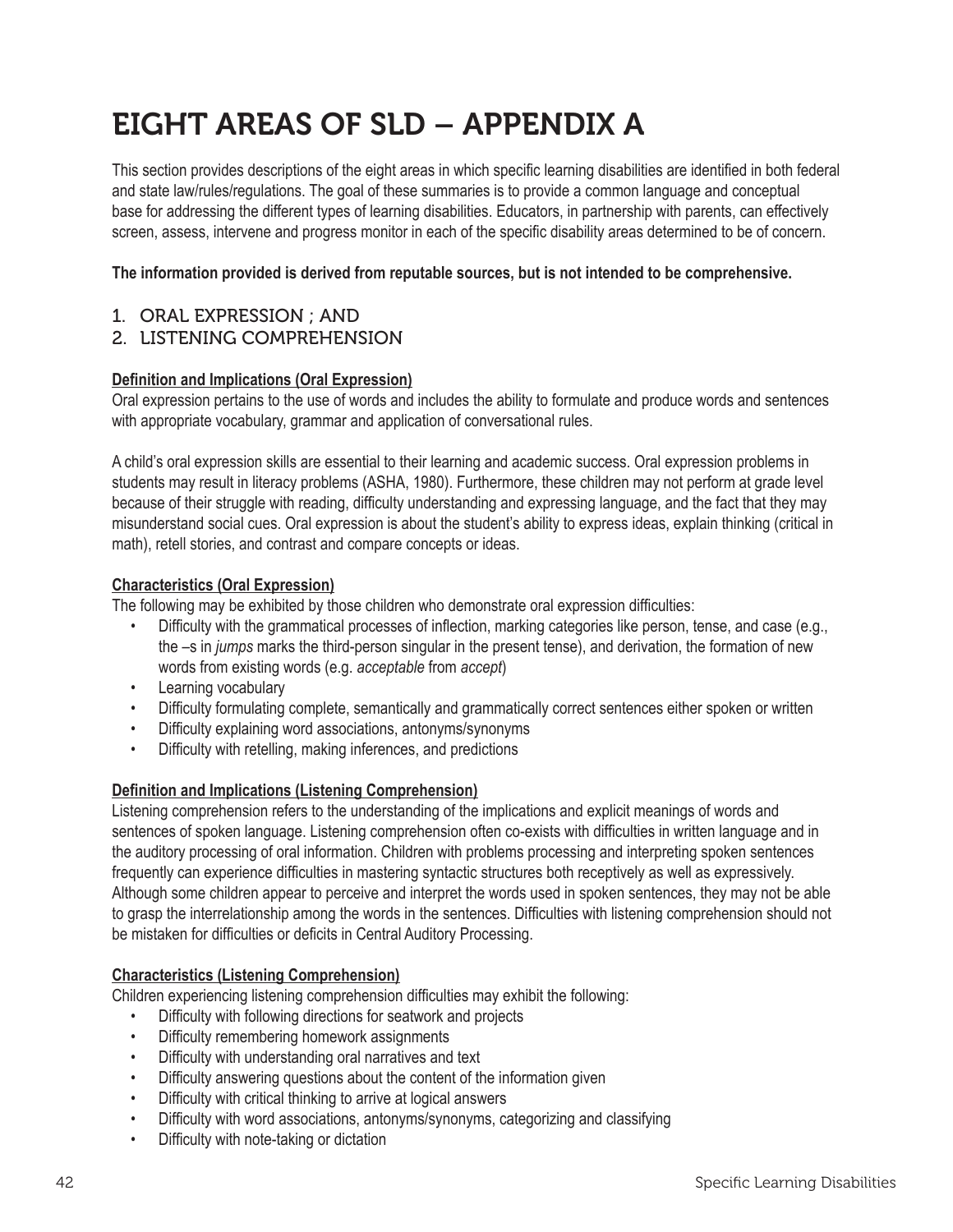#### **Assessment (Oral Expression and Listening Comprehension)**

The classroom teacher may screen for those students who are at risk of having oral expression and/or listening comprehension difficulties by referencing norms for oral expression and listening comprehension acquisition (see chart following progress monitoring/interventions). The speech-language pathologist should be the one to assess and determine deficits in these two areas.

The use of standardized tests provides the speech-language pathologist with valuable information regarding the student's communication skills in specific areas. However, we must realize that standardized assessments may be one component of an assessment process. The use of non-standardized or informal assessments, dynamic assessment, behavioral and pragmatic observations in the "natural environment" (outside of the classroom) as well as spontaneous and structured language sampling also provide important information that standardized tests by themselves may not.

#### **Some common assessment tools used for assessing oral expression and listening comprehension skills are:**

Preschool Language Scale-5 (PLS-5) and the Clinical Evaluation of Language Fundamentals-5 (CELF-5), Bracken Basic Concept Scale-Revised (BBCS-R), Comprehensive Receptive and Expressive Vocabulary Test-Third Edition (CREVT-3), Peabody Picture Vocabulary Test- Fourth Edition (PPVT-4), Test for Auditory Comprehension of Language-Fourth Edition (TACL-4), Test of Language Development, Fourth Edition (TOLD-4).

#### **For students who are Spanish speaking the following assessment tools are either criterion-referenced or standardized in Spanish:**

Bracken Basic Concept Scale- Revised, Spanish, Clinical Evaluation of Language Fundamentals-Fifth Edition, Spanish (CELF-5 Spanish), Preschool language Scale, Fifth Edition (PLS-5 Spanish Edition), Spanish Structured Photographic Expressive Language Test-3 (Spanish SPELT-3), Test de Vocabulario en Imágenes Peabody (TVIP), Test of Phonological Awareness in Spanish (TPAS)

The speech-language pathologist should be culturally sensitive when selecting and using assessment tools being administered to second language learners. The use of standardized assessments may not be appropriate with second language learners. It is the responsibility of the speech-language pathologist to validate the assessment instrument being used to the population for whom it was criterion-referenced or standardized.

For a comprehensive reference of assessment instruments for monolingual English speakers or bilingual students, please refer to the *Directory of Speech-Language Pathology Assessment Instruments, 2007*.

**Intervention and Progress Monitoring (Oral Expression and Listening Comprehension)** The speech-language pathologist can provide both direct and consultative services in collaboration with the classroom teachers, resource teachers and interventionists in developing intervention strategies that will include explicit skills-training in the areas of oral expression and/or listening comprehension as key to some students' access to the curriculum.

Providing structured opportunities for students to participate in social interactions, such as giving them "helping" roles or having them "talk through" an activity involving a successfully learned skill, reinforces oral expression skills. Working on beginning, middle and end to organize narratives as well as in the retelling of stories fosters oral expression development.

The direct teaching of listening strategies is important to improving listening comprehension. Particularly effective is cuing the student to keep their eyes on the speaker, make a picture in their head, ask for clarification, and internalize directions by repeating them to themselves. For the older student, learning to listen for the main idea is important. Modeling and demonstration is essential with students of all ages.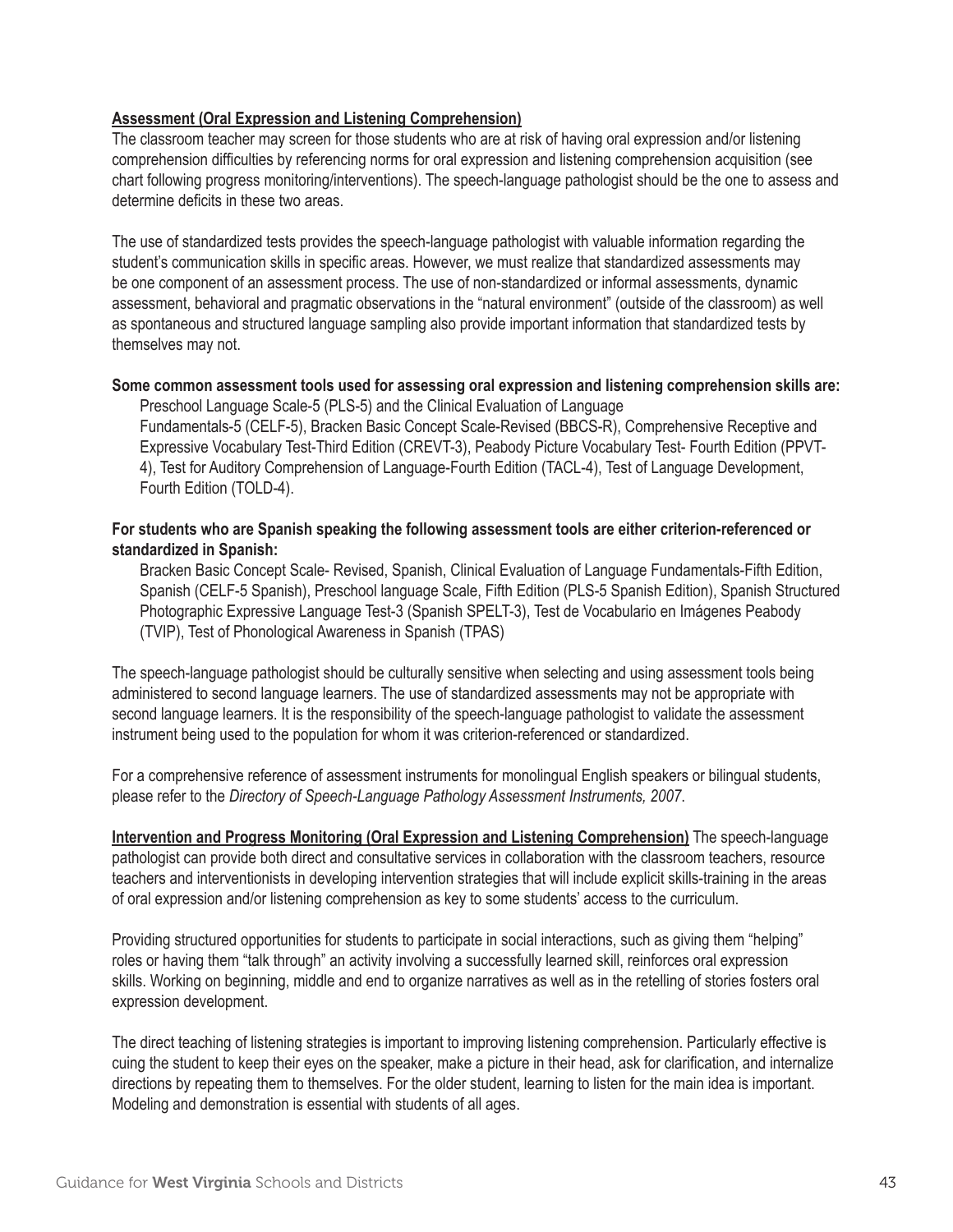An example of progress monitoring of an oral expression and/or listening comprehension intervention would be correct identification of picture cards of specific targeted vocabulary being taught. The desired result should be that the student's correct labeling/identification of the target vocabulary increase with each collection of data to be analyzed (progress monitoring). The targeted intervention needs to be systematic and explicit in its delivery and progress monitoring.

|                     | <b>Oral Expression</b>                                                                                         | <b>Listening Comprehension</b>                                    |
|---------------------|----------------------------------------------------------------------------------------------------------------|-------------------------------------------------------------------|
| Kindergarten        | Speaks intelligibly                                                                                            | Comprehends 13,000 words                                          |
|                     | Uses 1500 words                                                                                                | Understands opposites                                             |
|                     | Retells a story or event                                                                                       | Follows 1-2 step simple directions in sequence                    |
|                     | Takes turns during conversation                                                                                | Listens to and understands age appropriate stories                |
|                     | Sentences should be mostly grammatical                                                                         | Recognizes meaning from tone of voice and facial<br>expressions   |
|                     |                                                                                                                |                                                                   |
| <b>First Grade</b>  | Tells and retells stories and events in a logical order                                                        | Comprehends 20,000 words                                          |
|                     | Expresses ideas with a variety of complete<br>sentences                                                        | Understands months and seasons                                    |
|                     | Uses most parts of speech correctly                                                                            | Remembers information                                             |
|                     | Asks who, what, where, and why questions                                                                       | Follows 2-3 step directions in sequence                           |
|                     | Stays on topic and takes turns in conversation                                                                 |                                                                   |
|                     | Gives instructions                                                                                             |                                                                   |
|                     |                                                                                                                |                                                                   |
| <b>Second Grade</b> | Uses increasingly complex sentences                                                                            | Follows 3-4 oral directions in sequence                           |
|                     | Clarifies and explains words and ideas                                                                         | Understands direction words for location, space,<br>and time      |
|                     | Gives 3-4 step directions                                                                                      | Answers questions about a grade-level story or<br>theme correctly |
|                     | Uses oral expression to inform, persuade and to<br>entertain                                                   |                                                                   |
|                     | Opens and closes conversation appropriately                                                                    |                                                                   |
|                     | Experiments with vocabulary                                                                                    |                                                                   |
|                     |                                                                                                                |                                                                   |
| <b>Third Grade</b>  | Summarizes a story accurately                                                                                  | Listens attentively in group situations                           |
|                     | Uses content area vocabulary                                                                                   | Understands grade level material                                  |
|                     | Explains what he has learned                                                                                   | Expresses well-developed time and number<br>concepts              |
|                     | Varies verbal and nonverbal behaviors depending<br>on the audience (more formal to teacher than with<br>peers) |                                                                   |

#### **Norms for Oral Expression and Listening Comprehension**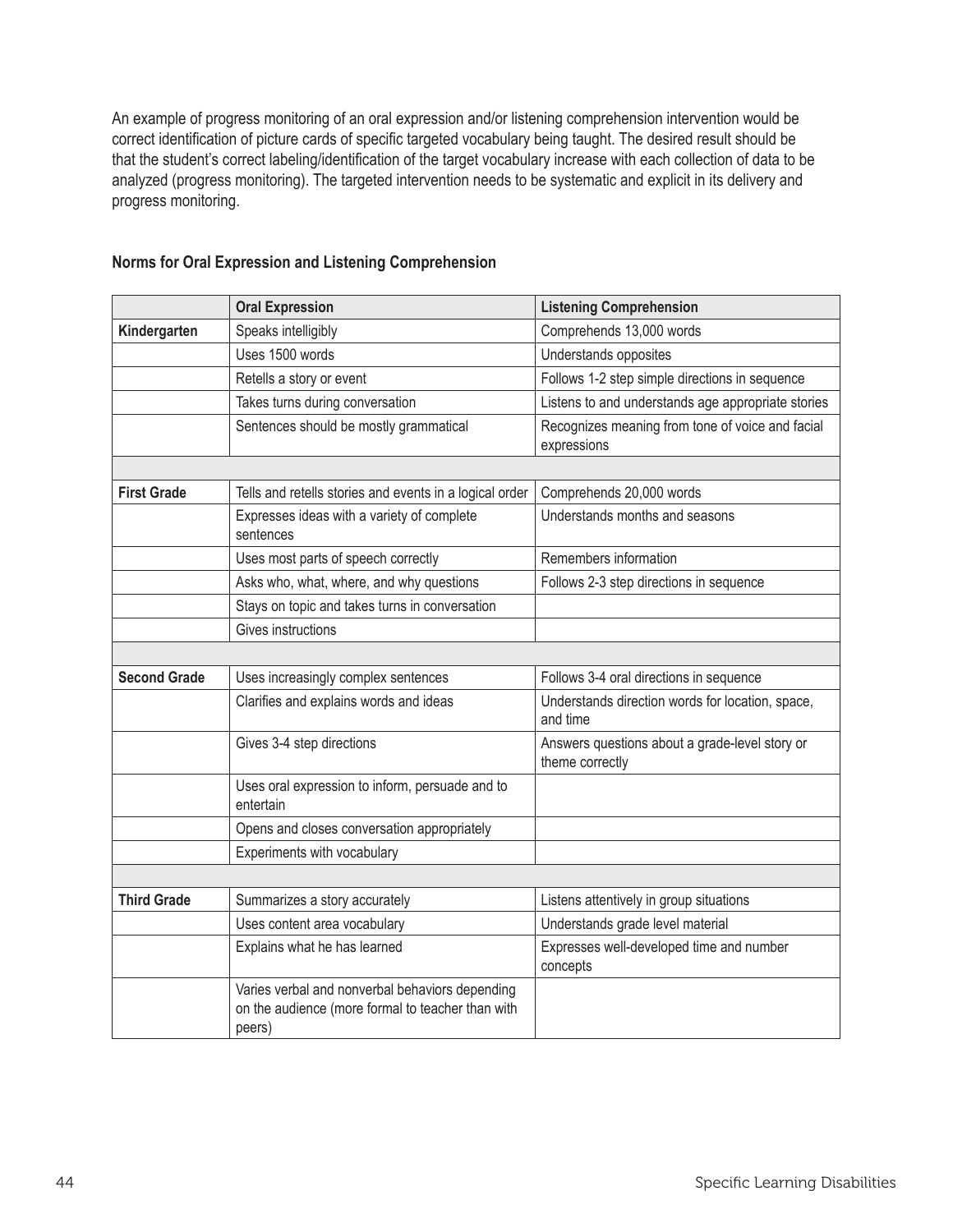|                      | <b>Oral Expression</b>                                                                                           | <b>Listening Comprehension</b>                                                   |
|----------------------|------------------------------------------------------------------------------------------------------------------|----------------------------------------------------------------------------------|
| <b>Fourth Grade</b>  | Understands some figurative language                                                                             | Listens to and understands information presented<br>by others                    |
|                      | Participates in group discussions                                                                                | Forms opinions based on evidence                                                 |
|                      | Makes effective oral presentations                                                                               | Listens for specific purpose                                                     |
|                      | Identifies main ideas and supporting details                                                                     | Asks clarifying questions                                                        |
|                      | Chooses vocabulary appropriate to the message                                                                    | Uses listening skills to understand directions                                   |
|                      | Uses grammatically correct speech                                                                                |                                                                                  |
|                      |                                                                                                                  |                                                                                  |
| <b>Fifth Grade</b>   | Makes planned oral presentations appropriate to<br>the audience                                                  | Listens and draws conclusions in subject area                                    |
|                      | Maintains eye contact, uses gestures, facial<br>expressions, and appropriate voice during group<br>presentations | Distinguishes fact from fiction                                                  |
|                      | Summarizes main points                                                                                           |                                                                                  |
|                      | Reports about information gathered in group<br>activities                                                        |                                                                                  |
|                      |                                                                                                                  |                                                                                  |
| <b>Middle School</b> | Presents ideas effectively in discussion with a wide<br>range of audiences                                       | Recognizes stylistic elements such as tone of voice<br>and body language         |
|                      | Uses a wide range vocabulary for different<br>purposes                                                           |                                                                                  |
|                      | Uses figures of speech                                                                                           |                                                                                  |
|                      | Uses a variety of simple and complex sentence<br>structures                                                      |                                                                                  |
|                      | Defends a point of view                                                                                          |                                                                                  |
|                      |                                                                                                                  |                                                                                  |
| <b>High School</b>   | Supports a point of view using various forms of<br>persuasion                                                    | Self-evaluates oral presentations                                                |
|                      | Incorporates materials from a wide range of<br>sources (newspapers, books, technical materials,<br>$etc.$ )      | Recognizes a speakers point of view, purpose,<br>historical and cultural context |
|                      | Selects and presents a focused topic                                                                             | Analyzes and synthesizes materials presented<br>orally                           |
|                      | Experiments with stylistic elements                                                                              |                                                                                  |
|                      | Uses language to solve problems                                                                                  |                                                                                  |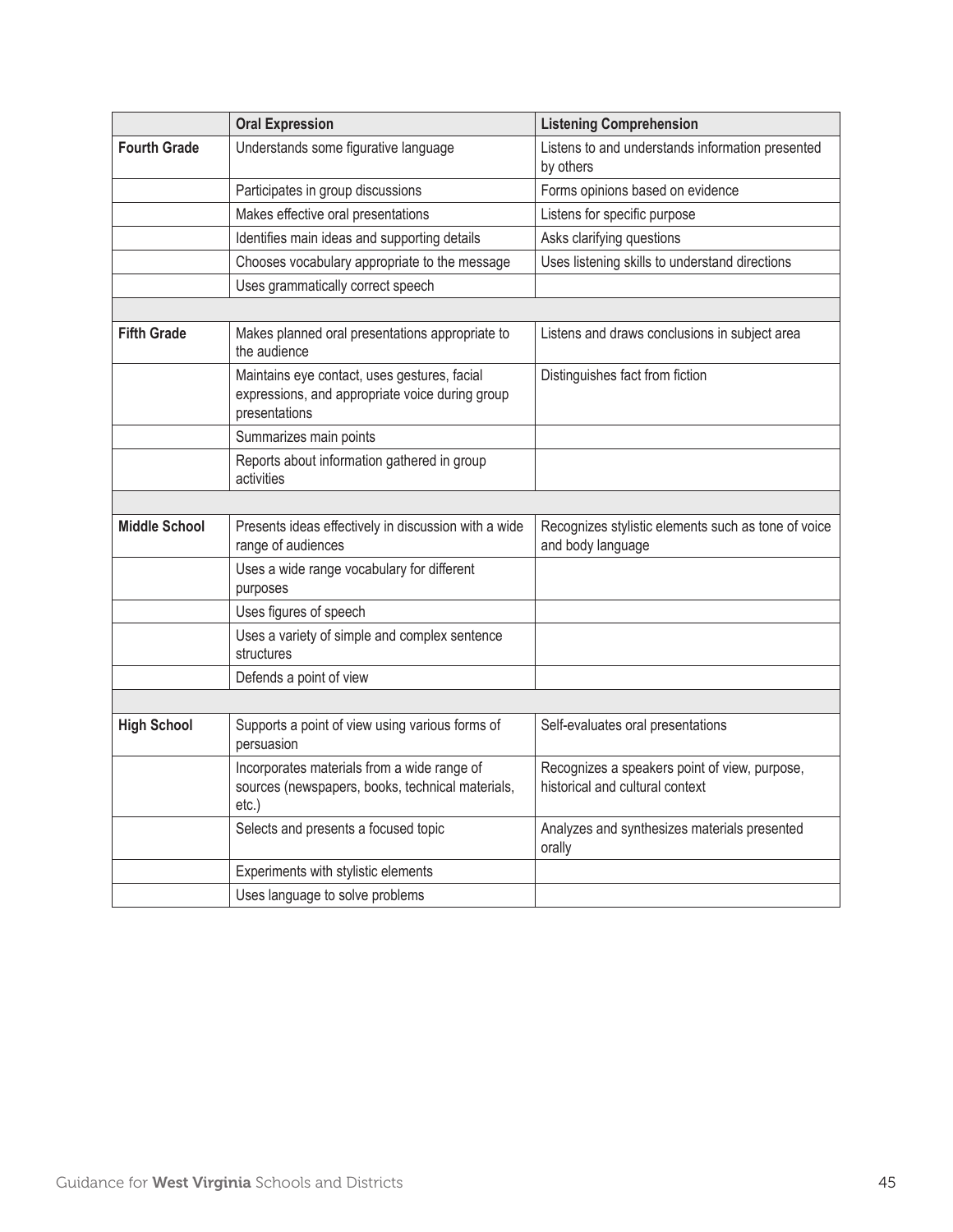#### **Websites (Oral Expression/Listening Comprehension)**

American Speech-Language Hearing Association: www.asha.org/public/speech/development Language Development in Children:

http://www.childdevelopmentinfo.com/development/language\_development.shtml

#### **References (Oral Expression/Listening Comprehension)**

- American Speech Language Hearing Association. (2007). *Directory of Speech-Language Pathology Assessment Instruments*. Rockville, Md.
- American Speech Hearing Association. (1999). *Guidelines for the Role and Responsibilities of the School-Based Speech-Language Pathologist*. Rockville, Md.
- American Speech Hearing Association. (1980). L*anguage Learning Disorders: Ad Hoc Committee on Language/ Learning Disabilities*. Rockville, Md.

*Birth through Kindergarten/West Virginia Communication Guidelines*, 2007.

*Clinical Evaluation of Language Fundamentals-4*, Psychological Corporation, Harcourt Assessment Company, 2003. *West Virginia Content Standards for Language Arts*

- Brace, J., Brockhoff, V., Sparks, N. & Tuckey, J. *First Steps Speaking and Listening Book 2nd edition* by Judy Brace, Department of Education and Training in Western Australia, 2007.
- Brace et al., *First Steps Speaking and Listening Map of Development, 2nd edition*, Department of Education and Training in Western Australia, 2007.

#### 3. WRITTEN EXPRESSION

A disability in written expression is an identified problem related to the writing process. Like reading comprehension, written expression develops through a progression of several interconnected skills and processes. To fully understand learning disabilities in the area of written expression it is important to differentiate the "transcription" component from the "generational" component (Berninger, 2004). Transcription involves the basic writing skills (BWS) of production of letters, words and spelling. The generational component, or composition, "translates ideas into language representations that must be organized, stored, and then retrieved from memory" (Fletcher, Lyon, Fuchs, & Barnes, 2007, p. 238). BWS are specific to written language, whereas composition processes involve oral language and thought. It is therefore, critical to address both BWS and compositional components in understanding written expression disabilities.

The first part of this section, *Written Expression: Basic Writing Skills*, covers the foundational skills of transcription—handwriting and spelling. The second part, *Written Expression: Composition*, focuses on generational components of composition—capitalization and punctuation, word and text fluency, sentence construction, genre-specific discourse structures, planning processes, and reviewing and revising processes.

#### **Written Expression: Basic Writing Skills (Transcription)**

Just as letter identification, phonemic blending, and decoding problems constrain reading comprehension, so do handwriting, phonemic segmenting, and spelling affect written expression (Fletcher, Lyon, Fuchs, & Barnes, 2007). It should be noted that the two processes are not completely parallel. To produce written work, letter forms and written words must be retrieved from memory during the writing process. Before children can give attention to planning, organizing, and constructing written pieces, they must first automatize basic writing skills including handwriting fluency and legibility, and spelling.

Handwriting and spelling difficulties can have serious, negative consequences for written expression, including a result in misinterpretation of the writer's meaning, producing negative perceptions about the writer and the quality of the written work, interference with the composing process because the writer's memory resources are overloaded with penmanship and spelling, and most importantly, student avoidance of writing, which further constrains writing development (Fletcher, Lyon, Fuchs, & Barnes, 2007).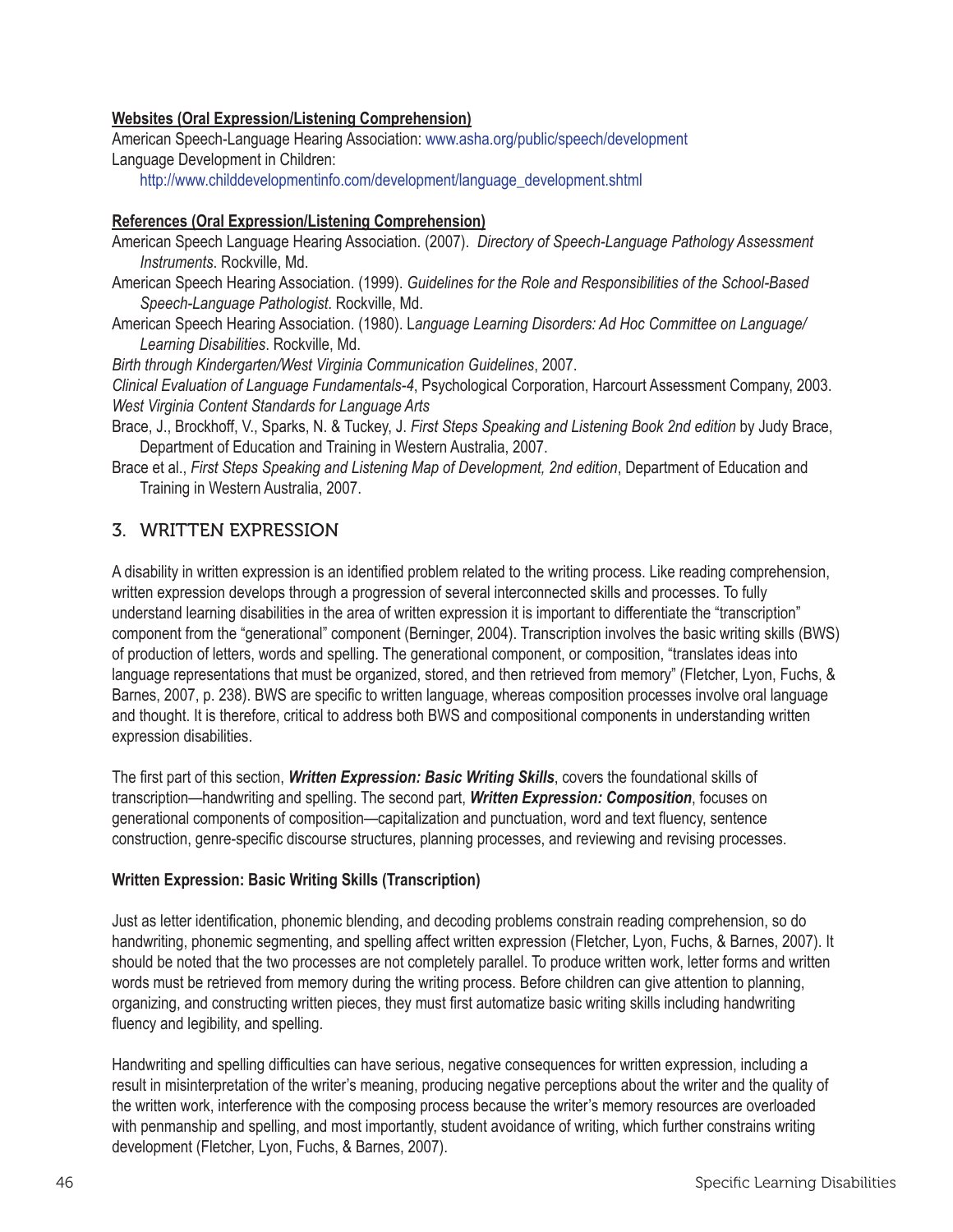#### **Definition and Implications (Handwriting)**

By the end of first grade, typically-developing children can name all the upper case and lower case alphabet letters presented in random order and can write dictated letters in both cases accurately from memory. This skill is an integration of orthographic codes (the form of the letter) phonological codes (the name of the letter) and graphomotor codes (output). The automaticity of letter retrieval and production has the biggest effect on beginning writing development and is the best predictor of written composition fluency, content, and organization. Automatic letter formation and retrieval must be intact before students can attend to composition.

#### **Definition and Implications (Spelling)**

Spelling is referenced in the definition of dyslexia adopted by the International Dyslexia Association's Board of Directors in 2002 and is used by the National Institute of Child Health and Human Development. "Dyslexia is . . . characterized by difficulties with accurate and/or fluent word recognition and by poor spelling and decoding abilities" (Lyon, Shaywitz, & Shaywitz, 2003).

Spelling is highly related to both reading and writing development. A solid research base shows that learning to spell enhances the reading and writing of all students. If spelling is not explicitly taught, spelling achievement can drop significantly while reading comprehension stays at an average level.

Learning to read and spell words follows a similar course of acquisition, and depends on the same knowledge about the alphabetic system and memory for the spellings of specific words. In other words, spelling and decoding are linked by phonological processing. However, the two processes are not quite the same.

Like beginning decoding skills, spelling abilities are predicted by a student's ability to map speech sounds to letters and letter clusters and knowledge of letter patterns (Berninger, 2004). However, competent spelling involves more than the skills identified above. It also involves understanding specific, rule-based letter patterns known as orthography, and understanding morphology, or the meaning of prefixes, roots, and suffixes.

*Phonology and Spelling:* Making the connection between phonemes and graphemes requires an awareness that all words can be segmented into individual sounds, or phonemic awareness. It is this awareness that allows the reader to discover and decipher the alphabetic code (Lyon, Shaywitz, & Shaywitz, 2003). Spelling is intimately related to reading because speech sounds are linked to letters and need to be translated into print.

*Orthography and Spelling:* After children have developed a secure understanding of the relationship between letters and speech sounds, they develop an understanding of spelling conventions. For example, final /k/ is spelled ck after a short vowel (i.e. *brick*), with a k after a vowel team or consonant (i.e., *book, milk*), and a c in multisyllabic words like *tarmac*. Shankweiler and his colleagues found that high school students' skill in representing individual phonemes with letters and letter clusters coincided almost perfectly (correlation of .95) with the ability to spell whole words.

*Morphology and Spelling:* An awareness of morphemes or meaningful units is called *morphological awareness*. Morphemes can include prefixes, suffixes, Latin roots, or Greek word parts, In written language, morphological awareness involves linking the sound with a meaning unit, not a letter. An example of this is the ability to distinguish the derivative *missed* from the base word *mist*. Morphology also involves understanding spelling rules for adding suffixes to base words, for example doubling the final consonant in *hopping* or dropping the silent e in *hoping*.

Poor spelling abilities hamper the ability to function as an adult. Liberman (1985) and her colleagues found that adult poor spellers limited their writing to words they knew how to spell correctly. The National Commission on Writing for America's Families, Schools, and Colleges reported that employment applications that are poorly written or poorly spelled will be rejected 80 percent of the time.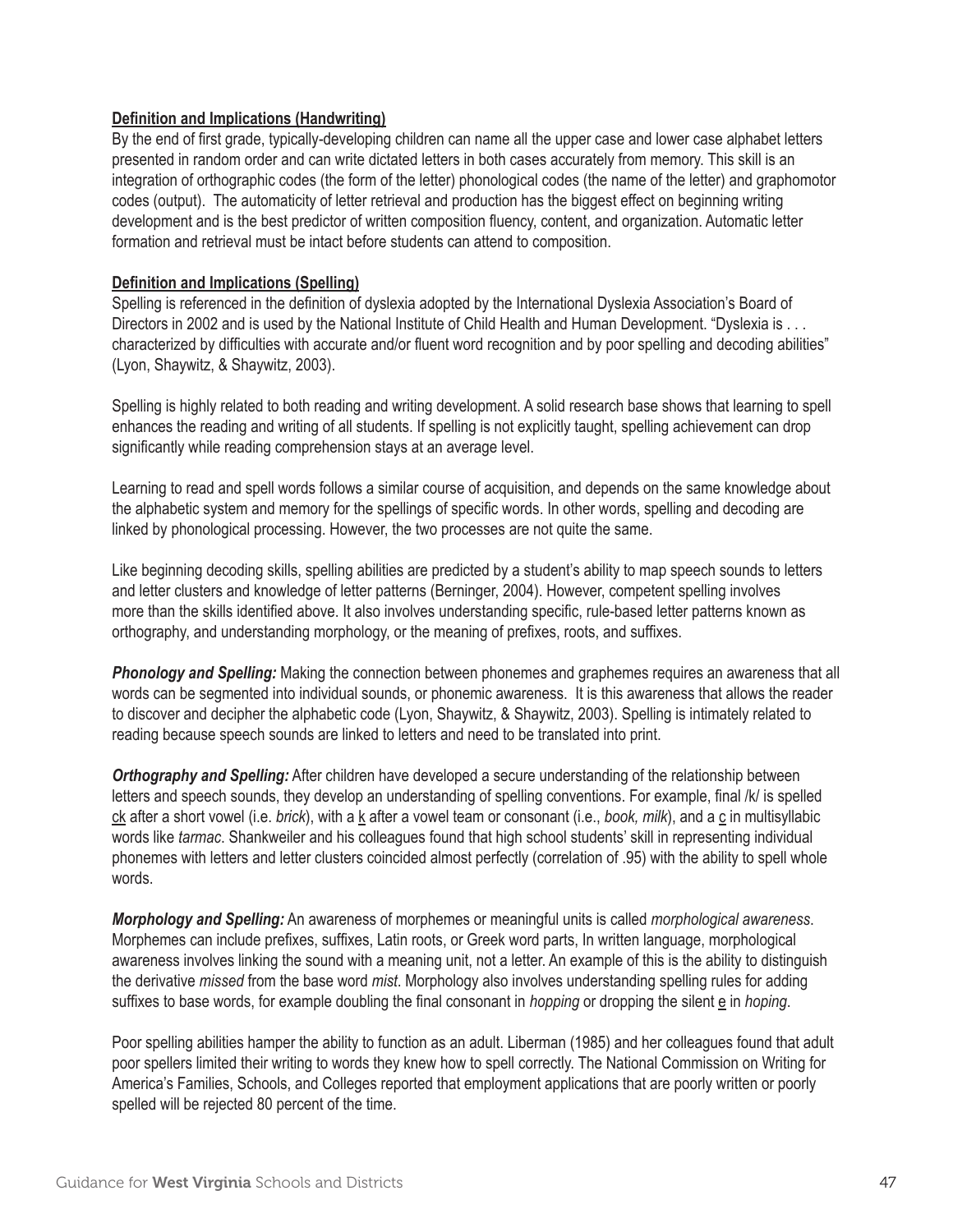#### **Characteristics (Handwriting)**

Dysgraphia is a neurological disorder characterized by poor handwriting, with poor spelling as a secondary characteristic. People with dysgraphia often have fine-motor problems that specifically affect written language (Levine, 1994).

Students with a disability in this area have slow, laborious, and often illegible handwriting. Spacing between words, spacing between letters in words, alignment, letter size and errors in proportion and formation are all affected (Graham, Struck, Santoro, & Berninger, 2006). This exists despite thorough instruction and ample time to practice letter formation outside the demands of spelling or the writing process.

There are three common forms of graphomotor dysfunction:

- 1) Difficulty recalling the sequence of strokes needed to form a specific letter;
- 2) Use of the larger muscles of the wrist and forearm rather than small muscles of the fingers to form letters;
- 3) *Finger agnosia*, in which a student has to visually monitor the location of the writing instrument because the fingers do not report their location to the brain. A person with agnosia may have an awkward, fist-like pencil grip, placing the thumb over the fingers and thus preventing the fingers from moving the pencil easily. (Wolf, 2005)

#### **Characteristics (Spelling)**

Spelling errors characteristic of people with specific learning disabilities are rooted in faulty phonological processing as well as poor morphological awareness. Louisa Moats found that 90% of errors in spelling could be identified in the following categories:

- 1) Inflected ending omission (i.e., *dressest* for *dresses*) or substitution (i.e., "dropt" for *dropped*);
- 2) Misplacement or omission of /l/ and /r/ (i.e., "backboard" for *blackboard* or "fog" for *frog*);
- 3) Omission of non-salient consonants, including in consonant blends (i.e., "sip" for *slip* or "med" for *mend*);
- 4) Vowel errors (i.e., "maet" for *met*); within-class consonant substitution (primarily fricatives: /f/ and /v/--i.e., "baf" for *bath*--/th/ and voiced /th/, /s/ and /z/, /sh/ and /zh/), and
- 5) Weak syllable deletion (i.e., "xplak" for *explicate*).

#### **Assessment/Progress Monitoring (Handwriting)**

This area of disability cannot be diagnosed solely by looking at a handwriting sample. A thorough assessment includes writing self-generated sentences and paragraphs and copying age-appropriate text. The examiner must assess not only the finished product, but also the processes involved, including pencil grip, fatigue, cramping, or tremor of the writing hand, handedness, and fine-motor speed (International Dyslexia Association, 2007). An example of a handwriting assessment is the *Minnesota Handwriting Assessment* (Harcourt). Normative information is available and the assessment can also be used to monitor progress as a result of intervention. This test takes 2.5 minutes to administer the rate score and more time is given to produce a complete sample for scoring the five quality categories (legibility, form, alignment, size and spacing). Both manuscript and D'Nealian handwriting styles can be assessed.

#### **Assessment (Spelling)**

To analyze spelling for phonological and morphological errors, Moats recommends using a comprehensive sample of words, including words of high and low frequency, real and nonsense words, words of one to four syllables, words with inflected endings (i.e., suffixes -s, - ed, -ing, -er, -est), and words generated both to dictation and in spontaneous writing. Include potentially problematic phonological features, such as liquids (i.e., /l/ and /r/), consonant blends, multisyllabic words, words with unaccented schwa syllables (i.e., *happen*), and non-syllabic or unstressed inflected endings (i.e., suffix –ed as in *walked* or *slammed*).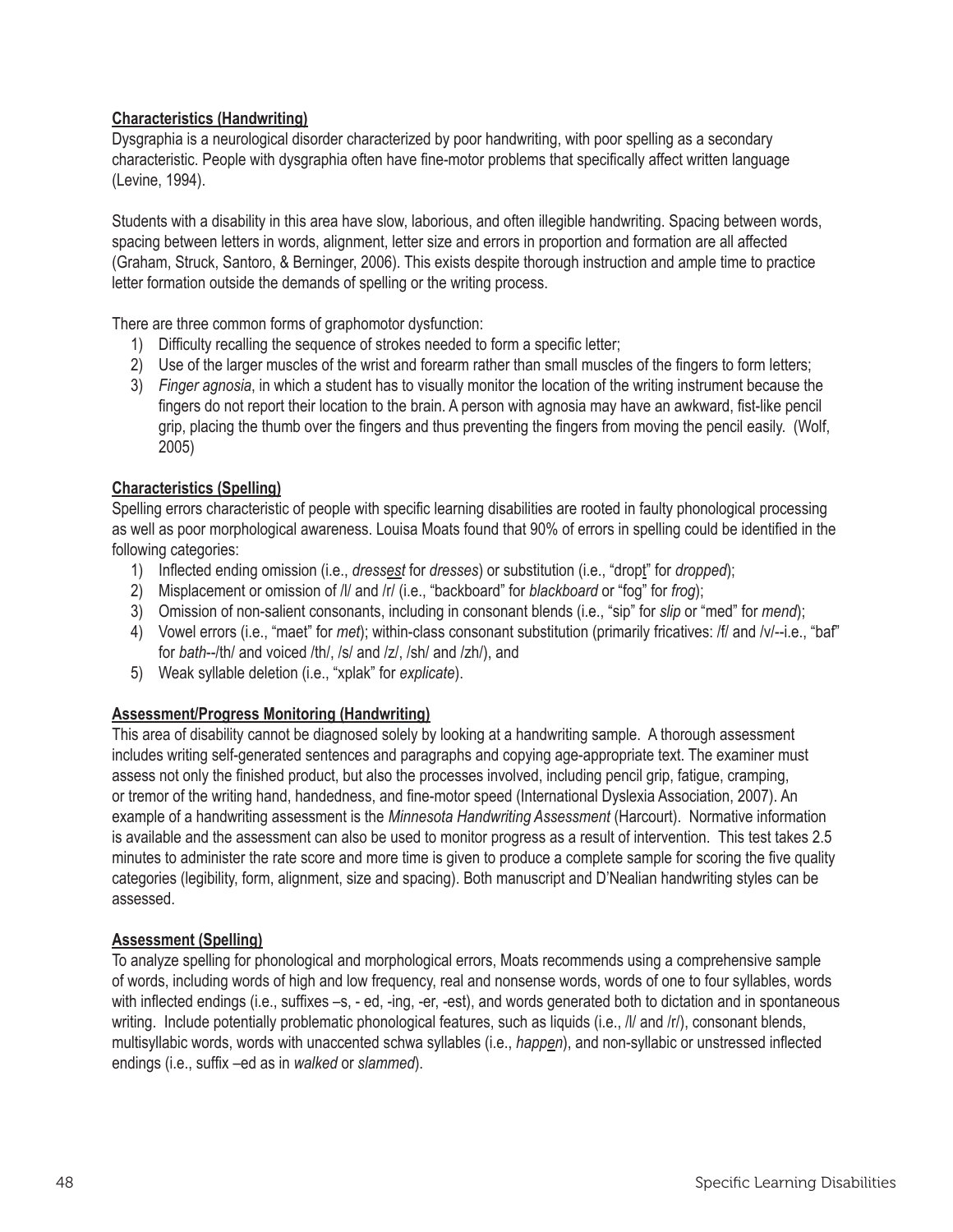#### **Some assessment instruments are identified below:**

- *Process Assessment of the Learner, 2nd Edition (PAL-II): Diagnostic for Reading and Writing*, (Harcourt). This is a comprehensive instrument that thoroughly assesses handwriting fluency and legibility, spelling, and composition skills. It can be administered multiple times to assess student progress.
- *SPELL Spelling Performance Evaluation for Language & Literacy (2nd ed.)*. Computer software scores and analyzes errors for students Grade 2 – adult.
- *Test of Written Spelling (TWS-5)*
- *Weshsler Individual Achievement Test (WIAT-III)*: Spelling & Written Expression
- WJ-IV: Spelling sounds
- *Wide Range Achievement Test (WRAT-4)*: Spelling

#### **Intervention (Handwriting)**

Effective writing instruction focuses on (a) legible and automatic letter production; (b) spelling; and (c) composition (word and text fluency; sentence construction; genre-specific discourse structures; planning processes; and reviewing and revising processes) (Berninger & Amtmann, 2003). Children in kindergarten and first grade should receive explicit, systematic instruction in letter formation and in associating the shape with the name of the letter. Work must always begin with the formation of individual letters written in isolation. Alphabets need to be practiced daily, often for months (International Dyslexia Association, 2007).

After almost two decades of research in handwriting instruction, Graham (1999) has found no evidence between the legibility or handwriting speed of students who used manuscript or cursive writing. Nor has he found any convincing evidence that slanted manuscript (the D'Nealian alphabet) makes the transition to cursive writing any easier. For students with LD, research examining the effectiveness of different scripts is "nonexistent" (Graham, 1999, p. 84). Graham advises teaching students with LD traditional manuscript before cursive. But, he cautions that teachers who insist on a strict adherence to any particular model "are likely to frustrate not only themselves but their students as well" (Graham, 1999, p. 84).

**Intervention (Spelling)**Teaching students how to segment words into phonemes helps them learn to spell because sounds and letters are related in a predictable way. Phoneme awareness instruction, combined with explicit instruction connecting phonemes to alphabetic letters significantly improves early reading and spelling skills. After students have well-established phonemic awareness, they need to learn to relate the sounds to letters as they spell words.

Phonics instruction teaches how letters of written language map to the individual sounds of spoken language. It teaches students to use these relationships to read and spell words. Systematic and explicit phonics instruction is required. Orthographic letter patterns used to spell many complex and irregular words must be taught as well (Fletcher, Lyon, Fuchs, & Barnes, 2007).

At the most basic level, systematic instruction explicitly teaches letter-sound relationships in a clearly defined sequence. Struggling students also need substantial practice in applying knowledge of these relationships as they read and write. Students also need opportunities to spell words and to write their own stories with words that include the letter-sound relationships they are learning (Armbruster, Lehr, & Osborn, 2001).

#### **Progress Monitoring (Spelling)**

One type of CBM for spelling is correct letter sequence (CLS) using dictated, grade-level word lists. Another way to progress monitor in spelling is total number/percentage of words spelled correctly (WSC). Although CLS requires more time to score, it is more sensitive to student improvement (Hosp, Hosp, and Howell, 2007).

One source for standardized spelling lists is AIMSweb Spelling-CBM. Provided are 33 alternate forms for each grade, 1-8. They are intended to be used for benchmarking grades 1-8 and progress monitoring any age.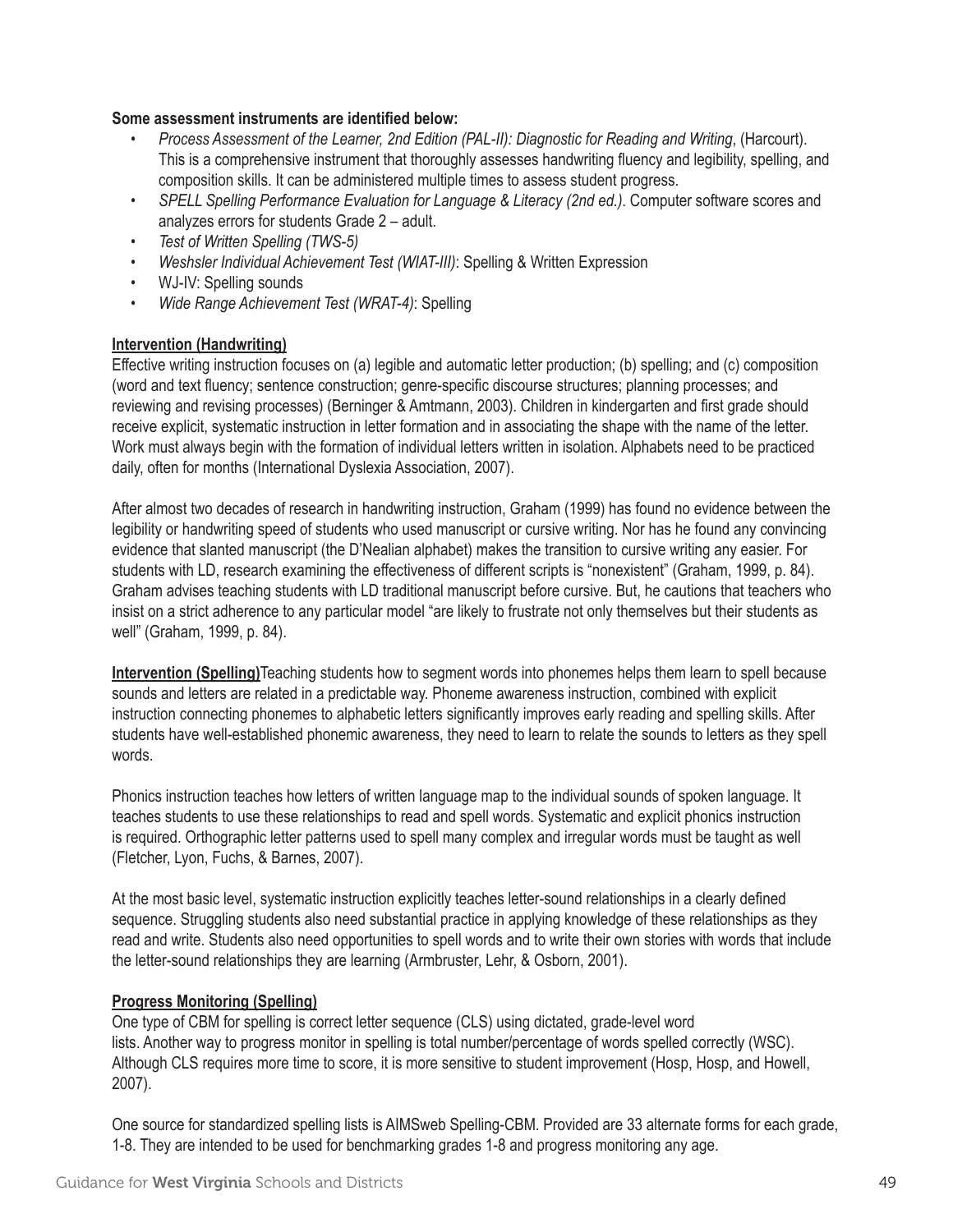*The ABCs of CBM* (Hosp, Hosp, and Howell, 2007) gives explicit instruction in the scoring of curriculum based measures in spelling, whether administering dictated lists of words or scoring words spelled correctly within timed student written passages.

The following are assessment tools or include assessment strategies that may be used to monitor student progress in spelling:

- *Process Assessment of the Learner, 2nd Edition (PAL-II): Diagnostic for Reading and Writing*, Harcourt. [See description above, under "spelling/assessment."]
- *SPELL Spelling Performance Evaluation for Language & Literacy (2nd ed.)*, Learning by Design, Software for Grade 2 – adult. Scores and analyzes errors.
- Spelling Inventories (inform instruction by categorizing words according to sequential patterns arranged by complexity):
- Bear, D. R., Invernizzi, M., Templeton, S., & Johnston, F. (2000). *Words their way: Word study for phonics, vocabulary, and spelling instruction*. Upper Saddle River, NJ: Prentice Hall.
- Ganske, K. (2000). Word journeys: Assessment-guided phonics, spelling, and vocabulary instruction. New York: Guilford Press.
- *Spellography* (Sopris-West)

#### **Written Expression: Composition (Generational Skills)**

#### **Definition and Implications**

Like reading comprehension, written expression develops through a progression of several interconnected skills and processes. This section focuses on the generational aspects of written expression—capitalization and punctuation, word and text fluency, sentence construction, genre-specific discourse structures, planning processes, and reviewing and revising processes.

#### **Characteristics**

Difficulties in executive function and language hampers the composition component of written expression (Fletcher, Lyon, Fuchs, & Barnes, 2007). In addition to weak skills in handwriting and spelling, poor writers show problems in generating text. They are more likely to have shorter and less "interesting" essays, produce poorly organized text at both the sentence and paragraph levels, and be delayed in their acquisition and/or use of declarative, procedural, and conditional knowledge about writing. Furthermore, "poor writers are less likely to revise spelling, punctuation, grammar, or the substantive nature of their text to increase communication clarity" (Hooper et al., 1994, p. 386).

There is some evidence that, after accounting for difficulties in handwriting and spelling, there is a subgroup of children whose difficulties in written expression are restricted to composition. Students typically struggle in one or more of the following areas: capitalization and punctuation; word and text fluency; sentence construction; genrespecific discourse structures; planning processes; and reviewing and revising processes.

The following are specific indicators of a disability in written composition that are summarized from several sources:

- Word omissions (e.g., They ran to bus vs. They ran to *the* bus)
- Word order errors (e.g., *I and my mom* were here)
- Incorrect verb and pronoun use (e.g., We *is* running fast; me and *him* are here)
- Subject-verb disagreement (e.g., The monster have five *eyes*)
- Use of simple, rather than complex, sentence structures particularly at the middle and high school levels
- Word ending errors (e.g., He laugh*ing* vs. He laugh*ed*; He is dyslex*ia* vs. He is dyslex*ic*)
- Lack of punctuation and capitalization
- Discrepancy between oral and written language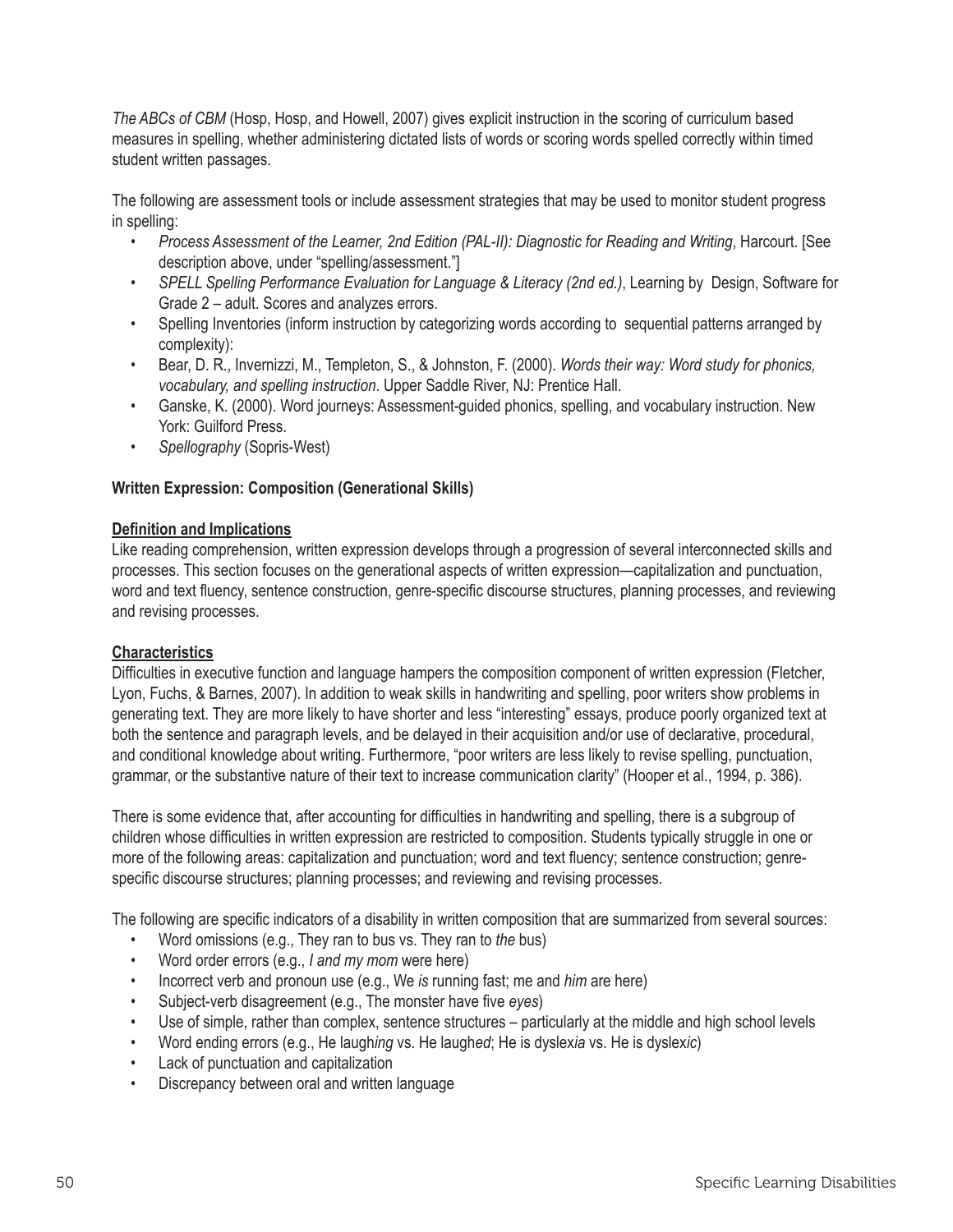- Problems with cohesion (e.g., lack of transition words to link ideas)
- Problems with coherence (e.g., poor sentence organization and intra- and inter-paragraph organization)
- Word-retrieval problems (e.g., use of vague or general words—*thing, stuff, good* instead of specific or precise vocabulary)

(Fletcher, Lyon, Fuchs, & Barnes, 2007; Hooper et al., 1994; Wakely, Hooper, de Kruif, & Swartz, 2006)

#### **Assessment and Progress Monitoring**

Thorough assessment of written expression must include an analysis of basic writing skills (skills of transcription) as well as compositional (generational) skills. Work samples should be carefully examined for the above errors.

Examples of Assessment Instruments:

- *Process Assessment of the Learner, 2nd Edition (PAL-II): Diagnostic for Reading and Writing*, (Harcourt). This is a comprehensive instrument that thoroughly assesses handwriting fluency and legibility, spelling, and composition skills for students for Grades K-6. It can also be used to reveal error patterns in older, remedial students, but standard scores will not be generated.
- *Test of Written Language, Fourth Edition (TOWL-4)* (Pearson Assessments). Assesses capitalization, punctuation, spelling (ability to form letters into words), vocabulary (word usage), syntax (sentence combining), grammar, story construction.

To monitor progress, timed writing CBM can be administered individually or to a group using grade-appropriate story starters. (AIMSweb provides 125 story starters across grades 1-8.) Scoring writing CBM commonly includes three procedures:

- total words written (TWS)
- words spelled correctly (WSC)
- correct writing sequences (CWS)

Other scoring procedures may be applied, such as: number of long words/characters per word; number of different words; number of nouns, verbs, adjectives, etc.; correct capitalization; correct punctuation marks; words per sentence; and number of complete sentences. (*The ABCs of CBM*, Hosp, Hosp, and Howell, 2007)

#### **Interventions**

Successful instruction draws clear linkages among oral language, reading, and written language. As in readingrelated skills, effective instruction for students with disabilities in written expression must be systematic, explicit, and intensive (Lyon, 1996b). Classroom-level instruction that involves *Self-Regulated Strategy Development* (SRSD), developed by Graham and Harris (2005), have been shown to be significant in improving writing performance for students with learning disabilities (Fletcher, Lyon, Fuchs, & Barnes, 2007).

Comprehensive instruction includes intervention at all levels of generational composition, including

- mechanics (capitalization and punctuation);
- word (grammar, including more mature synonyms, antonyms for verbs, adjectives, and adverbs);
- sentence construction;
- paragraph construction;
- multi-paragraph essays.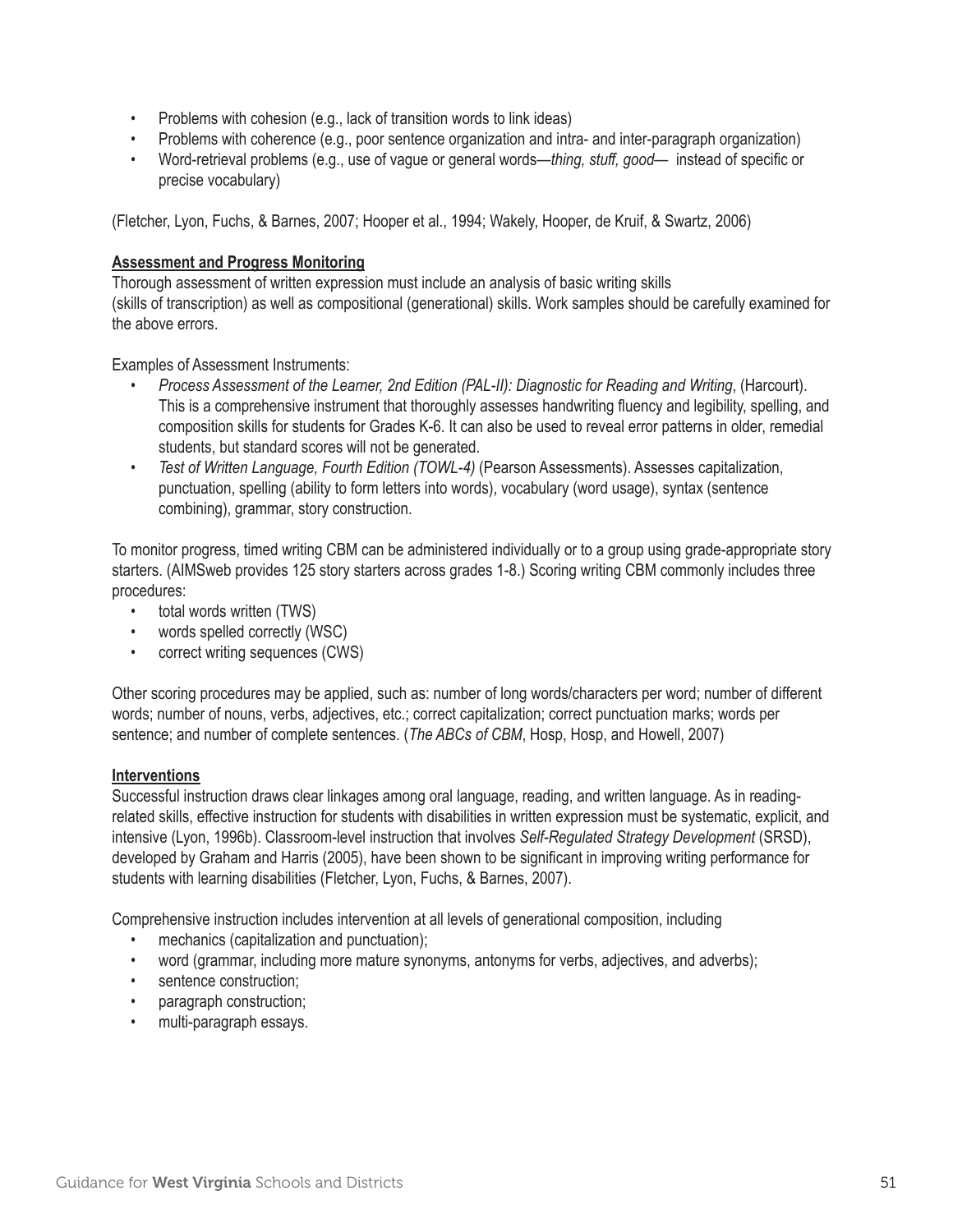#### **Websites with information on research and instruction:**

The Access Center: http://www.k8accesscenter.org/index.php

*Writing Next: Effective Strategies to Improve Writing of Adolescents in Middle and High School*. Graham & Perin, 2007. Addresses 11 strategies to help 4th – 12th grade students improve their writing. http://www.all4ed.org/files/WritingNext.pdf.

#### **References (Written Expression):**

- Armbruster, B. B., Lehr, F., & Osborn, J. (2001). *Put reading first: The research building blocks for teaching children to read, K-3*. Washington, DC: National Institute for Literacy.
- Ball, E. W., & Blachman, B. A. (1991). Does phoneme awareness training in kindergarten make a difference in early word recognition and developmental spelling? *Reading Research Quarterly, 26*(1), 49-66.
- Berninger, V. W. (2000). Development of language by hand and its connections with language by ear, mouth, and eye. *Topics in Language Disorders, 20*(4), 65-84.
- Berninger, V. W. (2004). Understanding the –graphia- in developmental dysgraphia: A developmental neuropsychological perspective for disorders in producing written language. In D. Dewey & D. E. Tupper (Eds.), *Developmental Motor Disorders: A Neuropsychological Perspective* (pp. 189-233). New York: Guilford Press.
- Berninger, V. W., Abbott, R. D., Jones, J., Wolf, B. J., Gould, L., Anderson-Youngstrom, M., et al. (2006). Early development of language by hand: Composing, reading, listening, and speaking connections; Three letter-writing modes; and fast mapping in spelling. *Developmental Neuropsychology, 29*(1), 61.

Berninger, V. W., & Amtmann, D. (2003). Preventing written expression disabilities through early and continuing assessment and intervention for handwriting and/or spelling problems: Research into practice.

Berninger, V. W., Winn, W. D., Stock, P., Abbott, R. D., Eschen, K., Lin, S.-J., et al. (2007). Tier 3 specialzed writing instruction for students with dyslexia. *Reading & Writing, 20*(3).

Carlisle, J. F. (1987). The use of morphological knowledge in spelling derived forms by learning disabled and normal students. *Annals of Dyslexia, 37*, 90-108.

Ehri, L. C. (2000). Learning to read and learning to spell: Two sides of the same coin. *Topics in Language Disorders, 20*(3), 19-36.

- Fletcher, J. M., Lyon, G. R., Fuchs, L. S., & Barnes, M. A. (2007). *Learning disabilities: From identification to intervention*. New York: Guilford Press.
- Foorman, B. R., Chen, D. T., Carlson, C., Moats, L., David, J. F., & Jack, M. F. (2003). The necessity of the alphabetic principle to phonemic awareness instruction. *Reading and Writing, 16*(4), 289-324.

Gough, P. B., & Hillinger, M. L. (1980). Learning to read: An unnatural act. *Bulletin of the Orton Society, 30*, 179-196.

- Graham, S. (1999). Handwriting and spelling instruction for students with learning disabilities: A review. *Learning Disability Quarterly, 22*(2), 78-98.
- Graham, S., & Harris, K. (2005). *Writing Better: Effective Strategies for Teaching Students with Learning Difficulties*. Baltimore, MD: Brookes.
- Graham, S., Struck, M., Santoro, J., & Berninger, V. W. (2006). Dimensions of good and poor handwriting legibility in first and second graders: Motor programs, visual-spatial Arrangement, and letter formation parameter setting. *Developmental Neuropsychology, 29*(1), 43.

Hayes, J. R., & Flower, L. S. (1980). Writing as problem solving. *Visible Language, 14*(4), 388-399.

- Hooper, S. R., Montgomery, J., Swartz, C., Levine, M. D., Watson, T. E., & Wasilenski, T. (1994). Measurement of written language expression. In G. R. Lyon (Ed.), *Frames of reference for the assessment of learning disabilities: New views on measurement issues* (pp. 375-417). Baltimore, MD: Brookes.
- International Dyslexia Association. (2007). Dysgraphia. Retrieved December 17, 2007, from http://www.interdys.org/ FactSheets.htm
- Levine, M. (1994). *Educational care: A system for understanding and helping children with learning problems at home and in school*. Cambridge, MA: Educators Publishing Service.
- Liberman, I. Y., Rubin, H., Duqués, S., & Carlisle, J. (1985). Linguistic abilities and spelling proficiency in kindergartners and adult poor spellers. In D. B. Gray & J. F. Kavanaugh (Eds.), *Biobehavioral measures of dyslexia* (pp. 163-176). Parkton, MD: York Press.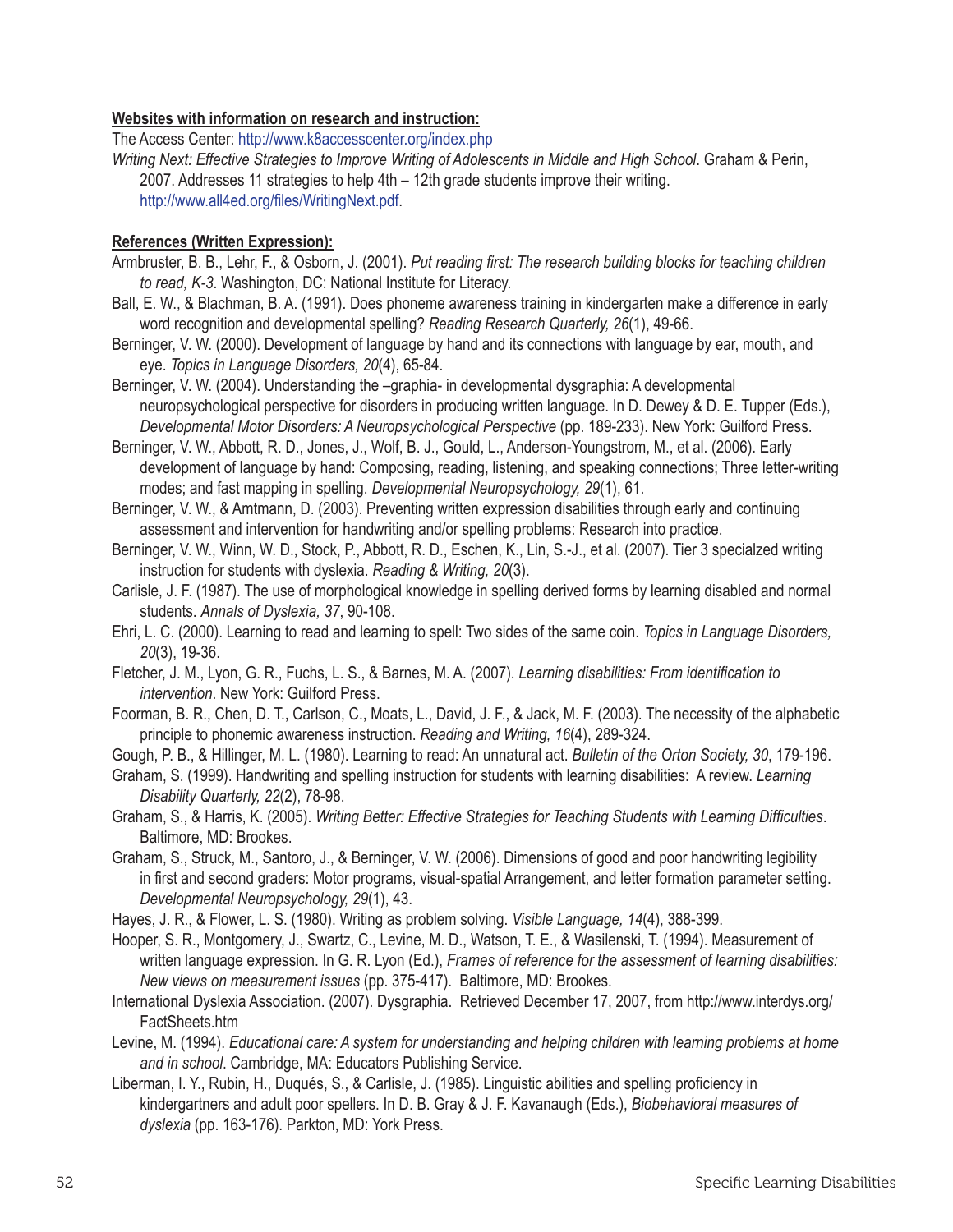Lyon, G. R. (1996a). Learning disabilities. In E. Marsh & R. Barkley (Eds.), *Child Psychopathology* (pp. 390-434). New York: Guilford Press.

Lyon, G. R. (1996b). Learning disabilities. *Future of Children, 6*(1), 54-76.

Lyon, G. R., Shaywitz, S. E., & Shaywitz, B. A. (2003). A defi nition of dyslexia. *Annals of Dyslexia, 53*, 1-14.

- Marlow, A. J., Fisher, S. E., Richardson, A. J., Francks, C., Talcott, J. B., Monaco, A. P., et al. (2001). Investigation of quantitative measures related to reading disability in a large sample of sib-pairs from the UK. *Behavior Genetics, 31*(2), 219-320.
- Mehta, P. D., Foorman, B. R., Branum-Martin, L., & Taylor, W. P. (2005). Literacy as a Unidimensional Multilevel Construct: Validation, Sources of Influence, and Implications in a Longitudinal Study in Grades 1 to 4. Scientific *Studies of Reading, 9*(2), 85.
- Moats, L. (2005). How spelling supports reading, and why it is more regular and predictable than you may think. *American Educator, Winter 2005/06*, 12-43.
- Moats, L., & Foorman, B. R. (in press). Literacy achievement in the primary grades in high poverty schools: Lessons learned from a five-year research program. In S. Neuman (Ed.), *Literacy Achievement for Young Children from Poverty*. Baltimore: Paul Brookes.
- National Commission on Writing for America's Families Schools and Colleges. (2005). *Writing: A Powerful Message from State Government*. New York: College Board.
- National Reading Panel. (2000). *Teaching children to read: An evidence-based assessment of, the scientific research literature on reading and its implications for reading instruction*. Bethesda MD: National Reading Panel, National Institute of Child Health and Human Development.
- Shankweiler, D., & Liberman, I. Y. (1972). Misreading: A search for causes. In J. F. Kavanagh & I. G. Mattingly (Eds.), *Language by ear and by eye: The relationship between speech and reading*. (pp. 293-317). Cambridge, MA: MIT Press.
- Shankweiler, D., Lundquist, E., Dreyer, L. G., & Dickinson, C. C. (1996). Reading and spelling difficulties in high school students: Causes and consequences. *Reading and Writing: AnInterdisciplinary Journal, 8*, 267-294.
- Shaywitz, S. E., Shaywitz, B. A., Fulbright, R. K., Skudlarski, P., Mencl, W. E., Constable, R. T., et al. (2003). Neural systems for compensation and persistence: Young adult outcome of childhood reading disability. *Biological Psychiatry, 54*(1), 25-33.
- Wakely, M. B., Hooper, S. R., de Kruif, R. E. L., & Swartz, C. (2006). Subtypes of written expression in elementary school children: A linguistic-based model. *Developmental Neuropsychology, 29*(1), 125.
- Wolf, B. J. (2005). Teaching Handwriting. In J. R. Birsh (Ed.), *Multisensory Teaching of Basic Language Skills* (2nd ed., pp. 413-438). Baltimore: Paul H. Brookes.

#### 4. BASIC READING SKILL

#### **Definition and Implications**

Learning to read is not like learning to speak. The human brain is hard-wired to learn spoken language and it is therefore, a naturally occurring process (Shaywitz, 2003). Typically, simply exposing hearing children to spoken language allows them to acquire and produce speech. Learning to read, however, is not "natural" for children. It has to be explicitly taught; exposure to text and print is not enough for the majority of the population.

In 1997, the National Reading Panel (NRP) was established in order to assess the status of research-based knowledge, including the effectiveness of various approaches to teaching children to read. The NRP identified 5 components to reading instruction that are essential for a student to learn to read. These 5 components are also referenced in IDEA 2004 and the Federal Regulations. The 5 essential components are phonemic awareness, phonics, reading fluency, comprehension and vocabulary.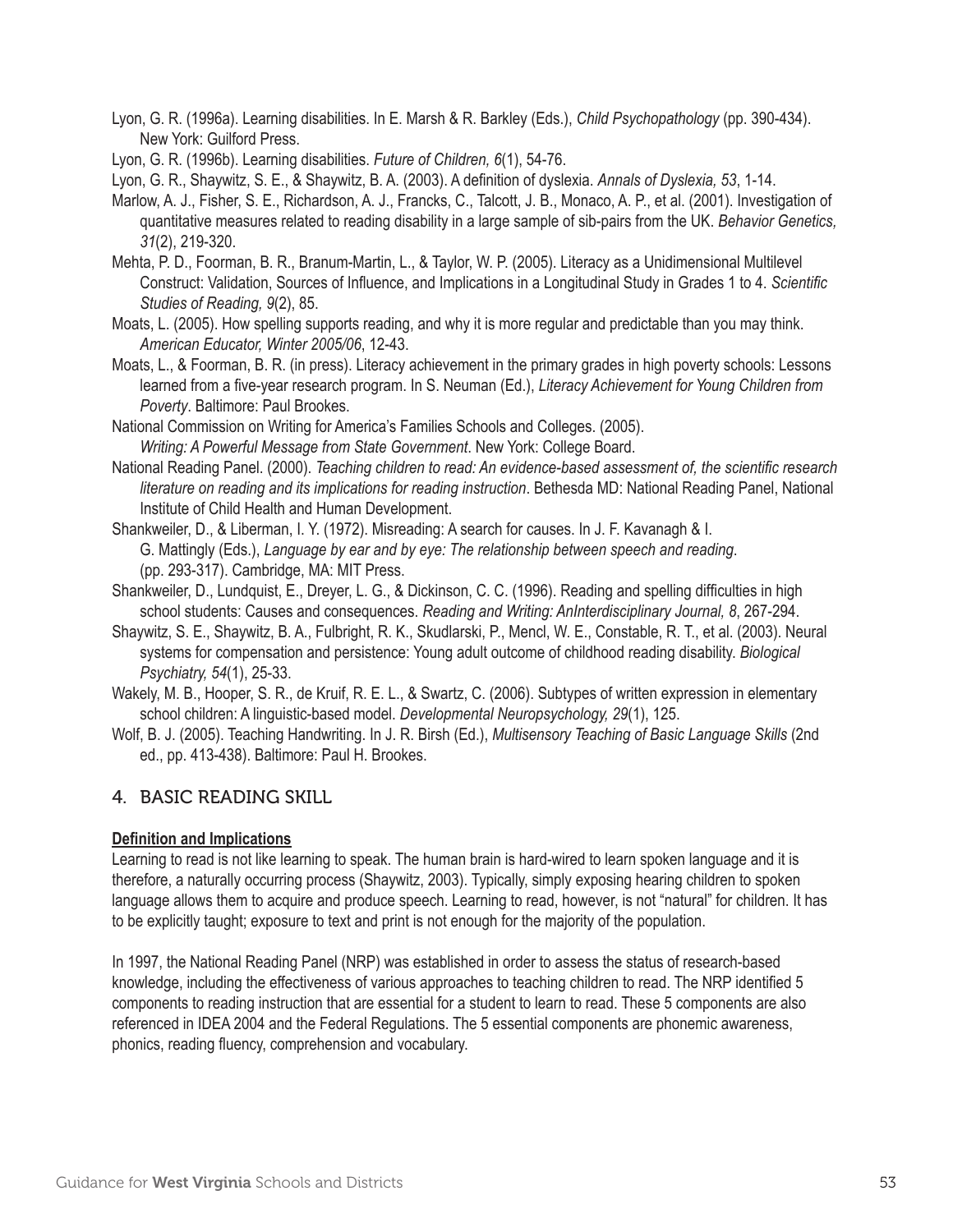For most of the student population identified with learning disabilities, a breakdown occurs in their basic reading skill (BRS). BRS difficulty includes problems with phonemic awareness and/or phonics. That is, students struggle to identify individual sounds and manipulate them; to identify printed letters and the sounds associated with those letters, or to decode written language. It is also typical for these students to struggle with spelling, or encoding. However, it should be noted that not all students with encoding difficulties have BRS difficulties.

It should be noted that in reading research and in clinical contexts, a breakdown in basic reading skill is frequently referred to as dyslexia. While schools tend not to use this term, instruction and intervention should align with the underlying need for BRS acquisition.

#### **Characteristics and Assessments**

The ability to understand letters and the sounds they represent is a prerequisite skill for reading comprehension. While many people think that learning phonics is something children should learn in kindergarten and 1st grade, many students do not, particularly if phonics has not been taught systematically and explicitly. Difficulty in decoding words impacts the ability to comprehend text and may be misidentified as a disability in the area of reading comprehension. Therefore, educators should carefully plan how they will assess a student's reading abilities.

At the kindergarten and first grade level, it is best to assess whether students can identify letters, as well as consonant and short vowel sounds, through teacher-made or formal assessments.

If letters and sounds are not mastered, the student's phonemic awareness should be assessed. "Phonemic awareness refers to the ability to notice, identify, and manipulate the individual sounds—phonemes—in spoken words." (Shaywitz, 2003, p. 51) For example, can the student identify that the word "cat" has 3 distinct sounds: /c/ /a/ /t/? Can they blend those sounds together to make one word? Assessment tools for both of these areas (phonics and phonemic awareness) include the Comprehensive Test of Phonological Processing, Second Edition (CTOPP-2) and Test of Word Reading Efficiency, Second Edition (TOWRE-2). The Dynamic Indicators of Basic Literacy Early Skills (DIBELS Next) is also an effective tool. There are many informal assessments that can be conducted as well.

At the upper grade levels, assessment should start at higher skill levels and then funnel down to the more basic skills. Therefore, it is recommended to start at the reading fluency level. If students cannot decode sentences fluently, then word level reading should be assessed. Teachers should determine if students can read words in isolation from a list. If the student is not able to do this accurately, then assessment should address single syllable words, and then vowel sounds. Many older students with BRS deficits have not mastered their vowel sounds, and those who have tend to struggle to decode multi-syllable words. Formal assessments for these skills include the Test of Silent Contextual Reading Fluency, Second Edition (TOSCRF-2), Test of Silent Word Reading Fluency, Second Edition (TOSWRF-2), TOWRE-2 and DIBELS Next.

If older students have not mastered their consonant and vowel sounds, it may be prudent to assess their phonemic awareness. Many of these students don't understand that words are made up of individual sounds that can be segmented and blended. The CTOPP-2 can be used with this age group as well.

Work samples should also be examined. Many students who struggle with BRS write using simpler language in their writing than in their oral vocabulary (typically 1-2 syllable words), and often jumble the letters in the words. They may have the correct letters, but in the wrong order. This is indicative of difficulties with sounding out what they are writing and relying heavily on their visual memory in attempting to spell.

When examining work samples, educators should look for patterns. Does the student have any words or vowel patterns they can spell or use consistently? Do they consistently use all of their short vowel sounds correctly? Do they understand the "magic e" rule? Work samples are extremely informative about concepts students have mastered, as well as those they have not.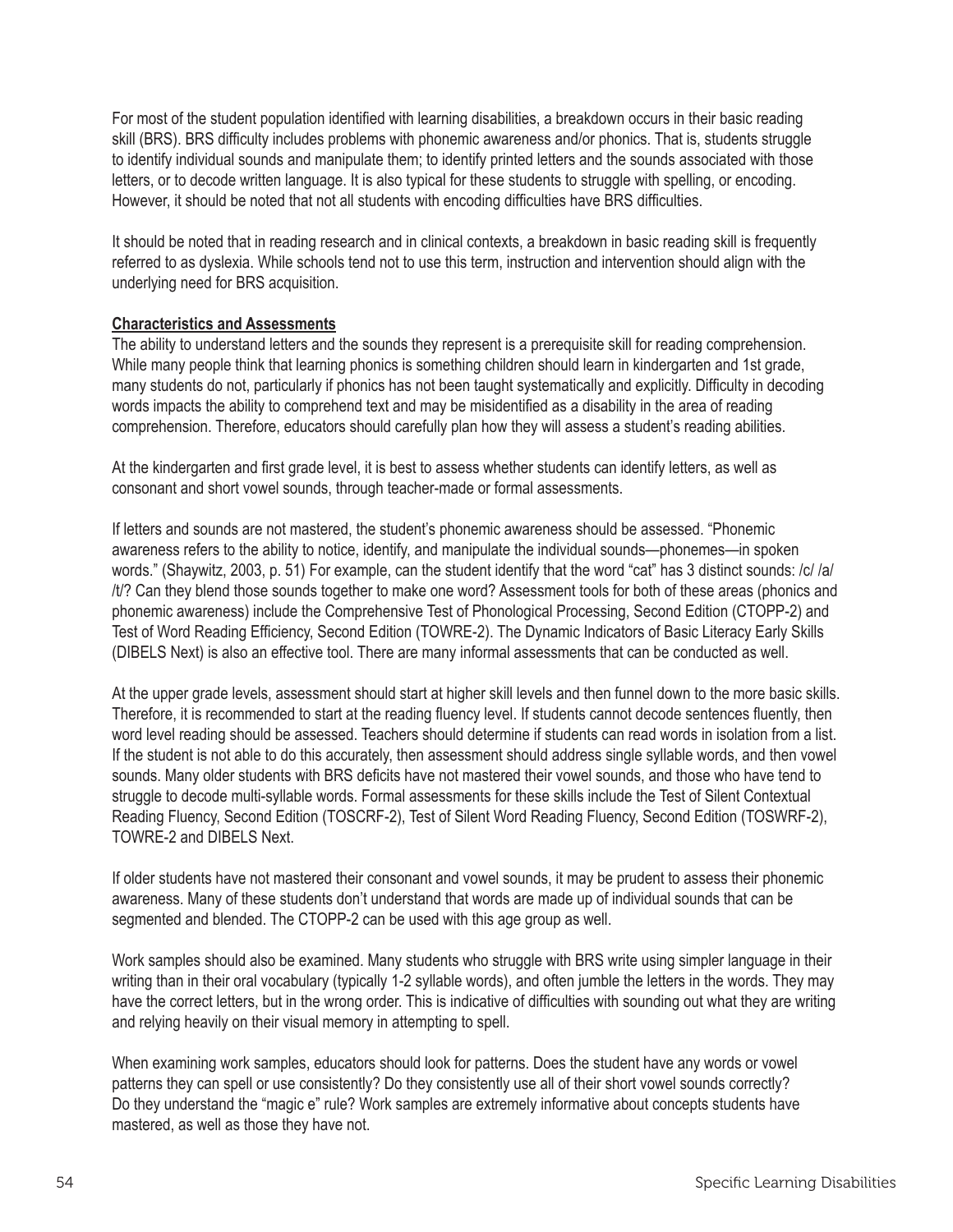If students do have the skills to decode at grade or age level accurately, but not fluently, then this may not be a basic reading skill issue. Reading fluency skills are addressed following basic reading skill.

#### **Intervention**

For all students with basic reading skill deficits, instruction must be systematic, direct and explicit. Instruction must be targeted to the student's unique needs and focus on areas of skill breakdown.

Systematic instruction progresses from simple to complex and follows a predetermined scope and sequence for instruction. Time should be built into lessons for independent practice and review of previously mastered skills.

In addition, because every year that a student misses out on grade-level reading, they also miss learning grade-level vocabulary, all reading interventions need to include enriched language experiences. These include listening to, talking about, and telling stories (Shaywitz, p.262).

A key component of effective intervention is the provision of ample opportunity for practice. Students with BRS deficits need significantly more practice on skills in order to be not only accurate, but fluent with the skill. Teachers need to teach to mastery, not just accuracy.

Students who have breakdowns at the phonemic awareness level should be taught how to segment and blend words. Lessons should be brief (10-15 minutes per day) and should have two or three focused activities. In *Language Essentials for Teachers of Reading and Spelling (LETRS), Module 2*, Louisa Moats provides the following guidelines for teaching phonological skills:

- Build proficiency at segmenting and blending individual phonemes in words with two or three phonemes
- Gradually move through the developmental progression of task difficulty. The object is to roam around in phonological space at the appropriate level of difficulty
- Emphasize oral production of words, syllables, and sounds. After hearing sounds, children should say them, paying attention to how the sounds feel when they are formed
- Always show children what you want them to do [model]. Do one together, and then let the children do one
- Give immediate corrective feedback. For example, if the child gives a letter name instead of a sound, tell him or her the difference and elicit the correct response
- Think 'multisensory:' Use concrete objects—such as fingers, chips, blocks, coins, or felts—to represent speech sounds. Inject movement into the activity
- Letters reinforce awareness once children have the idea. Phoneme awareness, reading and spelling are reciprocal; each benefits the others (Moats,p.19)

There are many reading programs that incorporate these guidelines. As Sally Shaywitz explained, "the specific program chosen from among them is far less important than the provision of systematic, explicit instruction in phonemic awareness and phonics, and then teaching children how to apply this knowledge to reading and writing" (Shaywitz, p. 263).

When teaching phonics, all of the rules around systematic, explicit and direct instruction continue to apply. There are many ways to teach phonics well, however, it works best if there is a daily routine at the beginning of each reading lesson. Again, Louisa Moats provides recommendations from her LETRS Module 7 for what the routine should include:

- Set up a goal and purpose for the lesson
- Review what has been taught, with the goal of accurate and fluent response
- Identify and isolate phonemes: Listen for sounds, pronounce sounds, and use oral-motor cues to enhance speech sound awareness
- Teach alphabet names, sequence, and letter formation, until they are known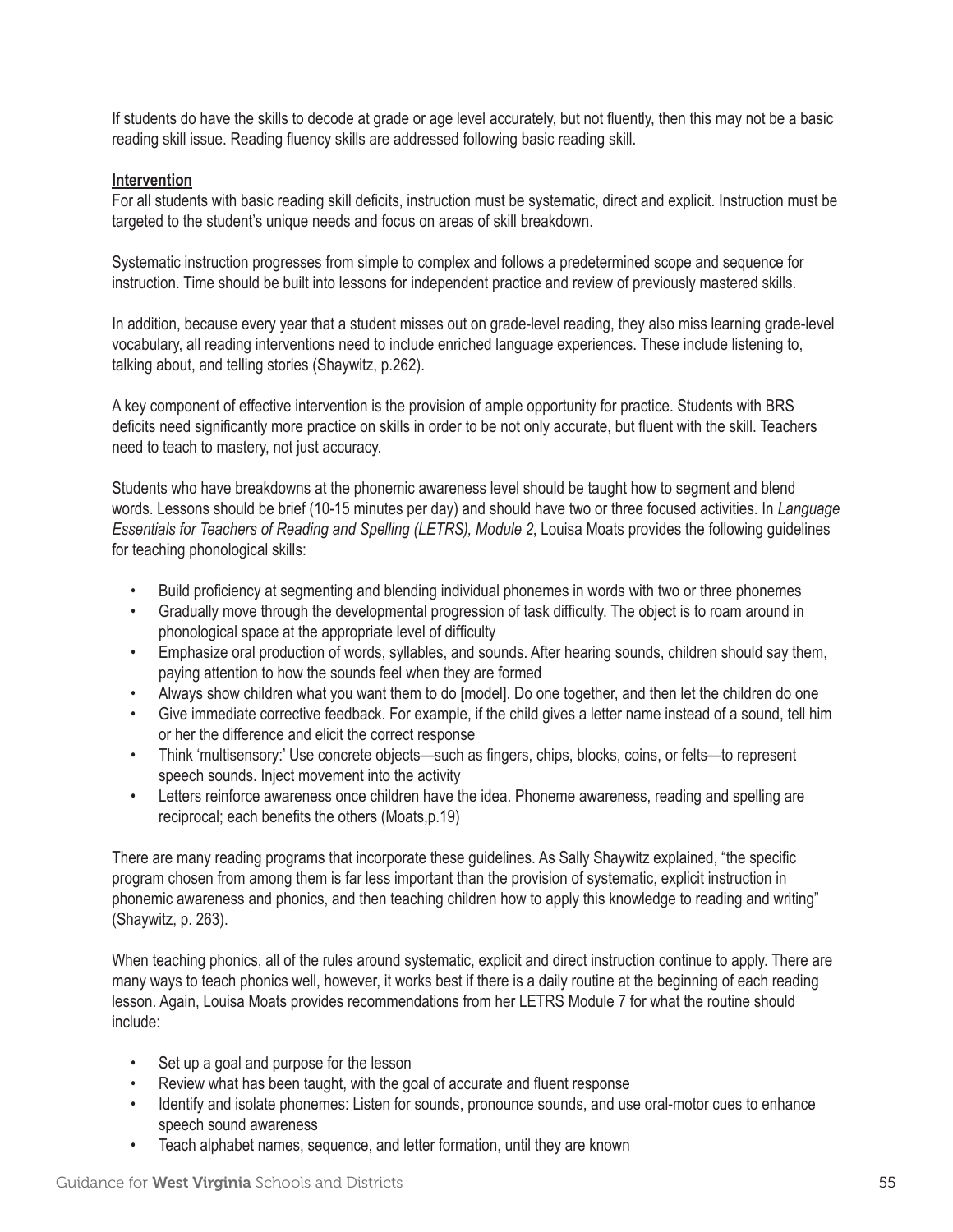- Link the sound with its symbol: Introduce a new sound-symbol concept or association, following a planned progression
- Apply phoneme-grapheme associations to reading real and nonsense words
- Extend to word study: sorts, chains, maps, families
- Spell by sound-symbol association; say word, segment sounds, spell, check, say word again
- Recognize and spell irregular ('memory') words
- Use speed drills as necessary to increase fluency in well-learned skills
- Write words, phrases, and sentences to dictation
- Read decodable sentences and books for fluency and meaning (Moats p. 19-20)

While interventions for BRS deficits tend to result in more rapid success with younger children, there is ample research to show that older students can learn these skills and become effective readers with the right instruction. It is never too late to teach someone how to read.

#### **Progress Monitoring**

Progress Monitoring should occur at the student's instructional level and should be specific to the skills they are being taught. However, periodic benchmark assessment should occur to compare student performance with that of peers.

Curriculum Based Measures (CBM) are well researched and can be used to monitor student's progress toward mastery of concepts. CBM were developed to permit frequent assessment of student growth on targeted skills. They also help to guide instructional practices and determine when changes in intensity, duration, or intervention are needed.

Tools that can be used to monitor progress in BRS include DIBELS Next, AIMSweb, Monitoring Basic Skills Progress (MBSP), and other Curriculum Based Measures (CBM).

#### 5. READING FLUENCY SKILLS

#### **Definition and Implications**

Reading fluency refers to the ability to read words accurately, quickly and effortlessly. Additionally, fluency skills include the ability to read with appropriate expression and intonation or prosody. Fluency therefore relies on three key skills: accuracy, rate, and prosody.

Reading fluency can and should vary, even for skilled readers, depending on the type of text (narrative, expository, poetry), familiarity with the vocabulary, background knowledge of the content, and the amount of practice the student has had with a particular text or type of text. Fluency comes from many successful opportunities to practice reading (Lambert, 2007).

Fluency is a necessary but not sufficient component for comprehension. It is, however, the bridge that links accurate word decoding to comprehension (Rasinski, 2004). The ability to read fluently allows readers to free up processing "space" so that they can comprehend, make connections to the text and acquire new vocabulary. Typically, students who cannot read fluently show a significant lag in reading comprehension skills as well.

#### **Characteristics and Assessments**

It is important to understand the difference between a basic reading skill (BRS) deficit and a reading fluency deficit. Students who struggle with fluency typically present in two distinct profiles. The first includes students who struggle with accuracy, rate and prosody; the second includes those who struggle with rate and prosody only. Students who struggle with reading accuracy should be assessed for possible BRS deficits. Typically, these students need instruction in phonemic awareness and phonics, and therefore, the fluency interventions alone will not result in as great an improvement.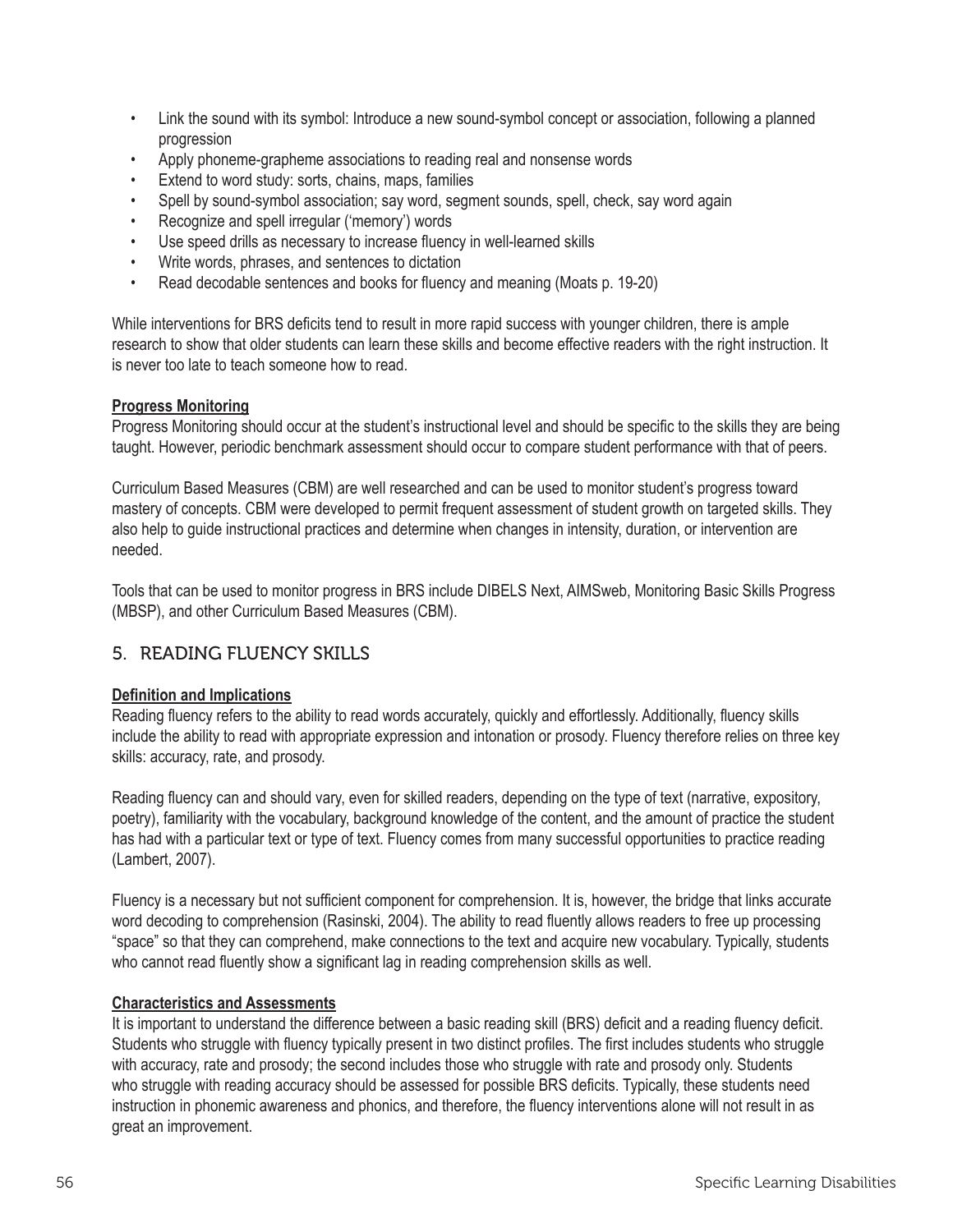Students who only struggle with reading rate and prosody (how fast they read and if they read with expression) are those who truly have a fluency disability and will benefit most from fluency interventions. Typically these students will also struggle with any rapid automatic naming tasks such as identifying colors, letter names, numbers, names of familiar items and so on.

Fluency deficits may compound other reading deficits. Disfluent readers are exposed to significantly fewer words than those who are strong readers. If these skills are not remedied early, the cumulative lack of exposure to words becomes extremely challenging to reconcile. Students who are struggling to read are less motivated to read, reducing exposure to vocabulary, a critical element of reading comprehension. As a student progresses through school, a breakdown in fluency can make it extraordinarily difficult to keep up with the intensity and high volume of reading required for secondary and post-secondary education.

There are many assessments that can measure reading fluency. Again, it is important to attend to accuracy while conducting fluency measures. If a student struggles with accuracy, it is important to assess the underlying basic reading skills.

Some examples of assessments that measure fluency or that include fluency measures are:

- Test of Word Reading Efficiency, Second Edition (TOWRE-2);
- Test of Silent Word Reading Fluency, Second Edition (TOSWRF-2);
- Gray Oral Reading Test-4 (rate and accuracy scaled score combined);
- AIMSweb progress monitoring measures;
- Dynamic Indicators of Basic Early Literacy Skills (DIBELS Next);
- Qualitative Reading Inventory-4 (QRI-4);
- Texas Primary Reading Inventory (TPRI).

#### **Intervention and Progress Monitoring**

The earlier reading fluency intervention is provided, the more likely it is that students will respond. "Once serious fluency problems have developed, they can be resistant to remediation." (Spear-Swerling, 2006) Joe Torgesen and his colleagues have found that reading fluency is the hardest area to improve when intervention has not occurred early enough. This is not to say that fluency cannot be improved, rather that early identification and intervention are most likely to result in complete remediation.

It is important to note that when intervening for reading fluency, an overemphasis on rate alone can have a detrimental effect on overall reading ability. Direct, explicit instruction is required for students to improve all three components of fluency: accuracy, rate and prosody. Reading rate develops as a function of efficient decoding skills, opportunities for successful practice, and learning to read with expression (Rasinski, 2004, B).

A good fluency intervention program includes frequent opportunities to practice reading. According to the National Reading Panel, guided oral reading in small groups is sufficient for "typical" children, however, it should not be the sole technique used for teaching fluency to students with an identified disability in this area (NRP, 2000). Teachers should model reading fluency, students should work in pairs, and chunking or phrasing should be explicitly taught. Other strategies include simultaneous oral reading, reader's theater, and having students chart fluency rates as they improve.

J.J. Pikulski and D.J. Chard identified the following nine steps to building fluency in their article *Fluency: Bridge between decoding and reading comprehension*:

- Develop orthographic/phonological foundations (phonemic awareness, letter knowledge, phonics)
- Increase vocabulary and oral language skills
- Effectively teach high-frequency vocabulary and provide adequate practice
- Teach common word-parts and spelling patterns
- Effectively teach decoding skills and provide adequate practice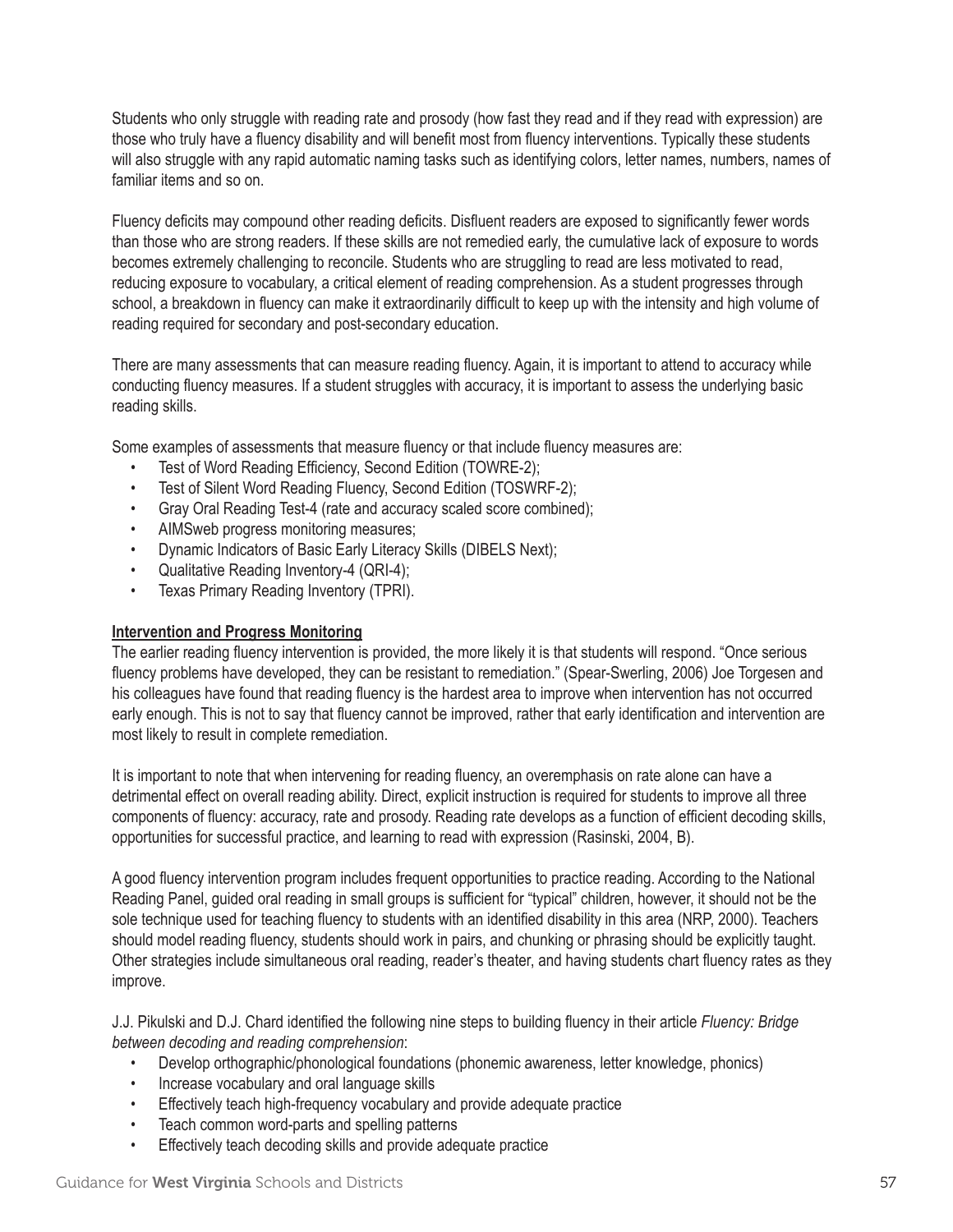- Provide students with appropriate text to assist in building fluent reading
- Use guided, oral repeated reading strategies for struggling readers
- Support, guide and encourage wide-reading
- Implement appropriate screening and progress monitoring assessments (Pikulski & Chard, 2005)

There are numerous tools available to monitor fluency. As listed above, AIMSweb, DIBELS Next and other Curriculum Based Measures are available with multiple forms that allow frequent administration. The key to progress monitoring fluency is to do the frequent monitoring at the student's instructional level (student can read accurately with 95-100% accuracy), but to benchmark at least 3 times per year at grade level. The progress monitoring will be sensitive enough to show growth and gain as a result of instruction, and the benchmarking will help keep the ultimate goal in mind.

#### 6. READING COMPREHENSION

#### **Definition and Implications**

A disability in the area of reading comprehension affects a student's ability to understand and make meaning of text. The RAND Reading Study Group defines reading comprehension as "the process of simultaneously extracting and constructing meaning through interaction and involvement with written language" (RRSG, 2002). Reading comprehension is a complicated set of processes that has been studied relatively little compared to the other areas of reading. In spite of the lack of research on reading comprehension *only* disabilities, there is consensus that all students with any type of reading disability benefit from direct, systematic, explicit instruction in reading comprehension skills and strategies.

It is most common for students to have basic reading skill (BRS) deficits combined with comprehension deficits, and/ or fluency deficits. If this is the case, it is critical to instruct on the basic skill deficits *as well as* the comprehension deficits. Although it tends to be more unusual for a student to have a comprehension only deficit, this can occur. A reading comprehension deficit assumes that basic reading skills are intact and that the student can read fluently without errors. Students with a reading comprehension disability are typically not identified until the shift occurs from *learning to read*, to *reading to learn*. In most cases, this is around the third or fourth grade.

#### **Characteristics**

Reading comprehension encompasses a multi-faceted set of skills. First, and foremost, children with this deficit may have more basic struggles in the area of oral language including new vocabulary development. In *Overcoming Dyslexia*, Sally Shaywitz determined that a child learns about seven new words per day, which amounts to three thousand words per year (Shaywitz,2003). If students struggle with acquiring oral language, this will certainly impair their ability to comprehend written language. Typically students who struggle in this area use smaller words and need significantly more exposure to new words. These students may also be challenged by how to form sentences. Their ability to understand what makes a complete sentence and what order to put words in may be impaired.

For students with breakdowns in language comprehension, phonological processing is often intact. Nevertheless, a student must be able to understand oral language before they can comprehend written language. If there are gaps in listening comprehension, it is likely there will be gaps in reading comprehension as well. While gaps in oral language are often a contributing factor to reading comprehension, not all students with reading comprehension disorders have oral language deficits.

Another area that can affect comprehension is working memory. The demands of reading new information, holding on to it, connecting it with previously learned information and applying the new learning can be overwhelming for some students. In addition, it is significantly more difficult for students with working memory deficits to learn new vocabulary introduced in a novel setting than when it is directly taught.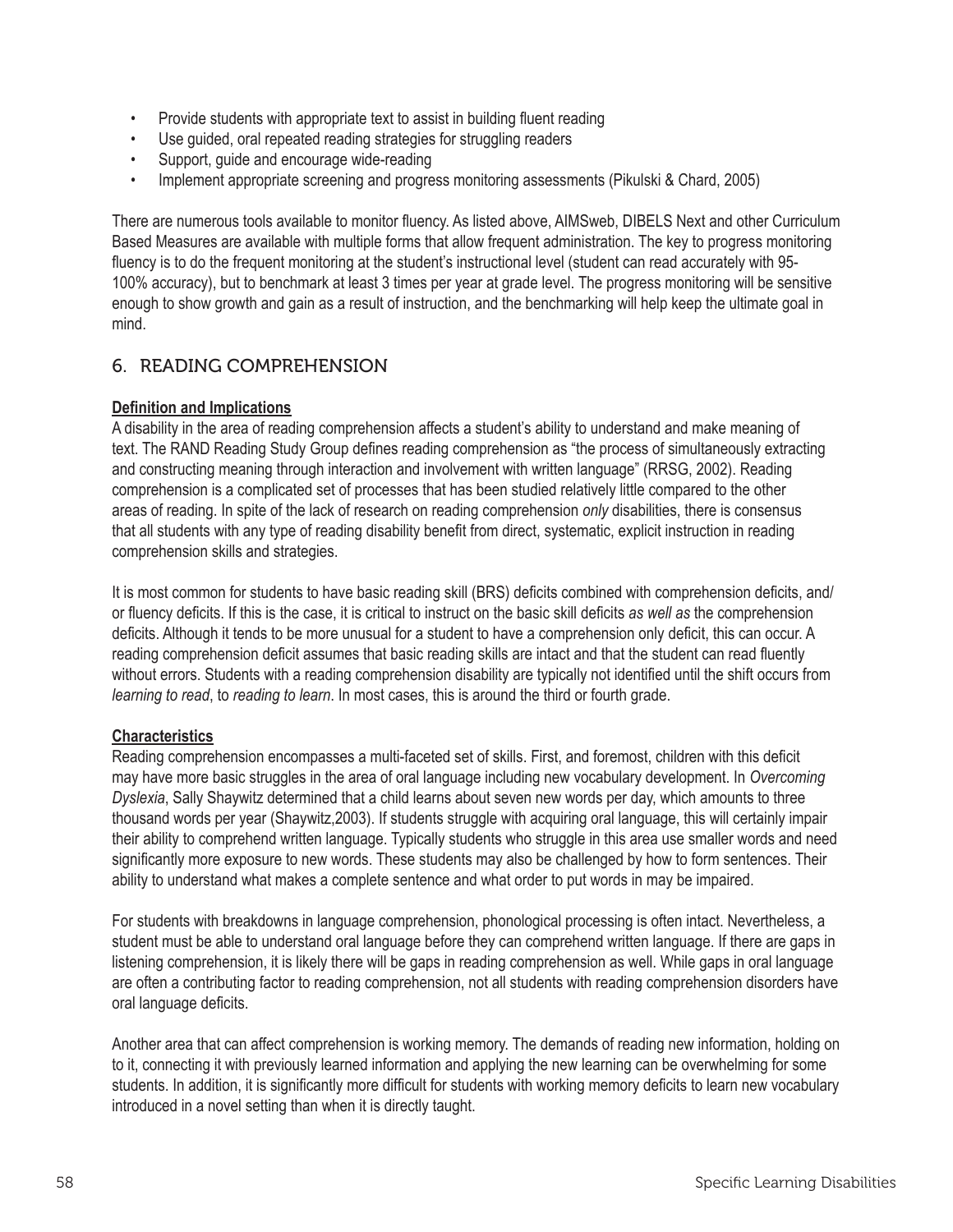There are also several other processes that must occur for a student to comprehend well. These include the ability to infer, monitor comprehension, and be sensitive to story structure. To make inferences the student must draw conclusions from text or "read between the lines." Comprehension monitoring is one of the most important and effective strategies used by effective readers. It requires the reader to "identify inconsistencies in the text, gaps in understanding, or the need to seek information from other parts of the text" (Catldo & Cornoldi, 1998). Students who are poor readers do not stop when they are confused by text and will not check for understanding during the reading process.

Finally, story structure sensitivity is an important contributor to reading comprehension. Each genre in literature has its own distinctive linguistic style and structure clues. Understanding the implications of story titles, paragraph beginnings and conclusions, bulleted points, and use of illustrations, for example, fosters stronger comprehension of text. Poor readers do not attend to these details.

#### **Assessments**

Unfortunately, there are not assessments for accurately measuring all aspects of reading comprehension. As was noted in the RAND Reading Study Group Report, current, widely used comprehension assessments are heavily focused on only a few tasks: reading for immediate recall, reading for the gist of the meaning, and reading to infer or disambiguate word meaning. Assessment procedures to evaluate learners' capacities to modify old or build new knowledge structures, to use information acquired while reading to solve a problem, to evaluate texts on particular criteria, or to become absorbed in reading and develop affective or aesthetic responses to text have occasionally been developed for particular research programs but have not influenced standard assessment practices. Because knowledge, application, and engagement are the crucial consequences of reading with comprehension, assessments that reflect all three are needed (RRSGR, 2002).

The easiest aspect of comprehension to measure is that of vocabulary. Two common assessments are the Peabody Picture Vocabulary Test, Fourth Edition (PPVT-4) and the Test of Word Knowledge (TOWK). A speech-language pathologist (SLP) should be consulted to rule-out speech-language impairments if a deficit in expressive or receptive language is suspected. The SLP can also be very helpful in assessing any area related to vocabulary development.

Examples of assessments for passage comprehension (typically retell and inference) include the Diagnostic Assessment of Reading Second Addition (DAR-2), Qualitative Reading Inventory-V (QRI-V), Developmental Reading Assessment 2 (DRA-2), and other Informal Reading Inventories. Passage reading fluency assessments that are related to reading comprehension include the Aimsweb Maze CBM or other CBM maze passages.

#### **Intervention and Progress Monitoring**

In spite of the fact that assessment tools are limited for identifying specific reading comprehension deficits, there is good news about reading comprehension interventions. Both specific skills instruction and strategy instruction have been shown to result in very positive outcomes.

As the name implies, specific skills instruction includes direct instruction on improving the skills required to be a successful reader and can include vocabulary instruction, instruction on how to find the main idea, fact finding and making inferences. Teachers should model and coach students in these skills. Instruction must be explicit.

Strategy instruction is "viewed as [instruction in] cognitive processes requiring decision making and critical thinking" (Clark & Uhry, 1995). This includes instruction on activating prior knowledge, comprehension monitoring, and understanding how to read for different purposes.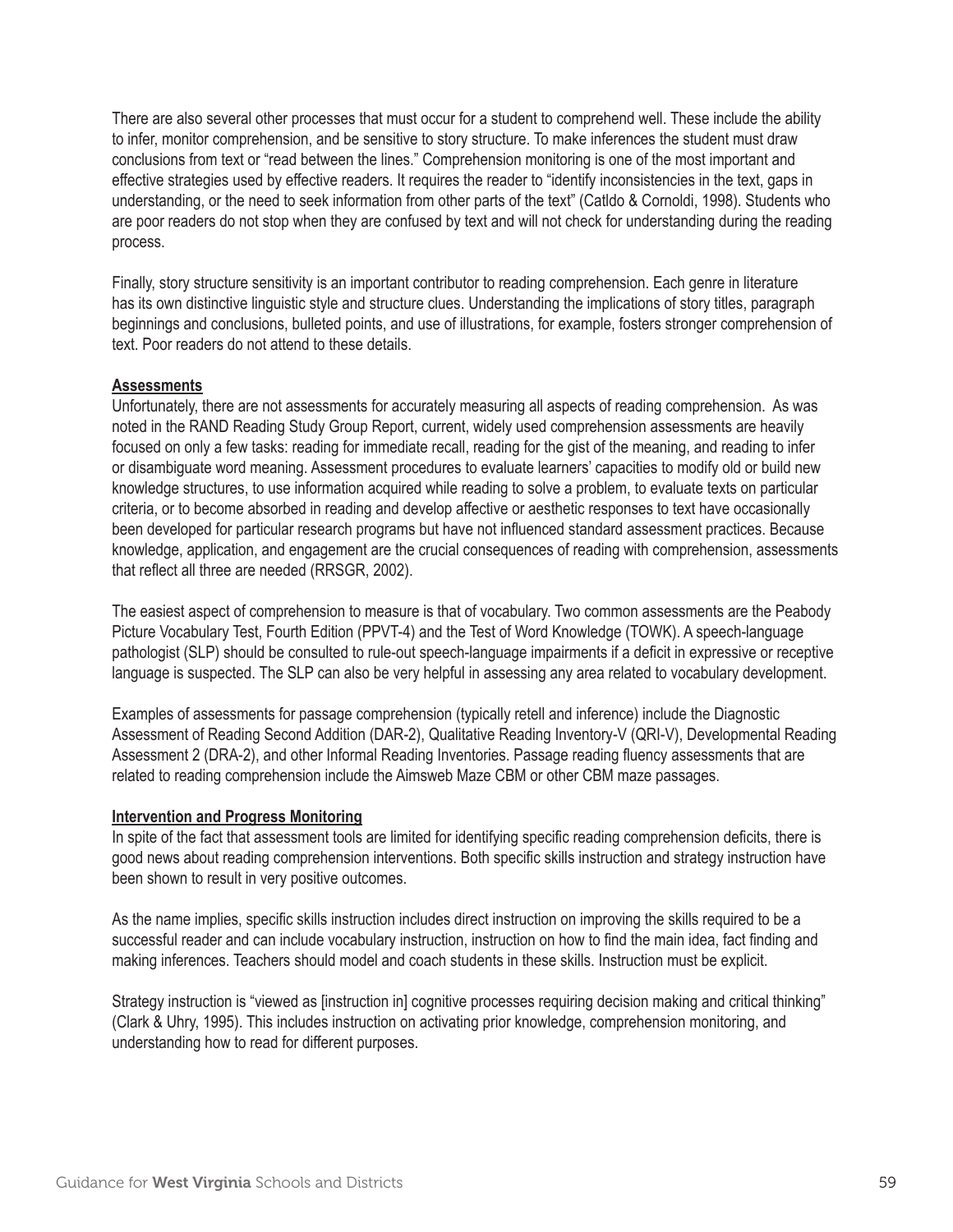Regardless of the type of intervention, in order to be effective, comprehension instruction must be explicit, systematic, and provide multiple opportunities for practice. The National Reading Panel outlined the following seven categories of text comprehension instruction which have a solid, established scientific basis:

- 1) Comprehension monitoring, where readers learn how to be aware of their understanding of the material
- 2) Cooperative learning, where students learn reading strategies together
- 3) Use of graphic and semantic organizers (including story maps), where readers make graphic representations of the material to assist comprehension
- 4) Question answering, where readers answer questions posed by the teacher and receive immediate feedback
- 5) Question generation, where readers ask themselves questions about various aspects of the story
- 6) Story structure, where students are taught to use the structure of the story as a means of helping them recall story content in order to answer questions about what they have read
- 7) Summarization, where readers are taught to integrate ideas and generalize them from the text information (National Reading Panel, 2000)

While many of these strategies are effective in isolation, they are far more powerful and produce greater effect sizes when used in combination in a multiple-strategy method.

As with the area of assessment, there are significantly fewer progress monitoring tools available to measure the specific areas of comprehension. AIMSweb and Ed Checkup do have maze progress monitoring tools that measure overall comprehension.

#### **Websites with information on research and instruction (Reading/Literacy):**

The Access Center: http://www.k8accesscenter.org/index.php Center on Instruction: http://www.centeroninstruction.org/ What Works Clearinghouse: http://ies.ed.gov/ncee/wwc/ National Reading First Technical Assistance Centers: The University of Texas at Austin: Center for Reading and Language Arts: http://www.texasreading.org/utcrla/ Florida State University: Florida Center for Reading Research: http://www.fcrr.org/ University of Oregon: Center on Teaching and Learning: http://reading.uoregon.edu/

#### **References (Basic Reading Skill, Reading Fluency Skills, and Reading Comprehension subsections):**

- Cataldo, M.G., & Cornoldi, C. (1998). Self-monitoring in poor and good reading comprehenders and their use of strategy. *British Journal of Developmental Psychology, 16*, 155-165
- Clark, D.B., & Uhry, J. K. (1995) *Dyslexia: Theory and practice of remedial instruction*. Baltimore, MD: York Press.
- Moats, Louisa C. (2005). *Language Essentials for Teachers of Reading and Spelling: Module 2 The Speech Sounds of English: Phonetics, Phonology, and Phoneme Awareness*. Longmont, CO: Sopris West
- Moats, Louisa C. (2005). *Language Essentials for Teachers of Reading and Spelling: Module 7 Teaching Phonics, Word Study, and the Alphabetic Principle*. Longmont, CO: Sopris West
- National Reading Panel. (2000). *Report of the National Reading Panel: Teaching Children to Read, an Evidence-***Based Assessment of the Scientific Research Literature on Reading and Its Implications for Reading Instruction.** Washington, DC: National Institute of Child Health and Human Development.
- Pikulski, J.J., & Chard, D.J. (2005). Fluency: Bridge between decoding and reading comprehension. *The Reading Teacher, 58*(6), 510–519

Rand Reading Study Group. (2002). *Reading for Understanding Toward an R&D Program in Reading Comprehension*. Santa Monica, CA: RAND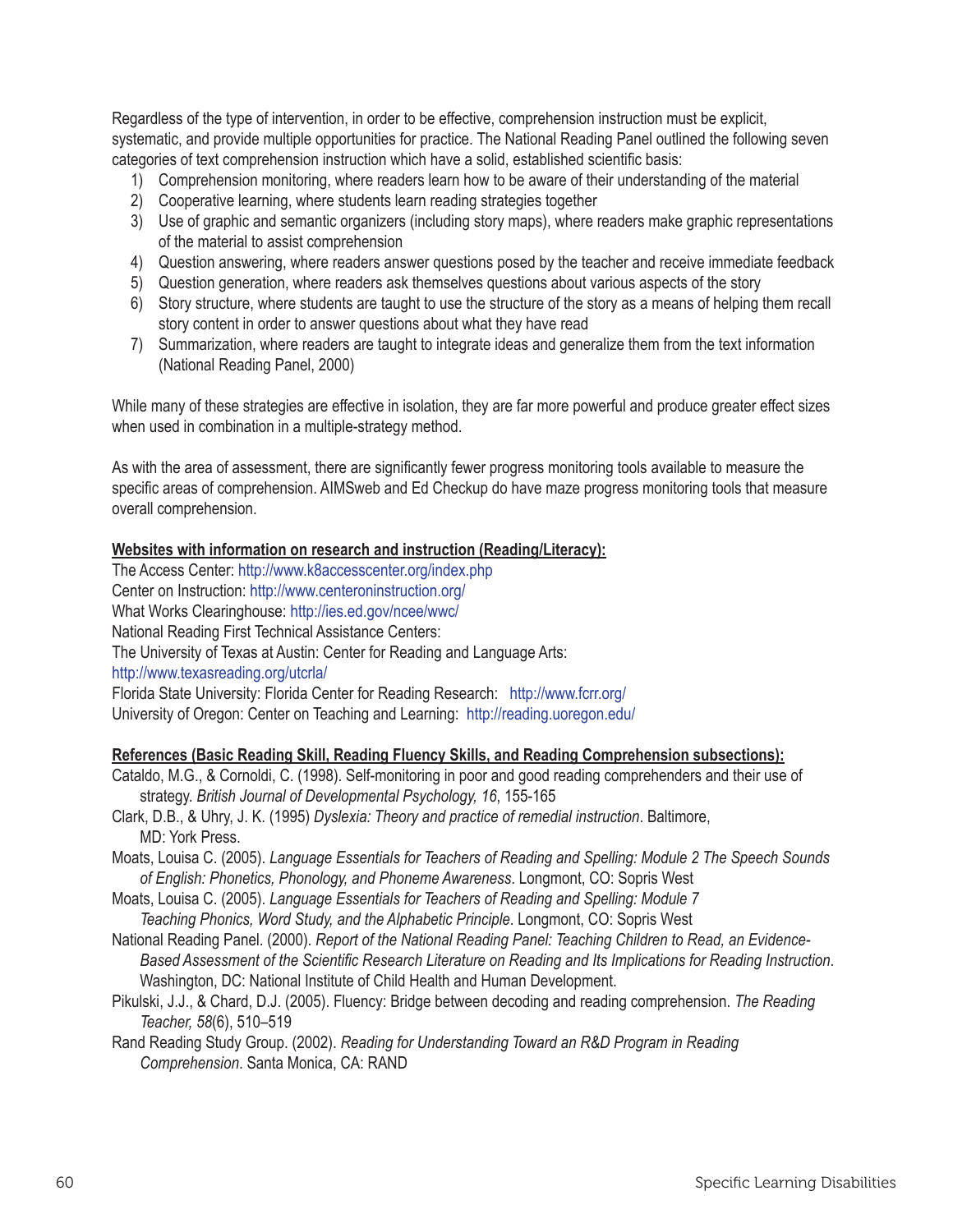Rasisnski, Timothy V. (2004). *Assessing Reading Fluency*. Honolulu, HA: Pacific Resources for Education and Learning.

Shaywitz, Sally. (2003). *Overcoming Dyslexia: A new and complete science-based program for reading problems at any level*. New York: Vintage Books.

Spear-Swerling, L. (2006). Children's Reading Comprehension and Oral Reading Fluency in Easy Text. *Reading and Writing, 19*, 199

#### 7. MATHEMATICAL CALCULATION; AND

#### 8. PROBLEM SOLVING

#### **Definition and Implications**

The federal and state statutes identify two specific areas of math disability. Mathematical calculation includes the knowledge and retrieval of facts and the application of procedural knowledge in calculation. Mathematical problem solving involves using mathematical computation skills, language, reasoning, reading, and visual-spatial skills in solving problems; essentially it is applying mathematical knowledge at the conceptual level.

Math disabilities have not been researched as extensively as reading disabilities. In a recent analysis, it was approximated that between 1996 and 2005, reading studies outnumbered mathematical studies by a ratio of 14:1 (Berch & Mazzocco, 2007). As a result, defining a math disability is somewhat challenging. Terms that have been associated with math disabilities include "developmental arithmetic disorder," "dyscalculia," and "specific mathematic disability." (Fletcher et al., 2007)

The National Council for Teachers of Mathematics (NCTM) divides math into two categories: content strands and mathematical processes.

The content strands include: 1) number and operations, 2) algebra, 3) geometry, 4) measurement, and 5) data analysis and probability (NCTM, 2000). These areas can be more simply thought of as the *what* of mathematical learning. Because of the diversity of skills required for these 5 areas, it is difficult to clearly define a construct or set of characteristics for students with a math disability (Berch & Mazzocco, 2007).

The area of mathematical processes in NCTM includes: 1) problem solving, 2) reasoning and proof, 3) connections, 4) communication, and 5) representation. These more closely align with mathematical problem solving disabilities and can be thought of as the *doing* of mathematics.

Typically, students with a mathematical calculation disability struggle in the area *number and operations* of the content strand. Students with a mathematical problem solving disability will often have problems within the category of mathematical processes. There is considerably more research available in the area of mathematical calculation than in the area of mathematical problem solving.

There is some evidence suggesting two subtypes of students who have disabilities in mathematics. One is a subset of children with a *math only* disability, the other has both *math and reading* disabilities. It is known that when reading and math deficits co-exist, both areas tend to be more severely impaired than when occurring in isolation.

In spite of the fact that relatively little research has been done in the area of math in general, a disability can have significant implications for students. "Mathematics, like literacy, is a primary method of communicating thoughts and ideas in our world. ... Without an appropriate level of competency in mathematics, students will find it difficult to manage many important aspects of their lives such as: budgeting; purchasing; practicing household tasks involving measurement including cooking and dispensing cleaning supplies, pesticides and medication; planning for retirement; and so forth" (Allsopp, Kyger & Lovin, 2007). Poor comprehension and achievement in mathematics can also limit students' career opportunities.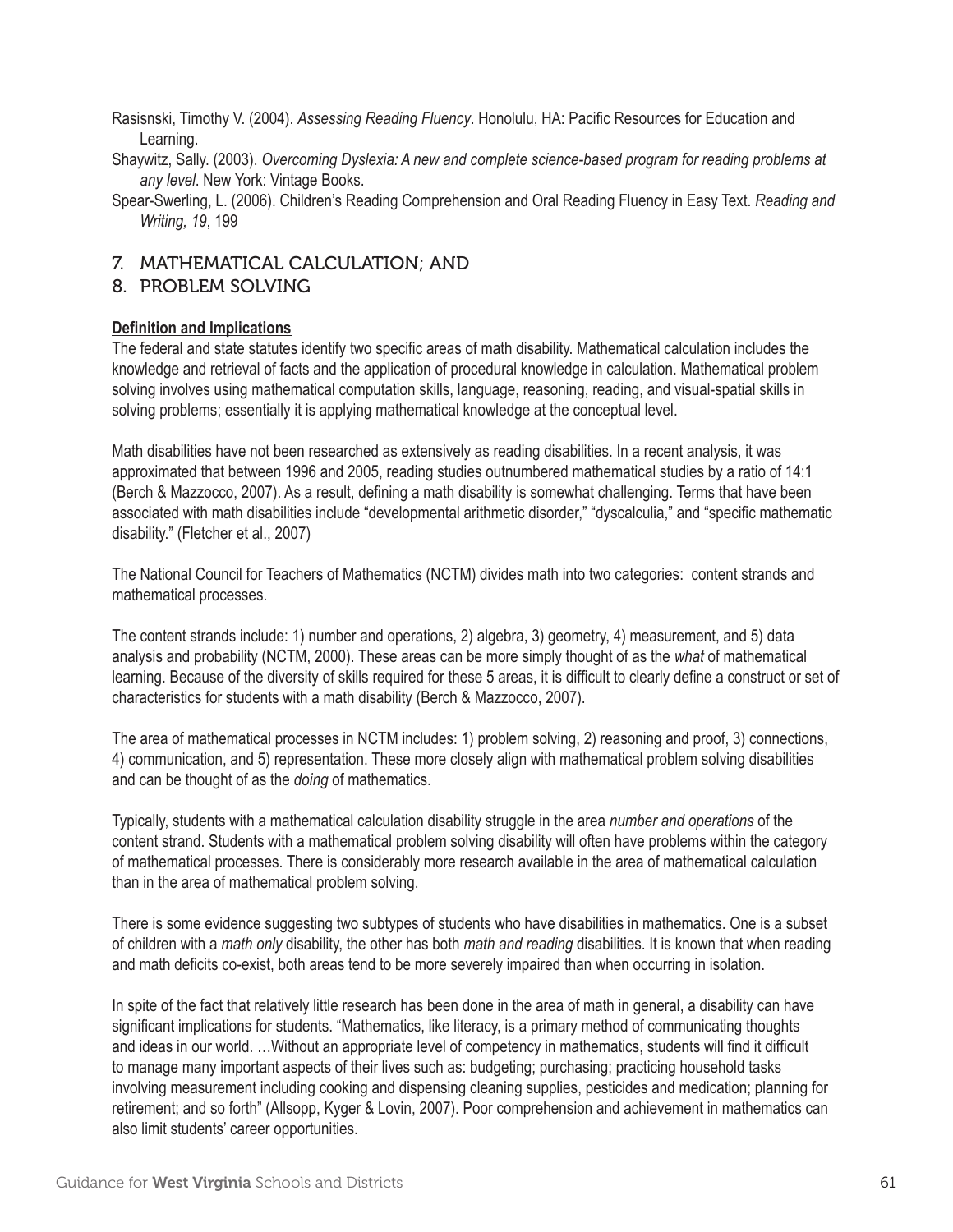#### **Characteristics and Assessment**

The most commonly identified deficit in the area of mathematical calculation involves *number sense and operations*. Characteristics of students who have difficulties in calculation can include an inability to consistently identify written numbers and poor association of written numbers with the concrete representation of a quantity (number sense). Operations include the ability to understand calculations such as adding, subtracting, multiplying and dividing. This involves not only the ability to follow the procedures but to understand the meaning of the operations.

Developmentally, in most areas of mathematics, learning begins by using concrete materials, then moving to representational or semi-concrete drawings, and finally proceeding to abstract levels that use written symbols to represent mathematical constructs (Allsopp, Kyger & Lovin, 2007). Therefore, students with poor number sense may have the ability to add by counting on their fingers, but may not have moved to a more abstract and fluent stage of having memorized their math facts. Conversely, a student who has memorized their math facts may not understand operations at the conceptual level and this gap can impede future success in mathematics, as well. Teachers should assess for both the procedural and conceptual level of understanding in all areas.

Students with mathematical problem solving disabilities may have difficulties that include the inability to: identify important information; filter out unimportant information; and determine necessary steps in problem solving. An additional area of weakness can include metacognition or the inability to monitor one's own learning. Students with poor metacognition may not be able to evaluate their own work or implement strategies needed. Students may also have a passive approach to problem solving. For these students, math is a just a series of rote actions with no purpose other than to attain a right or wrong answer. They do not easily activate previously learned strategies or knowledge. Students with mathematical problem solving disabilities tend to use simple strategies such as counting on fingers when adding or counting each number rather than "counting up" (starting with the bigger number and counting from there) or retrieving memorized math facts.

Diagnostic mathematical assessments include both norm-referenced and criterion-referenced measures. Error analyses and student interviewing may also be very informative in determining specific areas of deficit and mastery (Fleishman & Manheimer, 1997). Curriculum-based measures are particularly helpful for monitoring progress. Textbooks may provide assessments that can provide useful information, as well.

Examples of norm-referenced mathematical diagnostic assessments are: KeyMath3 which assesses the understanding and application of critical math concepts and skills from counting through algebraic expressions; Stanford Diagnostic Mathematics Test, 4th ed. which provides both a screening assessment and a full diagnostic test; and Early Math Diagnostic Assessment (EMDA) which is designed to screen/assess students PreK through grade 3.

Of course, numerous broad achievement test batteries sample components of mathematics (often computation and reasoning/application/problem solving) in conjunction with other skill areas. Common examples are the Wide Range Achievement Battery, 4th ed. (WRAT-IV) and the Woodcock-Johnson Tests of Achievement IV (WJ-IV).

#### **Progress Monitoring**

Curriculum-based measures (CBM) for math include *early numeracy, computation*, and *concepts and applications*, with most of the research/technical work being done with computation (*The ABCs of CBM*, Hosp, Hosp, and Howell, 2007). Estimation measures are also now being developed. *Early numeracy* measures include missing numbers, number identification, oral counting, and quantity discrimination. *Computation* measures usually include specific skills within the curriculum such as multiplication facts. *Concepts and applications* taps various math skills related to specific curricula. Scoring of CBM for Math typically involves a determination of correct digits (CD) rather than correct problems. Another similar measure is the Monitoring Basic Skills Progress (MBSP) which provides a sampling of a year's curriculum and thus it differs for each grade level (Fuchs, Hamlett, & Fuchs, 1990, 1994, Pro-Ed).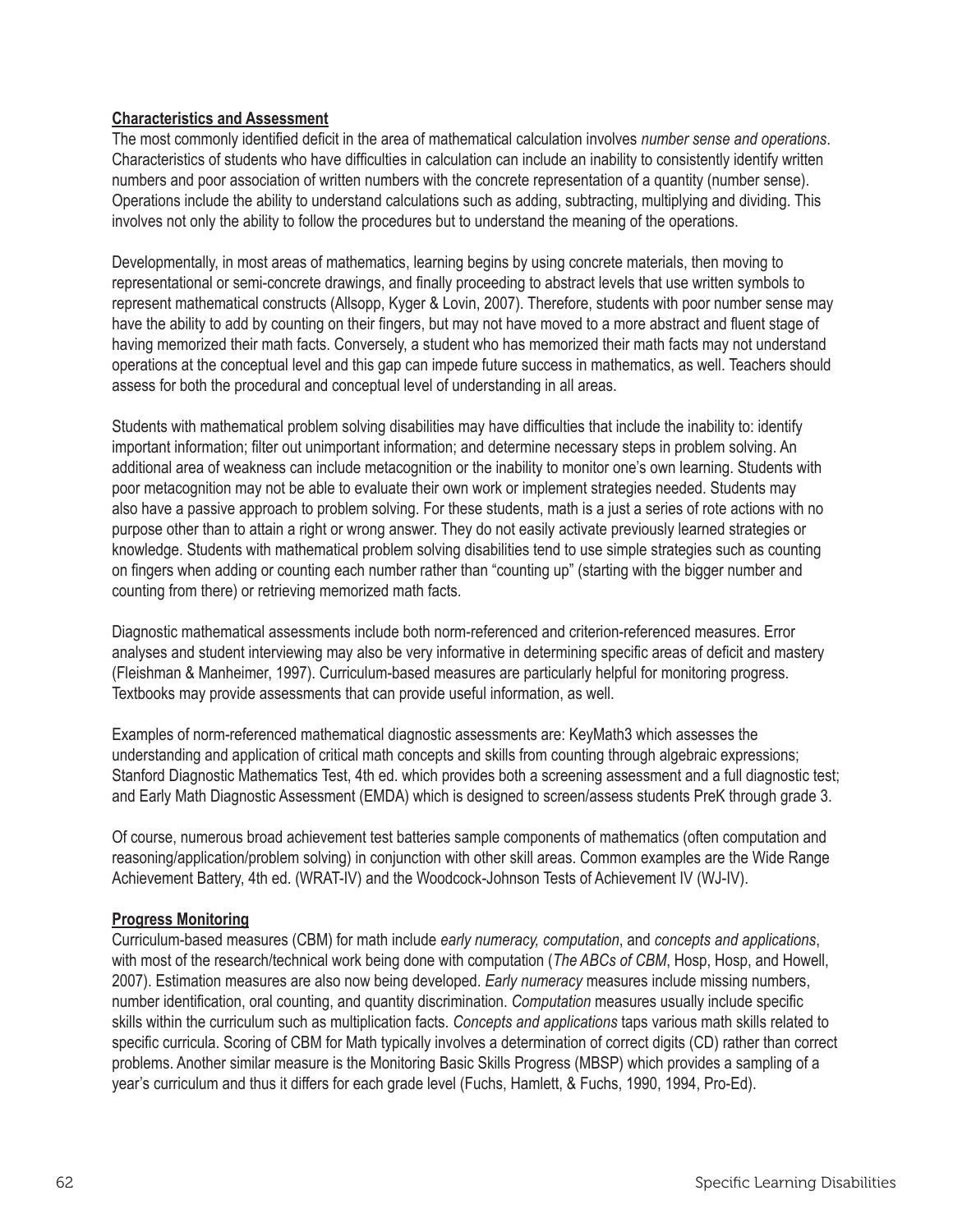For the secondary level, CBMs addressing *concepts and applications* tap mathematical skills taught in the upper grades, such as measurement, time, and graphical interpretation. *Maths Mate* is another tool that contains curriculum-based measures in all areas of math for grade levels 5-10. It consists of worksheets to be completed weekly followed by a test at the end of each month.

Foegen (2006) cites several progress-monitoring options for general mathematics at the middle school level. These include estimation, facts, and concepts-based measures. High school content areas such as algebra are being studied and tools developed. Currently, there are some measures for algebra basic skills, foundations, and content analysis (Foegen, 2006). Curriculum-embedded progress monitoring would also be appropriate for secondary students.

Tools are available from several publishers including AIMSweb, AAIMS (Algebra Assessment and Instruction – Meeting Standards), and Yearly Progress Pro (McGraw-Hill).

#### **Interventions**

Research on effective math interventions is emerging, but lags behind that found in the reading area (Fletcher et al., 2007). Some general research-based practices relating to math instruction have been identified below.

CRA is an intervention for mathematics instruction that research suggests can enhance the mathematics performance of students with learning disabilities. (See *The Access Center*: www.k8accesscenter.org which is endorsed by the U.S. Office of Special Education Programs.)

The CRA instructional sequence consists of three stages: concrete, representation, and abstract:

- Concrete: In the concrete stage, the teacher begins instruction by modeling each mathematical concept with concrete materials (e.g., red and yellow chips, cubes, base- ten blocks, pattern blocks, fraction bars, and geometric figures).
- Representational: In this stage, the teacher transforms the concrete model into a representational (semiconcrete) level, which may involve drawing pictures; using circles, dots, and tallies; or using stamps to imprint pictures for counting.
- Abstract: At this stage, the teacher models the mathematics concept at a symbolic level, using only numbers, notation, and mathematical symbols to represent the number of circles or groups of circles. The teacher uses operation symbols (+, –, x, /) to indicate addition, multiplication, or division.

The CRA instructional strategy of progressing from **concrete to representational to abstract** is cited as being effective (Fleischner and Manheimer, 1997). This practice involves teaching students first at the concrete level, for example, learning that multiplication is just repeated addition using objects such as toothpicks or blocks. From the concrete, students can then start to generalize and apply this knowledge to representations of concrete items such as images of a yard with a fence for learning how to find area. Using the representation, students can identify how many squares fill the space. Finally, students can then move into abstract conceptual knowledge application in order to become more fluent. Fluency in math includes both accuracy and rate with the ultimate goal being able to apply mathematical understandings in relevant, authentic ways. An example is applying the formula for area (length x width) to determine how much tile is needed for a bathroom floor. In this example, memorized formulas as well as math facts are abstract concepts, but highly valuable in terms of building fluency toward solving the problem. If a student doesn't understand the practical application of why the formulas work the way they do, they are less likely to retain the information or generalize it.

Practice is a critical instructional component for supporting struggling learners. In this case, ample practice opportunity does **not** mean skill drills. While many teachers provide students with timed worksheets for practicing day after day, this is in fact negatively correlated with improving outcomes. Drill practice creates a lack of interest in students and typically results in frustration and anxiety. (Allsopp, Kyger and Lovin, 2007, p. 146)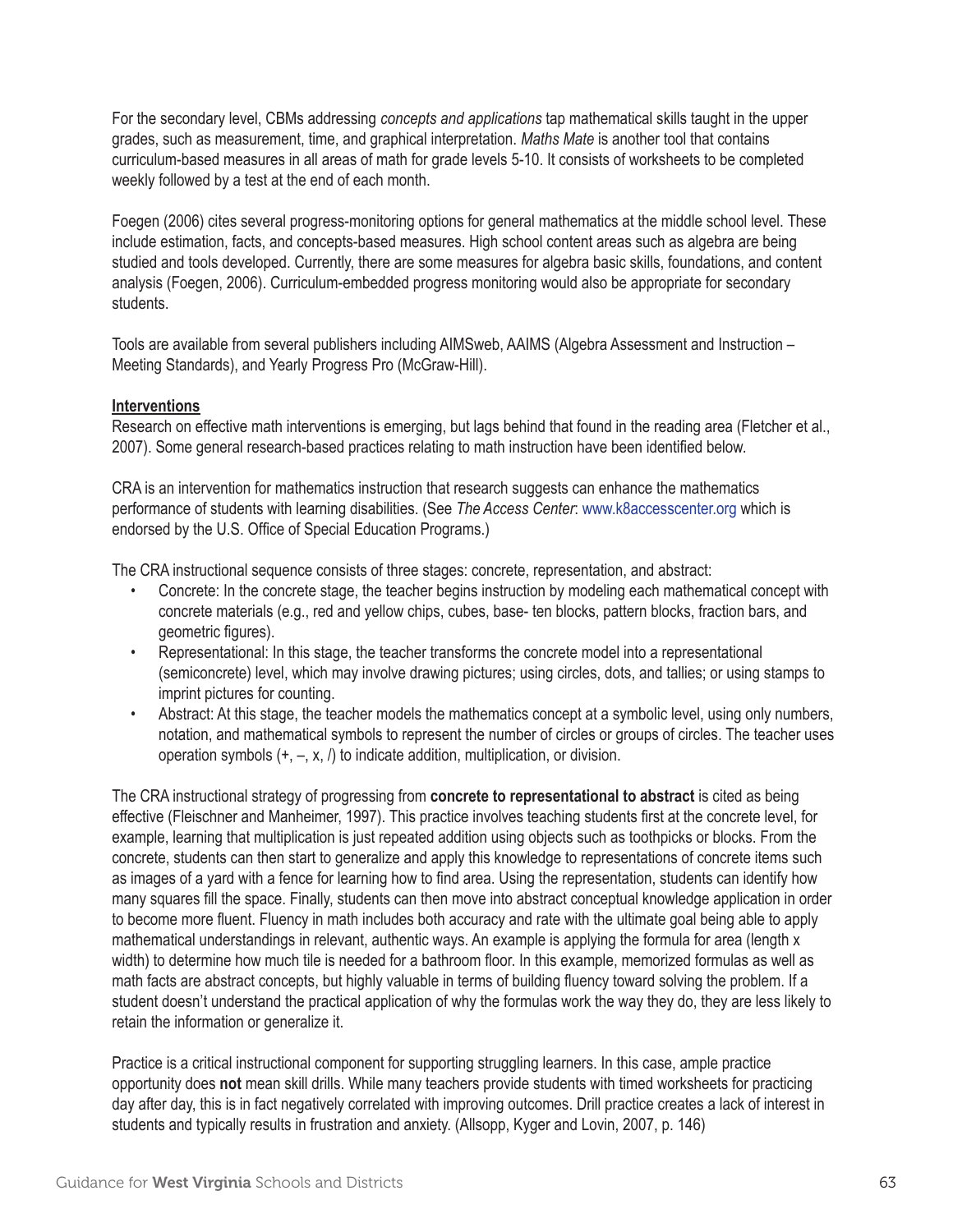Practice opportunities should be varied, motivational and whenever possible should occur in authentic contexts. For example, rather than doing paper and pencil activities around measuring perimeter and area, students can measure tiles on a floor or the area of a bulletin board, window or desk-top. Combining these activities with a specific purpose, for example, how to rearrange the classroom or design a new bulletin board, enhances the authenticity and meaning of these activities. It also shows students how mathematical concepts can be generalized to other life activities.

The following are important to remember when planning practice for struggling learners (Allsopp, Kyger and Lovin, 2007, p. 147):

- 1. Practice activities involve mathematics concepts and skills with which studentshave already demonstrated initial understanding
- 2. Practice activities provide students with multiple opportunities to respond using the target mathematics concept or skill
- 3. Practice activities match students' levels of understanding (e.g., concrete, representational or abstract)
- 4. Practice activities are designed to complement students' unique learning characteristics so that the students can best demonstrate their understanding students' responses (e.g. writing, speaking, drawing) are not significantly affected by their disability
- 5. The teacher provides directions and models how to perform the task required by the practice activity before the students begin
- 6. The teacher continually monitors students as they practice, providing corrective feedback and positive reinforcement for accuracy and effort
- 7. Practice activities include a process for measuring individual student performance
- 8. Subsequent instructional planning is based on the degree to which students demonstrate mastery of the concept or skill being practiced

Other research-based strategies that have been demonstrated to improve mathematical outcomes for students are identified below:

- *Structured Language Experiences*: Students are encouraged to use their own language to describe their mathematical understandings. This practice helps students develop and improve metacognition (important to problem solving) through talking, writing, drawing or performing.
- *Structured Cooperative Learning Groups or Peer Tutoring*: For struggling learners, the activities should be highly structured with clearly defined tasks.
- *Progress Monitoring Students' Mathematical Understandings*: Progress monitoring should be used to: provide students with immediate, tangible feedback about their learning; provide teachers with data for making instructional decisions; and, help students with setting goals and enhancing metacognition. Progress monitoring data should also be used to communicate with parents regarding their child's progress.
- **Maintenance of Mastered Concepts and Skills**: Because memory is sometimes an area of difficulty for students with math disabilities, it is important to periodically review previously learned concepts and skills. An effective practice is to provide 5-10 minutes of daily "maintenance" time that could be done as a warm-up activity at the start of each class period. (Allsopp, Kyger and Lovin, 2007)

#### **Websites with information on research and instruction in math:**

The Access Center: http://www.k8accesscenter.org/index.php Center on Instruction: http://www.centeroninstruction.org/ National Council for Teachers of Mathematics (NCTM): http://www.nctm.org/ What Works Clearinghouse: http://ies.ed.gov/ncee/wwc/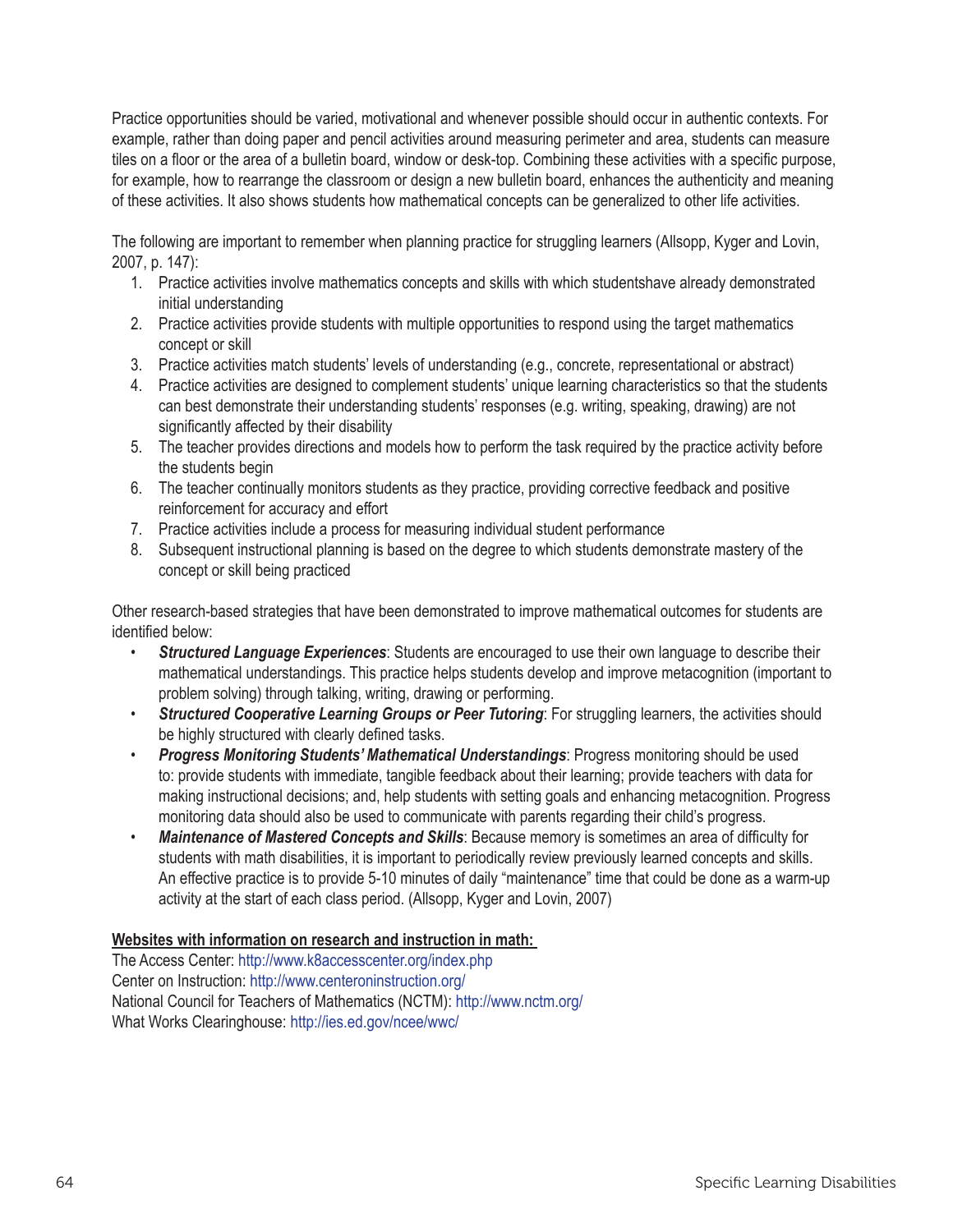#### **References (Mathematics):**

Allsopp, D.H., Kyger, M.M., & Lovin, L.H. (2007). *Teaching Mathematics Meaningfully*.

- Berch, D.B. & Mazzocco, M.M.M. (2007). *Why Is Math So Hard for Some Children?*
- Fletcher, J. M., Lyon, G. R., Fuchs, L. S., & Barnes, M. A. (2007). *Learning disabilities: From Identification to Intervention*. New York: Guilford Press.
- Fleischner, J.E., & Manheimer, M.A. *Math Interventions for Students with Learning Disabilities: Myths and Realities*. School Psychology Review, 1997, 26:3, 397-413.
- Foegen, A. (2006). Monitoring student progress in algebra. Presentation at the annual Pennsylvania Technical Assistance Network conference: University Park, PA.
- Hosp, M.K., Hosp, J.L. & Howell, K.W. (2007). *The ABCs of CBM: A Practical Guide to Curriculum Based Measurement*. New York/London: Guildford Press.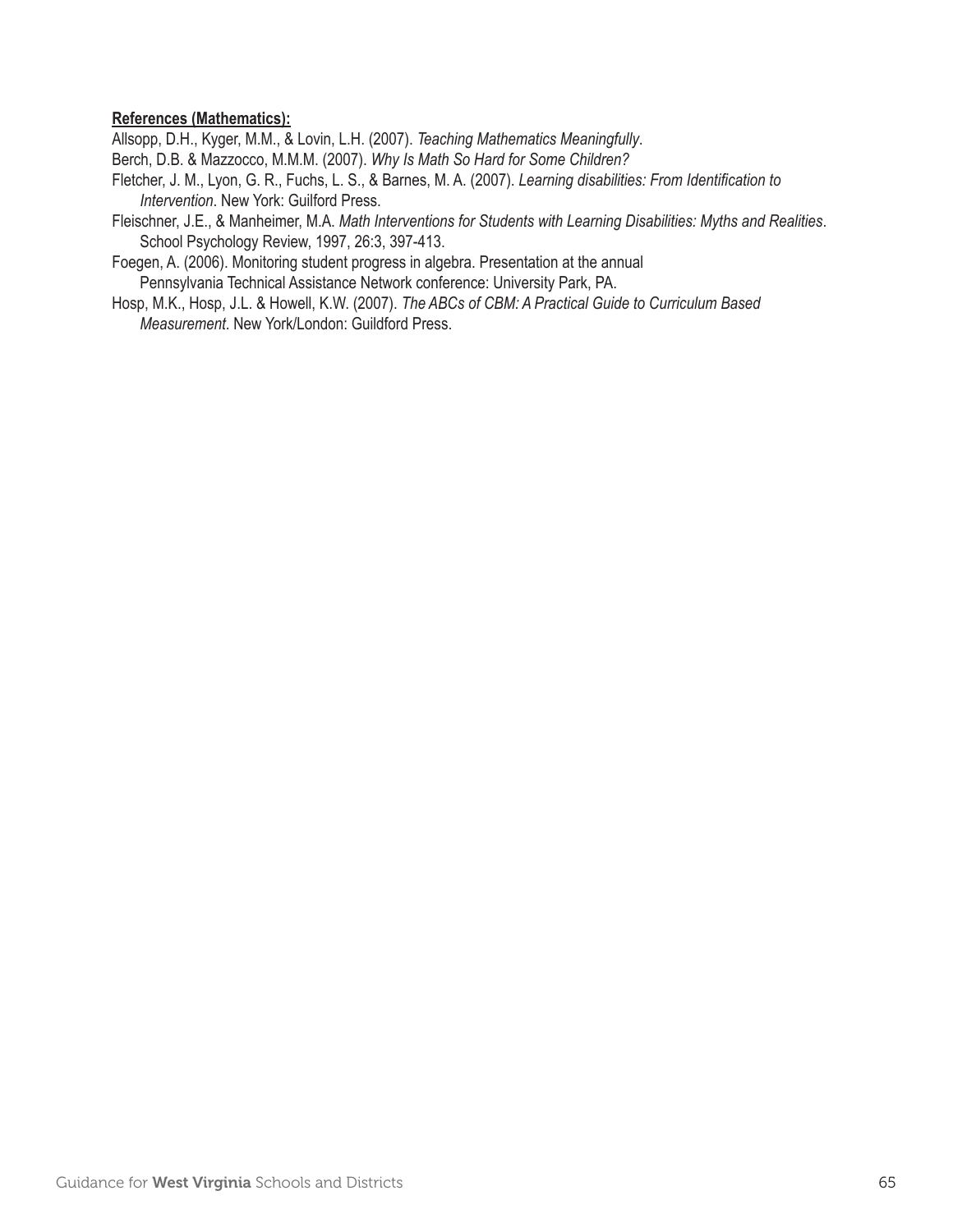## DIAGNOSTIC ASSESSMENTS - APPENDIX B

Diagnostic assessments may be used to measure a student's academic skill deficit. Listed below are assessment options that include appropriate ages for each assessment and an identified skill deficit marker range.

#### **\*Oral Expression**

| <b>Test</b>                         | <b>Type</b> | Age Range                | <b>Deficit Marker</b> |
|-------------------------------------|-------------|--------------------------|-----------------------|
| OWLS-II                             | NR.         | $3-21$                   | 8%ile or below        |
| TELD-3                              | NR.         | $2.0 - 7.11$             | 8%ile or below        |
| CASL                                | NR.         | $3 - 21$                 | 8%ile or below        |
| CELF-5                              | NR.         | $5 - 21$                 | 8%ile or below        |
| TOLD-4<br>Intermediate<br>& Primary | NR.         | 8-17.11<br>or<br>$4 - 8$ | 8%ile or below        |
| EVT-2                               | NR.         | 2.6 & up                 | 8%ile or below        |
| PPVT-4                              | NR.         | $2 - 90$                 | 8%ile or below        |

#### **\*Written Expression**

| Test    | Type      | Age Range | <b>Deficit Marker</b> |
|---------|-----------|-----------|-----------------------|
| TOWL-4  | ΝR        | $9 - 17$  | 8%ile or below        |
| TFWI-3  | ΝR        | $40 - 11$ | 8%ile or below        |
| OWLS-II | <b>NR</b> | $5-21$    | 8%ile or below        |

#### **\*Reading Fluency**

| <b>Test</b>       | Type       | Age Range     | <b>Deficit Marker</b>            |
|-------------------|------------|---------------|----------------------------------|
| GORT-5            | NR.        | $6.0 - 18.11$ | 8%ile or below                   |
| <b>GSRT</b>       | <b>NR</b>  | $7.0 - 25$    | 8%ile or below                   |
| DIBELS Next (ORF) | <b>CBM</b> | Grades 1-5    | 3 data points<br>below the 8%ile |
| AIMSweb (ORF)     | <b>CBM</b> | Grades 1-8    | 3 data points<br>below the 8%ile |
| TOWRE-2           | NR.        | $6 - 24.11$   | 8%ile or below                   |
| <b>SRI</b>        | <b>CBM</b> | Grades K-12+  | 3 data points<br>below the 8%ile |

#### **\*Math Problem Solving**

| <b>Test</b>                          | <b>Type</b> | Age Range   | <b>Deficit Marker</b>                                                                            |
|--------------------------------------|-------------|-------------|--------------------------------------------------------------------------------------------------|
| Key Math-3 DA<br>(Applications)      | NR.         | Grades K-12 | 8%ile or below                                                                                   |
| TOMA-3                               | NR.         | Grades 3-12 | 8%ile or below                                                                                   |
| AIMSweb (concepts &<br>applications) | <b>CBM</b>  | Grades 2-8  | 3 data points<br>below the 8%ile                                                                 |
| PAL-II                               | NR.         | Grades K-6  | 8%ile or below                                                                                   |
| <b>SMI</b>                           | <b>CBM</b>  | Grades 2-8+ | 3 data points<br>below the 8%ile                                                                 |
| Acuity                               | <b>CR</b>   | Grades 3-10 | 2 or more<br>predictive scores<br>below the district<br>8%ile (percentage<br>of points possible) |

#### **KEY:**

CBM: Curriculum-Based Measurement CR: Criterion Referenced Assessment

NR: Norm Referenced Assessment

#### **\*Language Comprehension**

| Test                      | Type | Age Range     | <b>Deficit Marker</b> |
|---------------------------|------|---------------|-----------------------|
| CELF-5                    | NR.  | $5 - 21$      | 8%ile or below        |
| PLS-5                     | NR.  | birth-7.11    | 8%ile or below        |
| CASL                      | NR.  | $3 - 21$      | 8%ile or below        |
| TELD-3                    | NR.  | $2.0 - 7.11$  | 8%ile or below        |
| TOLD-4                    |      | 8-17.11       |                       |
| Intermediate<br>& Primary | NR.  | or<br>$4 - 8$ | 8%ile or below        |

#### **\*Basic Reading**

| <b>Test</b>   | Type           | Age Range   | Deficit Marker                                                                                    |
|---------------|----------------|-------------|---------------------------------------------------------------------------------------------------|
| Tera-3        | NR.            | $3.6 - 8.6$ | 8%ile or below                                                                                    |
| <b>DIBELS</b> | <b>CBM</b>     | Grades K-3  | 8%ile or below                                                                                    |
| <b>CTOPP</b>  | <b>NR</b>      | 5-24.11     | 8%ile or below                                                                                    |
| <b>TOWRE</b>  | <b>NR</b>      | 6-24.11     | 8%ile or below                                                                                    |
| GDRT-2        | <b>NR</b>      | $6 - 13.11$ | 8%ile or below                                                                                    |
| Acuity        | C <sub>R</sub> | Grades 3-10 | 2 or more<br>predictive scores<br>below the district<br>8%ile (percentage)<br>of points possible) |

#### **\*Reading Comprehension**

| <b>Test</b>    | Type           | Age Range   | Deficit Marker                                                                                   |
|----------------|----------------|-------------|--------------------------------------------------------------------------------------------------|
| GDRT-2         | <b>NR</b>      | $6 - 13.11$ | 8%ile or below                                                                                   |
| <b>GSRT</b>    | <b>NR</b>      | $7-25$      | 8%ile or below                                                                                   |
| AIMSweb (MAZE) | <b>CBM</b>     | Grades K-8  | 3 data points<br>below the 8%ile                                                                 |
| Acuity         | C <sub>R</sub> | Grades 3-10 | 2 or more<br>predictive scores<br>below the district<br>8%ile (percentage<br>of points possible) |

#### **\*Math Calculation**

| Test                          | Type           | Age Range     | <b>Deficit Marker</b>                                                                            |
|-------------------------------|----------------|---------------|--------------------------------------------------------------------------------------------------|
| Key Math-3 DA<br>(Operations) | NR.            | Grades K-12   | 8%ile or below                                                                                   |
| TEMA-3                        | NR.            | Grades PreK-3 | 8%ile or below                                                                                   |
| TOMA-2                        | NR.            | Grades 3-12   | 8%ile or below                                                                                   |
| Key Math-3                    | NR.            | Grades K-12   | 8%ile or below                                                                                   |
| AIMSweb<br>(calculation)      | <b>CBM</b>     | Grades 1-8    | 8%ile or below                                                                                   |
| AIMSweb<br>(early numeracy)   | <b>CBM</b>     | Grades K-1    | 8%ile or below                                                                                   |
| PAL-II                        | NR.            | Grades K-6    | 8%ile or below                                                                                   |
| <b>SMI</b>                    | <b>CBM</b>     | Grades 2-8+   | 3 data points<br>below the 8%ile                                                                 |
| Acuity                        | C <sub>R</sub> | Grades 3-10   | 2 or more<br>predictive scores<br>below the district<br>8%ile (percentage<br>of points possible) |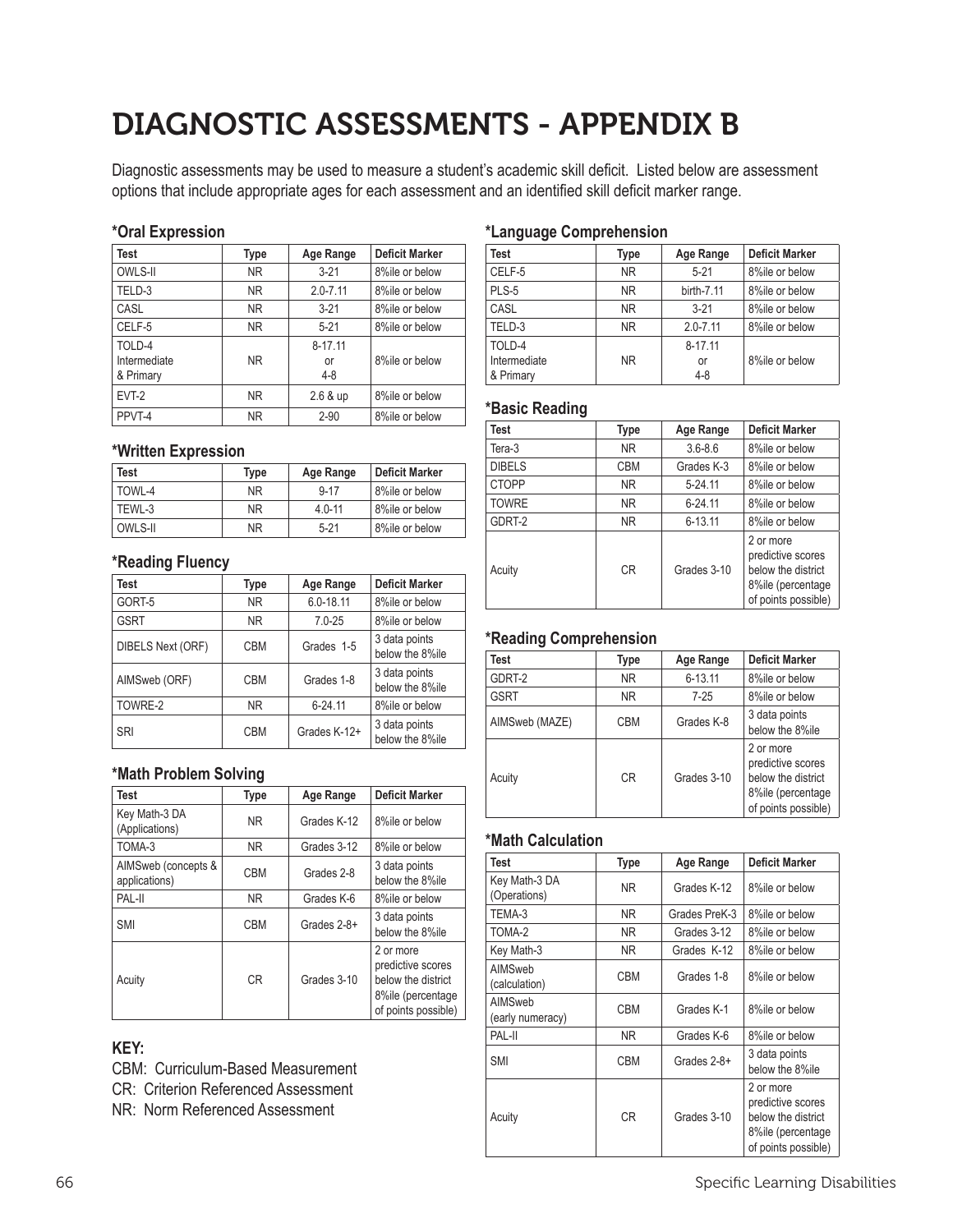# SLD ASSESSMENT GLOSSARY - APPENDIX C

### Oral Expression

- 1. **OWLS-II:** Oral and Written Language Scale, Second Edition (OWLS-II) offers an assessment of written language skills in children and young adults. Its wide age range (5-21) gives you a broad-based record of growth. Three important skill areas:
	- Use of conventions (handwriting, spelling, punctuation)
	- Use of syntactical forms (modifiers, phrases, sentence structures)
	- Ability to communicate meaningfully (relevance, cohesiveness, organization)
- 2. **TELD-3**: Test of Early Language Development, Third Edition (TELD-3) fills the need for a well-constructed, standardized instrument, based on current theory that can be used to assess spoken language skills at early ages. TELD-3 now has two subtests, Receptive Language and Expressive Language, and yields an overall Spoken Language score. The test is quick and easy to administer and includes all necessary manipulatives.
- 3. **TOLD-4**: Test of Language Development, Fourth Edition (TOLD-4) provides six subtests that measure different components of spoken language:
	- a. Sentence Combining
	- b. Picture Vocabulary
	- c. Word Ordering
	- d. Relational Vocabulary
	- e. Morphological Comprehension
	- f. Multiple Meanings
- 4. **CASL**: Comprehensive Assessment of Spoken Language (CASL) for ages (3-21). Fifteen tests measure language-processing skills— comprehension, expression, and retrieval—in four language structure categories: Lexical/Semantic, Syntactic, Supralinguistic, and Pragmatic.
- 5. **CELF-5**: Clinical Evaluation of Language Fundamentals, Fifth Edition (CELF-5) Composite scores include Core Language, Receptive Language, Expressive Language, Language Structure, Language Content and Language Memory Indexes as Standard Scores. Ages (5-21)
- 6. **PPVT-4**: Picture Peabody Vocabulary Test, Fourth Edition (PPVT-4) Ages (2-90) Vocabulary comprehension
	- a. **EOWPVT**: The test has also been co normed with the Expressive One-Word Picture Vocabulary Test so that meaningful comparisons can be easily made between an individual's receptive and expressive language. Ages (2-18)
	- b. **ROWPVT**: The test has also been co normed with the Receptive One-Word Picture Vocabulary Test so that meaningful comparisons can be easily made between an individual's expressive and receptive language. Ages: (2-18)
- 7. **EVT-2**: Expressive Vocabulary Test The EVT-2 is an individually administered, norm-referenced instrument that assesses expressive vocabulary and word retrieval for children and adults. Age Range: 2 years, 6 months and older. Administration: Individual - 10 to 15 minutes.

### Language Comprehension

1. **CELF-5**: Clinical Evaluation of Language Fundamentals, Fifth Edition (CELF-5) Composite scores include Core Language, Receptive Language, Expressive Language, Language Structure, Language Content and Language Memory Indexes as Standard Scores. Ages (5-21)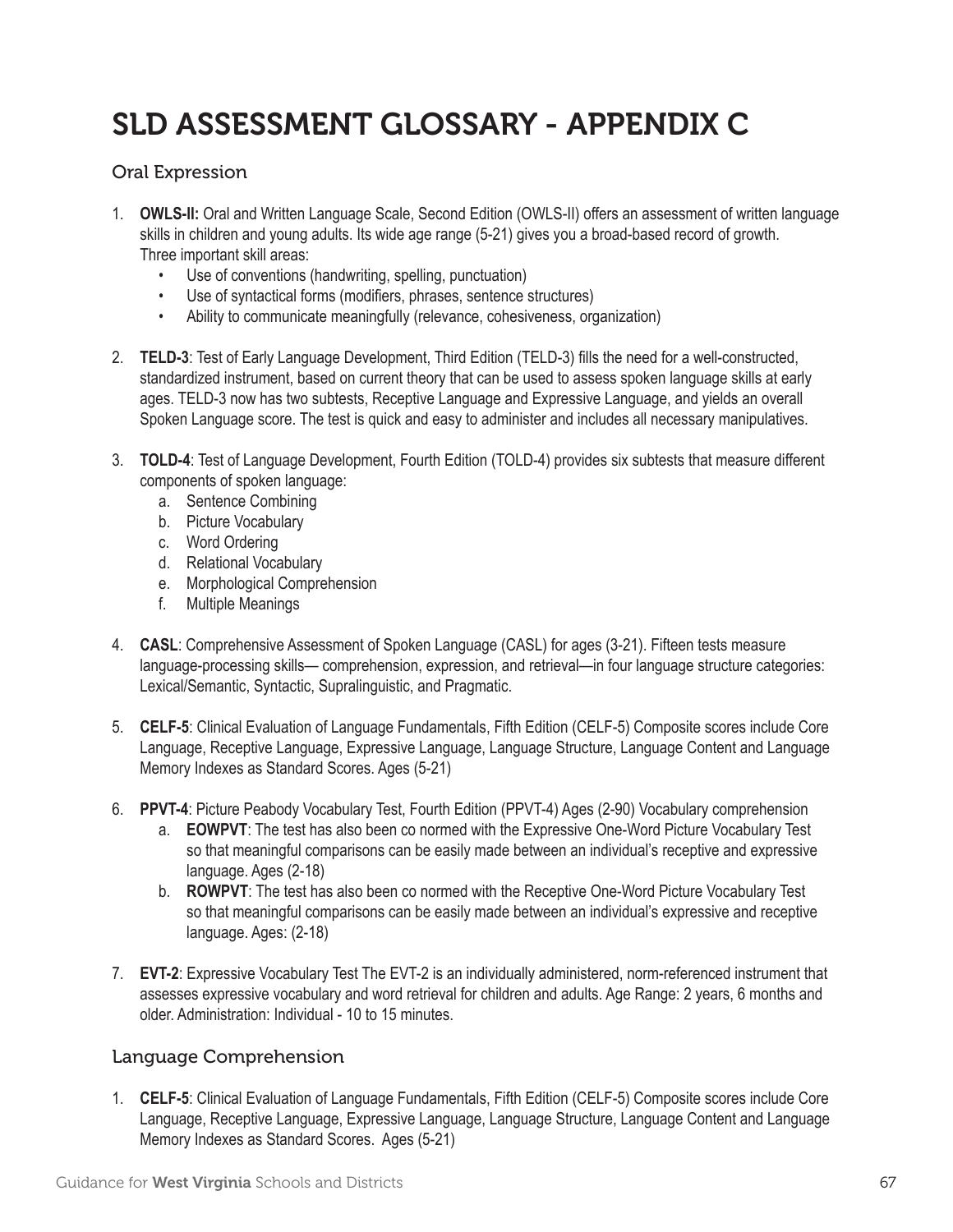- 2. **PLS-5**: The Pre School Language Scale, Fifth Edition (PLS-5) is an individually administered test for identifying children from (0-7:11 years) who have a language disorder or delay and features updated norms and expanded language coverage. PLS-5 targets receptive and expressive language skills in the areas of attention, play, gesture, vocal development, social communication, vocabulary, concepts, language structure, integrative language skills, and phonological awareness.
- 3. **CASL**: Comprehensive Assessment of Spoken Language (CASL) for ages (3-21). Fifteen tests measure language processing skills— comprehension, expression, and retrieval—in four language structure categories: Lexical/Semantic, Syntactic, Supralinguistic, and Pragmatic
- 4. **TELD-3**: Test of Early Language Development, Third Edition (TELD-3) fills the need for a well-¬constructed, standardized instrument, based on current theory that can be used to assess spoken language skills at early ages. TELD-3 now has two subtests, Receptive Language and Expressive Language, and yields an overall Spoken Language score. The test is quick and easy to administer and includes all necessary manipulatives.
- 5. **TOLD-4**: Test of Language Development, Fourth Edition (TOLD-4) provides six subtests that measure different components of spoken language:
	- a. Sentence Combining
	- b. Picture Vocabulary
	- c. Word Ordering
	- d. Relational Vocabulary
	- e. Morphological Comprehension
	- f. Multiple Meanings

### Written Expression

- 1. **TOWE**: Test of Written Expression (TOWE) can be administered to individuals or groups of students. It uses two assessment methods to evaluate a student's writing skills. The first method involves administering a series of 76 items that assesses different skills associated with writing. The second method requires students to read or hear a prepared story starter and use it as a stimulus for writing an essay (i.e., the beginning of the story is provided, and the writer continues the story to its conclusion). The TOWE provides a source of writing samples that can be used independently in a norm-referenced assessment of writing or as a component of a student's portfolio of written products.
- 2. **TEWL-3**: Test of Early Written Language, Third Edition (TEWL-3) includes two forms, each with a Basic Writing and a Contextual Writing subtest. It can be used as an individual assessment for children ages (4-11). It allows items to be profiled for diagnosis of strengths and weaknesses. It also provides direction for interpretation and instruction.
- 3. **OWLS-II**: Oral and Written Language Scales, Second Edition (OWLS-II) offers an assessment of written language skills in children and young adults. Its wide age range (3-21) gives you a broad-based record of growth. Three important skill areas:
	- a. Use of conventions (handwriting, spelling, punctuation)
	- b. Use of syntactical forms (modifiers, phrases, sentence structures)
	- c. Ability to communicate meaningfully (relevance, cohesiveness, organization)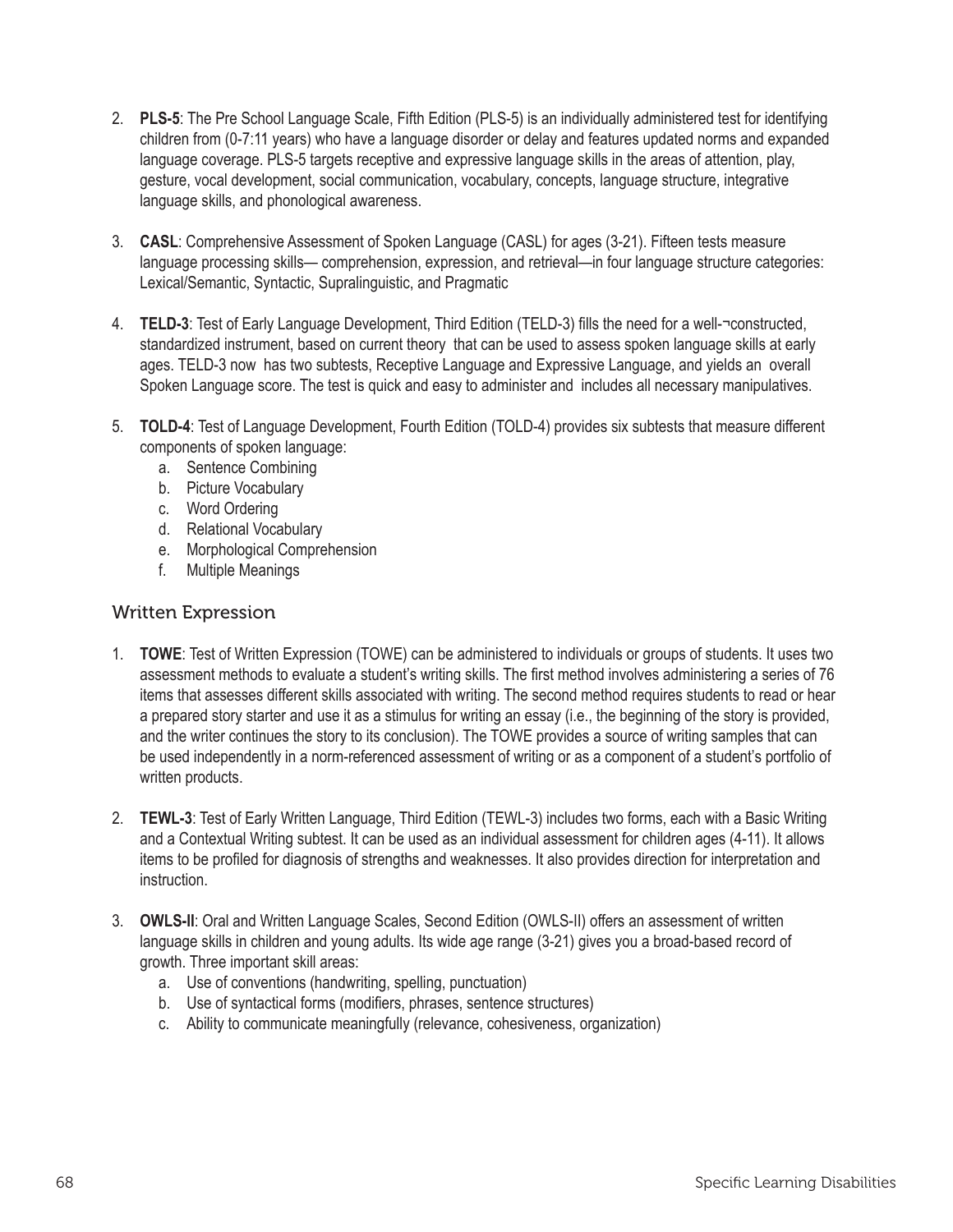- 4. **AIMSweb**: AIMSweb is a progress monitoring system based on direct, frequent, and continuous student assessment. The results are reported to students, parents, teachers, and administrators via a web-based data management and reporting system to determine response to intervention. AIMSweb offers assessments in a variety of areas:
	- a. **Spelling** A random selection of graded spelling words are dictated at a set pace.
	- b. **Written Expression** Students write stories after being given an orally presented prompt called a Story Started. The story is scored in one of three ways: Total Words Written; Correct Writing Sequences, or Words Spelled Correctly. This is the student's best writing, not their fastest writing.
- 5. **TOWL-4**: Test of Written Language The fourth edition of TOWL-4 Test of Written Language is a norm-referenced, comprehensive diagnostic test of written expression. It is used to (a) identify students who write poorly and, therefore, need special help, (b) determine students' particular strengths and weaknesses in various writing abilities, (c) document students' progress in special writing programs, and (d) measure writing in research. Ages: 9-17. Grades: 4-12.

### Basic Reading

- 1. **TERA-3**: Test of Early Reading Ability, Third Edition (TERA-3) is a direct measure of the reading ability of young children ages (3-8). Rather than assessing children's "readiness" for reading, the TERA-3 assesses their mastery of early developing reading skills. Standard scores are provided for each subtest. An overall Reading Quotient is computed using all three-subtest scores. The examiner administers three subtests:
	- a. Alphabet: measuring knowledge of the alphabet and its uses
	- b. Conventions: measuring knowledge of the conventions of print
	- c. Meaning: measuring the construction of meaning from print.
- 2. **CTOPP-2**: Comprehensive Test of Phonological Processing, Second Edition (CTOPP-2) was developed to aid in the identification of individuals from (k-21) who may profit from instructional activities to enhance their phonological skills. The CTOPP-2 has four principal uses:
	- a. to identify individuals who are significantly below their peers in important phonological abilities
	- b. to determine strengths and weaknesses among developed phonological processes
	- c. to document an individual's progress in phonological processing as a consequence of special intervention programs, and
	- d. to serve as a measurement device in research studies investigating phonological processing.
	- e. The test contains the following subtests:
		- i. Elision
		- ii. Blending Words
		- iii. Sound Matching
		- iv. Memory for Digits
		- v. Nonword Repetition
		- vi. Rapid Color Naming
		- vii. Rapid Digit Naming
		- viii. Rapid Letter Naming
		- ix. Rapid Object Naming
		- x. Blending Nonwords
		- xi. Phoneme Isolation
		- xii. Segmenting Nonwords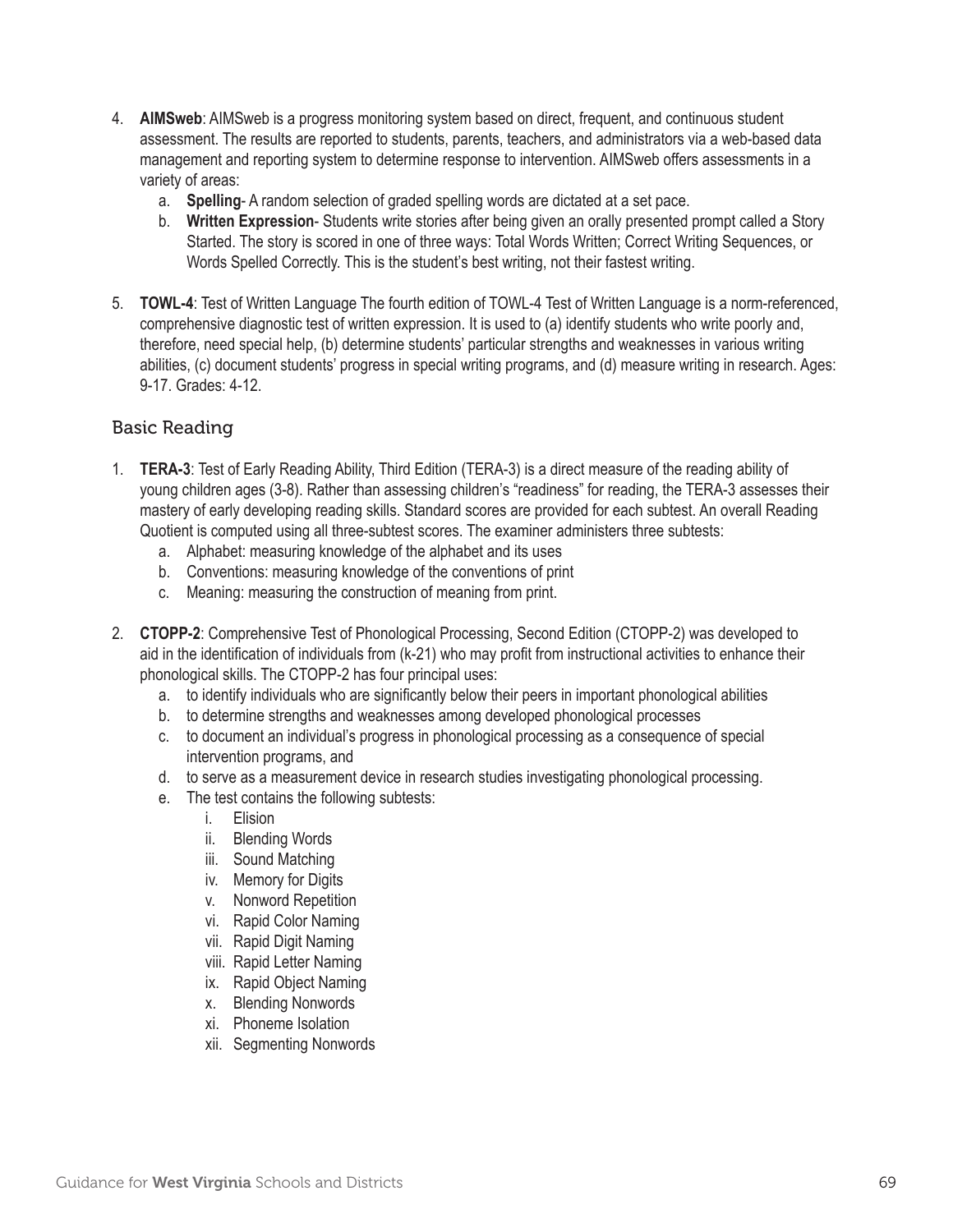- 3. **TOWRE-2**: Test of Word Reading Efficiency, Second Edition (TOWRE-2) is a standardized test composed of subtests for sight word reading efficiency (reading real words) and phonemic decoding efficiency (reading pseudo-words). It is an individually ¬administered test for which the test taker reads aloud as many sight words or pseudo-words as possible in 45 seconds. Ages: 6-0 through 24-11. Testing Time: 5-10 minutes. Administration: Individual
- 4. **GDRT-2**: Gray Diagnostic Reading Test, Second Edition (GDRT-2) is a norm--referenced, reliable, and valid assessment of oral reading ability. Individually administered in 45-60 minutes, the GDRT-2 is appropriate for individuals aged 6-0 to 13-11. It can be used to assess students who have difficulty reading continuous print or who require an evaluation of specific abilities and weaknesses. Two parallel forms are provided, allowing you to monitor a student's reading progress over time. Teachers and reading specialists find this test a useful and efficient way to gauge reading skills progress.
- 5. **DIBELS Next**: Dynamic Indicators of Basic Early Literacy Skills (DIBELS) Next are a set of procedures and measures for assessing the acquisition of early literacy skills from (k-6th grade). They are designed to be short (one minute) fluency measures used to monitor the development of early literacy reading skills. DIBELS NEXT are comprised of seven measures to function as indicators of phonemic awareness, alphabetic principle, accuracy, and fluency with connected text, reading comprehension, and vocabulary. DIBELS Next was designed for use in identifying children having trouble in acquisition of basic early literacy skills in order to provide support early and prevent the occurrence of later reading difficulties.
- 6. **AIMSweb**: AIMSweb is a progress monitoring system based on direct, frequent, and continuous student assessment. The results are reported to students, parents, teachers, and administrators via a web-based data management and reporting system to determine response to intervention. AIMSweb offers assessments in a variety of areas:
	- a. **Early Literacy ( Kindergarten and 1st Grade)**
	- b. **Letter Naming Fluency**-requires students to identify as many upper and lower case letter names as they can.
	- c. **Letter Sound Fluency**-requires students to identify as many lower case letter sounds as they can.
	- d. **Phonemic Segmentation Fluency**-requires students to say the sounds in words presented orally by an examiner.
	- e. **Nonsense Word Fluency**-requires students to identify and say the sounds in non-real words. It may be appropriate for monitoring the progress of older children with low skills in letter-sound correspondence.
- 7. **Acuity** is a learning-based assessment program for Math and Reading in grades 3-10, as well as Algebra. Available on the Web and in paper and pencil, Acuity aligns to state standards and delivers targeted instructional materials to help prepare students for NCLB exams. Acuity is designed to measure and report, and improve student progress on state learning standards, and to determine students' readiness for state tests.
- 8. **SCHOLASTIC READING INVENTORY™ (SRI)** is a research-based, computer-adaptive reading assessment program for students in Grades K–12 that measures reading comprehension on the Lexile Framework® for Reading. The most powerful feature of the SRI is its ability to administer fast and reliable low-stakes assessment to inform instruction and make accurate placement recommendations. Aligned to state tests, SRI helps educators forecast student achievement to those important goals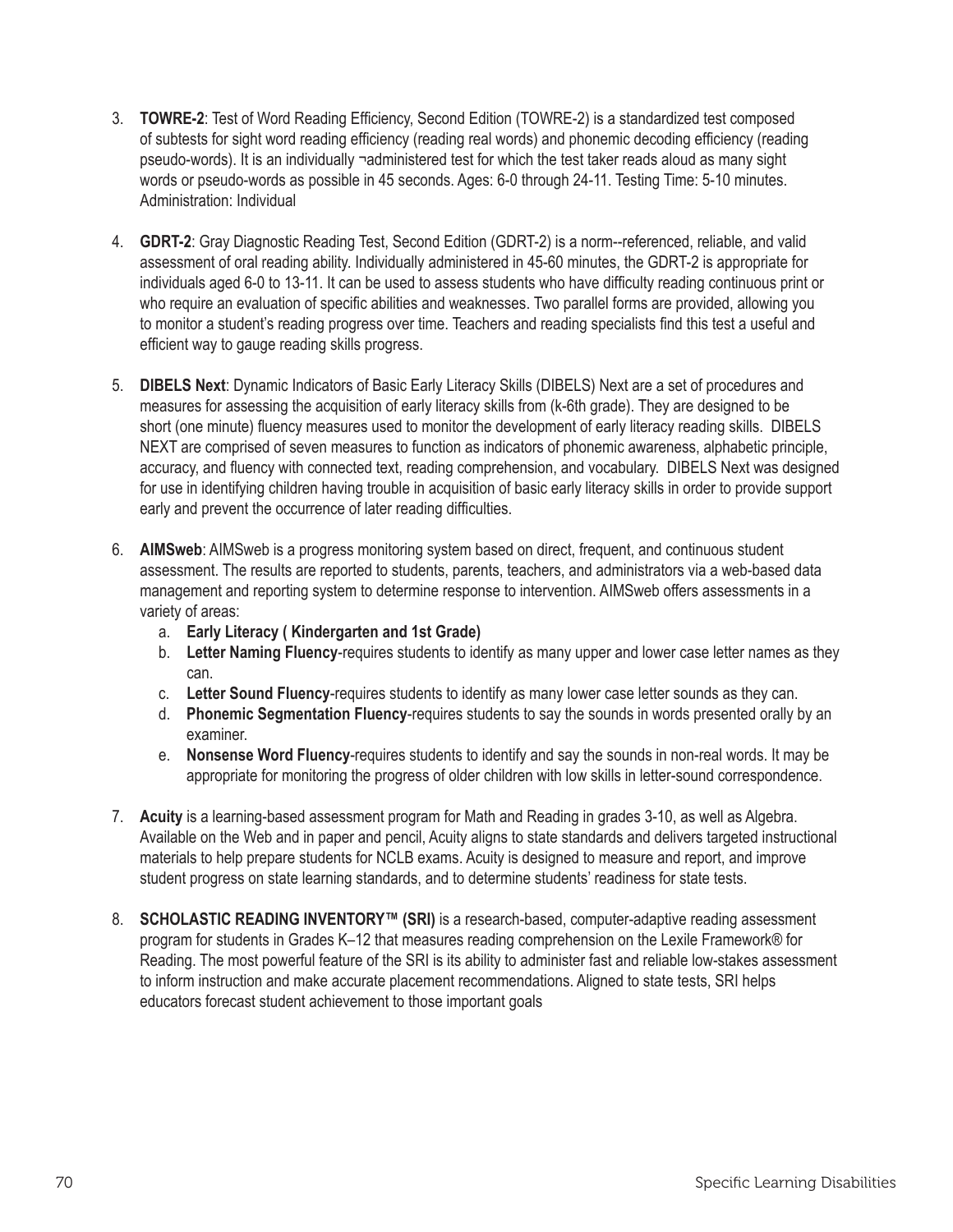### Reading Fluency

- 1. **GORT-5**: Gray Oral Reading Tests, Fifth Edition (GORT-5) provide a measure of growth in oral reading and an aid in the diagnosis of oral reading difficulties. Five scores give you information on a student's oral reading skills in terms of:
	- a. **Rate**–the amount of time taken by a student to read a story
	- b. **Accuracy**–the student's ability to pronounce each word in the story correctly
	- c. **Fluency**–the student's Rate and Accuracy Scores combined
	- d. **Comprehension**–the appropriateness of the student's responses to questions about the content of each story read
	- e. **Overall Reading Ability**–a combination of a student's Fluency (i.e., Rate and Accuracy) and Comprehension Scores
- 2. **GSRT**: Gray Silent Reading Test (GSRT) measures an individual's silent reading comprehension ability. The GSRT is a new, exciting addition to the Gray reading test battery. This test consists of two parallel forms each containing 13 developmentally sequenced reading passages with five multiple-choice questions. You can give the test to persons 7 years through 25 years of age. It can be given individually or to groups. Each form, of the test yields raw scores, grade equivalents, age equivalents, percentiles, and a Silent Reading Quotient.
- 3. **DIBELS NEXT**: Dynamic Indicators of Basic Early Literacy Skills (DIBELS NEXT) are a set of procedures and measures for assessing the acquisition of early literacy skills from (k-6th grade). They are designed to be short (one minute) fluency measures used to monitor the development of early literacy and early reading skills. DIBELS NEXT are comprised of seven measures to function as indicators of phonemic awareness, alphabetic principle, accuracy, and fluency with connected text, reading comprehension, and vocabulary, DIBELS NEXT was designed for use in identifying children having trouble in acquisition of basic early literacy skills in order to provide support early and prevent the occurrence of later reading difficulties.
- 4. **AIMSweb**: AIMSweb is a progress monitoring system based on direct, frequent, and continuous student assessment. The results are reported to students, parents, teachers, and administrators via a web-based data management and reporting system to determine response to intervention. AIMSweb offers assessments in a variety of areas. For reading fluency assessment, use the Reading Fluency probes.
- 5. **TOWRE-2**: Test of Word Reading Efficiency, Second Edition (TOWRE-2) is a standardized test composed of subtests for sight word reading efficiency (reading real words) and phonemic decoding efficiency (reading pseudo-words). It is an individually- administered test for which the test taker reads aloud as many sight words or pseudo-words as possible in 45 seconds. Ages: 6-0 through 24-11. Testing Time: 5-10 minutes. Administration: Individual.
- 6. **SCHOLASTIC READING INVENTORY™ (SRI)** is a research-based, computer-adaptive reading assessment program for students in Grades K–12 that measures reading comprehension on the Lexile Framework® for Reading. The most powerful feature of the SRI is its ability to administer fast and reliable low-stakes assessment to inform instruction and make accurate placement recommendations. Aligned to state tests, SRI helps educators forecast student achievement to those important goals.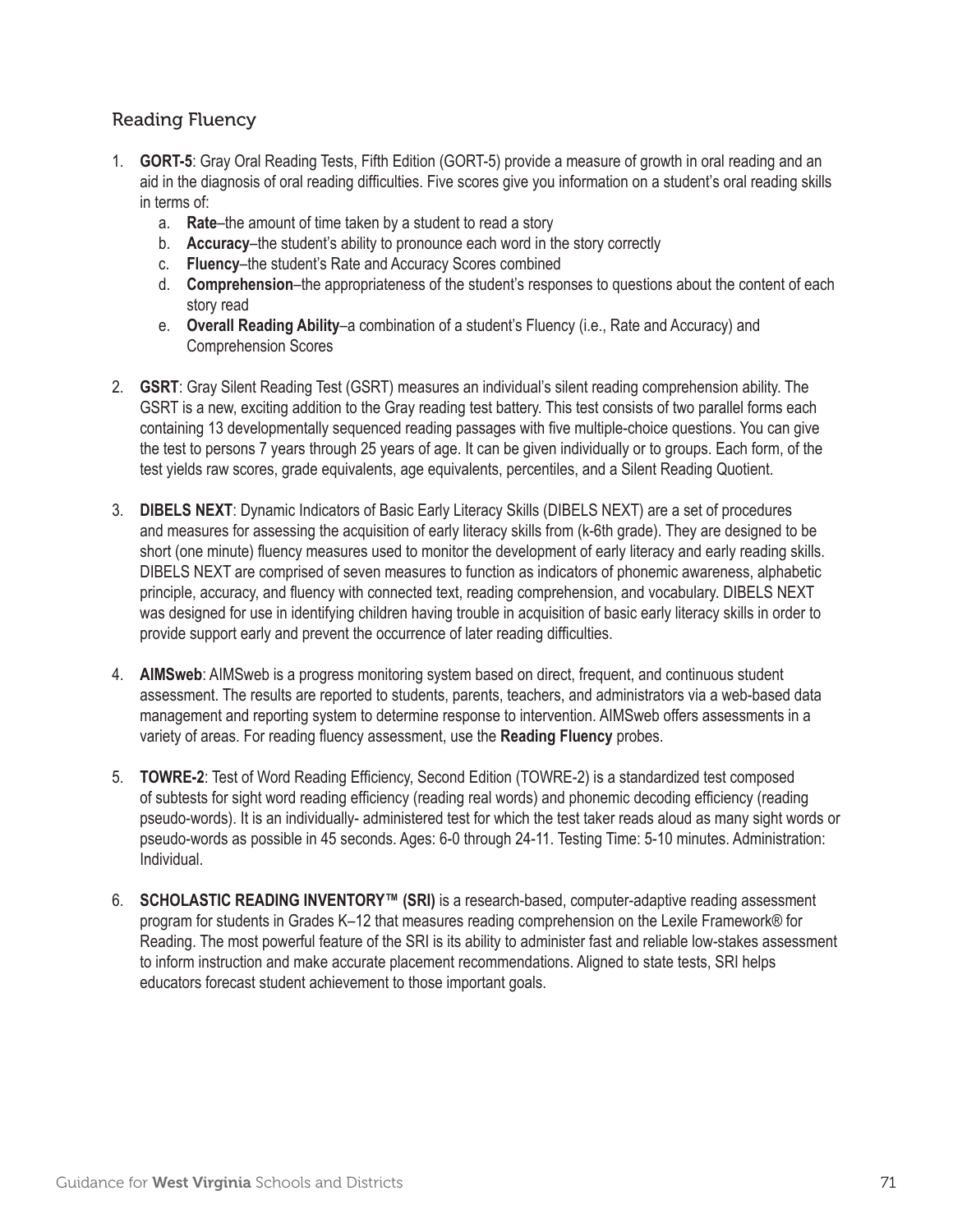### Reading Comprehension

- 1. **GDRT- 2**: Gray Diagnostic Reading Test (GDRT-2) is a norm-referenced, reliable, and valid assessment of oral reading ability. Individually administered in 45-60 minutes, the GDRT-2 is appropriate for individuals aged 6-0 to 13-11. It can be used to assess students who have difficulty reading continuous print or who require an evaluation of specific abilities and weaknesses. Two parallel forms are provided, allowing you to monitor a student's reading progress over time. Teachers and reading specialists find this test a useful and efficient way to gauge reading skills progress.
- 2. **GSRT: Gray Silent Reading Test (GSRT)** measures an individual's silent reading comprehension ability. The GSRT is a new, exciting addition to the Gray reading test battery. This test consists of two parallel forms each containing 13 developmentally sequenced reading passages with five multiple-choice questions. You can give the test to persons 7 years through 25 years of age. It can be given individually or to groups. Each form, of the test yields raw scores, grade equivalents, age equivalents, percentiles, and a Silent Reading Quotient.
- 3. **AIMSweb**: AIMSweb is a progress monitoring system based on direct, frequent, and continuous student assessment. The results are reported to students, parents, teachers, and administrators via a web-based data management and reporting system to determine response to intervention. AIMSweb offers assessments in a variety of areas:
	- a. **Reading Maze**-A passage is read and students have to select the appropriate word from a series of choices within the passage.
- 4. **Acuity** is a learning-based assessment program for Math and Reading in grades 3-10, as well as Algebra. Available on the Web and in paper and pencil, Acuity aligns to state standards and delivers targeted instructional materials to help prepare students for NCLB exams. Acuity is designed to measure and report, and improve student progress on state learning standards, and to determine students' readiness for state tests.

### Math Calculation

- 1. **AIMSweb**: AIMSweb is a progress monitoring system based on direct, frequent, and continuous student assessment. The results are reported to students, parents, teachers, and administrators via a web-based data management and reporting system to determine response to intervention. AIMSweb offers assessments in a variety of areas:
	- a. **Test of Early Numeracy (K-1st)**
		- 1. **Oral Counting**-requires students to orally count starting from 1 as high as they can.
		- 2. **Number Identification-requires students to orally identify numbers.**
		- 3. **Quantity Discrimination**-requires students to orally identify the bigger number from a pair of numbers.
		- 4. **Missing Number**-requires students to orally identify the missing number from a string of three numbers.
	- b. **Math Computation (Grades 1-8)** 
		- 1. **Math Curriculum-Based Measurement and Multiple-Skill Math Fact Probes**-math facts probe for various types of math computation problems. The correct digits in the answer are scored. Grades 1-6.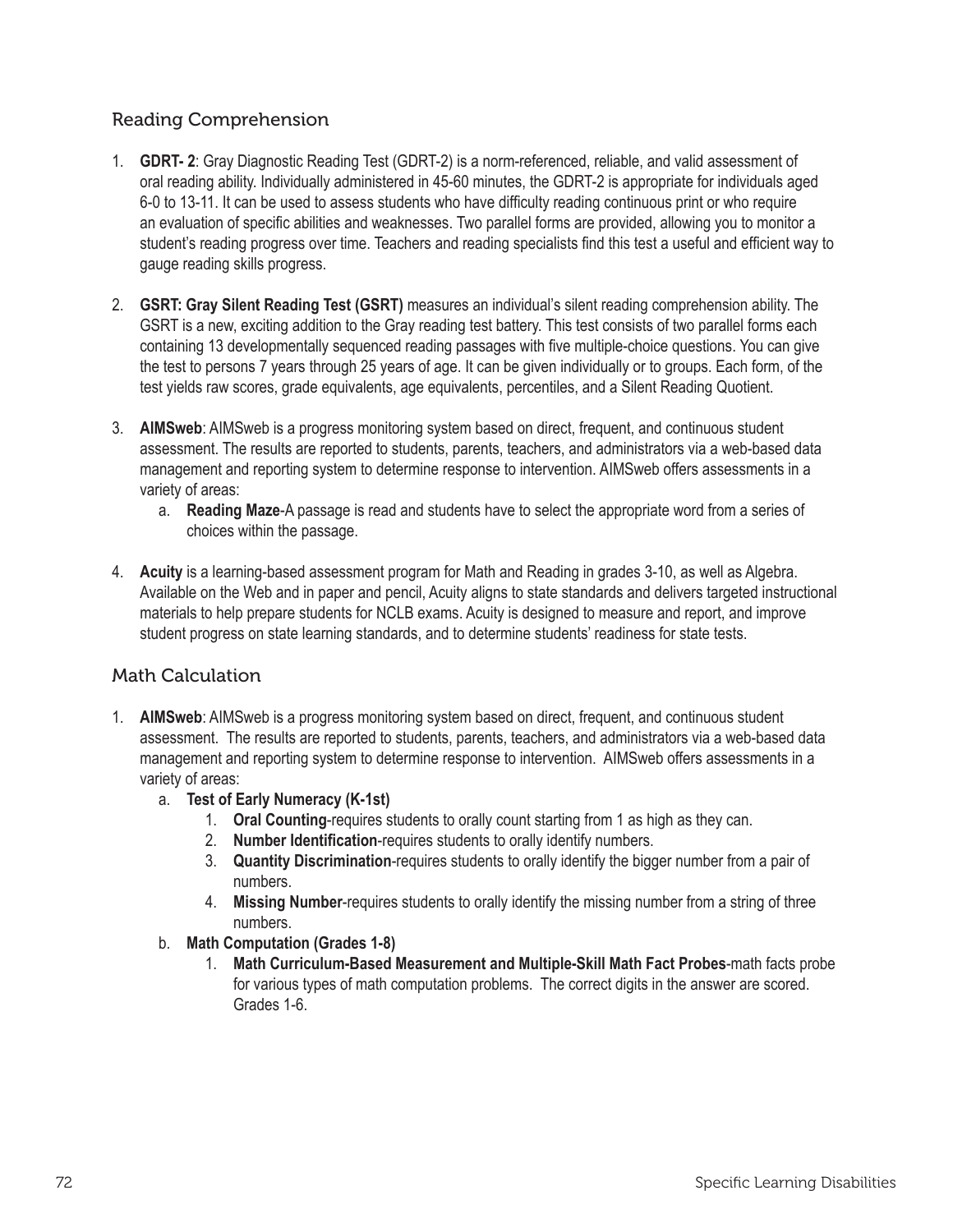- 2. **TEMA-3**: Test of Early Math Abilities, Third Edition (TEMA-3) measures the mathematics performance of children between the ages of (3-8). It is also helpful with older children who have learning problems in mathematics. It can be used as a norm-referenced measure or as a diagnostic instrument to determine specific strengths and weaknesses. The TEMA-3 is a way to measure progress in math, evaluate programs, screen for readiness, discover the bases for poor school performance in math, and identify gifted students, and guide instruction and remediation. The test measures both informal and formal concepts and skills in the following domains: numbering skills, number-comparison facility, and numeral literacy, mastery of number facts, calculation skills, and understanding of concepts. It has two parallel forms each containing 72 items.
- 3. **TOMA-2**: Test of Math Abilities, Second Edition (TOMA-2) was developed for use in Grades (3-12). It measures math performance on the two traditional major skill areas in math (i.e., story problems and computation) as well as attitude, vocabulary, and general application of mathematics concepts in real life. This norm-referenced test can be used to monitor progress, evaluate programs, and do research. The TOMA-2 has five subtests, four in the core battery (Vocabulary, Computation, General Information, and Story Problems), and one supplemental subtest (Attitude toward Math).
- 4. **Key Math-3**: Key Math 3 is a comprehensive, norm-referenced measure of essential mathematical concepts and skills. Key Math 3 DA content covers the full spectrum of math concepts and skills that are typically taught in kindergarten through ninth grade and can be used with individuals aged (4-21) years who are functioning at these instructional levels. The items are grouped into 10 subtests that represent three general math content areas:
	- a. **Basic Concepts (conceptual knowledge)**
	- b. **Operations (computational skills)**
	- c. **Applications (problem solving)**
- 5. **Acuity** is a learning-based assessment program for Math and Reading in grades 3-10, as well as Algebra. Available on the Web and in paper and pencil, Acuity aligns to state standards and delivers targeted instructional materials to help prepare students for NCLB exams. Acuity is designed to measure and report, and improve student progress on state learning standards, and to determine students' readiness for state tests.
- 6. **SCHOLASTIC MATH INVENTORY™ (SMI)** is a research-based, computer-adaptive math assessment program for students in Grades 2 – 8+ that measures math understanding on The Quantile Framework® for Mathematics. The most powerful feature of SMI is its ability to administer fast and reliable low-stakes assessment to inform instruction and make accurate placement recommendations. Aligned to the Common Core State Standards, SMI helps educators forecast student achievement to those important goals.

### Math Problem Solving

- 1. **AIMSweb**: AIMSweb is a progress monitoring system based on direct, frequent, and continuous student assessment. The results are reported to students, parents, teachers, and administrators via a web-based data management and reporting system to determine response to intervention. AIMSweb offers assessments in a variety of areas: Mathematics Concepts and Applications assess general mathematics problem-solving skills. Grades 2-8
- 2. **TOMA-2**: Test of Math Abilities, Second Edition (TOMA-2) was developed for use in grade (3-12). It measures math performance on the two traditional major skill areas in math (i.e., story problems and computation) as well as attitude, vocabulary, and general application of mathematics concepts in real life. This norm-referenced test can be used to monitor progress, evaluate programs, and do research. The TOMA-2 has five subtests, four in the core battery (Vocabulary, Computation, General Information, and Story Problems), and one supplemental subtest (Attitude toward Math).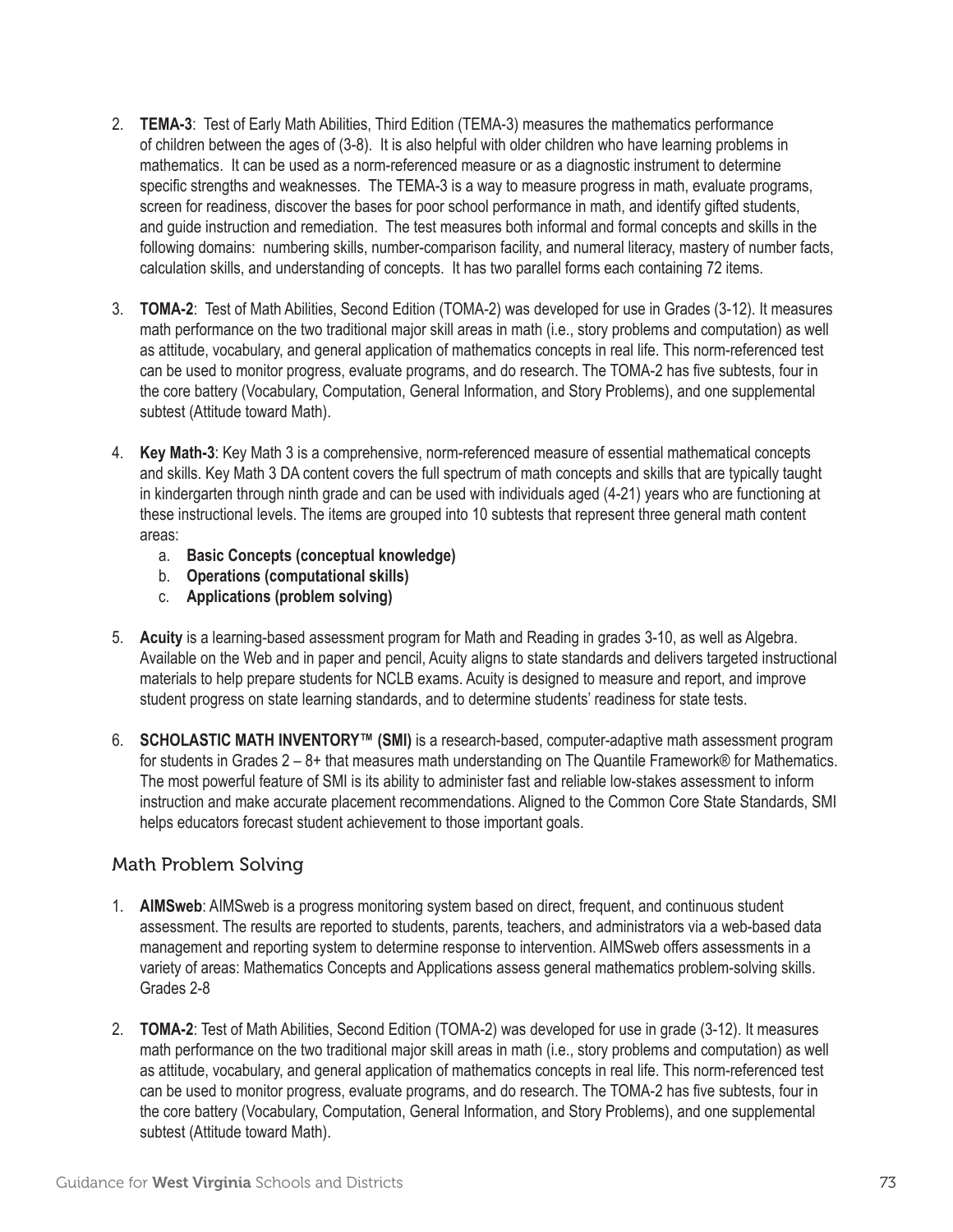- 3. **SCHOLASTIC MATH INVENTORY™ (SMI)** is a research-based, computer-adaptive math assessment program for students in Grades 2 – 8+ that measures math understanding on The Quantile Framework® for Mathematics. The most powerful feature of SMI is its ability to administer fast and reliable low-stakes assessment to inform instruction and make accurate placement recommendations. Aligned to the Common Core State Standards, SMI helps educators forecast student achievement to those important goals.
- 4. **Key Math-3**: The Key Math 3 is a comprehensive, norm-referenced measure of essential mathematical concepts and skills. Key Math 3 DA content covers the full spectrum of math concepts and skills that are typically taught in kindergarten through ninth grade and can be used with individuals aged (4-21) years who are functioning at these instructional levels. The items are grouped into 10 subtests that represent three general math content areas: Basic Concepts (conceptual knowledge), Operations (computational skills), Applications (problem solving).
- 5. **PAL-II**: Process Assessment of the Learner, Second Edition (PAL-II) Math measures the development of cognitive processes that are critical to learning math skills and actual math performance. Appropriate as either Tier 1, Tier 2 or Tier 3 evaluation tool. Grades K-6.
- 6. **Acuity** is a learning-based assessment program for Math and Reading in grades 3-10, as well as Algebra. Available on the Web and in paper and pencil, Acuity aligns to state standards and delivers targeted instructional materials to help prepare students for NCLB exams. Acuity is designed to measure and report, and improve student progress on state learning standards, and to determine students' readiness for state tests.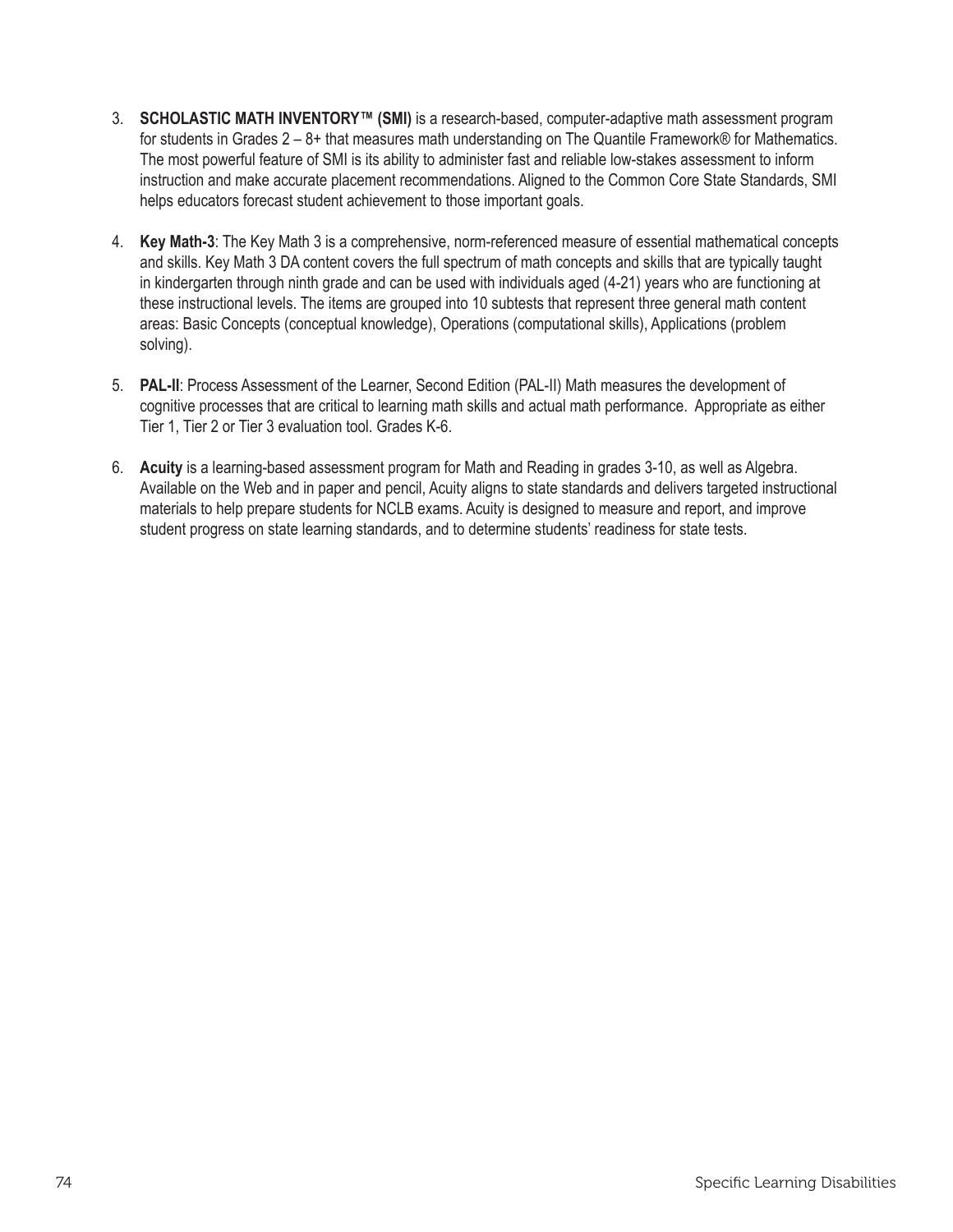

APPENDIX D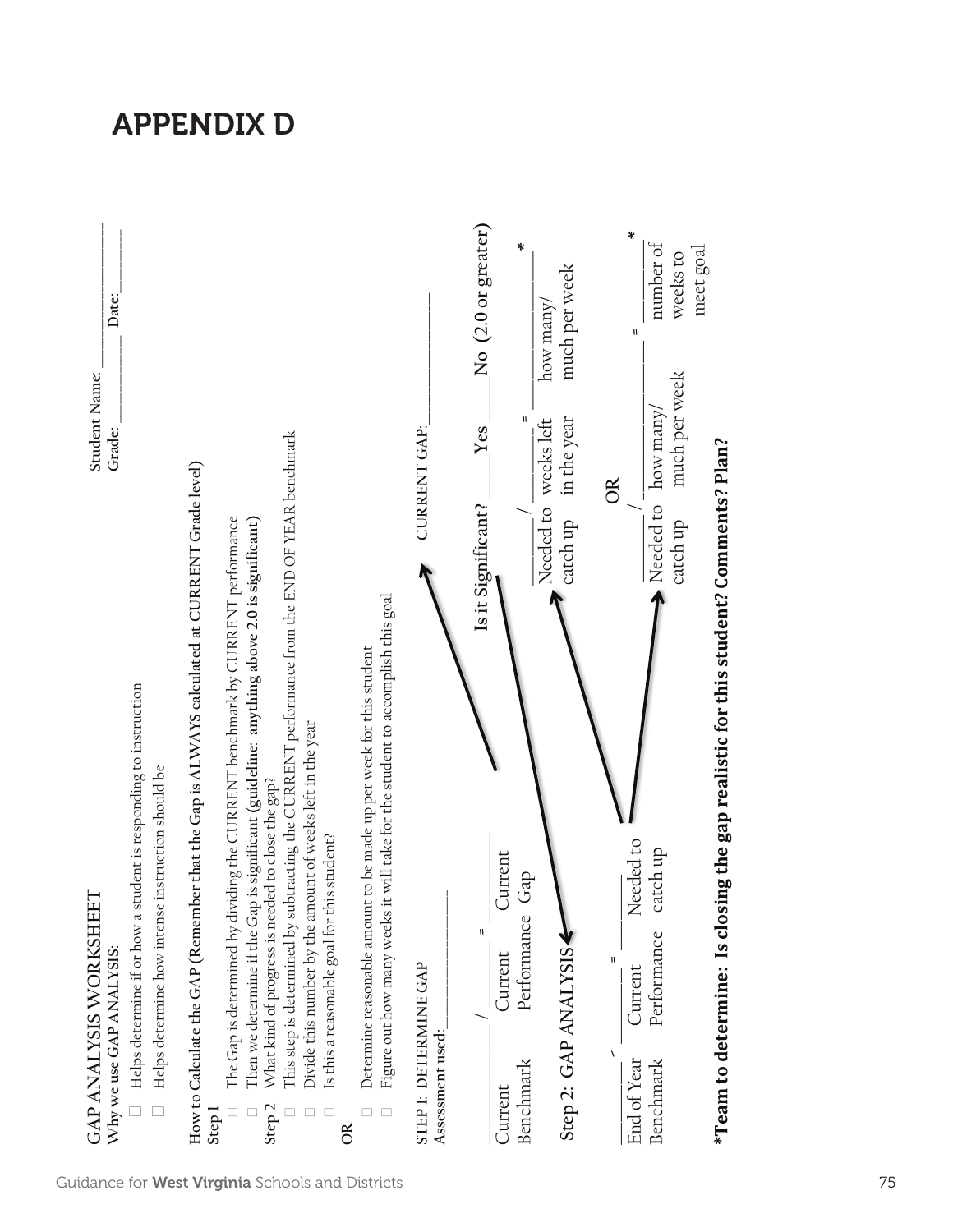

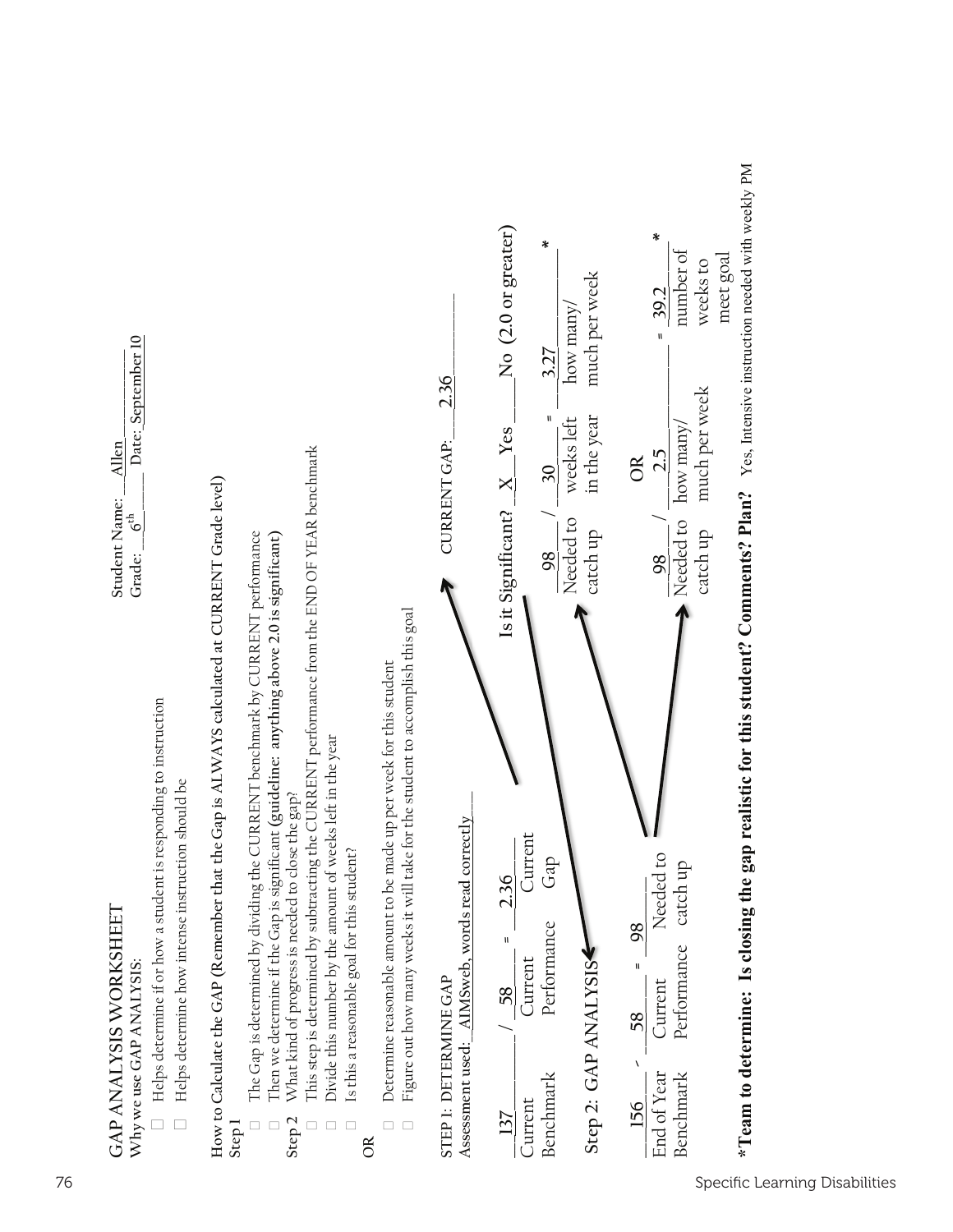| 5<br>Date: September<br>Lexi<br>Student Name:<br>9 <sup>th</sup><br>Grade:                                                                                                                                                                                                                                                                                                                                                                                  |                                                                                                                                                                                                                                                                                                                                                                                                                                                                                                                                                                        | 2.2<br>CURRENT GAP:                                                                 | *<br>No (2.0 or greater)<br>16 weeks until Acuity C = $2.75\%$ per week<br>much per week<br>how many,<br>Yes<br>in the year<br>weeks left<br>$\bm{\times}$<br>Is it Significant?<br>Needed to<br>catch up<br>44% | 58% by Acuity C*<br>number of<br>meet goal<br>weeks to<br>$\mathbf{u}$<br>1.5% points per week<br>much per week<br>how many<br>OR<br>Needed to<br>catch up<br>44% | Yes, Intensive instruction needed with weekly PM<br>ip realistic for this student? Comments? Plan? |
|-------------------------------------------------------------------------------------------------------------------------------------------------------------------------------------------------------------------------------------------------------------------------------------------------------------------------------------------------------------------------------------------------------------------------------------------------------------|------------------------------------------------------------------------------------------------------------------------------------------------------------------------------------------------------------------------------------------------------------------------------------------------------------------------------------------------------------------------------------------------------------------------------------------------------------------------------------------------------------------------------------------------------------------------|-------------------------------------------------------------------------------------|------------------------------------------------------------------------------------------------------------------------------------------------------------------------------------------------------------------|-------------------------------------------------------------------------------------------------------------------------------------------------------------------|----------------------------------------------------------------------------------------------------|
| How to Calculate the GAP (Remember that the Gap is ALWAYS calculated at CURRENT Grade level)<br>CURRENT benchmark by CURRENT performance<br>responding to instruction<br>Helps determine how intense instruction should be<br>The Gap is determined by dividing the<br>Helps determine if or how a student is<br>GAP ANALYSIS WORKSHEET<br>Why we use GAP ANALYSIS:<br>$\Box$<br>Step <sub>1</sub><br>□<br>Guidance for West Virginia Schools and Districts | This step is determined by subtracting the CURRENT performance from the END OF YEAR benchmark<br>Then we determine if the Gap is significant (guideline: anything above 2.0 is significant)<br>Figure out how many weeks it will take for the student to accomplish this goal<br>Determine reasonable amount to be made up per week for this student<br>Divide this number by the amount of weeks left in the year<br>What kind of progress is needed to close the gap?<br>Is this a reasonable goal for this student?<br>Step <sub>2</sub><br>$\Box$<br>Г<br>$\alpha$ | Acuity (percentage of points obtained)<br>STEP I: DETERMINE GAP<br>Assessment used: | Current<br>2.2<br>Gap<br>H<br>Performance<br>35%<br>Current<br>77% (district average on Acuity A)/<br>Step 2: GAP ANALYSIS<br>Benchmark<br>Current                                                               | Needed to<br>44%<br>catch up<br>II.<br>Performance<br>35%<br>Current<br>79% (district average on Acuity C) ~_<br>End of Year<br>Benchmark                         | *Team to determine: Is closing the ga<br>77                                                        |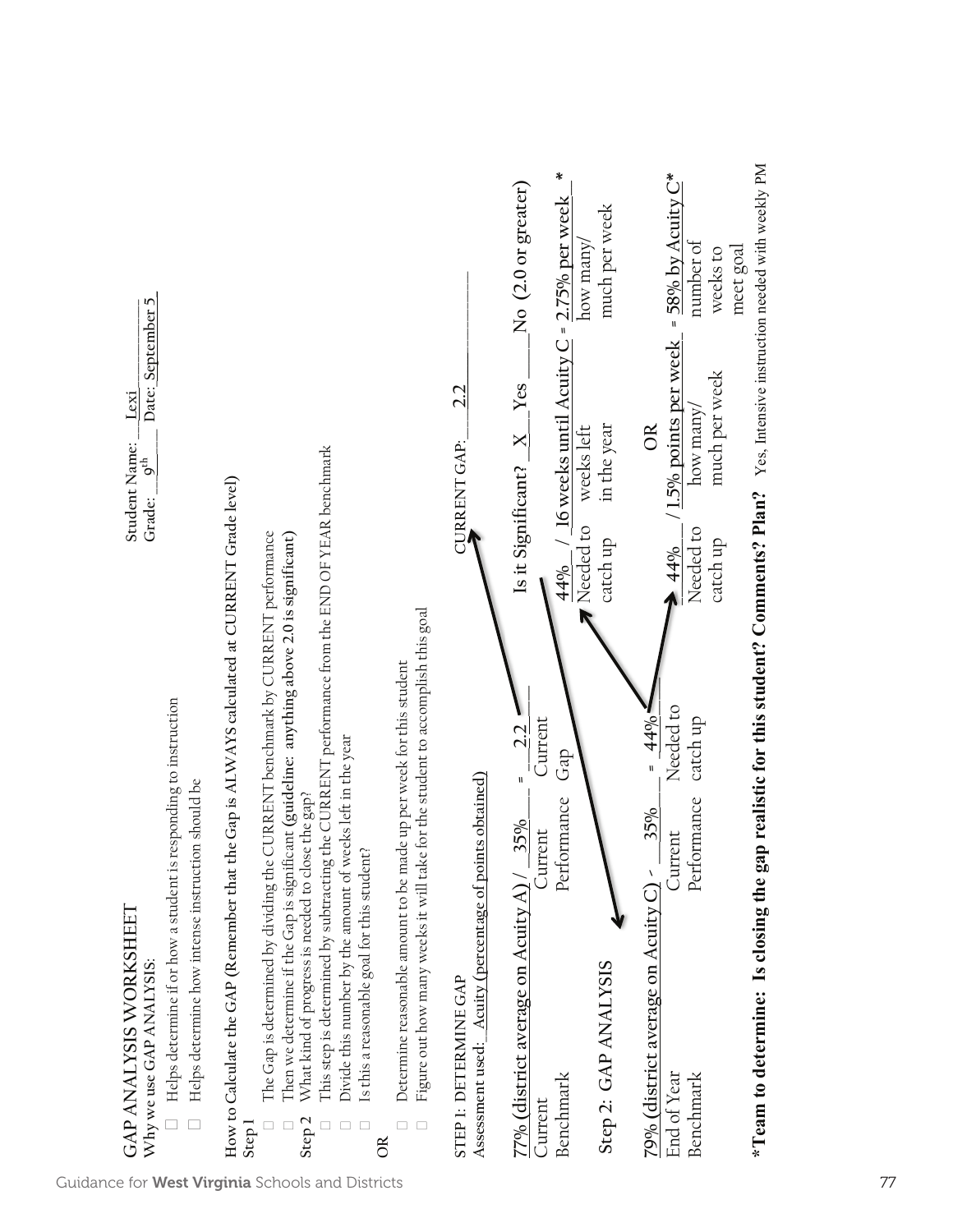# GOAL SETTING IN READING WORKSHEET - APPENDIX E

| Weekly Improvement Rates for Reading |                                                         |     |     |
|--------------------------------------|---------------------------------------------------------|-----|-----|
| Grade                                | Reasonable Goal<br><b>Ambitious Goal</b><br>Modest Goal |     |     |
| $1st - 2nd$                          | 1.0                                                     | 1.5 | 2.0 |
| $3rd - 6th$                          | ن.                                                      | 1.0 | 1.5 |

#### **Calculating Goals**

#### **Steps:**

- 1. **Multiply** the number of weeks available for instruction by the improvement rate chosen (modest, reasonable or ambitious number of words correct/week)
- 2. **Add** the total number of words to be gained for the year and the current baseline number of words correct per minute

#### **Example:**

- Susan is a 2nd grader who read 18 words correct/minute on November 1.
- There are 26 weeks left in the school year.

26 weeks x 2 words/week gain = 52 total words gained by end of year

52 words gained + 18 words correct now = 70 words read correct/min goal

#### **Practice:**

- Andrew is a 1st grader who read 22 words per minute on January 10.
- There are 19 weeks left in the school year.
- Use the formula to calculate a modest, a reasonable, and an ambitious goal for Andrew.

| Modest | Reasonable | Ambitious |
|--------|------------|-----------|
|        |            |           |
|        |            |           |
|        |            |           |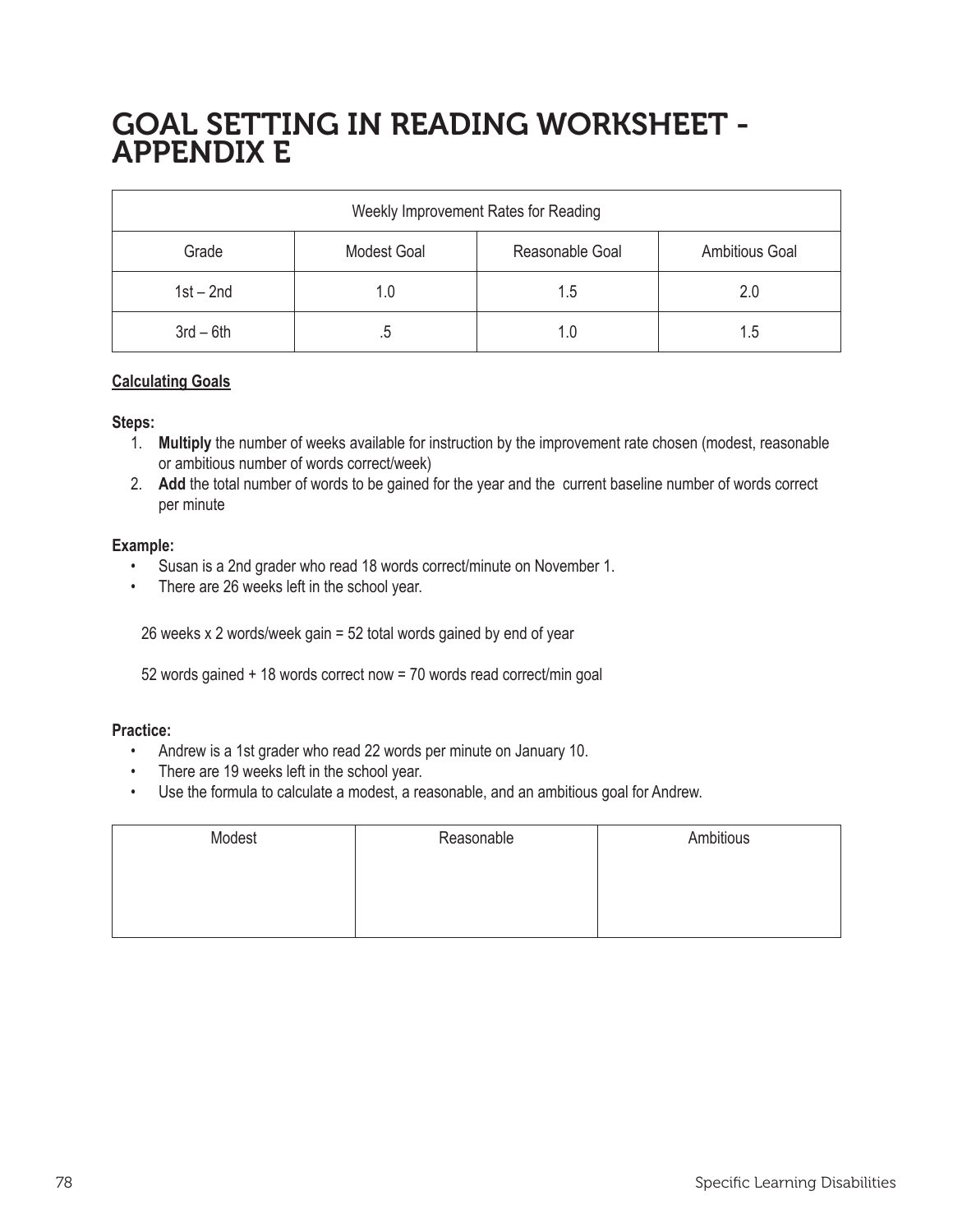# EXAMPLES OF CROSS-BATTERY FOR READING PERFORMANCE - APPENDIX F

### Example 1

| <b>DOMAIN</b>                      | <b>ASSESSMENT TOOLS</b>                                                                                                                                                                                                            |
|------------------------------------|------------------------------------------------------------------------------------------------------------------------------------------------------------------------------------------------------------------------------------|
| <b>Cognitive Functioning</b>       | WISC-V; WJ-IV; Cognitive Assessment System, Second Edition (CAS-2);<br>SB-V; RIAS                                                                                                                                                  |
| Phonemic/Phonological<br>Awareness | DIBELS Next; NEPSY II (Phonological Processing); WJ-IV (Sound Blending,<br>Word Attack); C-TOPP-2; PAL-II; KTEA II (Nonsense Word Decoding)                                                                                        |
| Rapid Naming                       | DIBELS Next (Letter Naming); WJ-IV (Rapid Picture Naming); PAL-II; NEPSY II<br>(Word Generation & Speeded Naming); C-TOPP-2                                                                                                        |
| <b>Verbal Memory Tests</b>         | TOMAL-II; Children's Memory Scales; NEPSY-II (Memory Scales); WRAML-II;<br>California Verbal Learning Test-Children's version                                                                                                      |
| <b>Reading Fluency Measures</b>    | WJ-IV; WIAT-III; DIBELS Next (Oral Reading Fluency); KTEA-II (Word Reading<br>Fluency); GORT-5; Curriculum Based Measurement                                                                                                       |
| <b>Visual Spatial Skills</b>       | NEPSY-II (Arrows, Design Copy); VMI-6th Edition; WJ-IV (Visualization);<br>SB-V (Visual-Spatial Processing); KABC-II (Gestalt Closure); Rey Osterrieth<br>Complex Figure Test; Bender Gestalt II                                   |
| Attention                          | CAS-2 (Number Detection, Expressive Attention, Receptive Attention); WJ-IV<br>(Numbers Reversed, Verbal Attention); KABC-II (Number Recall); NEPSY-II<br>(Auditory Attention and Response Set); Behavior Scales (BASC-II, Conners) |
| <b>Executive Functioning</b>       | Wisconsin Card Sort; Stroop Test; CAS-2; NEPSY-II; D-KEFS; BRIEF                                                                                                                                                                   |
| <b>Family History</b>              | Interview                                                                                                                                                                                                                          |

### Example 2

| <b>DOMAIN</b>                    | <b>ASSESSMENT TOOLS</b>                                                                                                                            |
|----------------------------------|----------------------------------------------------------------------------------------------------------------------------------------------------|
| <b>Oral Reading Errors</b>       | DIBELS Next, WJ-IV (Phonetic Coding and Phonetic Coding-Extended); WIAT-<br>Ш                                                                      |
| Naming/Productive Vocabulary     | Boston Naming Test; tests of rapid naming (such as those identified by Feifer)                                                                     |
| <b>Linguistic Working Memory</b> | WISC-V (digit span, letter number sequencing); SB-V; CAS-2 (subtests that<br>require the recall of strings of letters, numbers, or words in order) |
| <b>Syntax &amp; Semantics</b>    | CAS-2; SB-V (comprehension of sentences); Token Test (ability to follow<br>instructions)                                                           |

Mann, V.A. (2003). Language processes: Keys to reading disability. In H.L. Swanson, K.R. Harris, & S. Graham (Eds.), *Handbook of Learning Disabilities* (pp. 213-227). New York: The Guilford Press.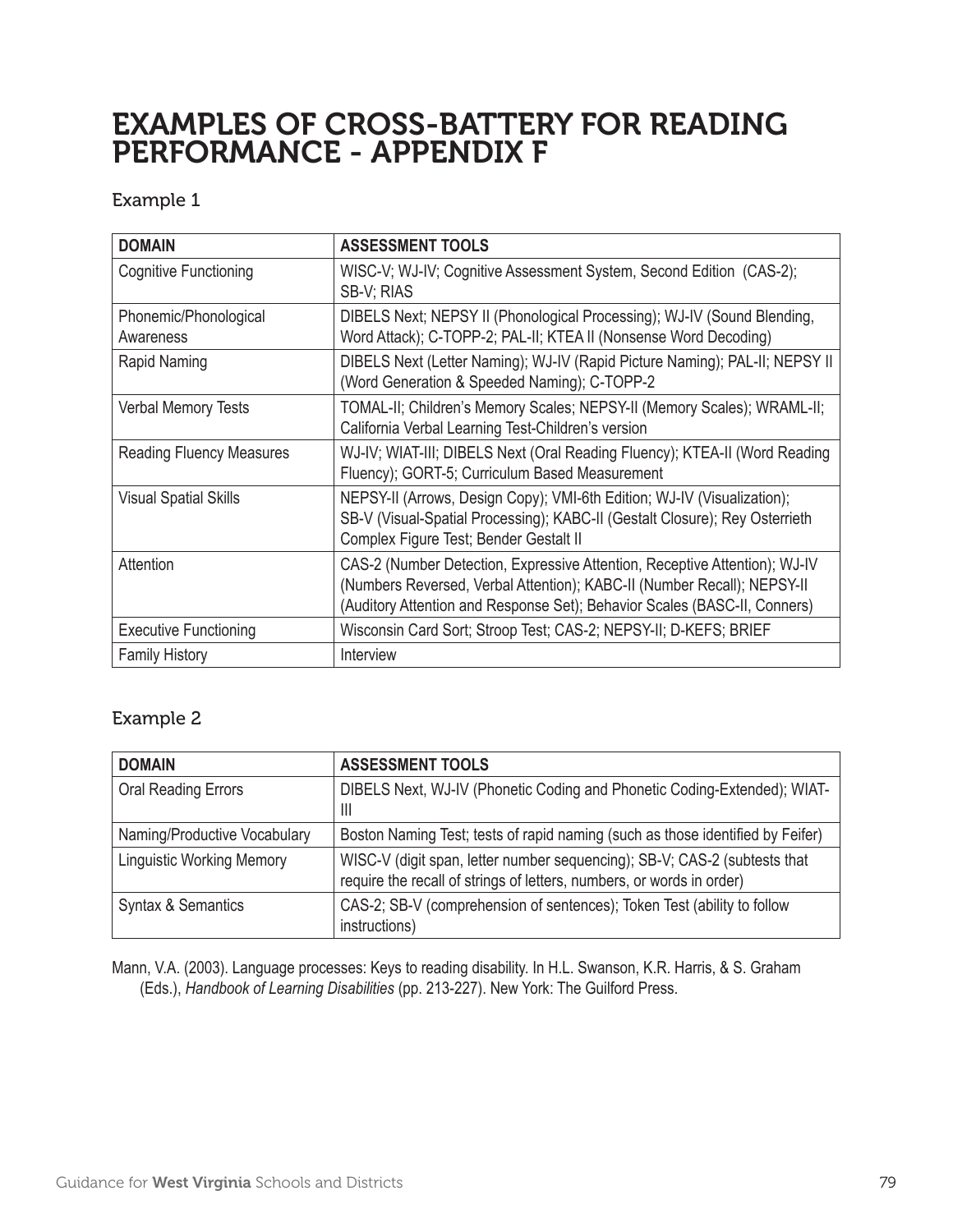### Example 3

The Cattell-Horn-Caroll (CHC) process encourages the assessment of specific cognitive domains that have been shown, through research, to be correlated with reading achievement. The recommended tests are the Woodcock-Johnson Tests of Cognitive and Achievement-Fourth Edition (WJ-IV). Again, these tests are recommended, but they are not the only measures of the research-based domains. In fact, the tests shown below are from instruments other than the WJ-IV. The CHC factors most highly correlated with reading include:

| <b>DOMAIN</b>                | <b>ASSESSMENT TOOLS</b>                                                                                                                                                                                                                                                                             |
|------------------------------|-----------------------------------------------------------------------------------------------------------------------------------------------------------------------------------------------------------------------------------------------------------------------------------------------------|
| Comprehension-Knowledge (Gc) | WISC-V (Similarities, Vocabulary, Comprehension); SB-V (Nonverbal<br>Knowledge, Verbal Knowledge); KABC-II (Story Completion 5-6 years, Riddles,<br>Expressive Vocabulary, Verbal Knowledge); DAS-II (Naming Vocabulary ages<br>2-6.6, Word Definitions, Verbal Similarities, Verbal Comprehension) |
| Short-term Memory (Gsm)      | WISC-V (Digit Span, Letter-Number Sequencing); CAS-2 (word series); DAS-II<br>(Recall of Digits Forward, Recall of Digits Backwards, Recall of Sequential<br>Order); KABC-II (Hand Movements, Number Recall, Word Order); SB-V<br>(Nonverbal Working Memory, Verbal Working Memory)                 |
| Auditory Processing (Ga)     | CTOPP-2 (Elision, Blending Words, Phoneme Isolation)                                                                                                                                                                                                                                                |
| Long-term Retrieval (Glr)    | CAS-2 (Expressive Attention); KABC-II (Atlantis, Rebus); CTOPP-2 (RAN<br>Cluster); DAS-II (Rapid Naming); KTEA-3 (Letter-Naming Facility, Object<br>Naming Facility)                                                                                                                                |
| Processing Speed (Gs)        | WISC-V (Symbol Search, coding); CAS-2 (Receptive Attention, Number<br>Detection); DAS-II (Speed of Information Processing)                                                                                                                                                                          |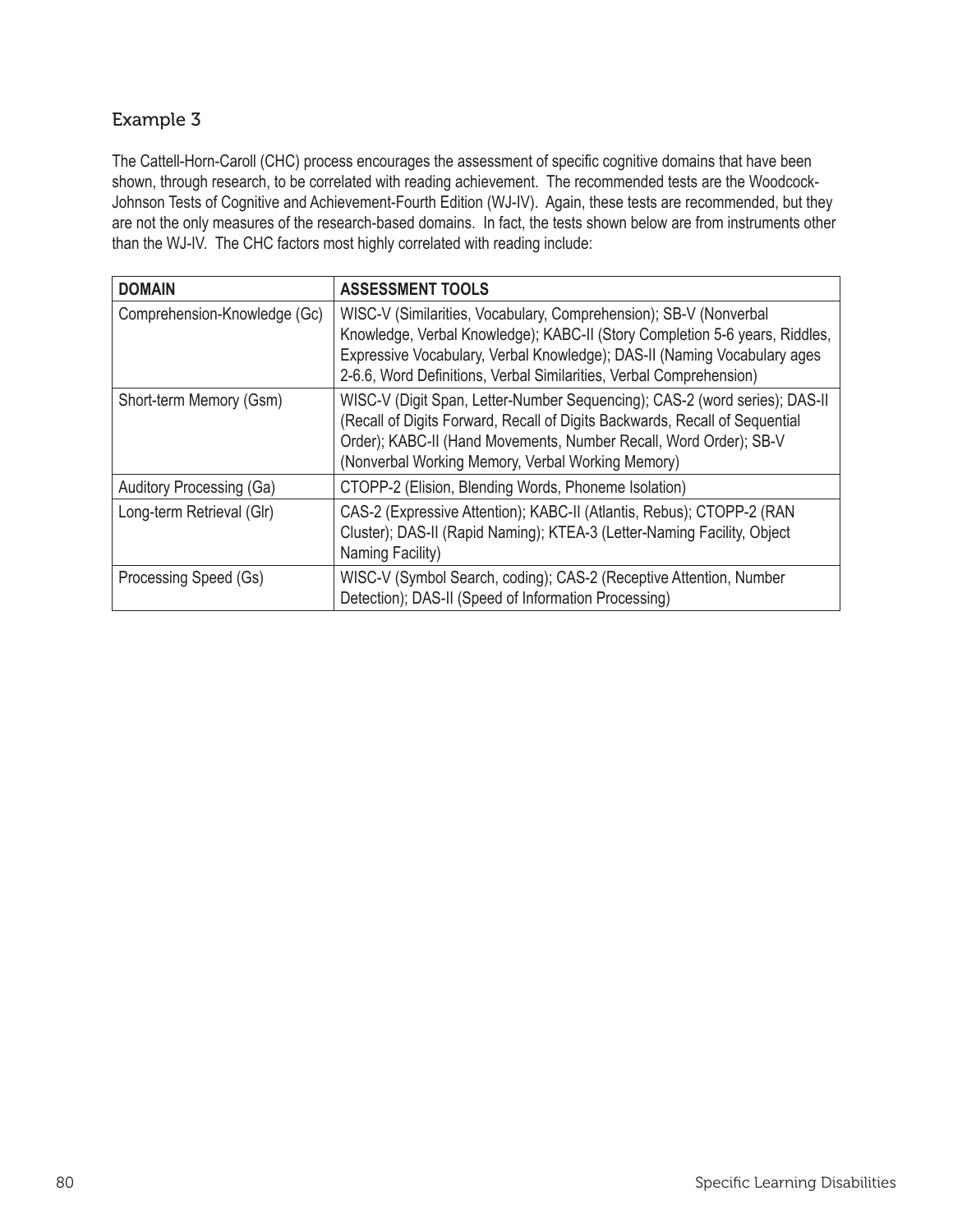# RESEARCH-BASED ASSESSMENT DOMAINS FOR READING ACHIEVEMENT - APPENDIX G

### 1. **COGNITIVE FUNCTIONING**

- Wechsler Intelligence Scale for Children-5th Ed. (WISC-V) INTEGRATED
- Woodcock Johnson IV Test of Cognitive Abilities (WJ-IV)
- Das-Naglieri Cognitive Assessment System, Second Edition (CAS-2)
- Stanford Binet Intelligence Scale V (SB V)
- Reynolds Intellectual Assessment Scales (RIAS)
- Differential Ability Scales-2nd Edition (DAS II)

#### 2. **PHONEMIC/PHONOLOGICAL AWARENESS**

- Process Assessment of the Learner-2nd Edition (PAL-2)
- A Developmental Neuropsychological Assessment-2nd Edition( NEPSY II) (Phonological Processing)
- Comprehensive Test of Phonological Processing, Second Edition (CTOPP-2)
- DAS-II (Phonological Awareness)
- Kaufman Test of Education Achievement-2nd Edition (KTEA-II) (Phonological Awareness, Nonsense Word Decoding)
- Early Reading Success Indicator-(ERSI) (Phonological Processing)
- WJ-IV (Phonological Processing)
- Test of Phonological Awareness Skills (TOPAS)
- DIBELS Next

#### 3. **RAPID NAMING TESTS**

- NEPSY II (Word Generation and Speeded Naming)
- KTEA II (Naming Facility)
- PAL-II (RAN Letters, RAN Words, RAN-Digits, RAN-Words and Digits)
- CTOPP-2 (Rapid Color Naming, Rapid Digit Naming, Rapid Letter Naming)
- WJ-IV (Rapid Picture Naming)
- DAS II (Rapid Color Naming, Rapid Picture Naming, Rapid Picture and Color Naming)
- ERSI (RAN Letters, Speeded Naming)
- Controlled Oral Word Association (COWA) "FAS" test
- DIBELS Next (Letter Naming)

#### 4. **VERBAL MEMORY TESTS**

- Test of Memory and Learning-2 (TOMAL-2)
- Children's Memory Scale (CMS)
- Rey Auditory Verbal Learning Test
- NEPSY II Memory Scales
- Wide Range Assessment of Memory and Learning (WRMAL-II)
- California Verbal Learning Test-Children's Version
- RIAS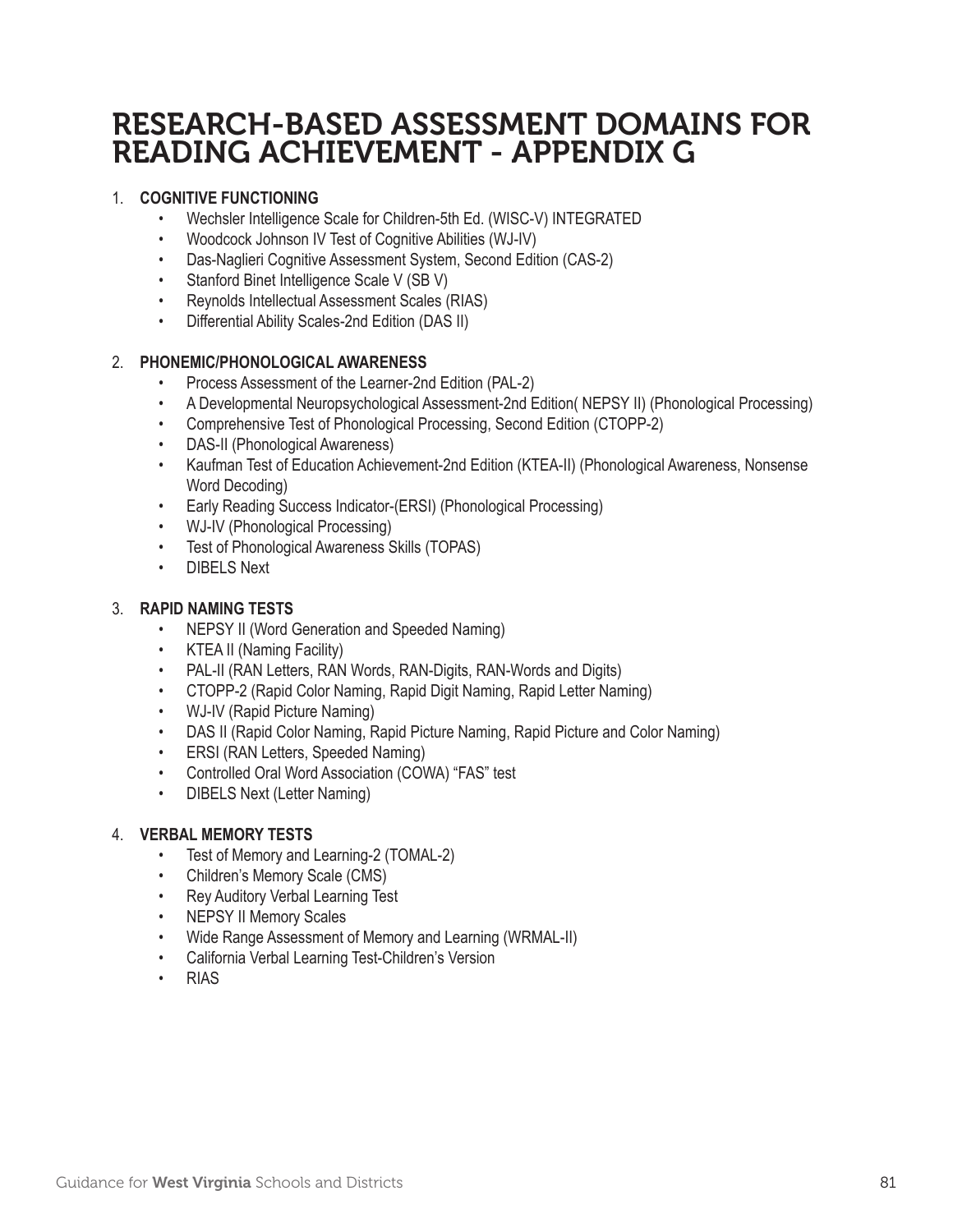#### 5. **READING FLUENCY TESTS**

- Gray Oral Reading Test-5th Edition (GORT-5)
- Woodcock Johnson Tests of Achievement
- Wechsler Individual Achievement Test-3rd Edition (WIAT III)
- PAL II
- Curriculum Based Measurement
- Informal Reading Inventory
- DIBELS Next (Oral Reading Fluency)

#### 6. **VISUAL SPATIAL SKILLS**

- NEPSY-II (Visuospatial)
- DAS-II (Spatial)
- SB-V (Visual-Spatial Processing)
- RIAS (NIX Index)
- WJ-IV (Visualization)
- KABC-II (Gestalt Closure)
- Bender Gestalt II
- Berry Visual Motor Integration Test-6th Edition (VMI)
- Jordon Left Right Reversal Test
- Rey Osterrieth Complex Figure Test

#### 7. **ATTENTION**

- NEPSY-II (Auditory Attention and Response Set)
- CAS-2 (Number Detection, Receptive Attention)
- WJ-IV (Numbers Reversed, Auditory Attention)
- KABC-II (Number Recall)
- Behavior Scales (Conners 3, BASC-II, ADDES, ACTers)
- Test of Everyday Attention of Children (Tea-CH)

#### 8. **EXECUTIVE FUNCTIONING**

- Behavior Rating Inventory of Executive Function (BRIEF)
- NEPSY-II
- CAS-2
- Delis-Kaplan Executive Functioning Scale (D-KEFS)
- Wisconsin Card Sort Test
- Category Test
- Stroop Test

This list contains commonly used assessment instruments and is not intended to be all inclusive. A variety of other useful assessment instruments are available. The list was developed in consultation with Dr. Steven Feifer and additional information is available in this book, *The Neuropsychology of Reading Disorders: Diagnosis and Intervention Workbook*.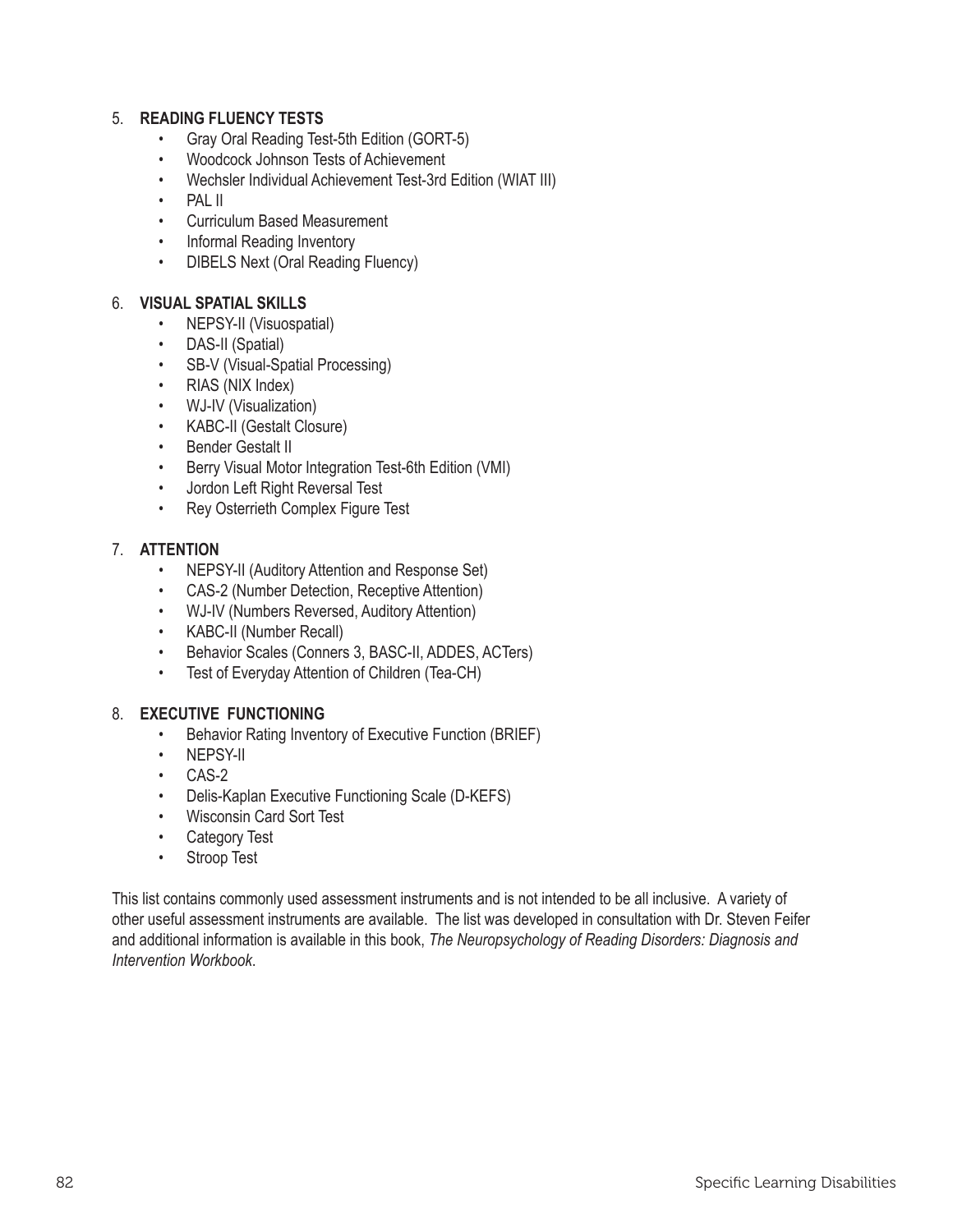# RESEARCH-BASED ASSESSMENT DOMAINS FOR MATHEMATICS ACHIEVEMENT - APPENDIX H

### 1. **COGNITIVE FUNCTIONING:**

- Wechsler Intelligence Scale for Children-5th Ed. (WISC V & Integrated)
- Woodcock Johnson IV Tests of Cognitive Abilities (WJ- IV)
- Das Naglieri Cognitive Assessment System, Second Edition (CAS-2)
- Stanford Binet Intelligence Scale V (SB V)
- Reynolds Intellectual Assessment Scales (RIAS)
- Differential Ability Scales-2nd Edition (DAS II)
- Universal Nonverbal Intelligence Test (UNIT)
- Wechsler Nonverbal Scale of Ability (WNV)
- Comprehensive Test of Nonverbal Intelligence-2nd Edition (CTONI-2)

#### 2. **VISUAL SPATIAL SKILLS:**

- NEPSY II (Visuospatial)
- DAS II (Spatial)
- SB V (Visual-Spatial Processing)
- Universal Nonverbal Intelligence Test (UNIT)
- RIAS (NIX Index)
- WJ IV (Visualization)
- KABC II (Gestalt Closure)
- **Bender Gestalt II**
- Berry Visual Motor Integration Test-6th Edition (VMI)
- Jordon Left Right Reversal Test
- Rey Osterrieth Complex Figure Test

#### 3. **WORKING MEMORY:**

- WISC V & Integrated
- Stanford Binet 5 (Verbal and Nonverbal Working Memory)
- Test of Memory and Learning-Second Edition (TOMAL-2)
- NEPSY II (Memory and Learning)
- CAS 2 (Number Detection, Receptive Attention)
- WJ IV (Numbers Reversed, Auditory Working Memory)
- Wechsler Memory Scale IV (WMS-IV)
- Children's Memory Scale (CMS)
- California Verbal Learning Test-Children's Edition (CVLT-C)
- Wide Range Assessment of Memory and Learning (WRAMAL 2)
- Paced Auditory Serial Addition Test (PASAT)

#### 4. **EXECTUTIVE FUNCTIONING:**

- Behavior Rating Inventory of Executive Function (BRIEF)
- NEPSY II
- CAS-2
- Delis-Kaplan Executive Functioning Scale (D-KEFS)
- Wisconsin Card Sort Test
- Category Test
- Stroop Test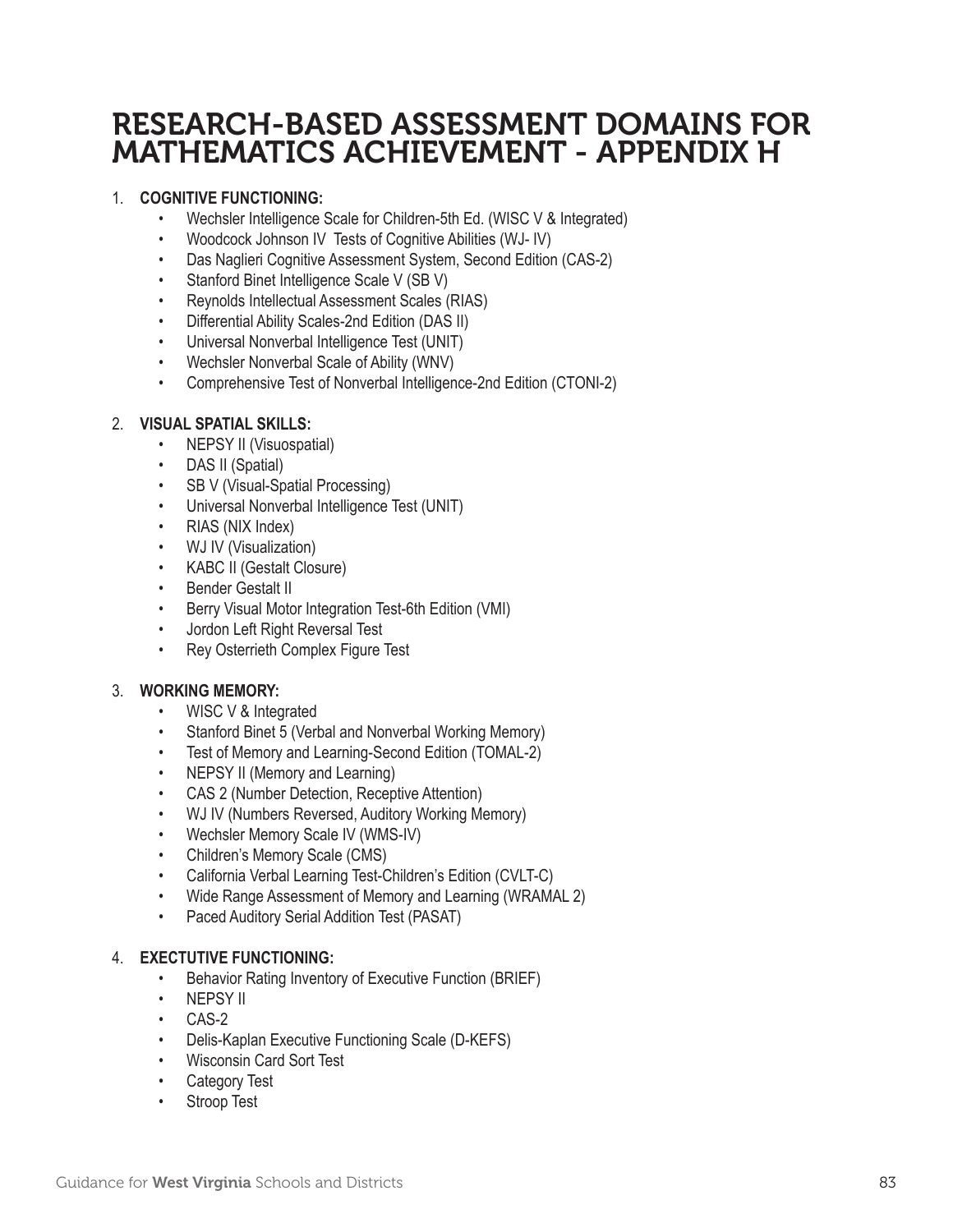#### 5. **MATHEMATICS SKILLS AND NUMBER SENSE:**

- Process Assessment of the Learner-2nd Edition: Diagnostic Assessment for Math
- Wechsler Individual Achievement Test-3rd Edition (WIAT-III)
- Woodcock Johnson Achievement Test-4th Edition (WJ-IV)
- Test of Early Mathematics Ability-3rd Edition (TEMA-3)
- Comprehensive Test of Mathematical Abilities (CMAT)
- Test of Mathematics Abilities-2nd Edition (TOMA-2)
- Key Math 2

#### 6. **MATH ANXIETY SCALES**

- Math Anxiety Rating Scale (98 items)
- Abbreviated Math Anxiety Scale (9 items)
- Achenbach Child Behavior Checklist
- Behavior Assessment System for Children-2nd Edition (BASC II)
- Personality System for Children-2nd Edition (PIC-II)
- Revised Children's Anxiety Scale-2nd Edition (RCMAS-2)

This list contains commonly used assessment instruments and is not intended to be all inclusive. A variety of other useful assessment instruments are available. The list was developed in consultation with Dr. Steven Feifer and additional information is available in this book, The Neuropsychology of Mathematics: Diagnosis and Intervention Workbook.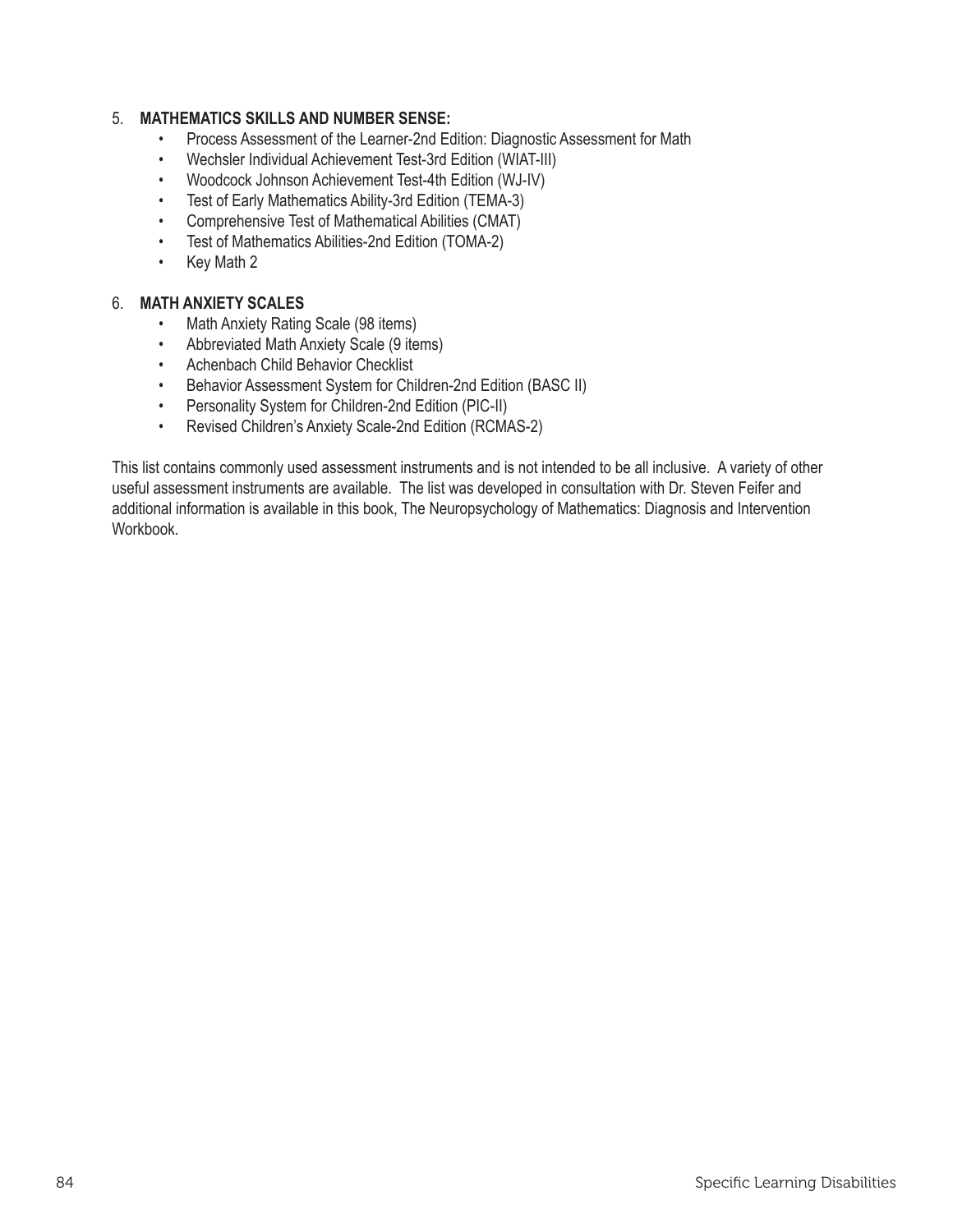# COGNITIVE PROCESSES AND INTERVENTIONS/ STRATEGIES - APPENDIX I

| <b>Cognitive Process</b>                                                                                                                                                                                                                                                                                               | Children with processing deficits may benefit from:                                                                                                                                                                                                       |
|------------------------------------------------------------------------------------------------------------------------------------------------------------------------------------------------------------------------------------------------------------------------------------------------------------------------|-----------------------------------------------------------------------------------------------------------------------------------------------------------------------------------------------------------------------------------------------------------|
| Fluid Intelligence: Refers to mental operations that a<br>person uses when presented with a relatively novel<br>task that cannot be performed automatically. Includes<br>concept formation, problem solving, reorganizing and<br>transforming                                                                          | Step-by-step instructions, problem solving strategies,<br>sequencing skills development, explicit and systematic<br>teaching, categorization skills, and graphic organizers.                                                                              |
| Crystallized Intelligence: Refers to the breadth and<br>depth of a person's general fund of knowledge. These<br>knowledge stores are acquired through formal school<br>experiences and general life experience. These<br>stores are primarily language based and include both<br>declarative and procedural knowledge. | Relating new information to prior knowledge, vocabulary<br>strategies and instruction, rich learning experiences<br>(e.g., museums, field trips, and virtual field trips),<br>scaffolded instruction, and incorporating student<br>interests in learning. |
| Short-Term Memory: Refers to the ability to apprehend<br>and hold information in immediate awareness and then<br>use it within a few seconds.                                                                                                                                                                          | Short, simple instructions, overlearning, repetition,<br>review, and memory strategies (e.g., chunking,<br>mnemonics, verbal rehearsal)                                                                                                                   |
| Visual Processing: Refers to the ability to think with<br>visual patterns and stimuli. Includes the ability to rotate,<br>reverse, and manipulate spatial configurations, and<br>spatial orientation.                                                                                                                  | Manipulatives, note taking assistance, graph paper,<br>verbal descriptions of visual stimuli, assist with visual<br>discrimination tasks.                                                                                                                 |
| Auditory Processing: Refers to the ability to notice,<br>compare, discriminate, and distinguish distinct and<br>separate sounds.                                                                                                                                                                                       | Provide phonological awareness activities (e.g.,<br>rhyming, alliteration, songs, imitations), explicit and<br>systematic phonics instructions, and visual aids.                                                                                          |
| Long-term Storage and Retrieval: Refers to the ability of<br>storing new or previously acquired information and then<br>fluently retrieving that information.                                                                                                                                                          | Overlearning, repetition, mnemonic instruction, graphic<br>organizers, cues, additional practice and time.                                                                                                                                                |
| Processing Speed: Refers to the ability to fluently<br>and automatically perform cognitive tasks (mental<br>quickness).                                                                                                                                                                                                | Proving additional time, focus on quality and accuracy,<br>note taking assistance, fluency building (e.g., practicing<br>to reduce cognitive demands, flashcards)                                                                                         |

*(Learning Disability Association of America)*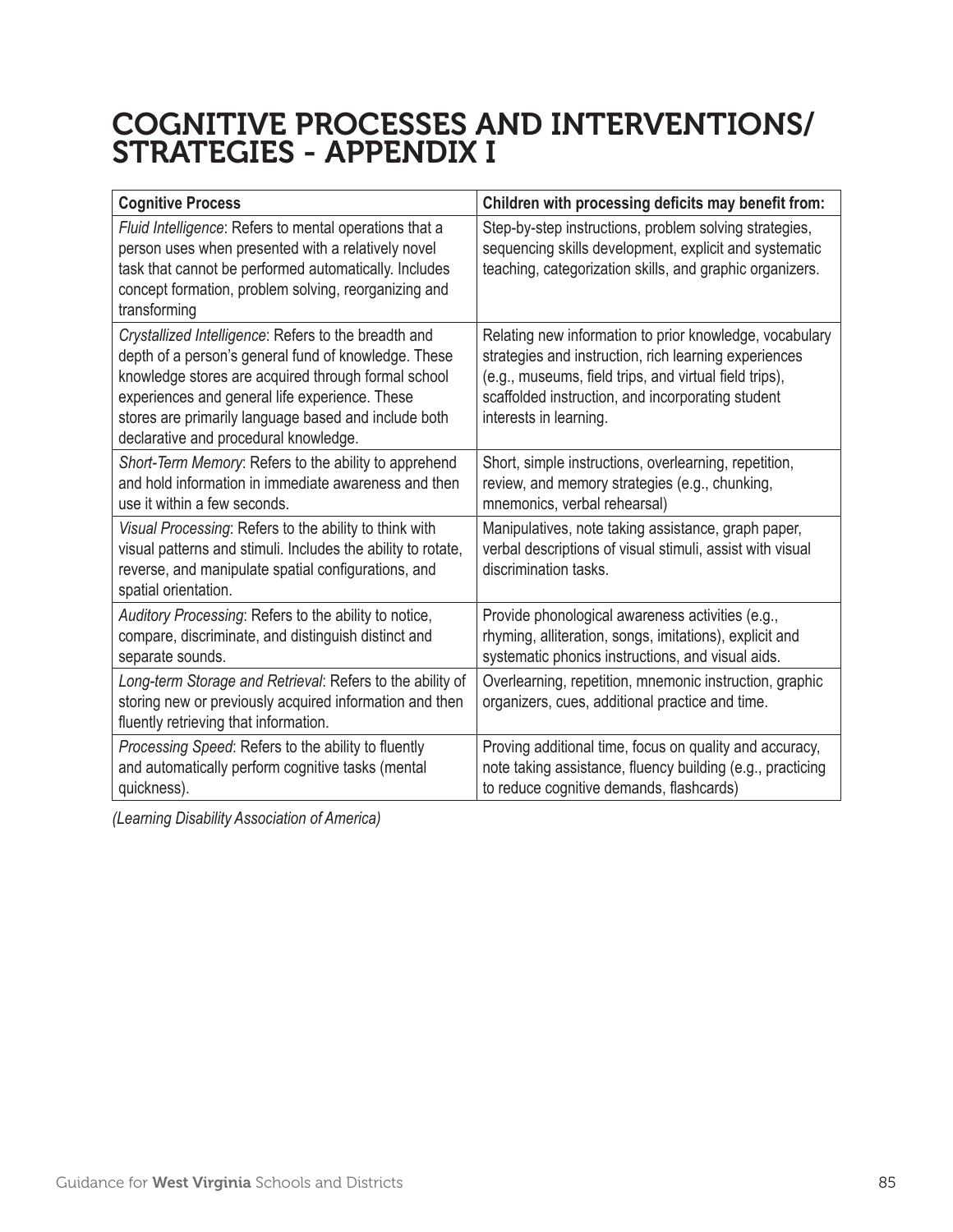## PROCESS FOR CONFIRMING/SUBSTANTIATING A SPECIFIC LEARNING DISABILITY USING AN INTEGRATED SPL AND PSW APPROACH - APPENDIX J

To identify a student as exhibiting a pattern of strengths and weaknesses relevant to the identification of a specific learning disability, the team must answer yes to each of the following questions:

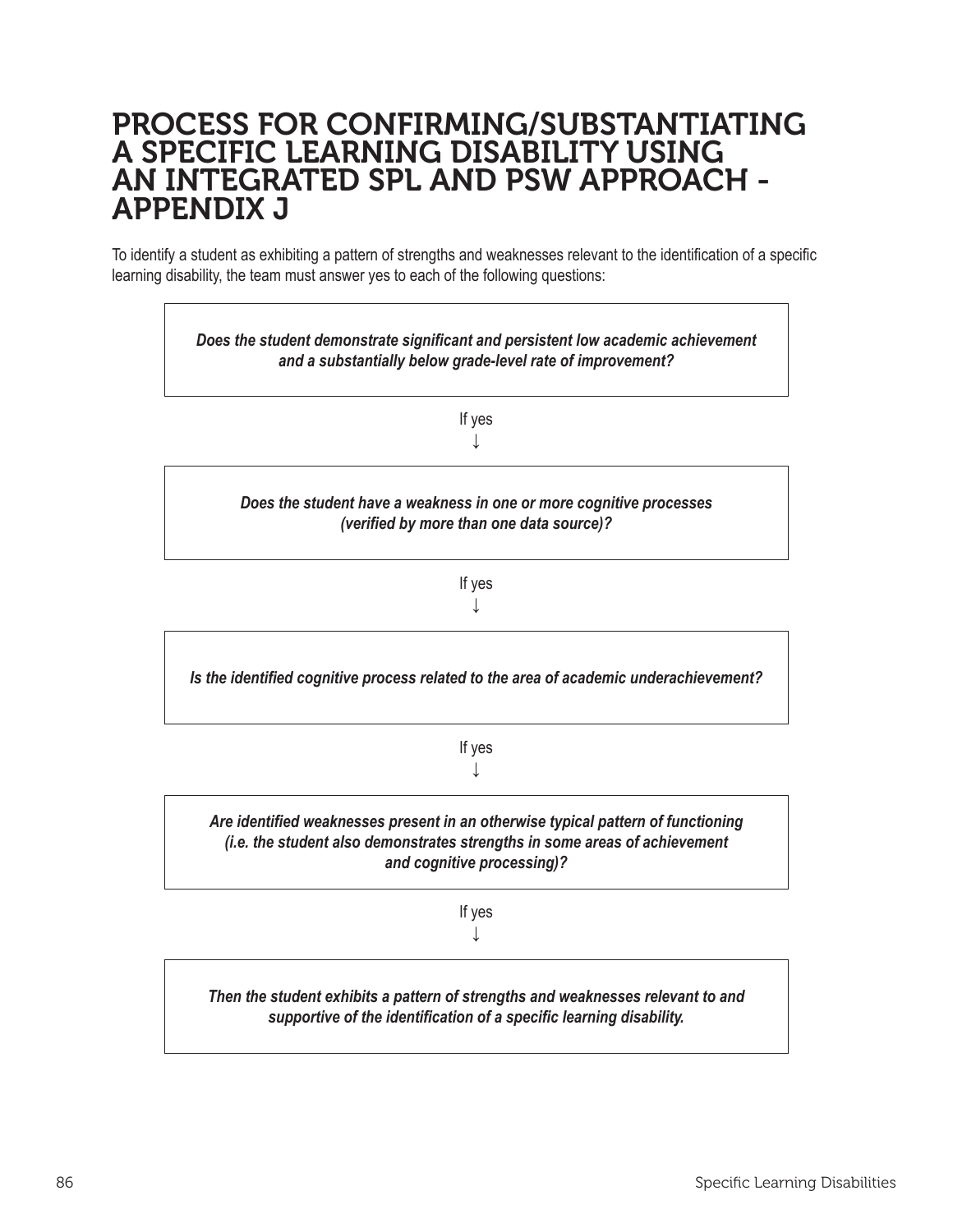# SLD ACADEMIC SKILL DEFICIT WORKSHEET - APPENDIX K

#### **To qualify a student as eligible for Special Education services under the SLD label, the student must meet the following criteria:**

*"The student does not achieve adequately for the student's age or does not meet State-approved grade-level standards in one*  or more of the areas identified below, when provided with experiences and instruction for their age or State-approved grade*level standards AND the student does not make sufficient progress to meet age or State-approved grade-level standards in the* area(s) identified when using a process based on the student's response to scientific, research-based intervention."

#### **Part I-Progress Monitoring Data**

| <b>Skill Deficit Area</b> | P.M. Tool | Student's gap or<br>score | <b>Typical student's</b><br>score or % |     | Is there a lack of<br>progress? | Is this student<br>receiving significant<br>support? |
|---------------------------|-----------|---------------------------|----------------------------------------|-----|---------------------------------|------------------------------------------------------|
|                           |           |                           |                                        | Yes | No                              |                                                      |
|                           |           |                           |                                        | Yes | No                              |                                                      |
|                           |           |                           |                                        | Yes | No                              |                                                      |
|                           |           |                           |                                        | Yes | No                              |                                                      |
|                           |           |                           |                                        | Yes | No                              |                                                      |

### **Part II – Based on the student's like-population (ethnicity, ELA, GT, SES, etc.) how does this student compare?** Similar to like-population? Significantly different from like-population?

| Part III-Based on the student's progress monitoring data, circle the student's suspected deficits. |                        |                      |  |
|----------------------------------------------------------------------------------------------------|------------------------|----------------------|--|
| Oral Expression                                                                                    | <b>Basic Reading</b>   | Math Calculation     |  |
| Language Comprehension                                                                             | Reading Comprehension  | Math Problem Solving |  |
| Written Expression                                                                                 | <b>Reading Fluency</b> |                      |  |

| Part IV-What additional assessments were given to determine if an academic deficit exists? |                       |                        |                       |                     |
|--------------------------------------------------------------------------------------------|-----------------------|------------------------|-----------------------|---------------------|
| Assessment                                                                                 | <b>Targeted Skill</b> | <b>Student's Score</b> | <b>Deficit Marker</b> | Is there a deficit? |
|                                                                                            |                       |                        |                       |                     |
|                                                                                            |                       |                        |                       |                     |
|                                                                                            |                       |                        |                       |                     |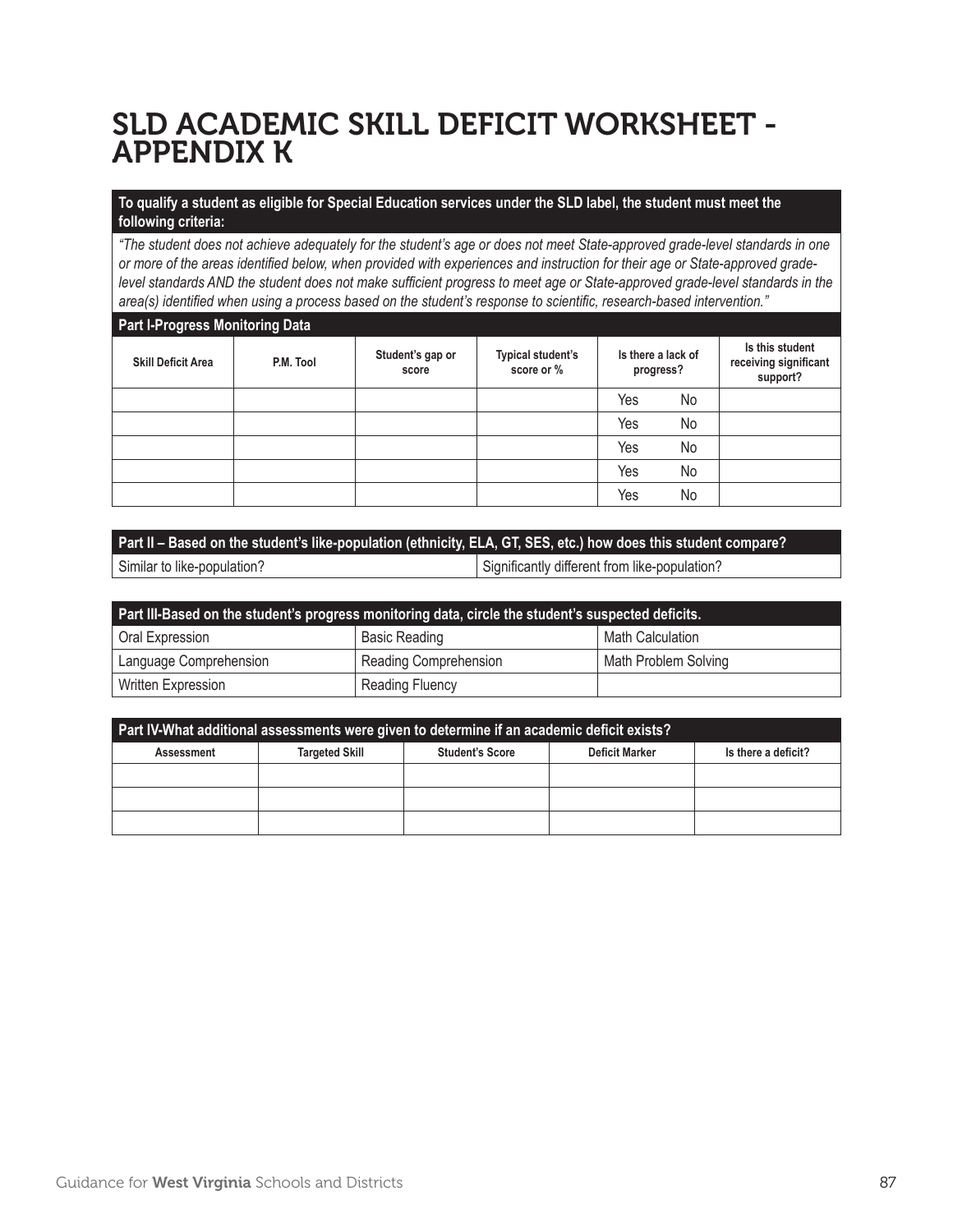# DOCUMENTING ELIGIBILITY REQUIREMENTS FOR SLD - APPENDIX L

| <b>Criteria</b>                         | <b>Documentation</b>                                                                                                                                                                                                                                                                 |
|-----------------------------------------|--------------------------------------------------------------------------------------------------------------------------------------------------------------------------------------------------------------------------------------------------------------------------------------|
| Level of Learning                       | $\Box$ Results of formative assessments administered pre- and post-instruction<br>□ WV Content Standards and Objectives checklists<br>$\Box$ Cumulative records<br>$\Box$ Student work samples<br>$\Box$ Anecdotal teacher records<br>$\Box$ Norm-referenced measures of achievement |
| Rate of Learning                        | $\Box$ Progress monitoring data collected before, during, and after the provision of nine<br>weeks of TARGETED instruction and nine weeks of INTENSIVE<br>$\Box$ Content, frequency, and duration of instruction for TARGETED and INTENSIVE                                          |
| Patterns of Strengths and<br>Weaknesses | $\Box$ Norm-referenced measures of achievement<br>$\Box$ Norm-referenced measures of cognitive processes                                                                                                                                                                             |
| <b>Exclusion Factors</b>                | $\Box$ Formal educational, cognitive, and/or medical evaluation reports<br>$\Box$ Formative assessments and progress monitoring data<br>$\Box$ Functional academic and/or behavior assessments                                                                                       |
| Validation of<br>Underachievement       | $\Box$ Interim and progress monitoring data<br>$\Box$ Norm-referenced measures of achievement                                                                                                                                                                                        |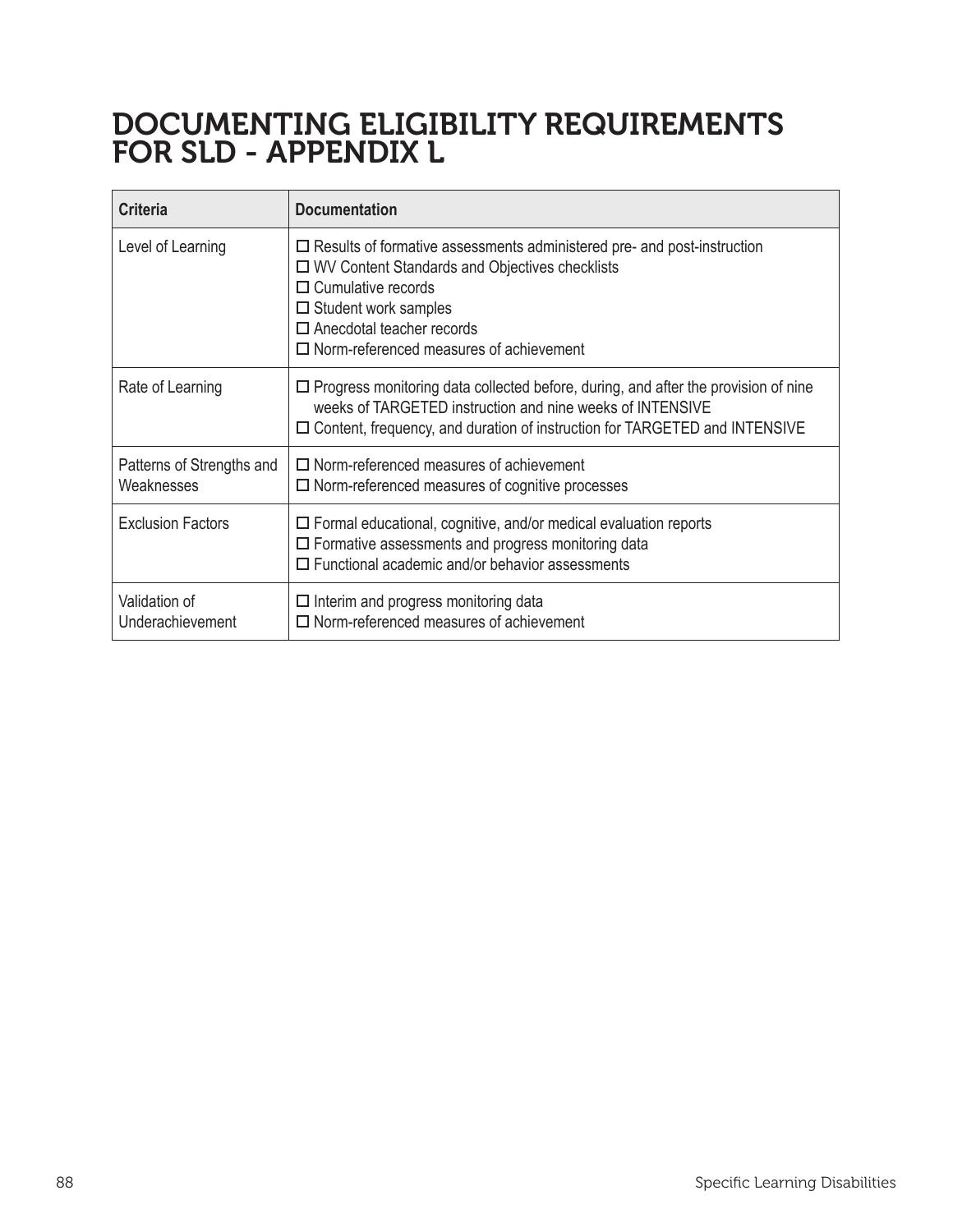# SPECIFIC LEARNING DISABILITIES TEAM REPORT APPENDIX M

|                                                                                                                                                                                                                               | County               |                                       |
|-------------------------------------------------------------------------------------------------------------------------------------------------------------------------------------------------------------------------------|----------------------|---------------------------------------|
|                                                                                                                                                                                                                               |                      |                                       |
|                                                                                                                                                                                                                               |                      | Date of Birth _____________________   |
|                                                                                                                                                                                                                               |                      |                                       |
|                                                                                                                                                                                                                               |                      | WVEIS# ______________________________ |
| City/State experience and the contract of the contract of the contract of the contract of the contract of the contract of the contract of the contract of the contract of the contract of the contract of the contract of the |                      |                                       |
| $\Box$ Initial                                                                                                                                                                                                                | $\Box$ Re-Evaluation | $\square$ Other                       |

When considering whether or not a student may be eligible for special education and related services as a student with a **Specific Learning Disability**, the Eligibility Committee must respond to each item below. The EC must answer "yes" to each yes/no statement to appropriately conclude a student is a student with a specific learning disability.

| 1) | The student's multidisciplinary evaluation was sufficiently comprehensive to identify the<br>student's special education and related services needs and administered in accordance<br>with evaluation procedures specified in Policy 2419, Chapter 3, Section 4.                                                                                                           |                                                                                                                                  |               | $\Box$ No |
|----|----------------------------------------------------------------------------------------------------------------------------------------------------------------------------------------------------------------------------------------------------------------------------------------------------------------------------------------------------------------------------|----------------------------------------------------------------------------------------------------------------------------------|---------------|-----------|
| 2) | Based on multiple and convergent sources of data, the student's level of learning<br>reflects low academic performance compared to same-age peers when provided with<br>learning experiences and instruction appropriate for the student's age or State-approved<br>grade-level standards (NxGCSOs) in one or more of the following areas (Check all<br>areas that apply): |                                                                                                                                  | $\square$ Yes | $\Box$ No |
|    | $\Box$ Oral Expression<br>$\Box$ Listening Comprehension<br>$\Box$ Written Expression<br>$\square$ Basic Reading Skill                                                                                                                                                                                                                                                     | $\Box$ Reading Comprehension<br>□ Reading Fluency Skills<br>$\Box$ Mathematics Calculation<br>$\Box$ Mathematics Problem Solving |               |           |
| 3) | Identify the method used to determine Eligibility:<br>□ The student fails to achieve a rate of learning to make sufficient progress to meet<br>State-approved grade-level standards (NxGCSOs) in one or more of the areas<br>identified above when assessed using the SPL process.                                                                                         |                                                                                                                                  | $\Box$ Yes    | $\Box$ No |
|    | $\Box$ The student exhibits a pattern of strengths and weaknesses in performance,<br>achievement or both, relative to age, State-approved grade-level standards<br>(NxGCSOs) or intellectual development that is determined by the group to be<br>relevant to the identification of a specific learning disability.                                                        |                                                                                                                                  |               |           |
| 4) | The student's achievement deficits are NOT primarily the result of vision, hearing or<br>motor impairments; intellectual disability; emotional/behavioral disorder; cultural factors,<br>environmental or economic disadvantage or limited English proficiency.                                                                                                            |                                                                                                                                  | $\Box$ Yes    | $\Box$ No |
| 5) | Evaluation information and documentation confirm that lack of appropriate instruction in<br>reading or mathematics was NOT the determinant factor in the eligibility decision.                                                                                                                                                                                             |                                                                                                                                  | $\Box$ Yes    | $\Box$ No |
| 6) | Evaluation information confirms there is an adverse effect on the student's educational<br>performance.                                                                                                                                                                                                                                                                    |                                                                                                                                  | $\square$ Yes | $\Box$ No |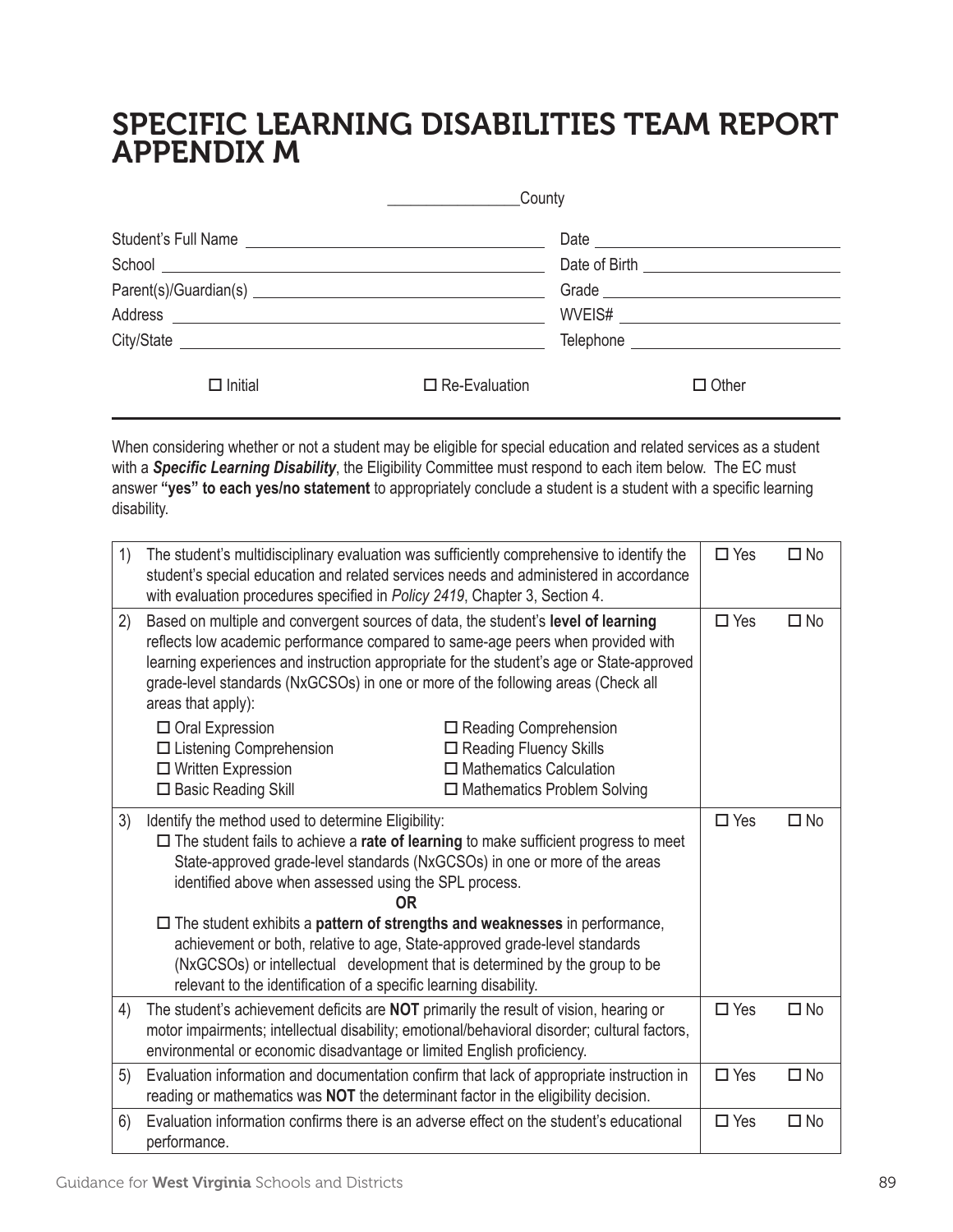|    | The student was observed in the learning environment, including the general classroom<br>setting, to document the student's academic performance and behavior in the areas<br>of difficulty. An observation summary/report is attached and describes the relevant<br>behavior noted during the observation, if any, and the relationship of that behavior to the<br>student's academic functioning. | $\square$ Yes | ΠNο  |  |
|----|-----------------------------------------------------------------------------------------------------------------------------------------------------------------------------------------------------------------------------------------------------------------------------------------------------------------------------------------------------------------------------------------------------|---------------|------|--|
| 8) | The specific instructional strategies used and the student-centered data collected are<br>documented and available in the Eligibility Committee Report.                                                                                                                                                                                                                                             | $\square$ Yes | ∩ No |  |
| 9) | Note educationally relevant medical findings, if any (Write N/A if no relevant medical findings apply):                                                                                                                                                                                                                                                                                             |               |      |  |

**The Eligibility Committee used the above evaluation data analysis and discussion to determine:**

- $\Box$  The student **DOES** meet the eligibility criteria for a specific learning disability that adversely impacts his/her education and **is eligible** for special education and related services.
- □ The student **DOES NOT** meet the eligibility criteria for a specific learning disability and *is not eligible* for special education and related services as a student with a specific learning disability.

The student's parents were notified about the following: The State's policies (i.e., WVBE Policy 2419, Chapter 4, Section 2.L. including Support for Personalized Learning) regarding the amount and nature of student performance data that would be collected and the general education services that would be provided; strategies for increasing the student's rate of learning; results of repeated assessments of student progress AND, the parent's right to request an evaluation at any time throughout the Support for Personalized Learning process.

Date of parent notification:

| <b>Eligibility Committee Members</b> |                      |                                        |              |  |  |  |  |  |
|--------------------------------------|----------------------|----------------------------------------|--------------|--|--|--|--|--|
|                                      | <b>Position</b>      | <b>Agreement with EC Determination</b> |              |  |  |  |  |  |
|                                      | Chairperson          | $\square$ Yes                          | $\square$ No |  |  |  |  |  |
|                                      | Evaluator/Specialist | $\Box$ Yes                             | $\square$ No |  |  |  |  |  |
|                                      | Teacher              | $\Box$ Yes                             | $\Box$ No    |  |  |  |  |  |
|                                      | Parent               | $\Box$ Yes                             | $\Box$ No    |  |  |  |  |  |
|                                      | Student              | $\Box$ Yes                             | $\Box$ No    |  |  |  |  |  |
|                                      | Other                | $\Box$ Yes                             | $\Box$ No    |  |  |  |  |  |

NOTE: If this report does not represent an individual team member's conclusions, that team member must submit a separate Specific Learning Disabilities Team Report

**Meeting Notes** (if applicable)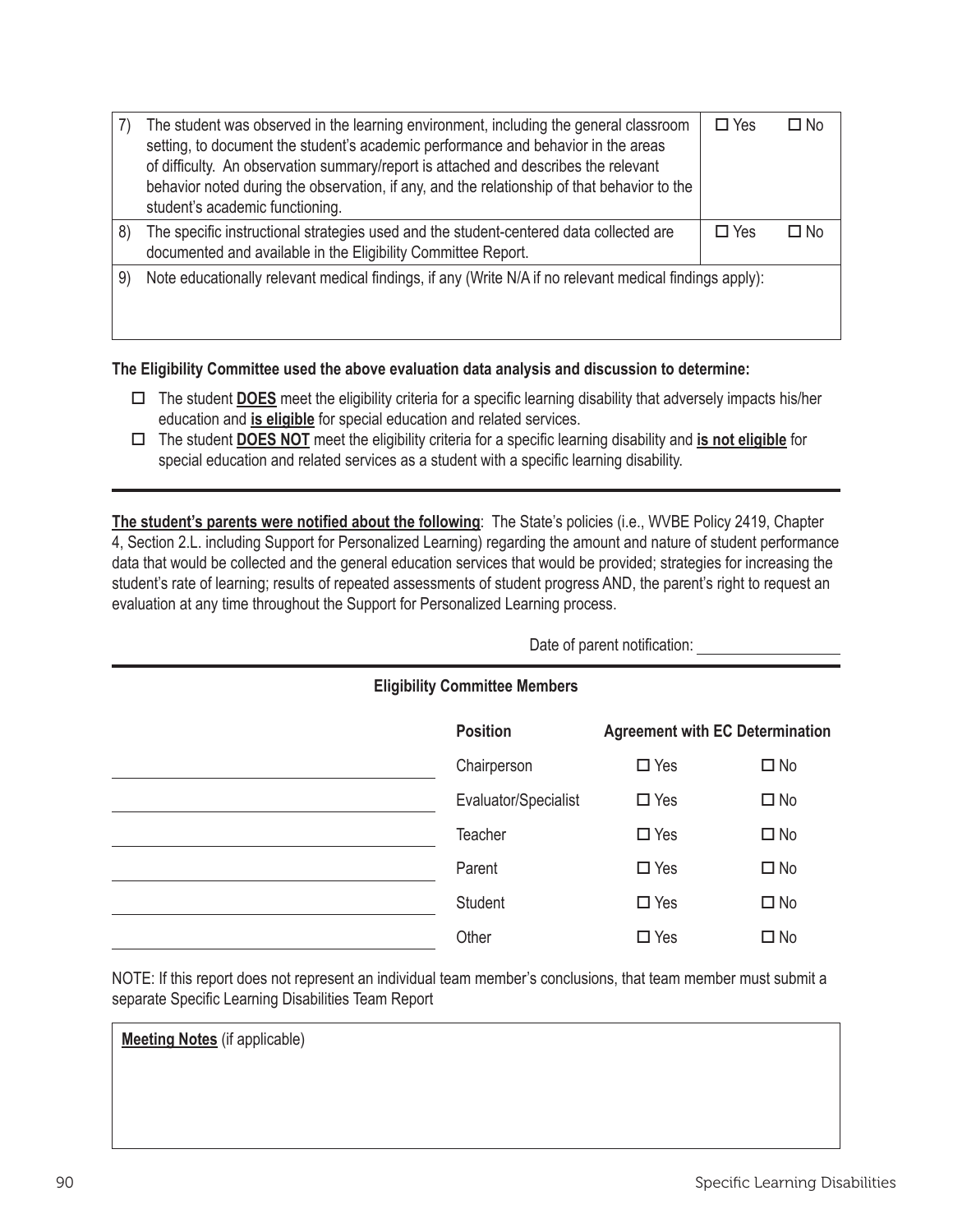# **Notes**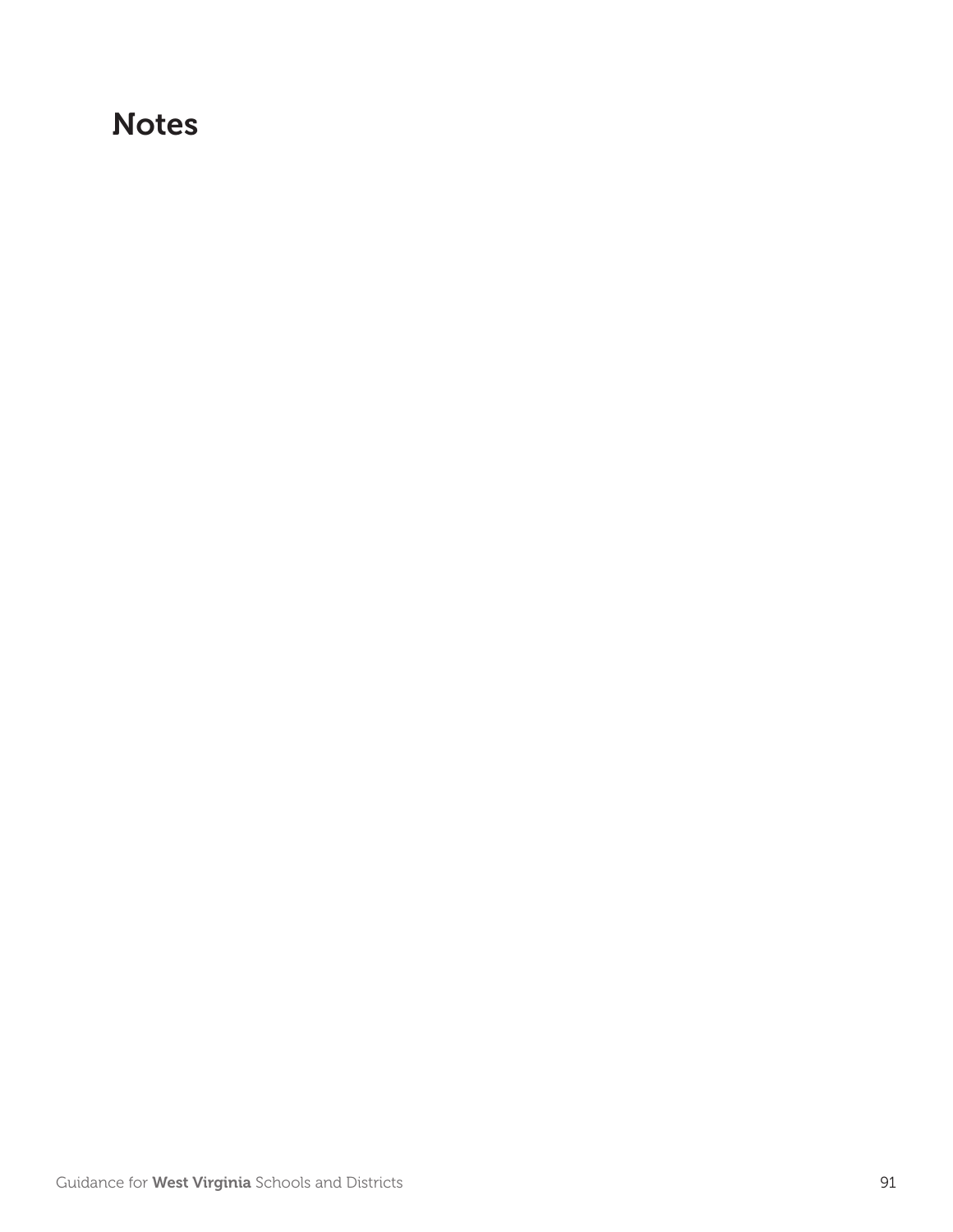# **Notes**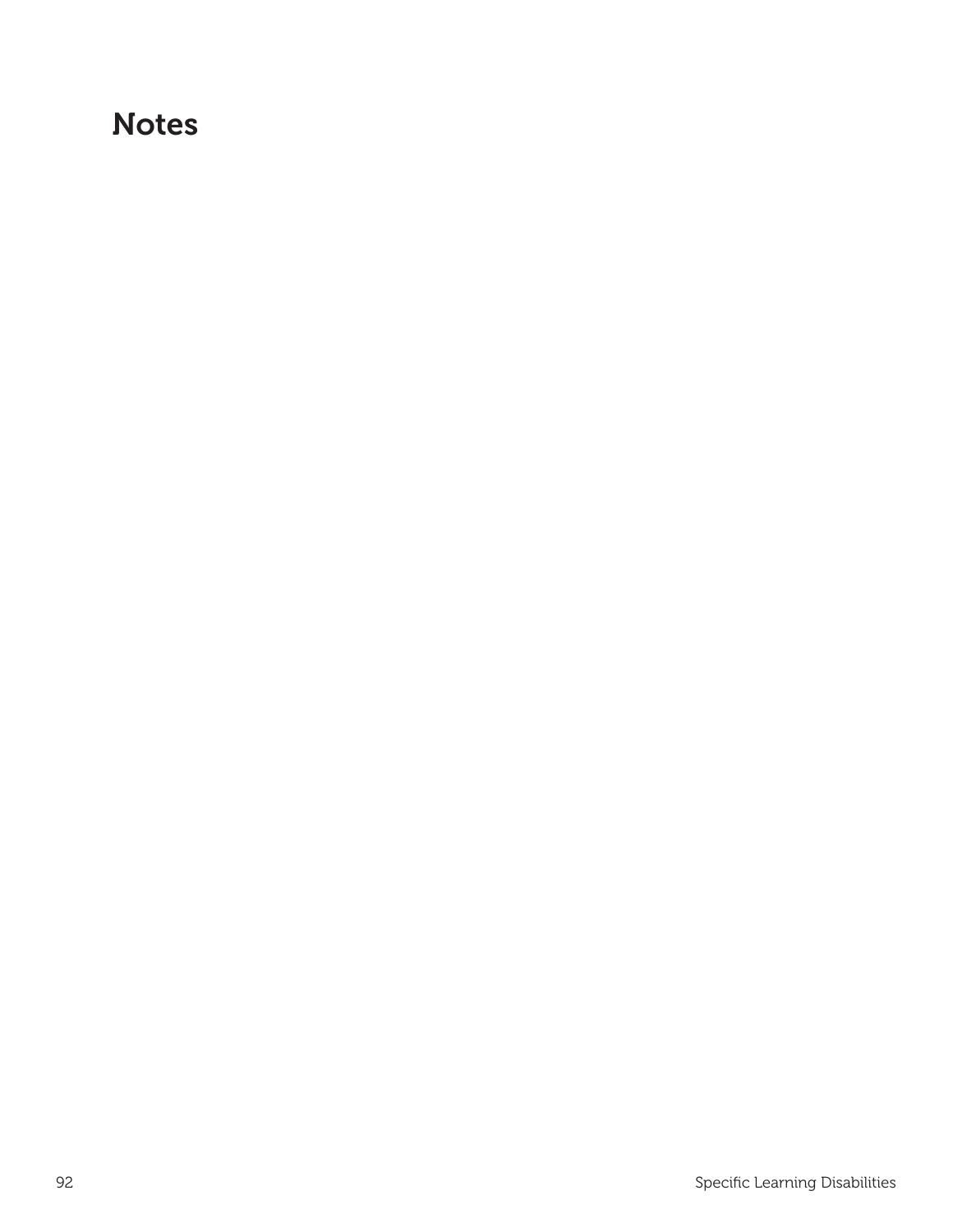# **Notes**